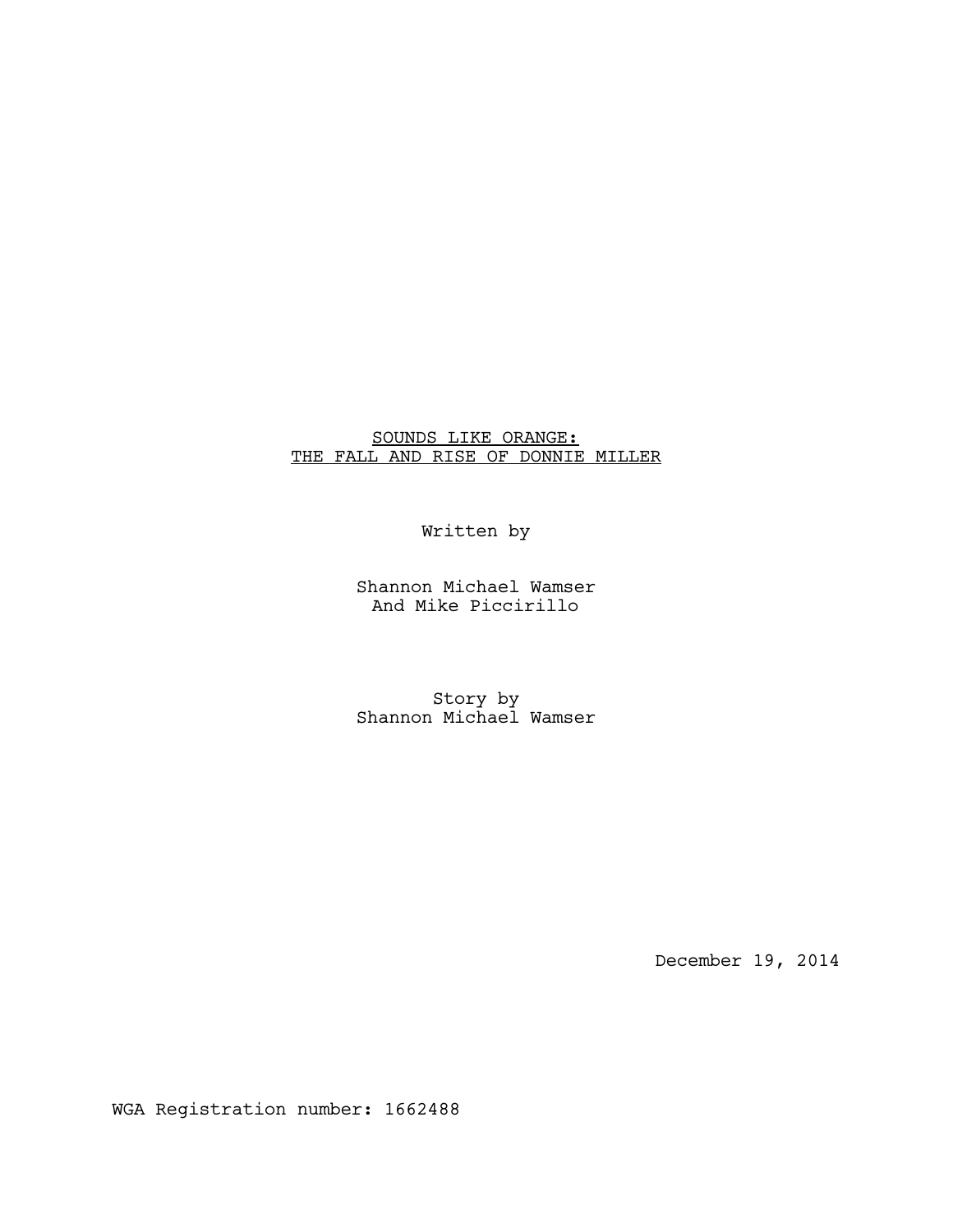#### 1 INT. UPSTAIRS HALLWAY - NIGHT 1

A lovely, lived-in, middle-class suburban house.

Sounds of a HEATED DISCUSSION. The camera DESCENDS down a long hallway flecked with family photos and tchotchkes, eventually RESTING on a doorknob. It slowly TURNS and OPENS, and the eye of a LITTLE BLONDE GIRL (4) appears in the crack. BOOM DOWN to her bare feet timidly stepping out. The camera follows her feet out the door, down the hall and down the stairs. The VOICES grow as she approaches.

## 2 INT. LIVING ROOM - CIRCA 1985 - SAME 2

TWO COUPLES are playing charades. MARTIN (30s), on his feet, frantically gestures as his wife, ALICE (20s), watches in total confusion. He repeats himself, clearly frustrated, over and over again. The onlooking couple, ROBERT (30s) and SUZANNE (30s) enjoy the tension as it builds over the cacophony of voices.

> ALICE (to Martin) For Christ's sake, you've done that a thousand times! That doesn't *mean*  anything*?!?* Do something that makes *sense!!*

MARTIN Oh come on!

ROBERT NO SPEAKING!

**SUZANNE** (to Robert) Deep breaths. It's just a game!

MARTIN It *makes sense* if you just *think* about it...

ALICE I'll *think* about filing for divorce  $if--$ 

LITTLE BLONDE GIRL (O.S.) John Quincy Adams!

The room is stunned into silence. The four adults slowly turn to see the little blonde girl has joined the party.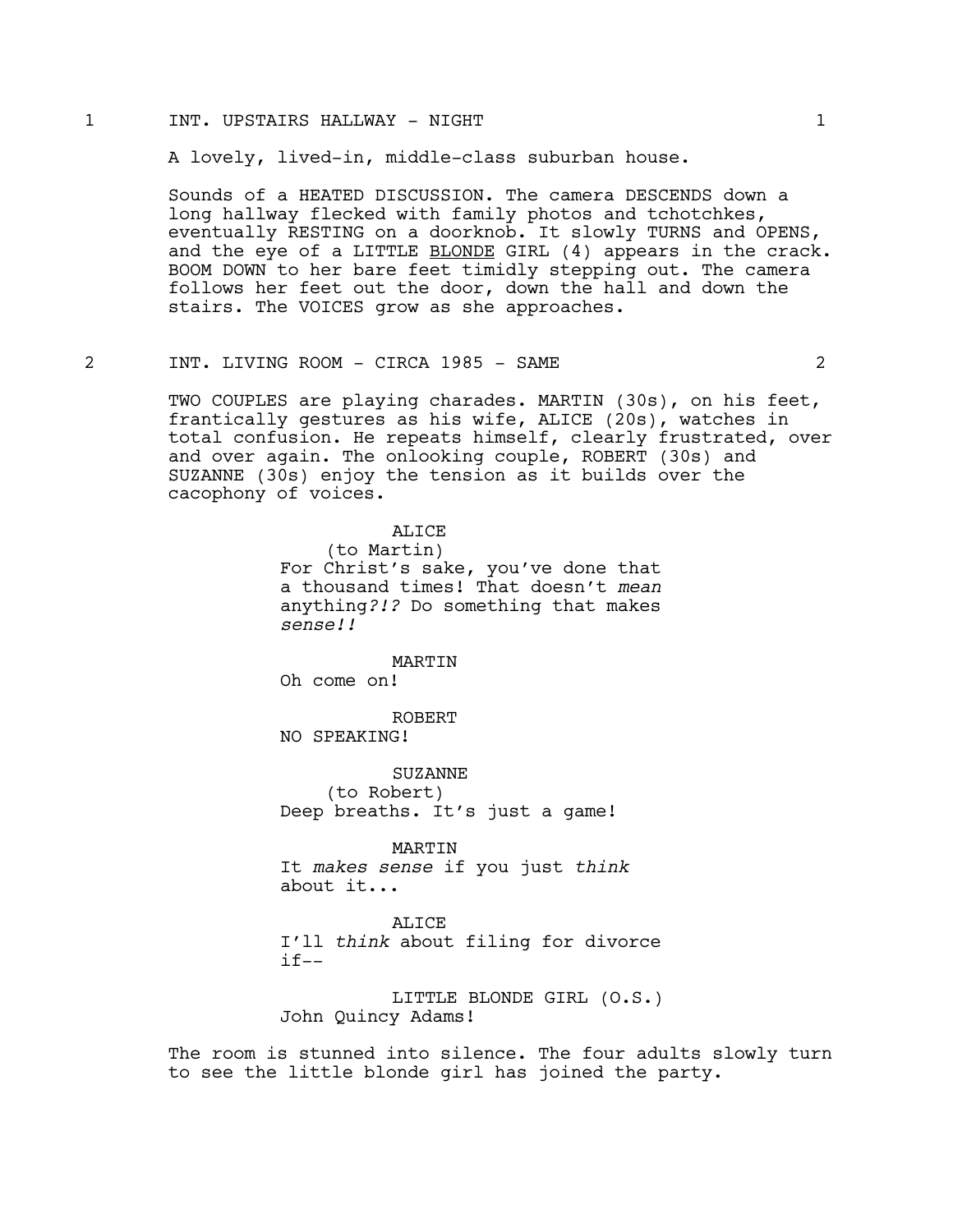LITTLE GIRL (timidly, wide-eyed) Can I play?

The adults are dumbfounded. How did she guess this? Martin smiles, filled with fatherly pride.

The camera PUSHES IN on the little girl's eyes... and to HER PUPIL until the shot becomes...

EXT. DEEP SPACE - NIGHT

The cosmos (stock footage of deep space) underscored by an angelic, majestic soundtrack. The word "CHARADES" appears onscreen in bold letters with tremendous presence. A booming James Earl Jones-ian NARRATOR...

> NARRATOR (O.S.) Charades. The ancient game of silent mimicry. Where physical language replaces the spoken word. To the unsophisticated, this artform is mere cocktail party fodder. Only an elite few know the truth...

We DISSOLVE into a BRIGHT WHITE LIGHT.

3 INT. PREHISTORIC TIMES - CAVE - NIGHT 3

DISSOLVING out into a BONFIRE, pulling back and revealing enraptured CAVE-PEOPLE. Behind them, prehistoric artwork is smattered across the rock walls.

> NARRATOR (O.S.) The desire to tell tales through physical gesture traces all the way back to the beginning of humankind.

A CAVEMAN is dancing about as the cave-people "ooh" and "aaahh" at him.

We PUSH IN on the caveman's hand POINTING to one of his fellow cave people, indicating they understood his "clue" as we transition to...

4 EXT. ANCIENT OLYMPIC GAMES - OLYMPIA - DAY 4

...PULLING OUT on a different hand POINTING in the same fashion. It belongs to an ANCIENT OLYMPIAN. He is charading aggressively, surrounded by other GREEK OLYMPIANS. He is shooting clues as his ANCIENT OLYMPIAN PARTNER successfully guesses.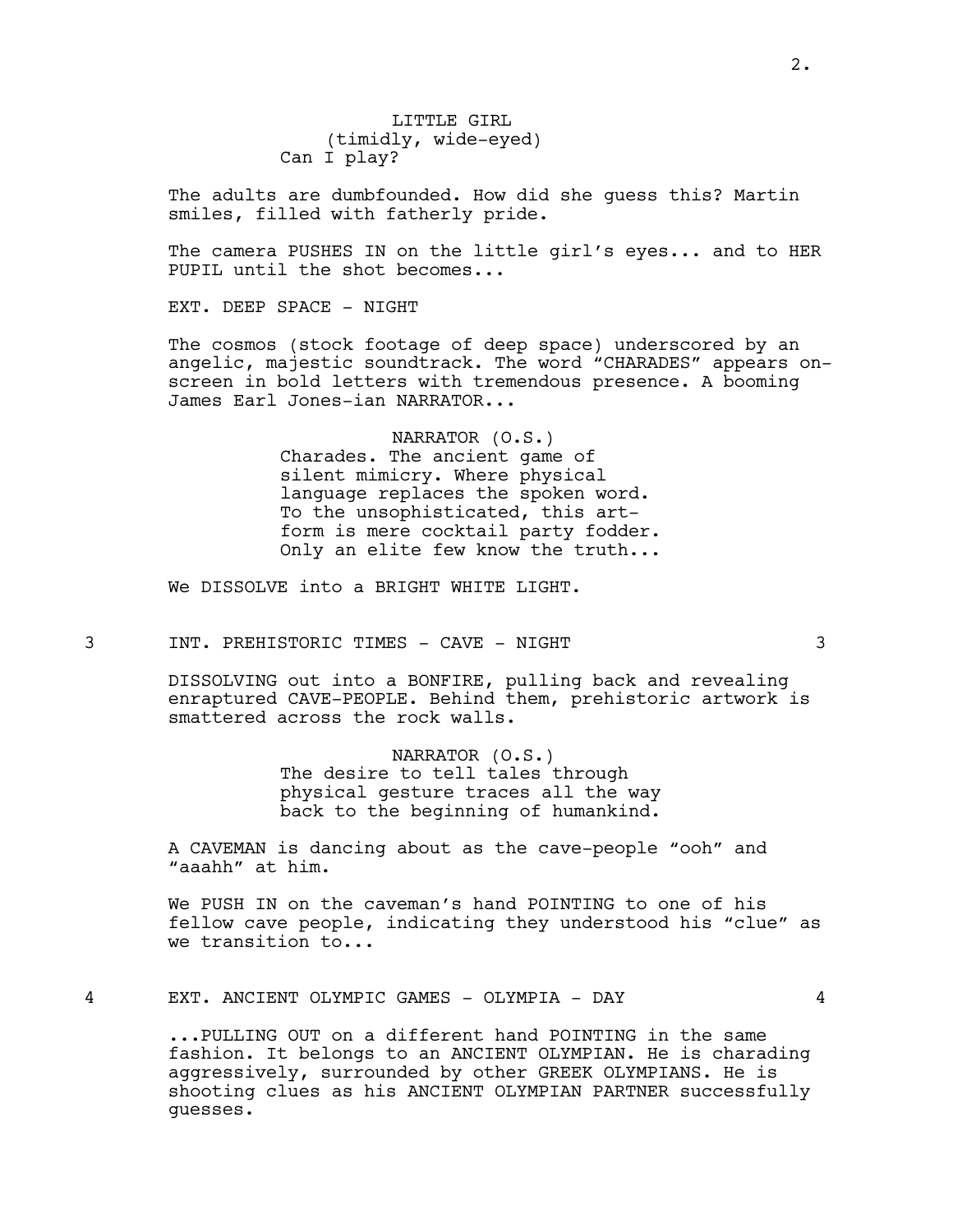## NARRATOR (O.S.)

...and would go on to prominence during the first Ancient Greek Olympic Games. As participants not of Greek origin were forbidden to speak during the games, they used the imposed silences to their advantage. Their victories were an embarrassment to the Greeks and the events were ultimately disbanded.

We see the Olympians in front of the judges getting the "thumbs down."

The camera BOOMS DOWN to the ground...

5 EXT. THE RENAISSANCE - GRASSY KNOLL - DAY 5

BOOM UP to reveal a PAIR OF RENAISSANCE MEN, charading at a social function on a grassy knoll. DIGNITARIES and ONLOOKERS applauding the efforts with polite, dainty "golf claps."

> NARRATOR (O.S.) During the Renaissance, charades became a sociopolitical movement as well as an athletic event. Celebrated and revered in the times of Henry VII and Michelangelo...

One Renaissance Man tugs his ear in a "sounds like" gesture.

We PUSH IN to the ear as we transition to...

6 EXT. SALEM WITCH TRIALS - FIELDS - DAY 6

...PULLING OUT on a similar ear-tugging gesture by a YOUNG WOMAN. She is cavorting with OTHER YOUNG WOMEN. A group of ANGRY VILLAGERS arrive and takes them into custody against their will.

> NARRATOR (O.S.) ...the sport soon turned highly controversial and even deadly. In Salem, Massachusetts, in the late 1600s, it was misconstrued as witchcraft...

INSERT CARD: A "historic" sketch(es) depicting witches being tortured and burnt at the stake.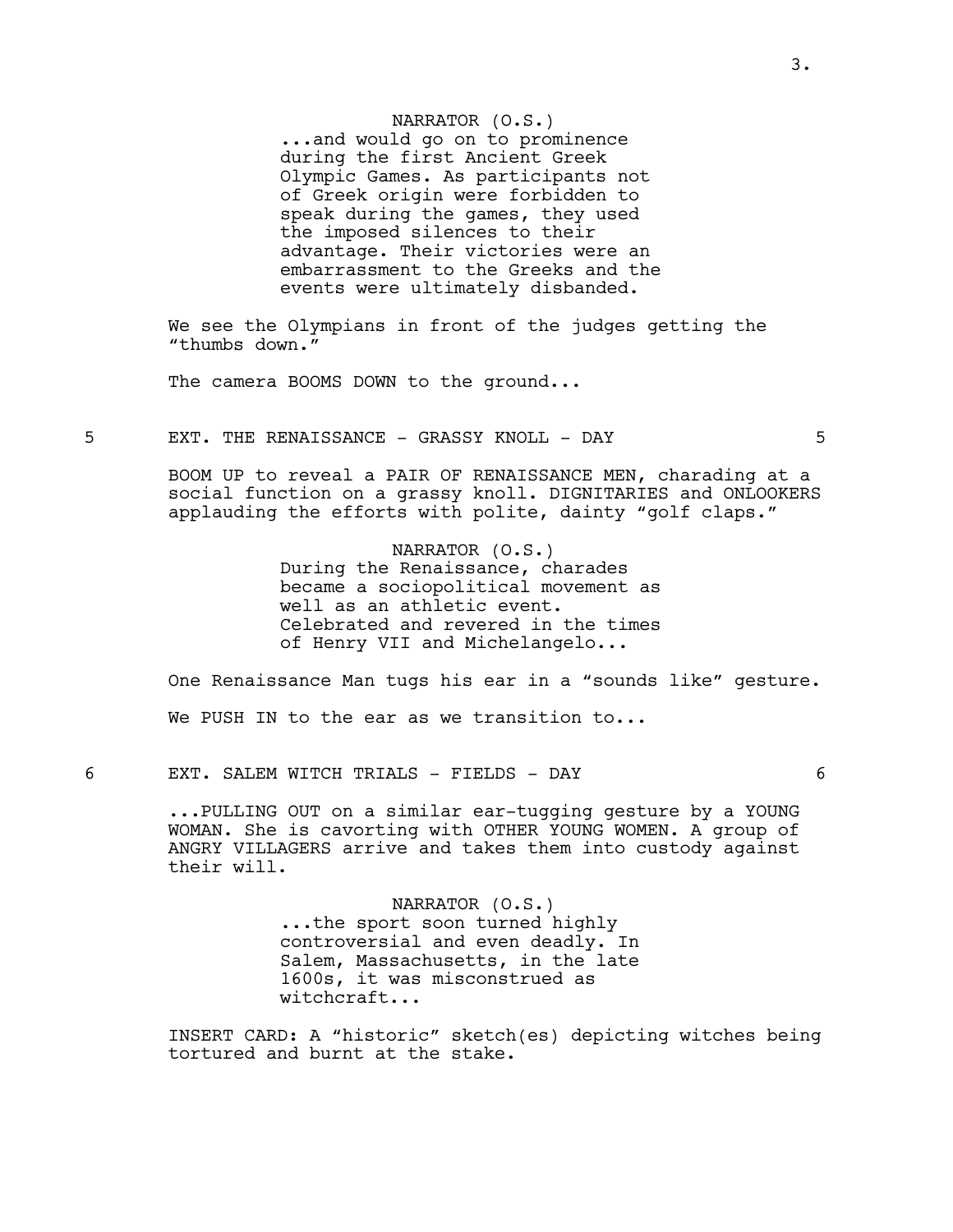NARRATOR (O.S.) (CONT'D) ...and very quickly became forbidden. It was cast into obscurity for 230 years, until a time in the United States when all things taboo were celebrated...

#### INT. PROHIBITION-ERA BAR - NIGHT

A FLAPPER prancing about on-stage in a smoky bar. The audience is cat-calling as she does a sexually-charged incarnation of charades. Gangsters are revelling in their ebullience as the liquor flows.

> NARRATOR (O.S.) (CONT'D) During Prohibition, along with bootleg liquor and hot jazz, charades found a new home in the dens of scoundrels.

Suddenly POLICEMEN barge in, packing heat. The flapper puts her hands up in surrender, transitioning to...

INT. 1950S LIVING ROOM - DAY

A YOUNG BOY, in a cowboy hat with a drawstring, doing a similar "stick-em-up" charade in his living room. His Mad Menesque family watches on, guessing and guffawing through their Lucky Strikes and scotch.

> NARRATOR (O.S.) (CONT'D) Charades resurfaced in the 1950s, when it evolved into the parlor game we commonly know today.

The FATHER of the family takes a deep drag of his cigarette as the camera PUSHES IN on the burning tip... transitioning into...

INT. 1950S BAR CELLAR - NIGHT

...PULLING OUT on the burning tip of a cigar, belonging to "BIG LOU" MOLANSKI. He is officiating what appears to be a hush-hush "Fight Club" version of charades. PLAYERS compete around him.

> NARRATOR (O.S.) (CONT'D) But for one visionary man, once Al Capone's chauffeur, it became something else entirely. "Big Lou" Molanski arranged speakeasy tours for what would eventually become an organized league. (MORE)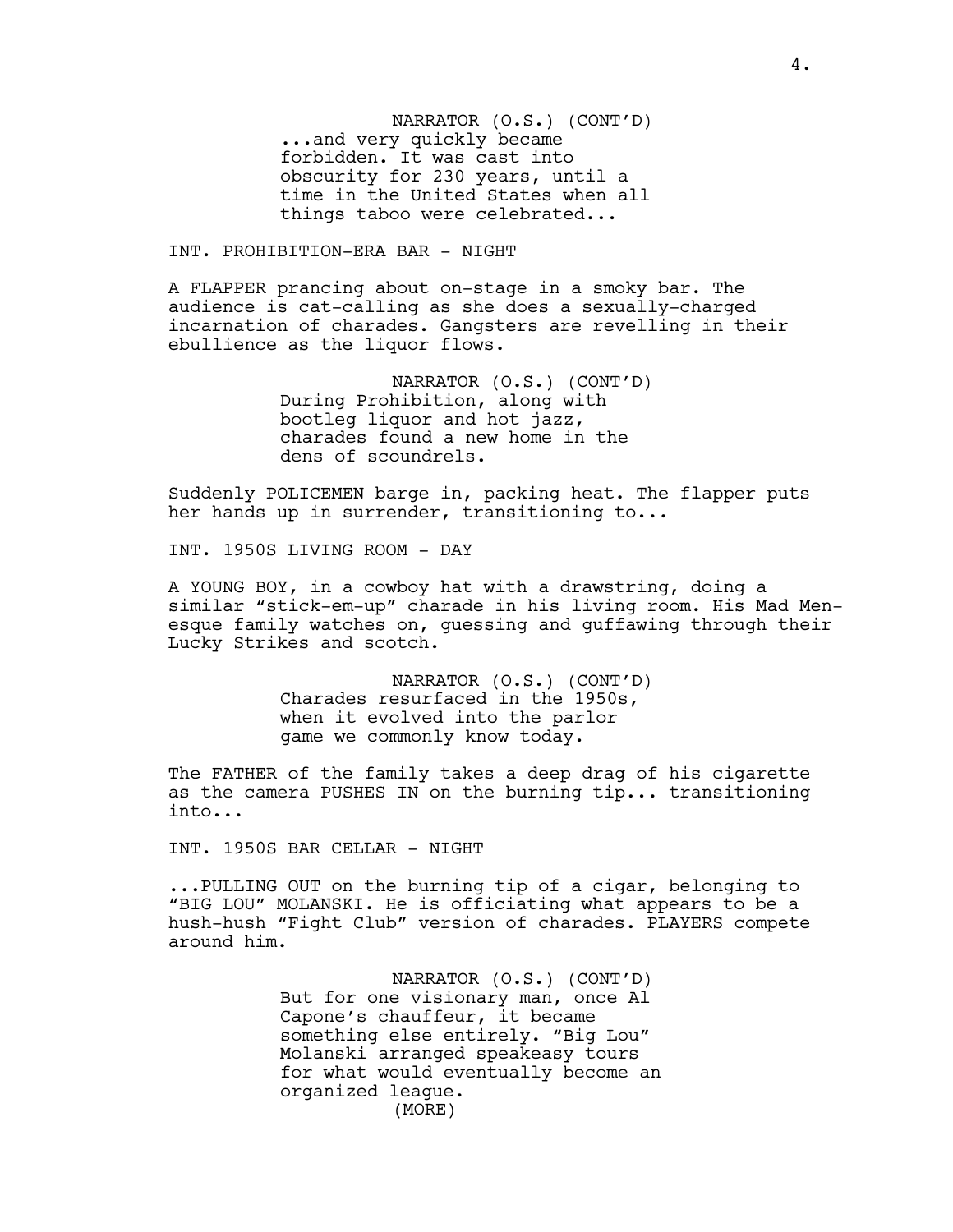That league would evolve into a federation. The World Charades Federation. NARRATOR (O.S.) (CONT'D)

-INSERT STILL PHOTO: Fans cheering (circa 1960).

-INSERT STILL PHOTO: Charade competitor "Cheese" Williams (circa 1960)

> NARRATOR (O.S.) (CONT'D) It was in the arenas of the WCF where athletes like "Cheese" Williams...

-INSERT STILL PHOTO: Charade Competitor "Dynamo" Tim Devereaux (circa 1970)

> NARRATOR (O.S.) (CONT'D) The "Dynamo" Tim Devereaux...

-INSERT STILL PHOTO: Charade Competitor Annabelle Fünke (circa 1980)

> NARRATOR (O.S.) (CONT'D) And the great lady of no words, Annabelle Fünke wrote the continuing lore of this mighty sport.

7 INT. PRESENT TIME - MODERN APARTMENT COCKTAIL PARTY - NIGHT 7

A modern-day charades party game. (For the time line of our movie, we are saying circa 2003.)

PULL OUT on a TWO WORDS gesture. A YOUNG MODERN GUY flashes the gestures and goes into his charade. OTHER PARTY-GOERS are using a board-game style card set for clues.

> NARRATOR (O.S.) For most today, it exists as a "party game" performed on their own intimate stages...

FADE TO BLACK.

OVER BLACK.

NARRATOR (CONT'D) For some it is so much more...

A swelling "Chariots of Fire" meets "Rocky" theme.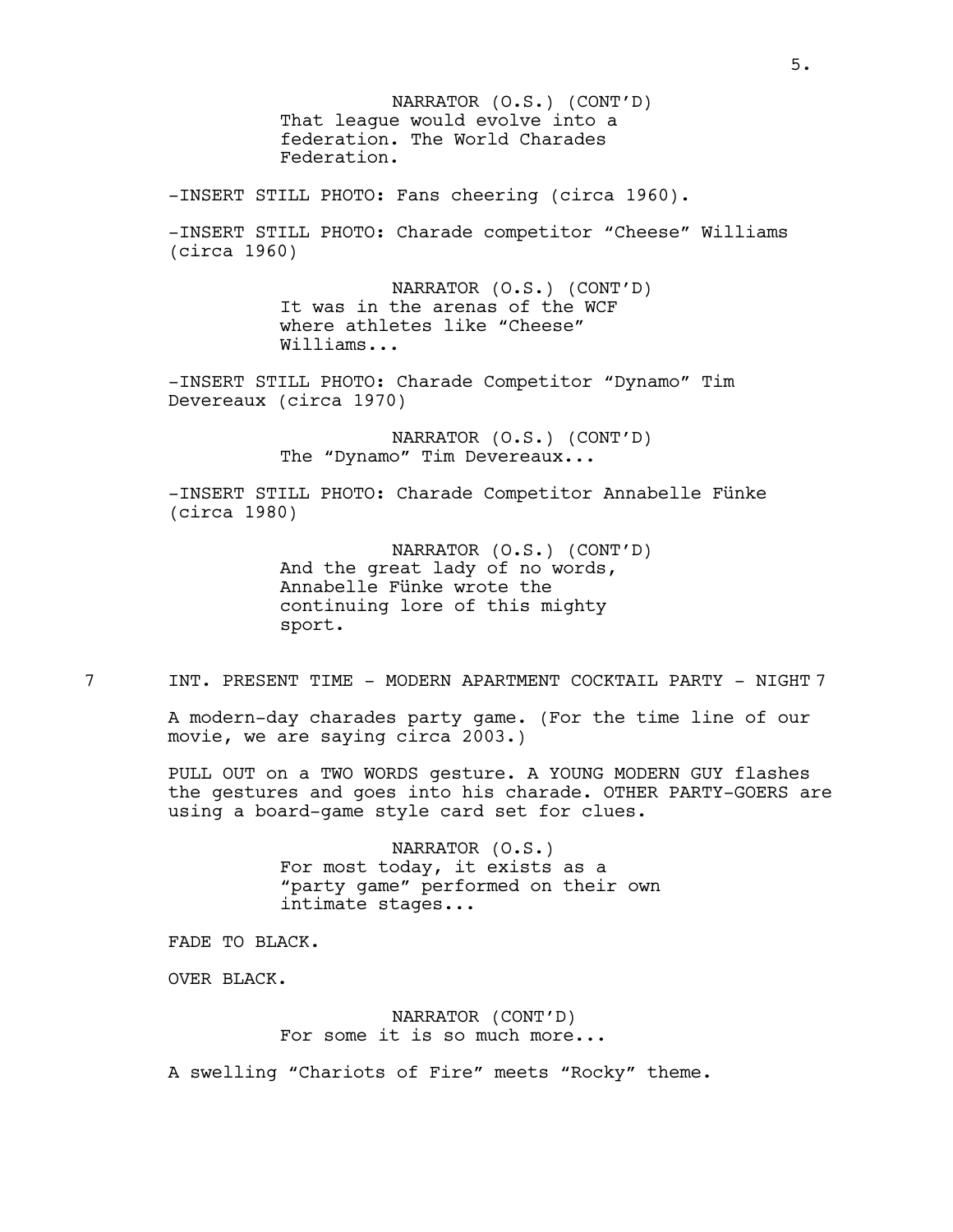INSERT TITLE CARD: "SOUNDS LIKE ORANGE: THE FALL AND RISE OF DONNIE MILLER"

BEGIN CREDIT SEQUENCE.

CUT TO BLACK.

ON A SMALL TELEVISION

A low-def broadcast recorded in English with Swedish subtitles. It has the pomp of the Super Bowl with the budget of local access television. We transition INTO THE BROADCAST.

8 INSERT WCF BROADCAST.

EXPLOSIONS! (with cheap video effect) into the WORLD CHARADES FEDERATION LOGO! Guitar rock swells.

9 INT. UPPSALA WAREHOUSE - COMMENTATORS' TABLE - NIGHT 9

The continuation of the broadcast...in real-time.

At "ringside" are our color commentators, welcoming us to the show. This independent sport is overtly low-budget, but that doesn't stop them from treating this like Wrestlemania.

Our commentators are grizzled former charades competitor SHANE BRENNAN (43) and buttoned-up charades historian LEE HAITH (40). A SWEDISH TRANSLATOR at a smaller table calls in his native tongue.

#### HAITH

Hälsningar from Uppsala! The World Charades Federation is coming to you live from the fourth largest city in Sweden! Here with me is one of the sport's premier competitors, the "Milwaukee Mongoose" himself, Shane Brennan.

#### BRENNAN

Thanks Lee. A pleasure to be here for such a spectacular event. What an exciting evening we have in store. I. Am. PUMPED. UP!

10 INT. DILAPIDATED DRESSING ROOM - NIGHT 10

Lit by struggling fluorescent lights, a figure moves about in the dark. Shadow-boxing. Breathing heavy in title-match prep mode. It's DONNIE MILLER (25).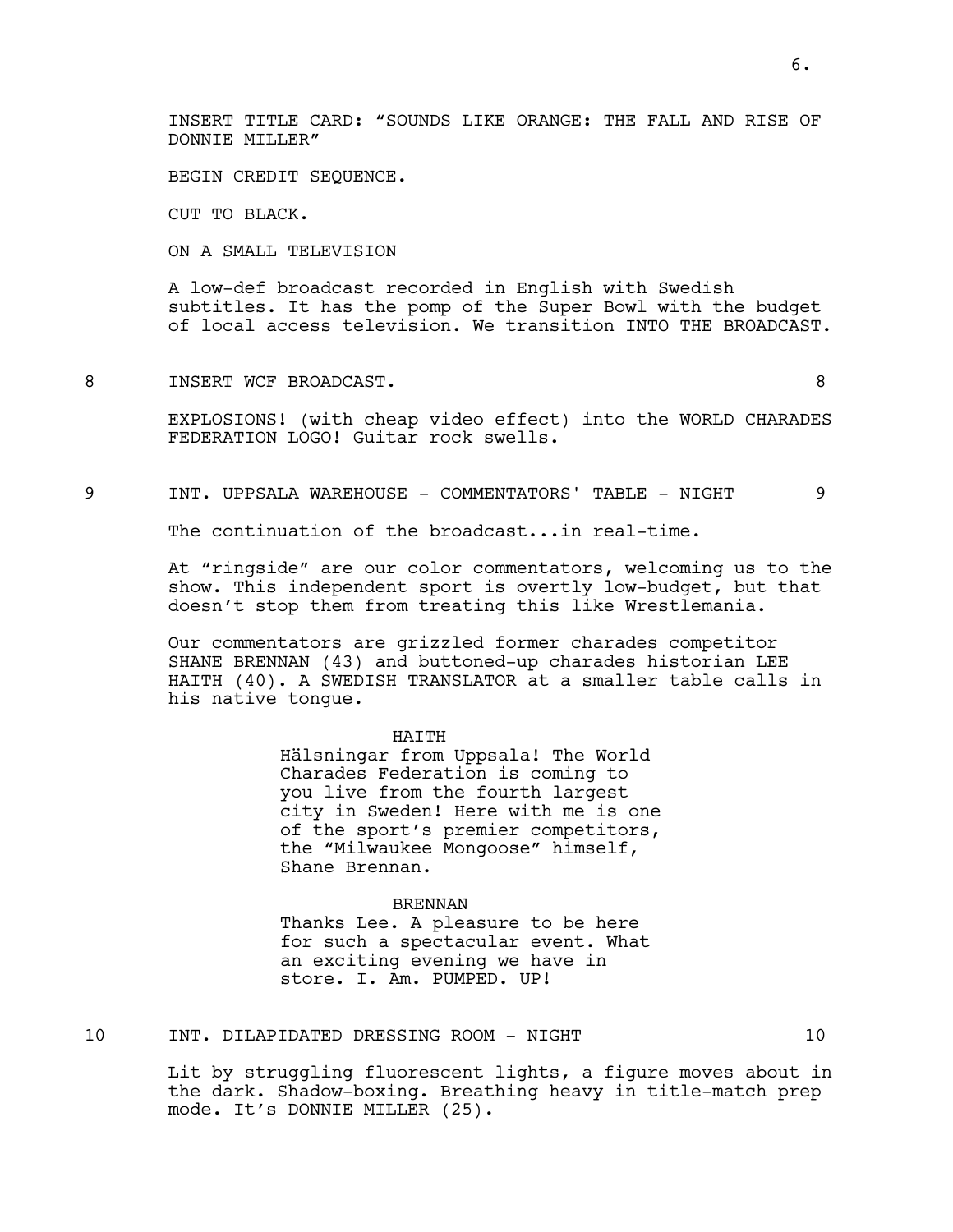Less road-worn now then we will come to see later. He is laser-focused, ritualistic. Rapid movements chop through the air with a kung-fu "WHOOSH!"

> HAITH (O.S.) *Tonight we'll see the Sultan of Sling himself, Donnie Miller, in action. His meteoric rise seems to have no limit.*

He steps to the sink and splashes cold water vigorously on his face. One more look in the mirror, drinking it in.

> HAITH (O.S.) (CONT'D) *He will be alongside his partner in and out of the ring, Cassandra Lange.*

Donnie focuses on a small picture taped to the mirror. It's a WCF publicity photograph of him and Cassandra.

He reaches into his pocket and produces a ZIPPO LIGHTER engraved with a lightning bolt. He flicks it open and closed, stares deep into the flame, and takes long audible meditative breaths.

#### 11 EXT. DONNIE'S DRESSING ROOM - SAME 11

ASVALD (30's), an uptight Swedish stagehand, stands sentinel at Donnie's door. ANNIKA EKBERGEN (20s), a breathtaking, buxom young Swedish girl, approaches.

> ANNIKA Please can I see Donnie. I am biggest fan. If I don't meet him I'll just die.

> ASVALD Mr. Miller must not be disturbed before his match.

ANNIKA Annika is not *disturbance*. Let in me!

12 INT. DONNIE'S DRESSING ROOM - SAME 12

The commotion outside grows. Donnie's concentration withers. He opens one eye, frustrated. He flicks the zippo closed, puts it back in his pocket.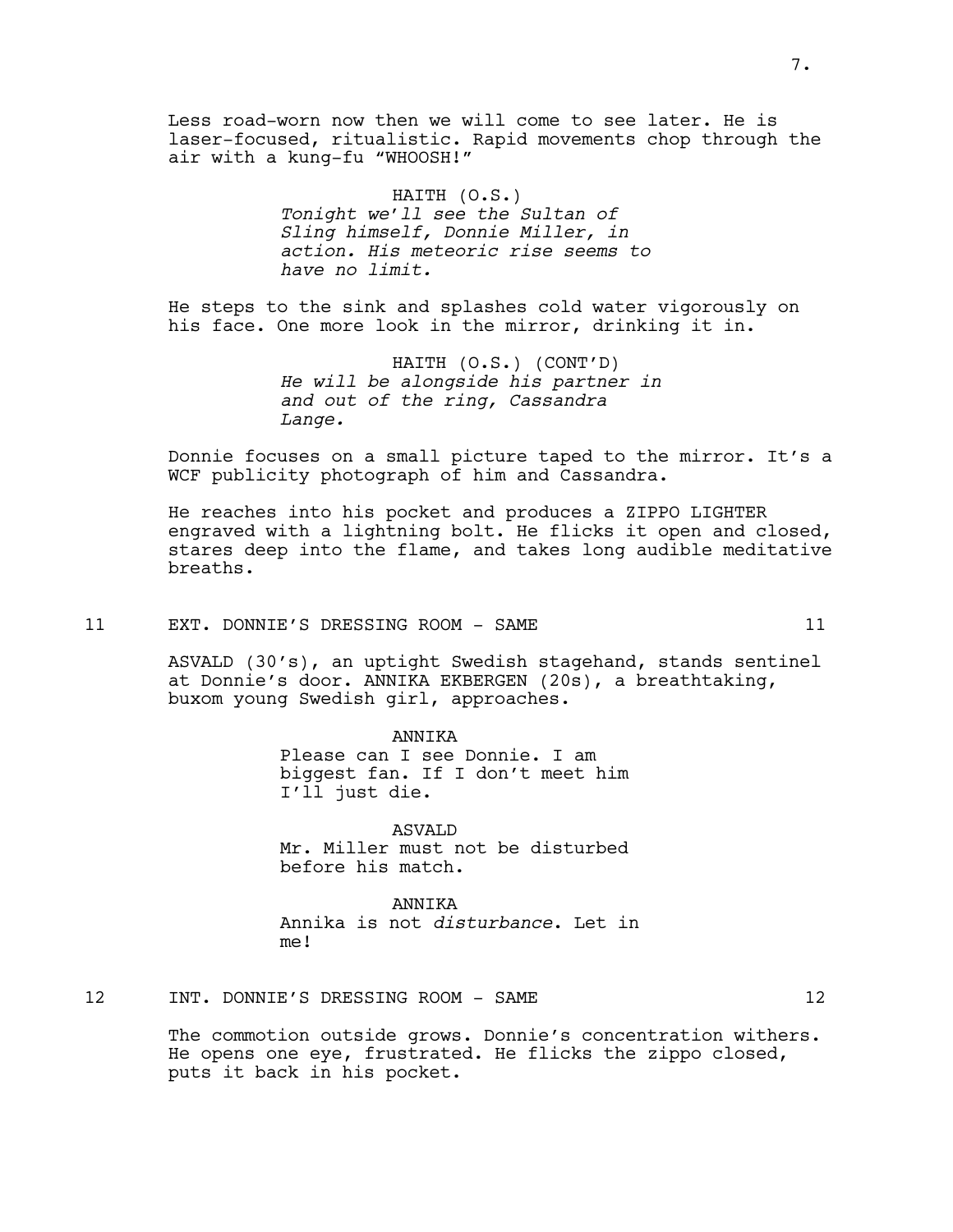13 EXT. DONNIE'S DRESSING ROOM - NIGHT 13

As Donnie pulls the door open abruptly.

DONNIE ASVALD! What have I told you about bothering me before a match?!?

Donnie finds himself chest to chest with Annika. He changes his tone.

## ASVALD

I am sorry. You told me--

## DONNIE

I *told* you. ALWAYS bother me before a match. My fans are my life-force.

Asvald rolls his eyes and leaves them.

# ANNIKA

(Swedish accent) Donnie! Ohmigosh, I love you! Can I get autograph please?

Annika turns and bends, hiking her skirt up for the signature. Donnie enjoys the view.

> ANNIKA (CONT'D) We took picture at show in Lingbo last year. Do you remember?

DONNIE Of course... I never forget a... face.

ANNIKA I dream to be in WCF like you.

#### DONNIE

Good for you. It's good to set impossible goals. Builds character.

Donnie finishes the autograph...and takes an extra beat to enjoy Annika's backside before VERY SLOWLY letting her skirt down. She turns and faces him, pressing her ample bosom against him.

> ANNIKA If you could give some advice, it would bring me to happy.

DONNIE I like happy.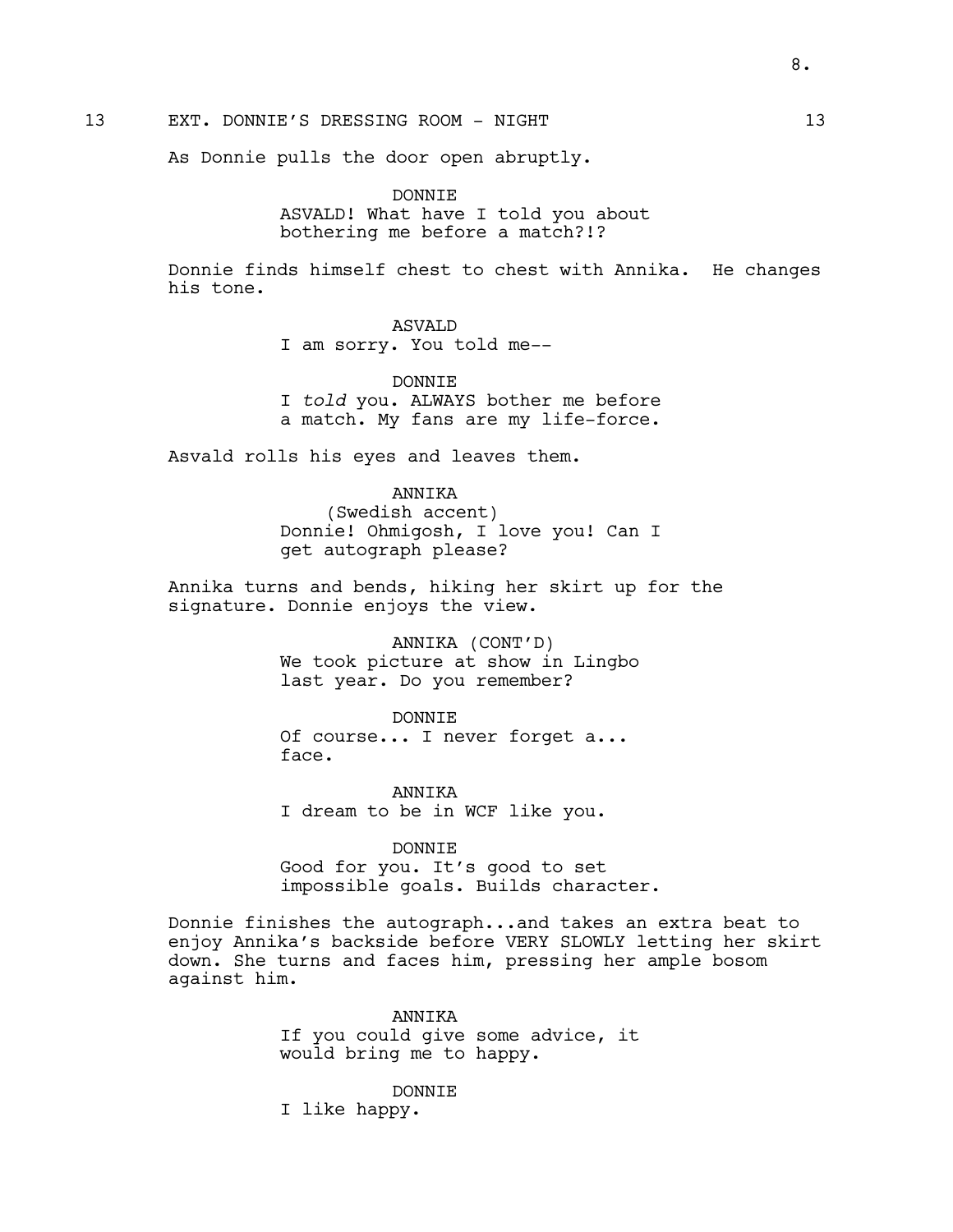# ANNIKA (very close) You want Annika happy don't you?

She begins to rub against him and kiss him.

DONNIE

Wow. That's... that's happy... a few pointers couldn't hurt.

They fall slowly into the dressing room, the door closing behind them.

14 INT. UPPSALA WAREHOUSE - NIGHT 14

We see fans SCREAM IN SWEDISH into the broadcast cameras. There's not a lot of fans, but the ones in attendance are fervent.

15 INT. UPPSALA WAREHOUSE - COMMENTATORS' TABLE - NIGHT 15

Haith and Brennan continue their broadcast from the commentators' table.

> BRENNAN Miller and Lange have quite a night ahead of them. The true test will be to see if Miller can contain his infamous ego.

HAITH Talk about a challenge! Tonight's broadcast brought to you by local hot-spot Restaurang Dagmar. Traditional food, cooked

thoroughly. Mmmm, Restaurang Dagmar! Try the herring!

16 INT DONNIE'S DRESSING ROOM - NIGHT 16

The door bursts open and CASSANDRA STORMS IN, catching Donnie and Annika red-handed and undressed. She's a sharp, gorgeous brunette and she means business. Donnie throws Annika off and covers up.

> DONNIE (to Annika) Who are you?!? Where did you come from?!? I was sleeping!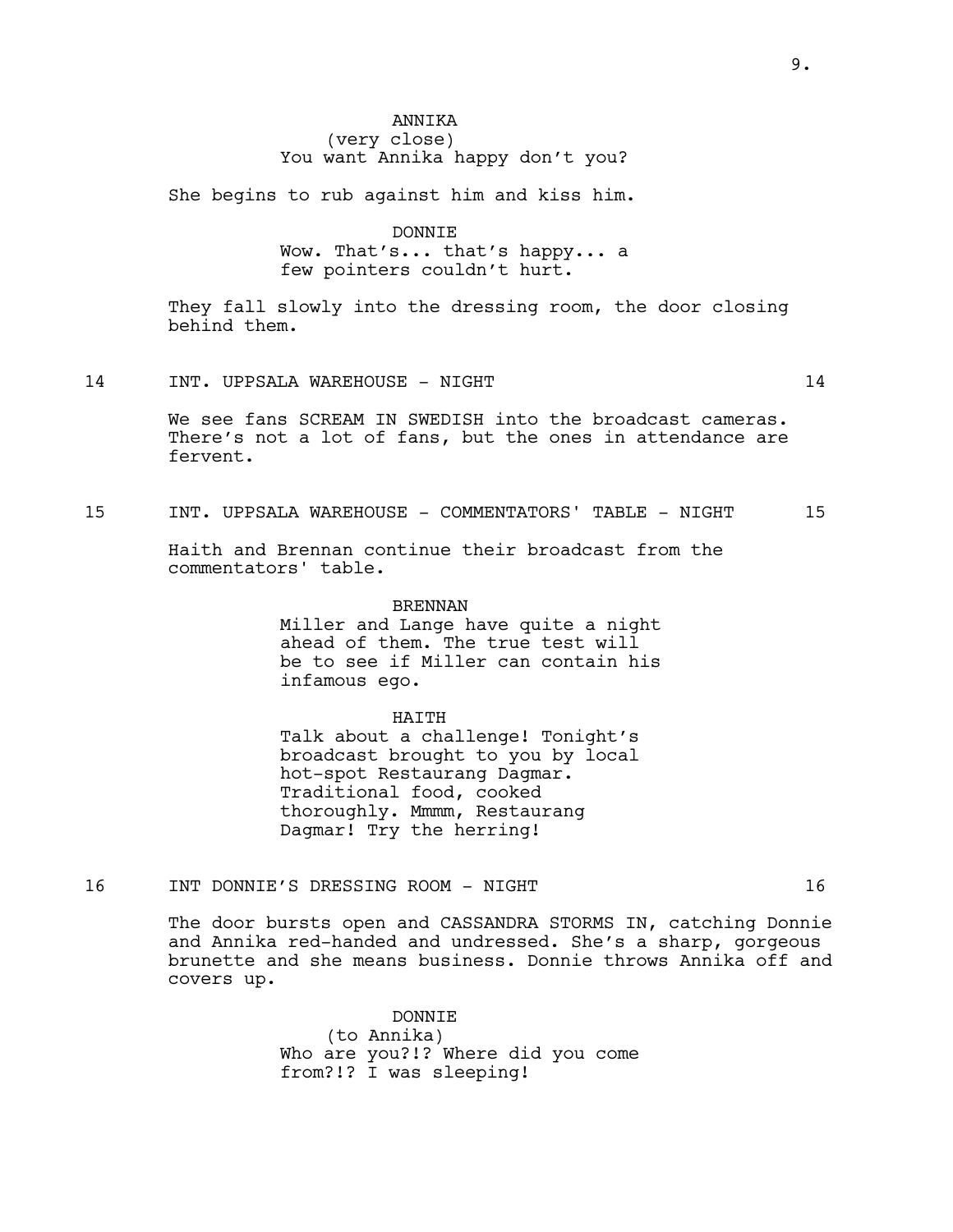CASSANDRA What the fuck are you doing?!?

DONNIE Cass, this isn't what it looks like.

CASSANDRA It looks like you're boning some groupie behind my back!

DONNIE OK, maybe it *is* what it looks like, but I can explain...

## CASSANDRA

Is this going to be another excuse, like the one about the gypsies in Madagascar...?

## DONNIE

...who tried to suffocate me with their pelvises! Yes. I'm standing by that. (to himself) Or is it pelvi? Pelvi-sees?

#### CASSANDRA

Save it, Donnie. We're through! As partners! As lovers!

#### DONNIE

Like you're really going to break up the greatest team in the history of the WCF.

# CASSANDRA

Watch me.

DONNIE You can't be serious!

## CASSANDRA

I am tired of playing second fiddle to your monumental ego. You'd better bring your A game, Don, 'cause I'm not pulling any punches.

Cassandra storms out.

#### DONNIE

Shit. (Suddenly, to Annika) You want your shot at the "majors"?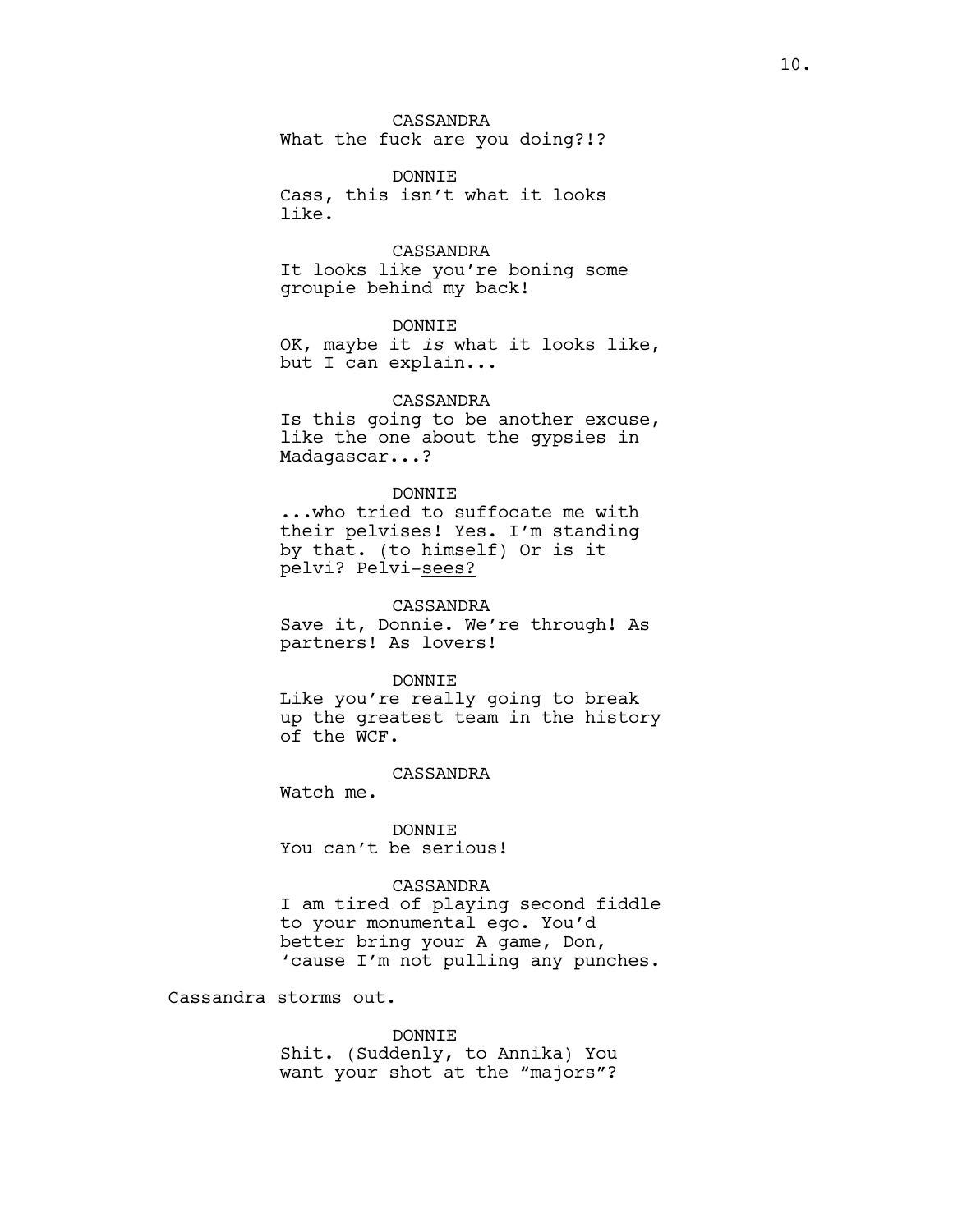What?!?

DONNIE I have a flawless record. I need a partner to compete NOW or it's an automatic loss for me!

ANNIKA But I am not in league.

DONNIE They pull strings for me all the time.

ANNIKA But, Donnie! You only get one chance to debut in WCF. I lose tonight, I lose dream.

DONNIE Hey. Donnie Miller's got your back.

ANNIKA Then... yes, Donnie Miller, I accept offer!

17 INT. CORRIDOR - NIGHT - MOMENTS LATER 17

18 INT. UPPSALA WAREHOUSE - BACK CORRIDOR - NIGHT 18

TIM DEVEREAUX (60s), a legend of the sport who is still living in his heyday. He's talking the ears off of a rapt group of CHARADES GROUPIES.

> TIM ...Suddenly the room changed. Everything seemed to get quiet. Slow. The lights surged. Even the breeze in the room blew a little softer.

The groupies MURMUR in awe.

TIM (CONT'D) (finishing the story) We've all had good runs, sure, but the Sweet Spot is a seamless flow, like Zen. (MORE)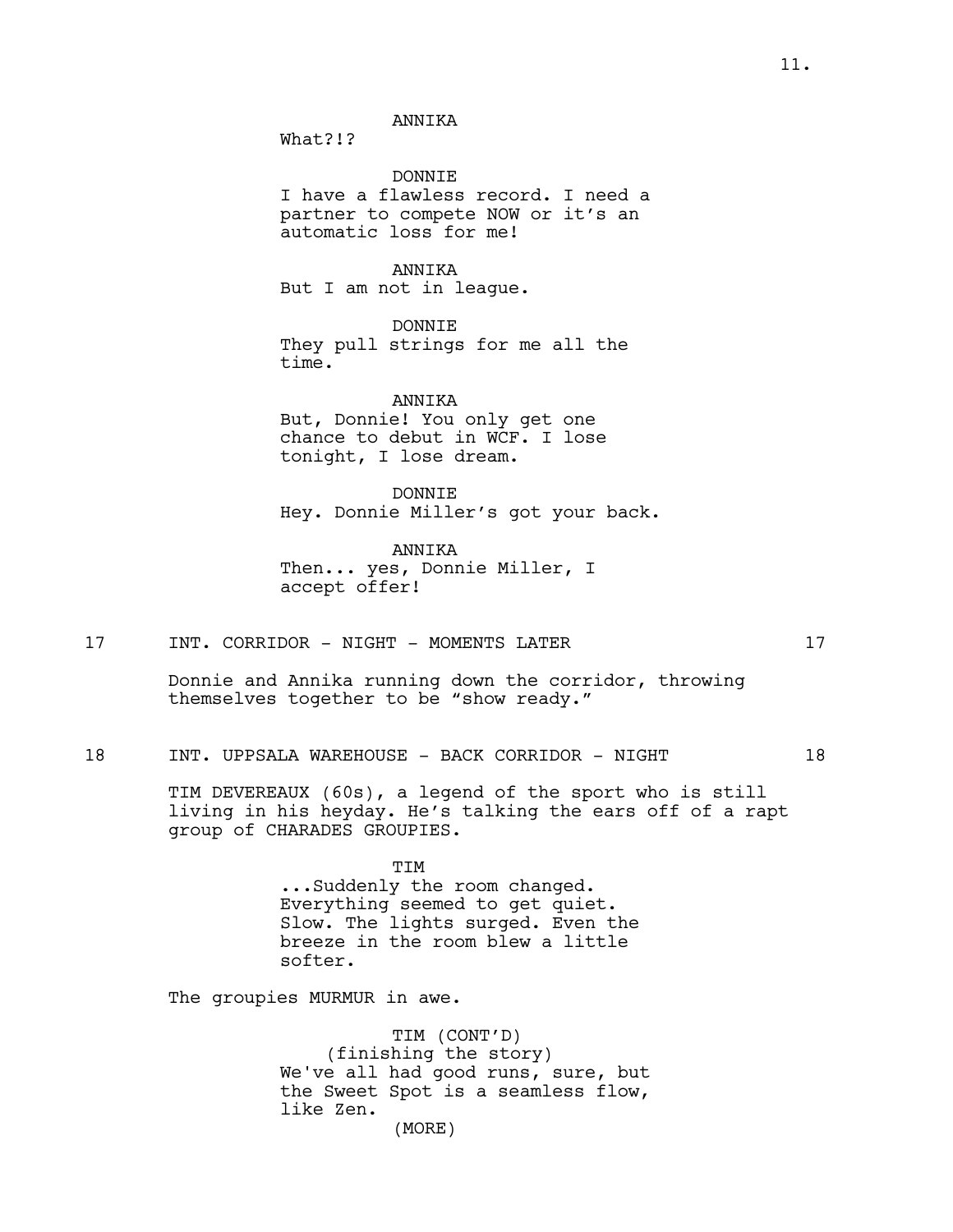Donnie and Annika make their way quickly down the corridor, passing the group. Tim takes notice and gives chase.

# 19 INT UPPSALA WAREHOUSE - CORRIDOR #2 - NIGHT 19

Tim catches up to Donnie and Annika as they make their way.

TIM Hey, Don! Wait up!

DONNIE Sorry, Dynamo. We have to be show ready in eight minutes.

TIM Just need a favor. (distracted, points to Annika) Who's this?

DONNIE

Long story.

TIM Listen, I've made some bad calls lately and--and I'm a little short.

DONNIE

 $Tim--$ 

**TTM** The Mole's bustin' my balls. Please.

#### DONNIE

You owe the Mole?!? Are you crazy? Even if I did gamble on charades, I'd never sign up for that. No thanks.

TIM Oh yeah? Well when you get your ticket punched, we'll see if the Dynamo's there to bail you out!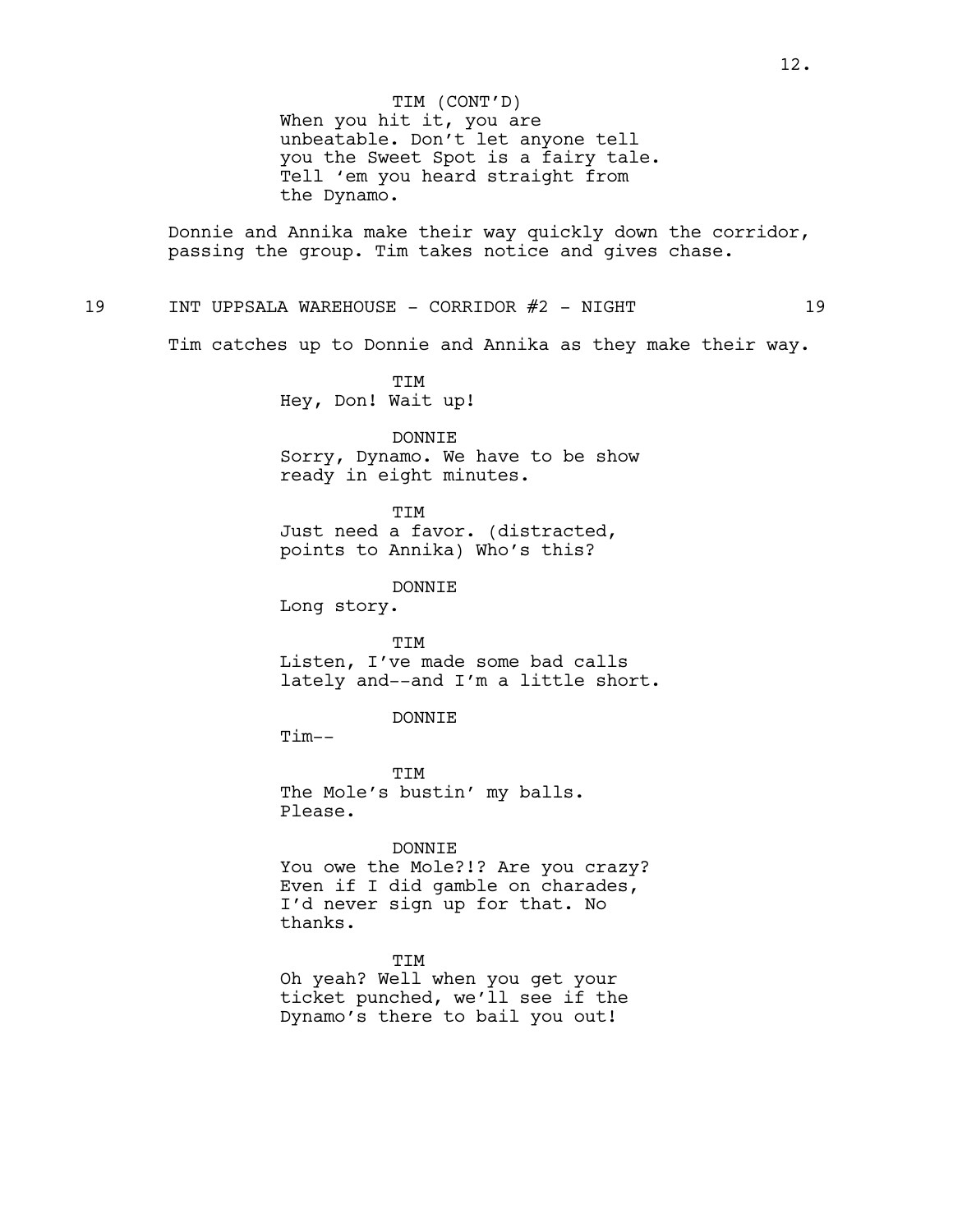Ain't gonna happen, Tim. You're looking at the luckiest guy on the planet. Next time, play the penny slots. We gotta go.

Donnie and Annika leave Tim simmering.

#### 20 INT. CORRIDOR - COMPETITOR ENTRANCE - NIGHT 20

Out of breath, Donnie and Annika land backstage where Asvald is stationed. From the other side of the curtain we can hear ARENA NOISE (fans, music, etc.)

> ASVALD Mr. Miller, is it really true?

DONNIE Save it. This is my new partner... er...Hanukkah.

## ANNIKA

Annika!

DONNIE Close enough.

Asvald grabs a clipboard and dashes off to tell someone.

ANNIKA Are you upset about Cassandra?

DONNIE No time for broken hearts. I'm fired up. Here. Kiss this for luck.

Donnie fumbles with his pants.

## ANNIKA

Excuse me?

He produces the zippo lighter.

ANNIKA (CONT'D) Oh. That. Okay.

Annika takes the lighter. She goes to kiss it but is interrupted by a voice.

> CASSANDRA (O.S.) Superstitions are for amateurs.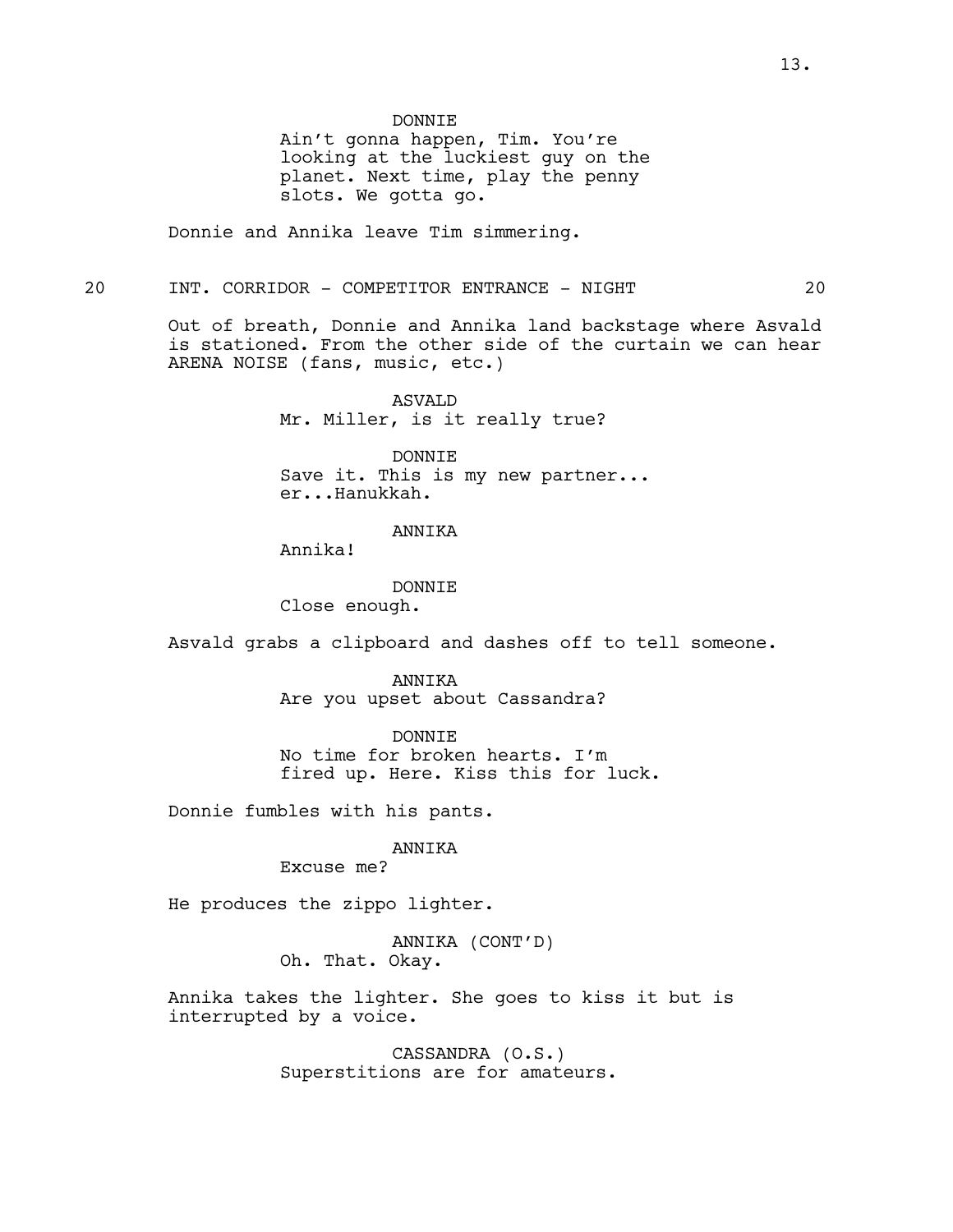Cassandra and her new partner, VINCE CARSON (30s), approach. He's Matthew McConaughey meets Tony Robbins. It's a Sharks/Jets stand-off... for Cassandra anyway.

> CASSANDRA (CONT'D) That good luck charm won't do shit against actual talent. (To Donnie) I see you brought the Swedish meatball.

> DONNIE Didn't leave me much choice, Cass.

VINCE (makes an absurd gesture of elongation) ANDRA. Cass-ANDRA. You should really respect her complete identity.

DONNIE Who the fuck is this?!?

VINCE (waving) Namaste. Big fan, Donnie Miller. It's an honor. Vince Carson.

Vince goes for a strong handshake. Donnie stares at his hand as if he is holding shit.

DONNIE

(to Cassandra) Didn't take much for you to find a replacement.

VINCE

A part of the newest charades sensation of Carson and Lange.

CASSANDRA

LANGE and Carson. You're really bringing this *child* into the ring against *me*? There's that trademark Donnie Miller ego! (To Annika) Told you he'd "have your back," right? Of course, you were ON your back at the time...

VINCE (chortling) So awkward.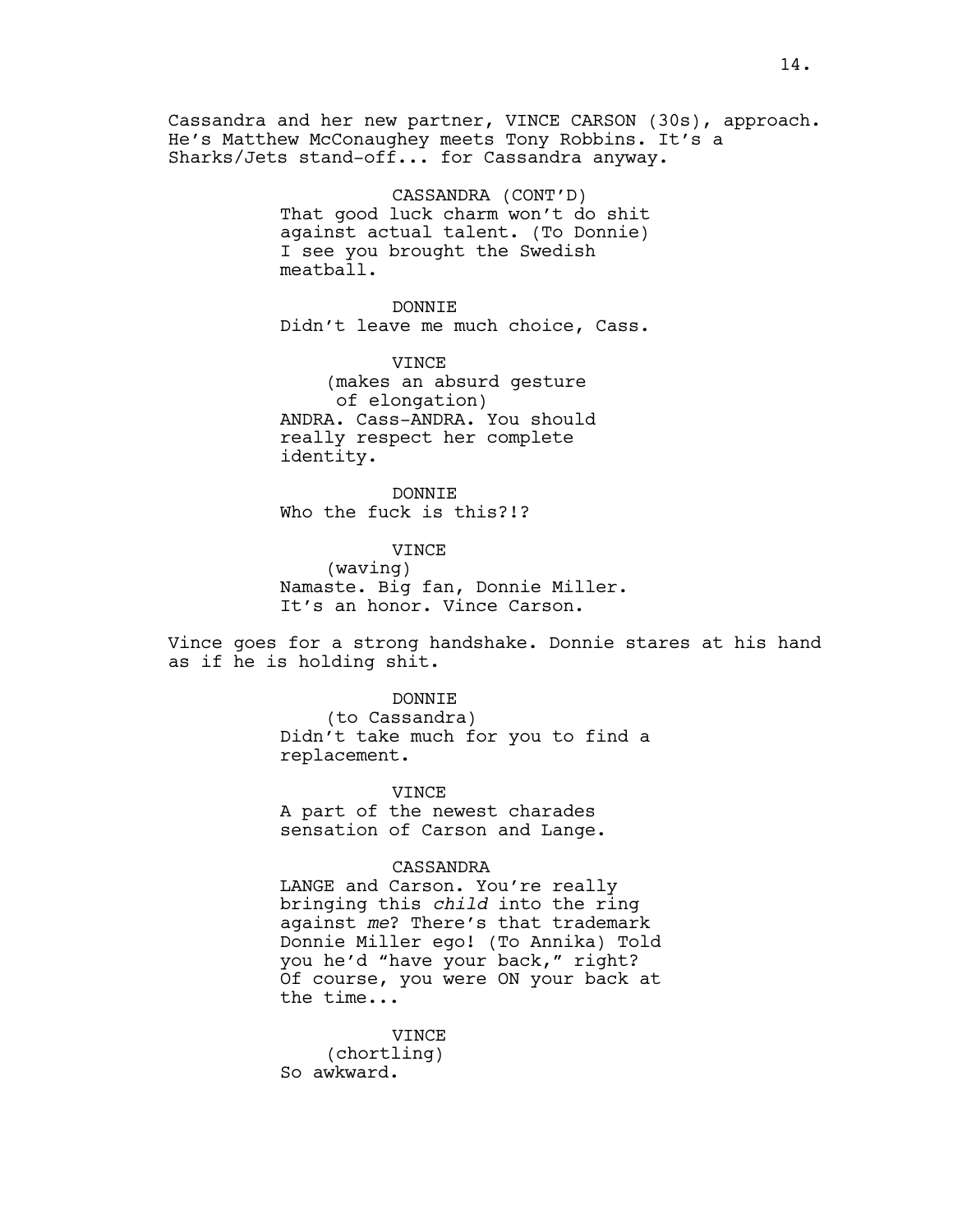## DONNIE

(to Cass) Your talking monkey seems so human. What's the secret? Peanut butter on his gums? Cattle prod up his ass?

VINCE

Wow. Anger has the floor. So unhealthy. Have you considered the healing power of a cleanse? Or perhaps an aggressive colonic?

Asvald returns.

ASVALD (to Donnie/Annika) Step to your marks.

### DONNIE

We're up. (To Vince) I'll miss you most of all, Scarecrow. (To Cassandra) Maybe you can use your winnings to get him a brain.

Donnie and Annika head for the curtain.

21 INT. UPPSALA WAREHOUSE - COMMENTATORS' TABLE - NIGHT 21

Haith and Brennan, mid-broadcast. An unseen hand passes Brennan a piece of paper. He reads it, then...

#### BRENNAN

Ladies and Gentlemen, I'm not sure how to say this... I've been handed an update here...

22 INT. YOUNG MARTY'S BEDROOM - MORNING - SAME 22

Across the world, in a teenaged girl's bedroom in California.

On the walls are fan posters of all things charades, mostly Donnie Miller. One features him posing, three fingers along his arm (three syllables) with the word THUNDERCLAP! We hear COLOR-COMMENTARY from dull computer speakers. We see framed photos and clippings featuring Donnie.

The little blonde girl, MARTY MCKEEVER, now 15 years old, watches the tournament on her laptop. She's wearing the trademark Donnie Miller T-shirt.

Long story short, she's a superfan.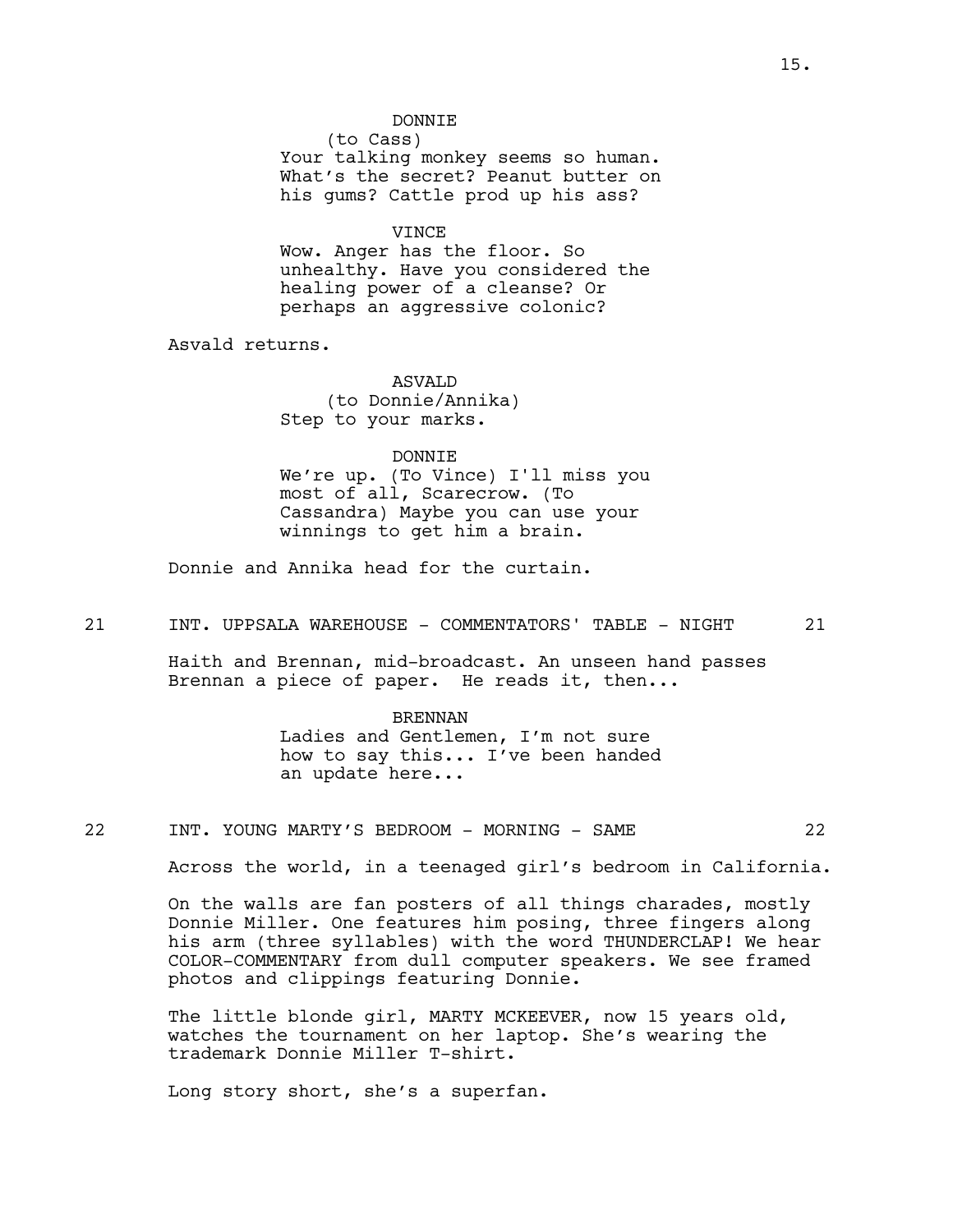# BRENNAN (O.S.)

*The team of Miller and Lange has... I can't believe what I'm reading here, has... disbanded. It seems as if Vince Carson and Cassandra Lange are teaming up... AGAINST Donnie Miller!*

#### MARTY

What?!?

Marty reaches for the volume and TURNS IT UP.

HAITH (O.S.) *This is totally unprecedented. Stay tuned for further updates.*

23 INT. CORRIDOR - COMPETITOR ENTRANCE - SAME 23

DONNIE Here, put this on. It's show time.

Donnie tosses Annika a "THUNDERCLAP!" T-shirt. She enthusiastically puts it on. Donnie reaches into his pocket, patting for his lighter.

We can hear DONNIE'S ENTRY MUSIC - "THUNDERSTRUCK" by AC/DC blaring from behind the curtain.

> DONNIE (CONT'D) The lighter. Where is it?!?!

> > ANNIKA

I give back.

DONNIE Shit! I can't go on without it!

ANNOUNCER (in Swedish, subtitled) Making his way to the ring, Donnie Miller!

Donnie suddenly stifles his panic and flips a switch inside. Everything that's happened up until now is out of his head (or so he thinks). It's GAME TIME. Asvald signals them to hustle...

> DONNIE Forget it! Time to give the people what they want!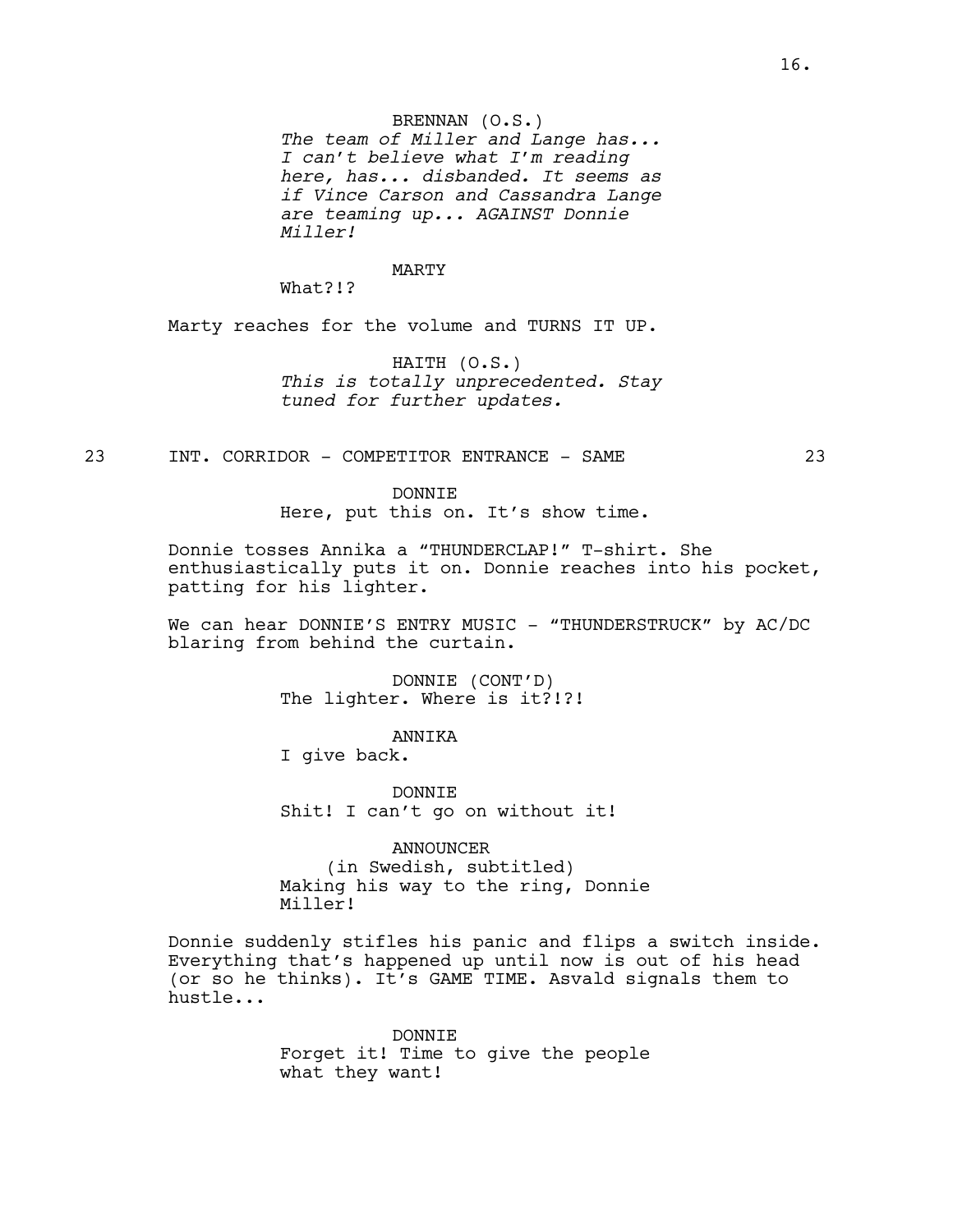# 24 INT. UPPSALA WAREHOUSE - COMPETITOR'S ENTRANCE 24

Donnie and Annika appear from behind the black curtain. The crowd EXPLODES as they enter the arena. Annika is starry-eyed at the waving klieg lights, confetti, and cheap pyrotechnics punctuating their arrival. A loud, overmodulated THUNDERCLAP SOUND EFFECT blares out of the arena speakers (Donnie's trademark). Donnie strikes a pose. He is a rock god.

## DONNIE

# THUNDERCLAPPPP!!!!

FANS (chanting back) THUNDERCLAPPPP!!!!

25 INT. YOUNG MARTY'S BEDROOM - MORNING - SAME 25

MARTY

## THUNDERCLAPPPP!!!!

## 26 INT. UPPSALA WAREHOUSE - COMPETITOR'S ENTRANCE 26

Donnie and Annika make their way.

HAITH (O.S.) Apparently the rumors are true, ladies and gentlemen. The legendary team of Miller and Lange is no more.

BRENNAN (O.S.) Who is this Annika Ekbergen kid? Did someone get the license plate from the turnip truck she fell off of?

As they walk to the ring, Donnie CATCHES a pair of flung women's panties. He blows a kiss to the owner. A HOT SWEDISH WOMAN reciprocates. He smiles to Annika. Before she can roll her eyes... THWACK! A large pair of men's briefs SLAP her face. She peels them off in disgust. An OVERWEIGHT SWEDE makes the "call me" sign with his fingers. Annika hustles to catch up with Donnie.

The duo hits the competition ring, turning and awaiting the final team's arrival. Suddenly, INDUSTRIAL ROCK music blares. It's the entrance of...

Cassandra and Vince as they make their way down to the ring. Cassandra stares down Donnie and Annika with dagger-eyes.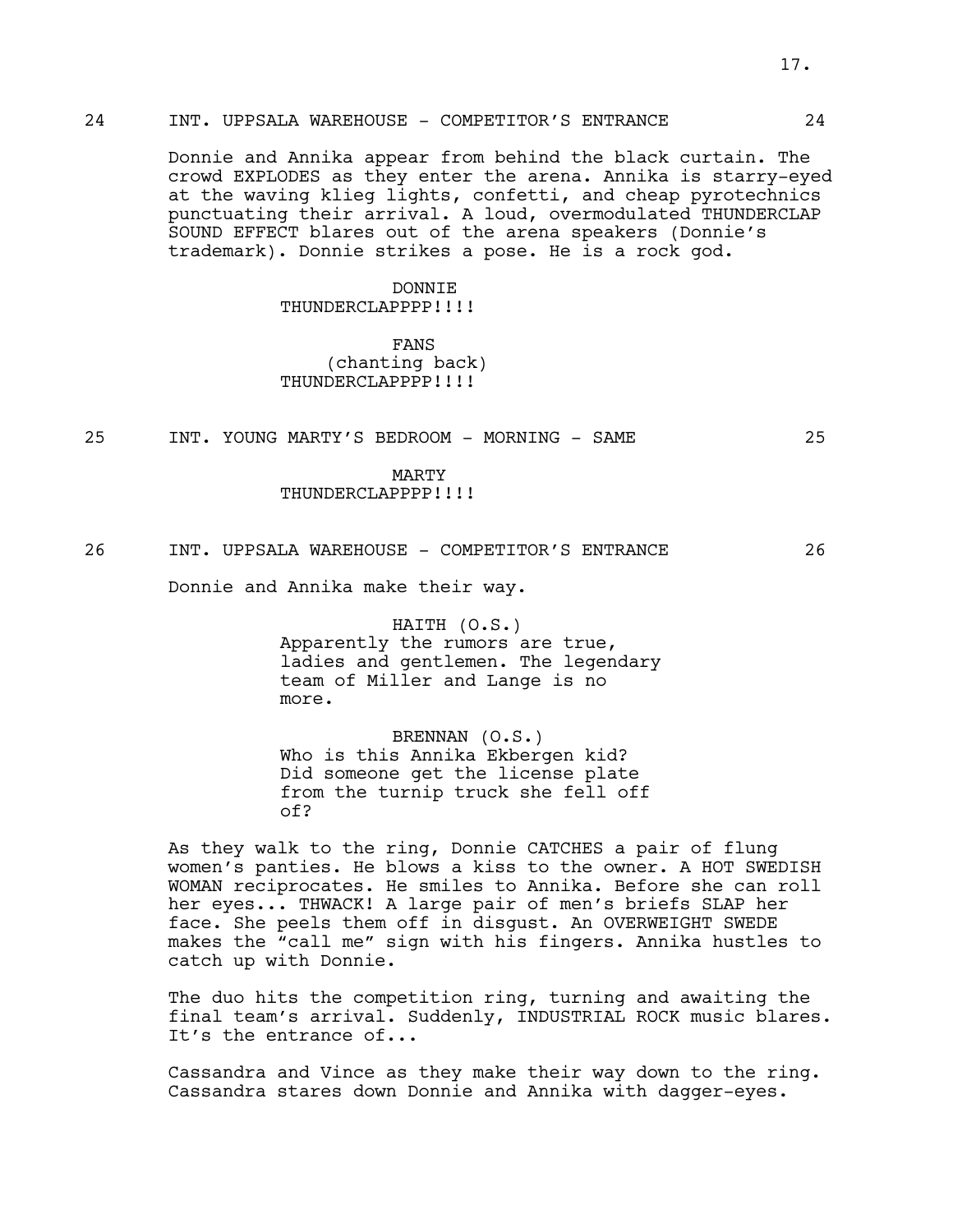BRENNAN It's gonna to be one hell of a match!

# 27 INT. UPPSALA WAREHOUSE - COMPETITOR RING 27

The teams are assembled in the ring, game-faces on.

Hustling into the ring is Rudolph Molanski AKA THE MOLE. A little bit Michael Buffer, a little bit "Sons of Anarchy," he approaches the competitors. A REF approaches.

> THE REF Mr. Molanski, we can't change the line-up now!

THE MOLE (to Cassandra) What the fuck is this about?

CASSANDRA Ask your superstar.

Vince comforts her. The Mole turns to Donnie.

DONNIE I'll explain later. *Ah-lunka* is my new partner.

ANNIKA

Annika!

#### THE MOLE

You're bringin' a civilian in to compete in a championship match?!? Are you crazy?

## DONNIE

C'mon, it's me. I can carry her with my pinkie finger.

THE MOLE You'd better hope so. (To Annika) Good luck, kid.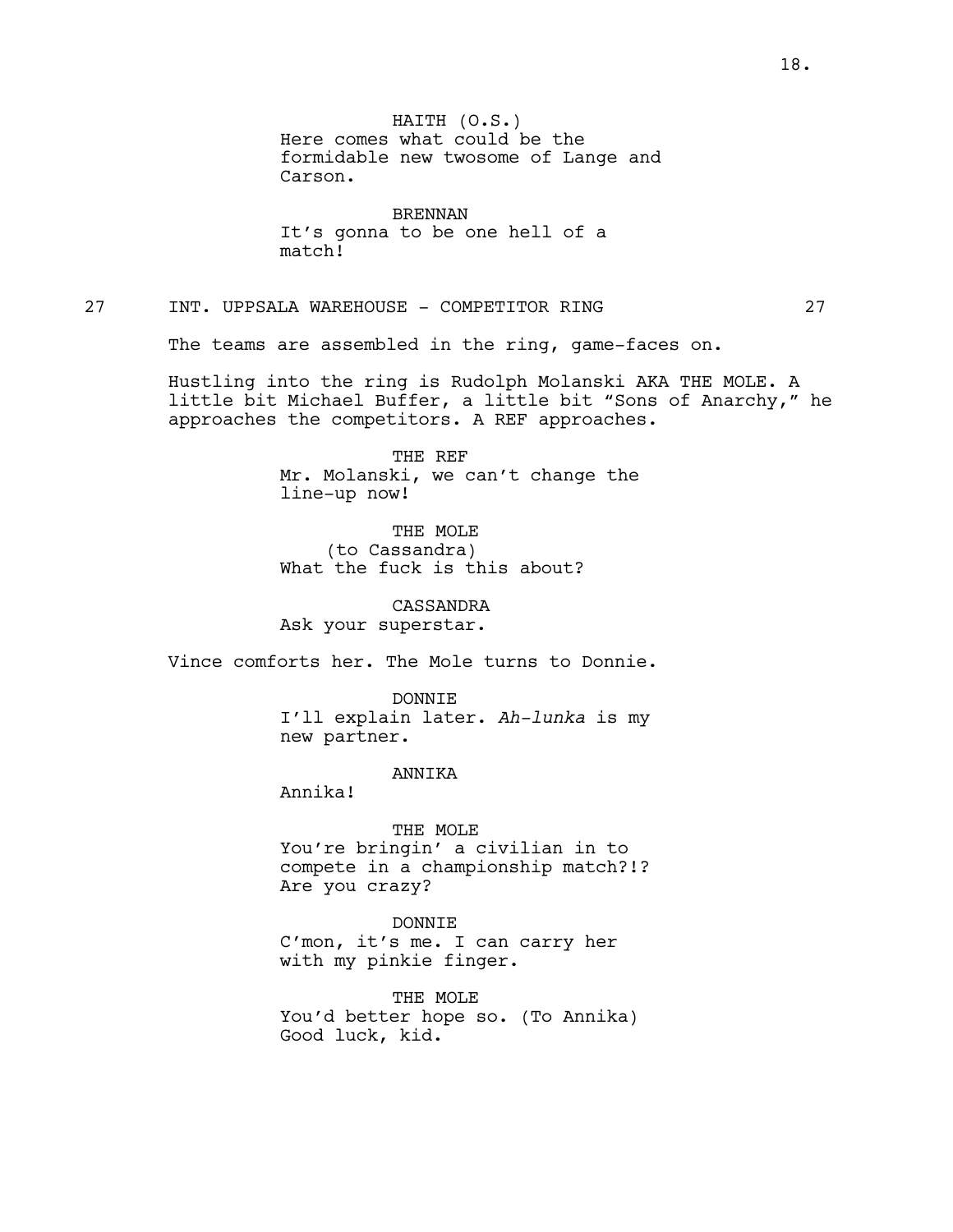THE MOLE I make the rules here, pipsqueak. The match is on.

ANNIKA Tusen tack. (Subtitled: Thank You.)

THE MOLE (to Donnie, ominously) DO NOT fuck this up.

The Mole takes the stage. Donnie soberly acknowledges.

THE MOLE (CONT'D) (into the mic) WELLLLLLCOME to the main event!!!!

The crowd CHEERS. As The Mole addresses the crowd, we can hear a SWEDISH TRANSLATOR off-camera.

Haith enters the ring with a microphone for an in-ring, prematch interview. He approaches Donnie and Annika.

HAITH

Donnie Miller. A monumental shakeup like this hasn't been seen since the Golden Box finals in Osaka '97. Are you ring-ready with this new, unseasoned partner?

DONNIE I only have one thing to say to that! THUNDERCLAP!

The crowd cheers.

Haith walks over to Cassandra and Vince.

#### HAITH

Cassandra, how are you adjusting to this change?

CASSANDRA

(her best Blanche DuBois) It's hard, Lee. I was in what I *thought* was a committed, loving relationship. Then... when your partner, your confidant... (MORE)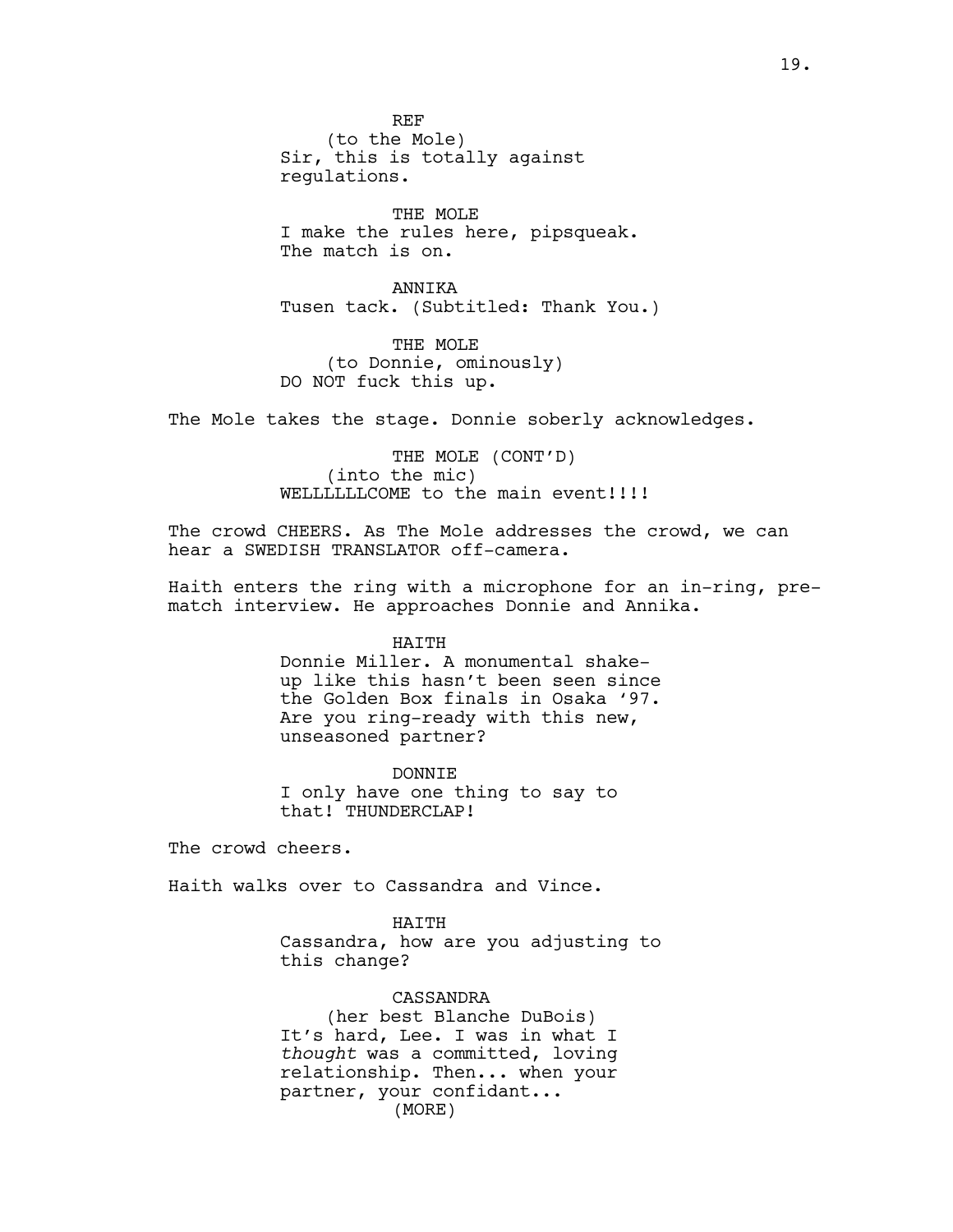casts you aside for a younger FAN it's DEVASTATING. CASSANDRA (CONT'D)

Cassandra begins to weep outright.

DONNIE That's not what happened!

CASSANDRA (to Haith) I'm heartbroken. We were going to get married!

## DONNIE

We were?

She falls onto Haith's shoulder.

The crowd suddenly TURNS ON DONNIE! What was once a chorus of cheers becomes BOOS! We can see it has a PROFOUND affect on Donnie. He's losing his fans!

> DONNIE (CONT'D) Wait! No! It's me!... THUNDERCLAP!! THUNDER--

Debris hits Donnie as the crowd turns. He takes cover. Donnie looks to Cassandra, only he can see her smirking back.

28 INT. YOUNG MARTY'S BEDROOM - MORNING - SAME 28

MARTY SHE'S LYING!!!!

She looks around the room as if to tell someone. There is no one. To herself, quietly...

> MARTY (CONT'D) She's lying.

## 29 INT. UPPSALA WAREHOUSE - COMMENTATORS' TABLE 29

Haith returns to the commentators' table.

HATTH Apparently, the WCF has its very own soap opera!

BRENNAN I have NEVER seen anything like that in the history of the sport! (MORE)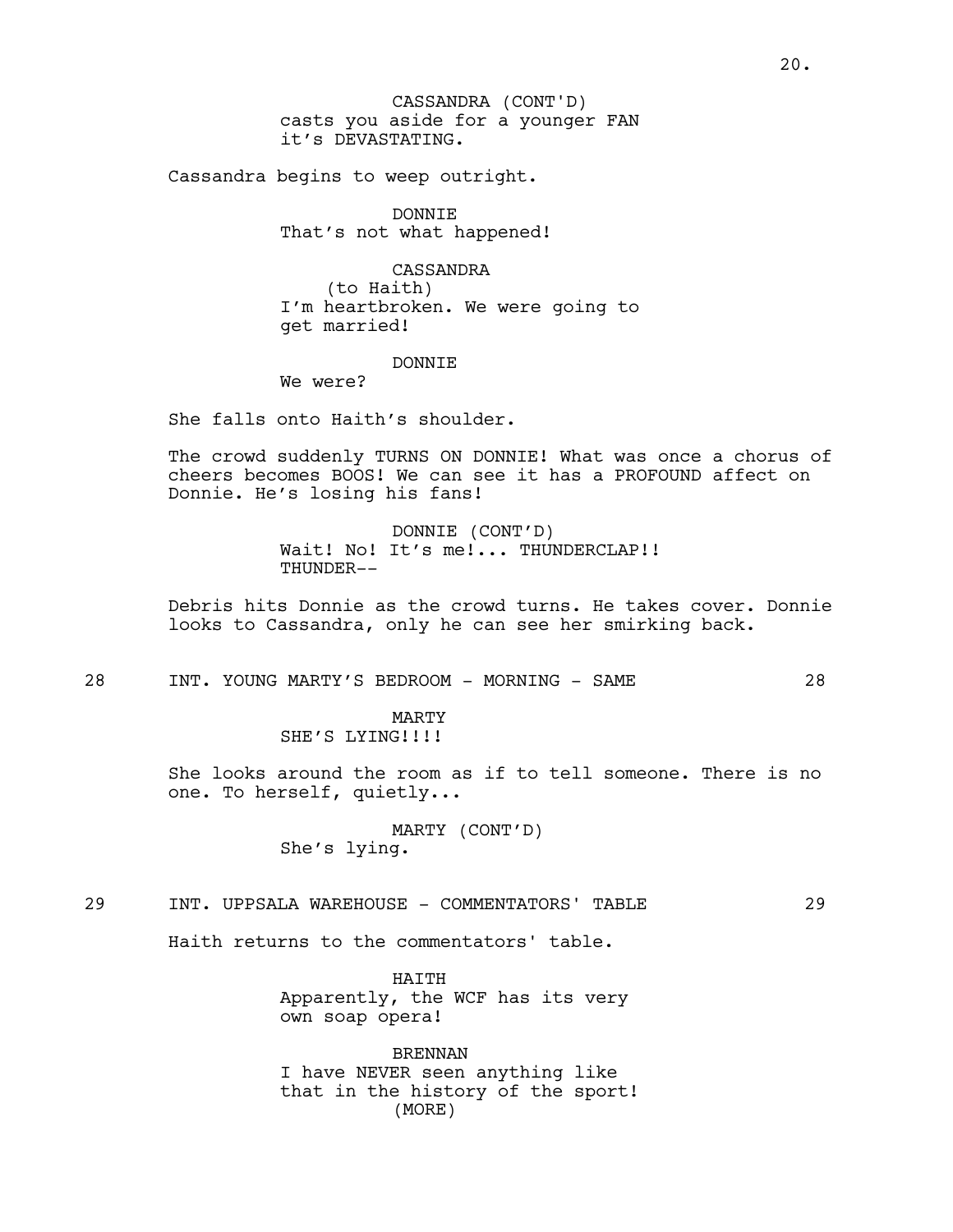Miller's partnered up with a rookie, and I see fins in the distance. The waters are chummed. Let's get underway! BRENNAN (CONT'D)

## 30 INT. UPPSALA WAREHOUSE - COMPETITOR RING 30

CHARADES... but not like you have ever seen it before. Two teams at a time are paired up in the ring and competing. The "shooters" (people doing the charades) are on a raised platform with a clue box on a pedestal next to them. They draw a slip, charade and discard. The "callers" (or guessers) are standing a few feet in front of the shooters, shouting out answers. The charades here look far more dance-like and refined than we traditionally know them to be.

Cassandra is shooting, Vince is calling. He is firing off answers as they burn through clues.

> **VINCE** Lemon Meringue! Crossbow! Soul Patch! "It was the best of times, it was the worst of times!"

The points rack up.

Donnie and Annika are up next.

Annika shoots. Donnie gets several right very quickly and she throws "on the nose" gestures in quick succession.

> DONNIE Robot attack! Giant evil spiders! Chartreuse!

HAITH (O.S.) Miller's hittin' those on-thenosers!

31 INT. YOUNG MARTY'S BEDROOM - MORNING - SAME 31

# BRENNAN (O.S.)

*A-game material, Lee. There's a reason he's in the record books. Speechless prejudice here tonight in Uppsala.*

MARTY

YESSSSSS!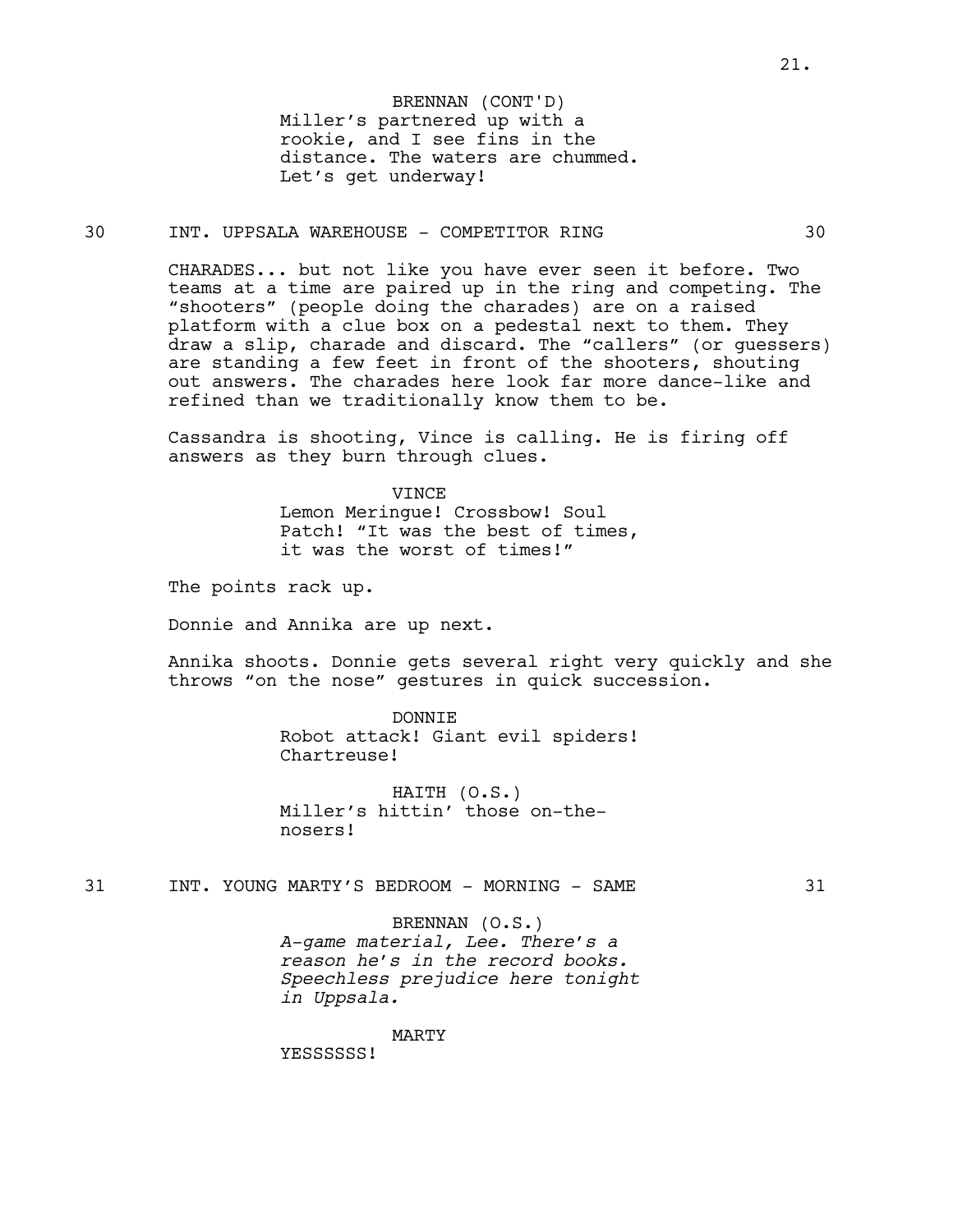# 32 INT. UPPSALA WAREHOUSE - COMPETITOR RING 32

The buzzer SOUNDS. Donnie is cooling off. Cassandra crosses the ring in between heats. She approaches Donnie from behind to get past him. He whirls around, caught up in the moment. Cassandra DROPS to the ground as if she's been struck!

#### CASSANDRA

Ow!

The crowd goes FULLY AGAINST Donnie. The chorus of disapproval drowns out the room. More debris.

> DONNIE I didn't even touch her!

#### HAITH

I think Donnie Miller just struck Cassandra Lange! What a brazen lack of sportsmanship... and basic chivalry, Shane!

## BRENNAN

Miller just took the express elevator from the penthouse to the outhouse.

Switch... Donnie is shooting, clearly affected. Annika keeps up, but barely.

#### ANNIKA

Meat Loaf! Uh... Dewey Decimal System! Err... Carbon Monoxide... NO... Capital Gains Tax!

Donnie goes for an elaborate "sounds like" charade. Annika is perplexed, briefly frozen. Donnie sees her hesitation and throws it again, frustrated.

> ANNIKA (CONT'D) Um... Sounds like... crap...wreath? Crap wreath?!? What is crap wreath?

The BUZZER buzzes! Time's up.

DONNIE The GRAPES of WRATH. Crap. Wreath. Grapes. Wrath.

Donnie is shocked. How did she miss that? Annika looks concerned.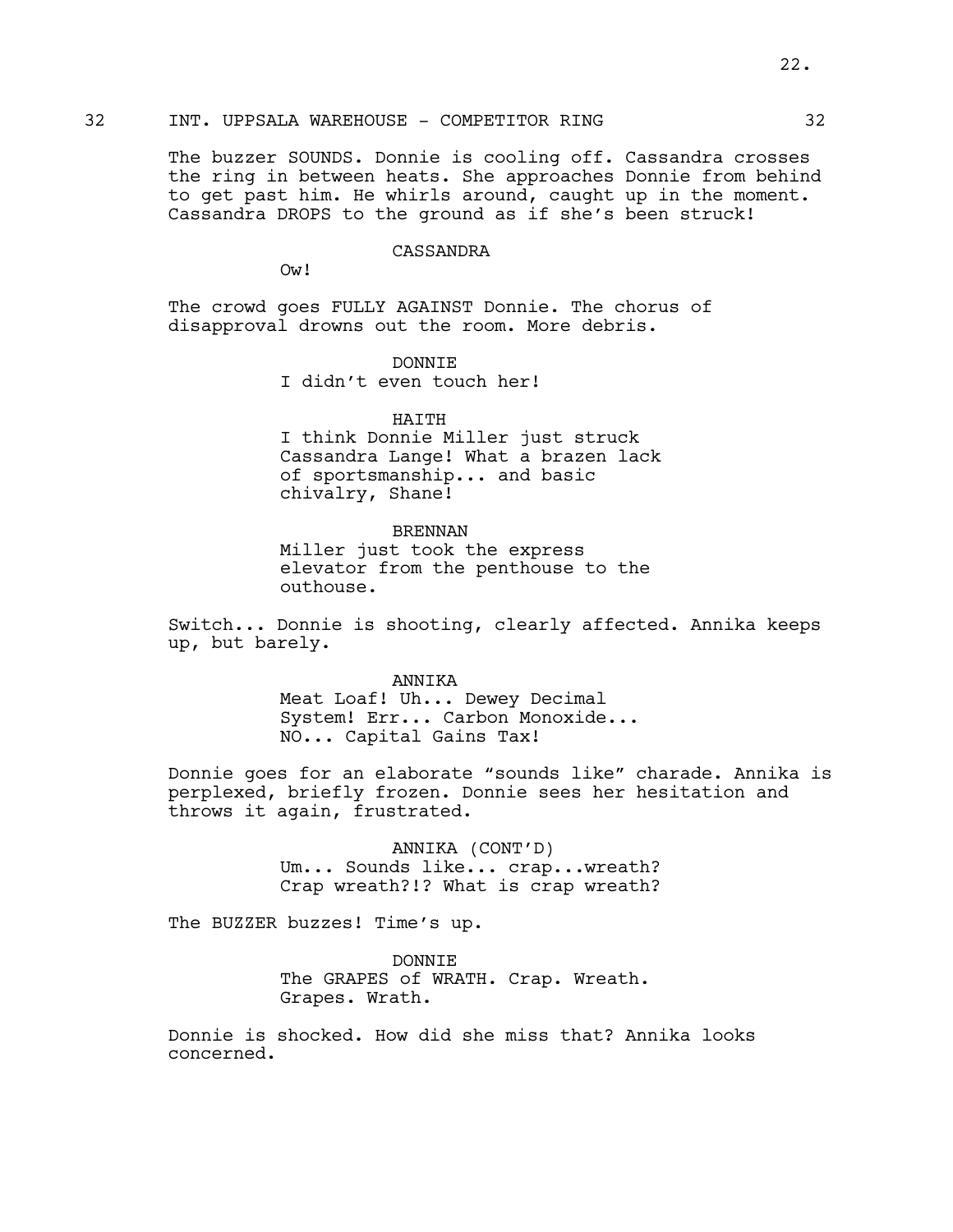BRENNAN Bush-league mistake. Looks like Miller is circling the drain.

A SCOREBOARD racking up points for Donnie and Annika (they have 21). They are hot on Cassandra and Vince's trail for the lead (which is 24).

> BRENNAN (O.S.) (CONT'D) Lange and Carson need to do something here.

Cassandra steps into the ring and throws a fierce, distinctive charade (Insert Subtitle: "starfucker") at Annika. She thinks about it... reacts.

> ANNIKA I am NOT fucker of stars!

THE MOLE Stop! Stop! Penalty! 10 points! Illegal signing!

Donnie lunges at Cassandra in anger. The Mole restrains him.

THE MOLE (CONT'D) Charging! 20 POINTS! (Under his breath) What are ya doin' Donnie?!?

Donnie backs down, steaming and glaring at a self-satisfied Cassandra. She heads back to her corner to cool off. Vince tosses her a towel.

From Cass and Vince's corner, we see Annika unsuccessfully calming an angry Donnie.

> CASSANDRA We're gonna bulldoze right over him like a Sherman-fucking-tank. Scorched earth. I want him crushed.

She produces Donnie's lighter. Shows it to Vince.

VINCE What's that?

CASSANDRA His lucky charm.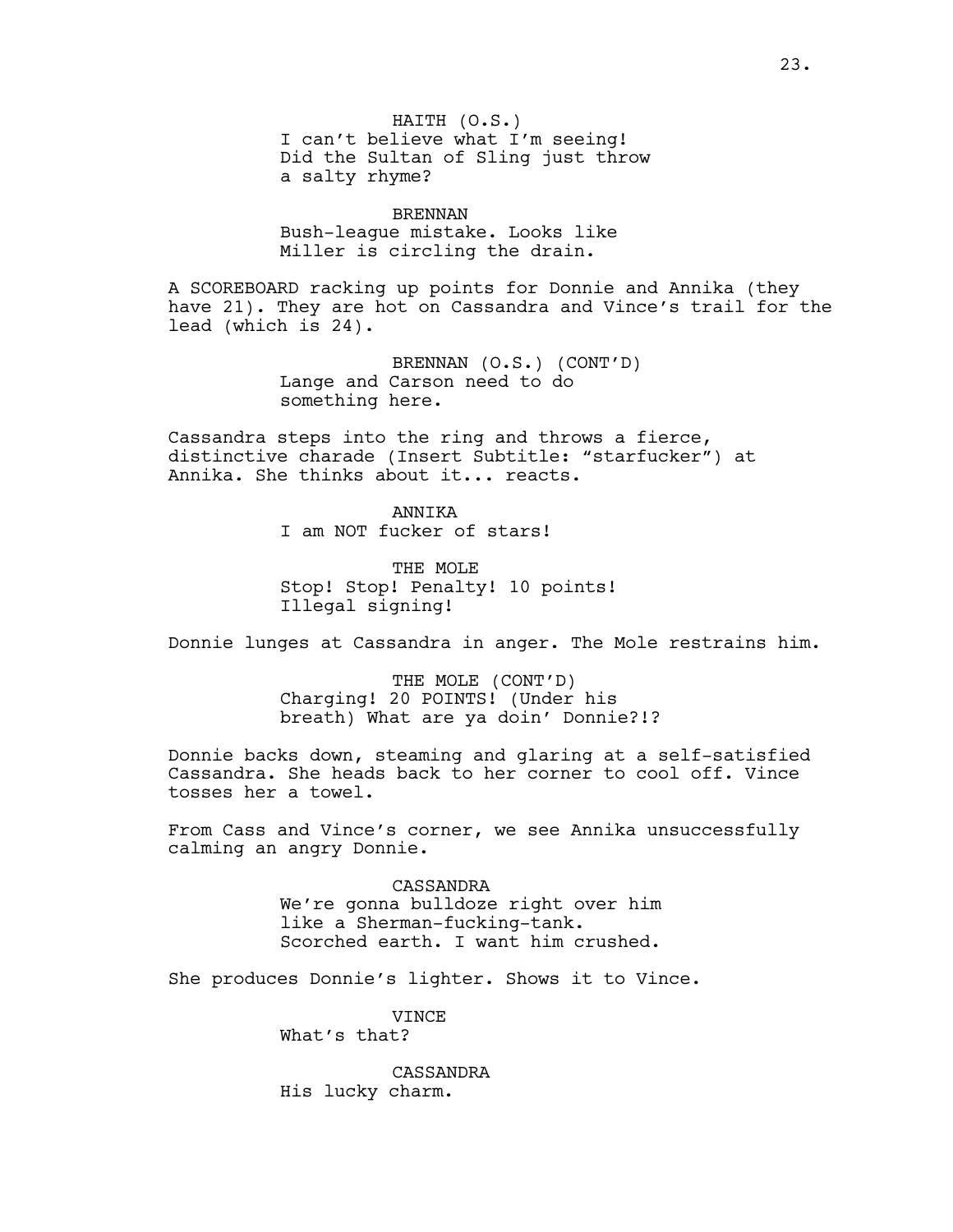**VINCE** 

(with admiration) Oooh. Personal rituals hold a lot of psychological sway. Vicious.

CASSANDRA He thinks this trinket is gonna get him the Sweet Spot.

VINCE Own that power chakra!

33 INT. YOUNG MARTY'S BEDROOM - MORNING - SAME 33

HAITH (O.S.) *If Miller's going to hold a lead, he'd better revise the battle plan.*

BRENNAN (O.S.) *Charging his opponent is gonna book him on the first bus outta Uppsala.*

YOUNG MARTY C'mon, Donnie! What is up with you tonight? Keep your cool!

MARTY'S MOTHER (O.S.) (from outside the room) Marty, it's two-thirty in the morning! Are you watching charades in there again?!?

YOUNG MARTY (angrily) I'M DOING MY HOMEWORK! Stop spying on me!!!

34 INT. STOCKHOLM WAREHOUSE - NIGHT - SAME 34

Donnie in the corner with Annika, fraying at the seams. The crowd disapproval rains on Donnie as he pats for his lucky lighter.

> ANNIKA What's wrong?

DONNIE She's playing us. She's hustling.

ANNIKA We're still down by 8.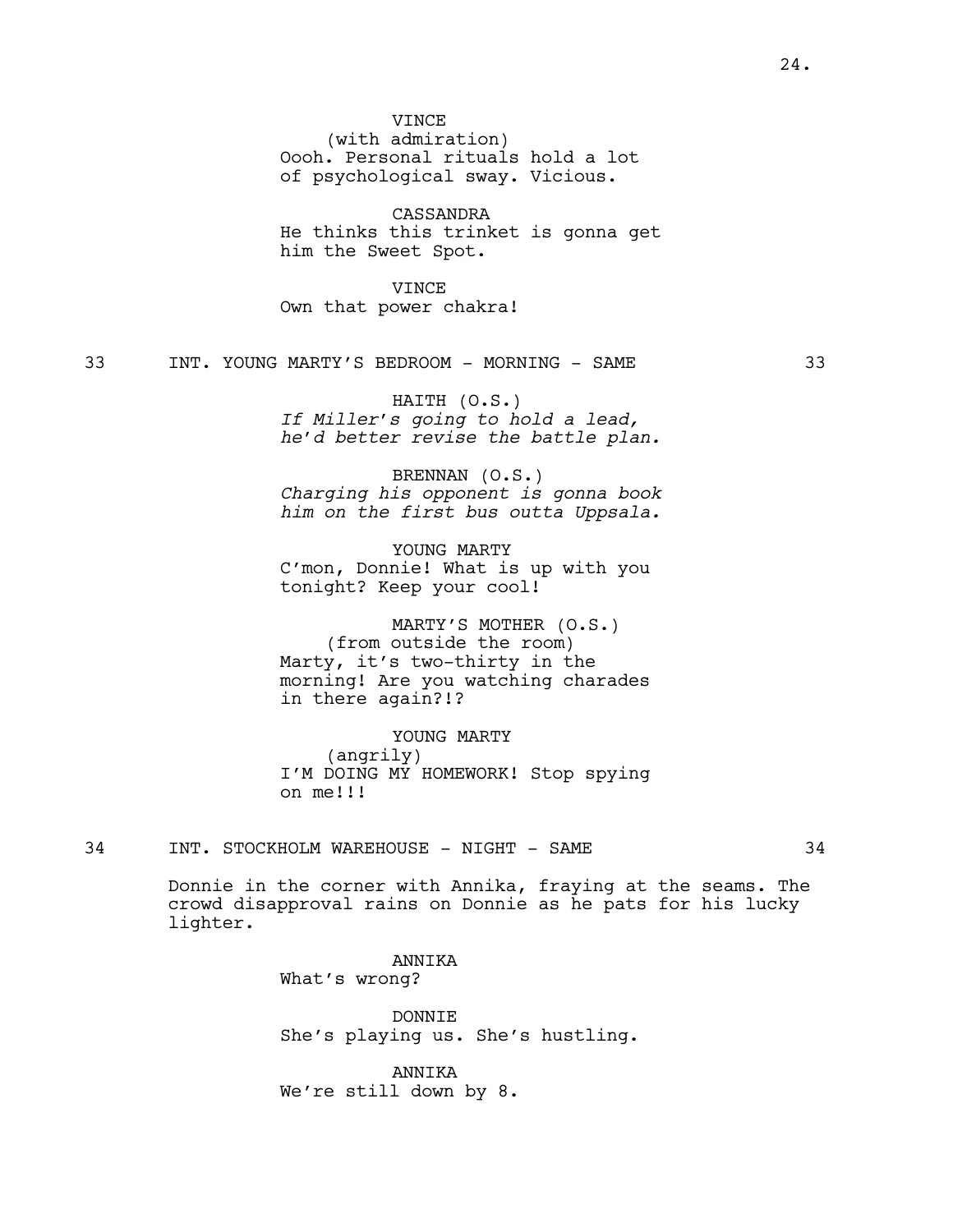A WHISTLE blows. Annika and Donnie step into the ring. Donnie subtly pats at his pockets again.

> CASSANDRA Lost something?

DONNIE I know what you're trying to pull, CASS!

VINCE (O.S.)

ANDRA!

Annika and Donnie take their place on stage, as do Cassandra and Vince. Annika gives Donnie a look of encouragement. It isn't working.

The scoreboard reads 6-14. 60 seconds on the timer. And GO.

Donnie tugs on his ear, furiously pantomiming. Annika can't read it. He frantically repeats. More BOOS. They're getting in his head. He tries to push through.

#### ANNIKA

What are you saying?!?

He looks at the scoreboard. Donnie and Annika have yet to get one!

Time slows down. Donnie sees Annika struggling. He can't help but feel like he has led a lamb to the slaughter. She looks helpless as he flails.

Donnie looks to the clock, 5 seconds, 4, 3, 2, 1, a BUZZER.

DONNIE (angrily) CANDY LOCK! CANDY LOCK! Sounds like CANDY LOCK!

ANNIKA Nothing rhymes with that!

# 35 INT. YOUNG MARTY'S BEDROOM - NIGHT 35

Marty watches in dismay, tears welling in her eyes.

36 INT. STOCKHOLM WAREHOUSE - NIGHT - SAME 36

Scoreboard reads a final score of 6 for Donnie/Annika and 14 for Cassandra/Vince. Vince and Cassandra celebrate in each other's arms.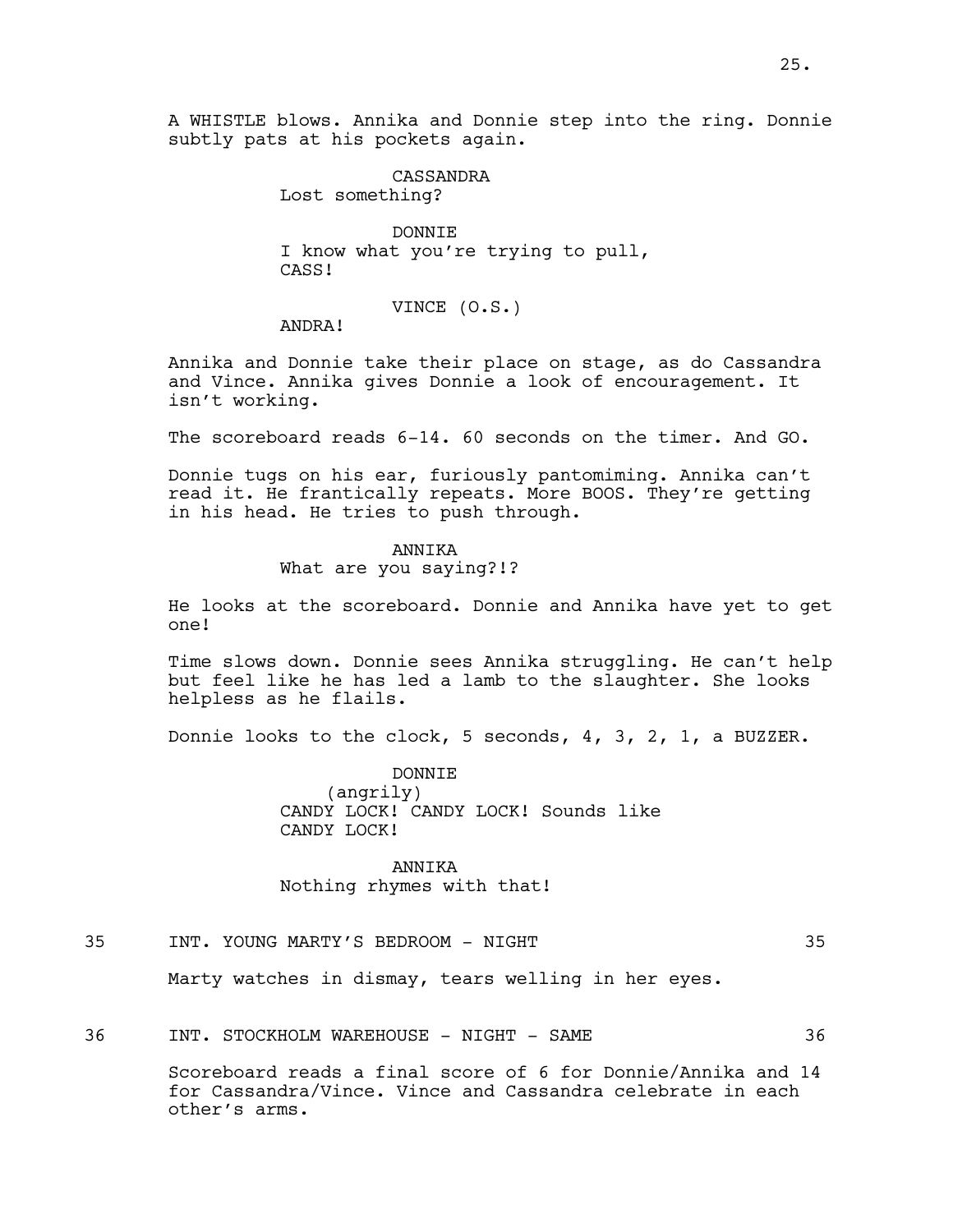HAITH (O.S.) What a massacre! A historical upset for Lange and Carson! We just witnessed the downfall of Donnie Miller!

Donnie drops the clue. It floats to the ground in SLO-MO landing with a punctuating BOOM. It reads: MOBY DICK.

> ANNIKA I thought you had Annika's backside! You RUINED me!

Bursting into tears, she runs from the ring. Cassandra delights in the aftermath.

The Mole enters the ring, pissed.

THE MOLE Looks like the winner and NEW CHAMPIONS are Cassandra Lange and Vince Carson.

Cassandra and Vince revel. The crowd CHEERS!

Donnie stands in the ring a broken man.

Haith enters with a mic. He approaches Vince and Cassandra for a post-mortem interview.

#### HAITH

What a night! It appears you have effectively ended your former partner's unstoppable winning streak... and perhaps his career.

CASSANDRA

What can I say? This is what happens when you let the toddlers out of the kiddie pool.

37 INT. YOUNG MARTY'S BEDROOM - LATER 37

Close on her computer screen we see a headline on charadesblog.com: "Donnie Miller Throws in the Towel."

Pull back to reveal Marty's room, bare. She has removed all items of fandom. Reluctantly, she folds her Thunderclap Tshirt and places this last item into a box, closes it and slides it into her closet. She is heartbroken and sobbing.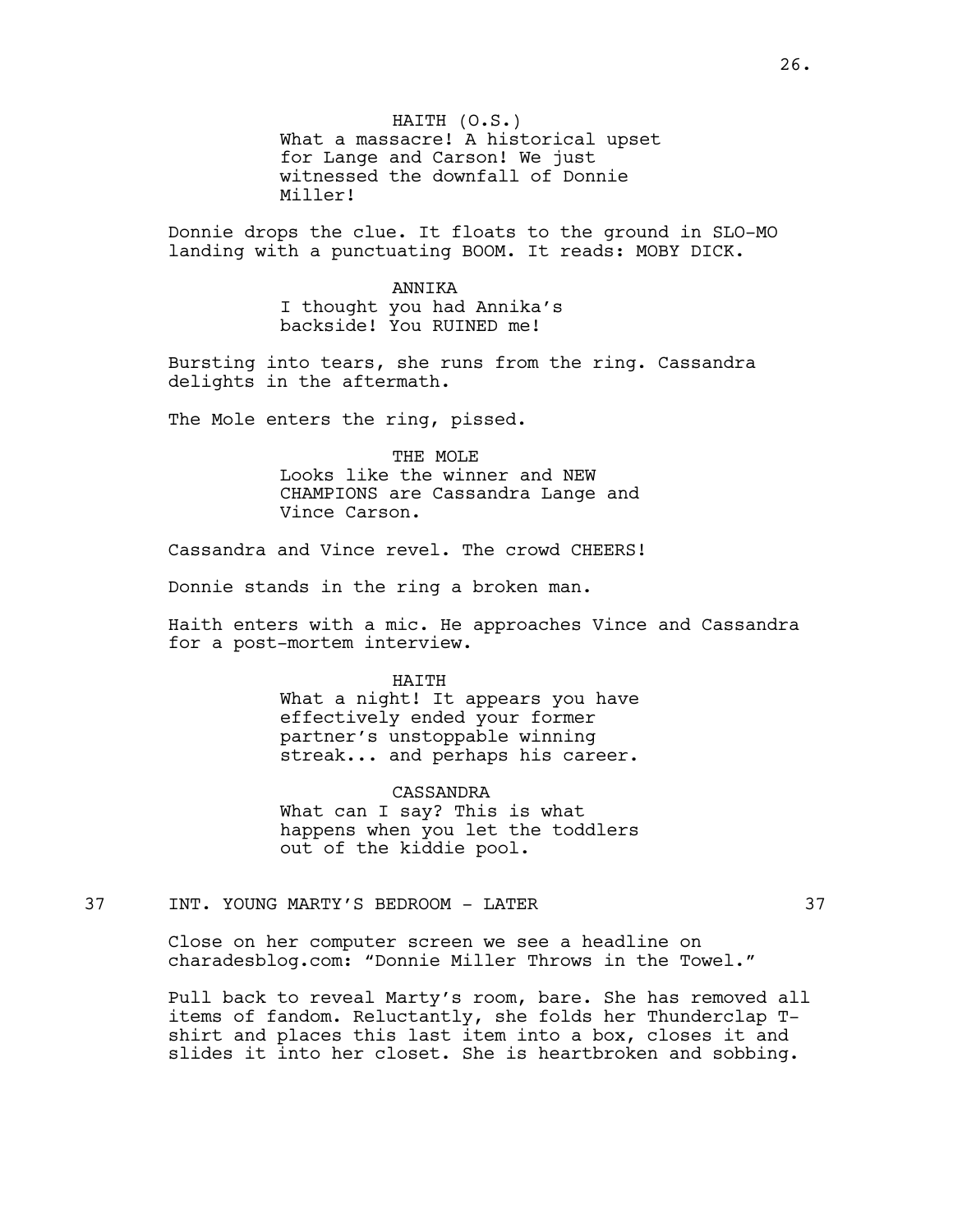# 38 INT. HALLWAY - MINUTES LATER 38

Donnie enters the hall from the dressing room in a huff. He has his gym bag and is shaken, furious. He hurries down the hall towards the exit, past Tim Devereaux. As he passes...

> TIM Candy Lock? What the hell happened out there?

Donnie doesn't respond, he just trudges onward.

# 39 EXT. UPPSALA WAREHOUSE - BACK ALLEY 39

Donnie shamefully emerges from an exit door, gym bag in hand.

From around the corner, he hears two WOMEN TALKING. He peers into an alley and sees Cassandra and Annika TOGETHER! Annika notices Donnie, gestures to Cassandra, who smiles wickedly.

#### ANNIKA

(heavy Boston accent) CANNNDEEE LAHHHK?!? That's the stupidest thing I ever heard. At least you're decent in the sack.

Annika waves a wad of cash and laughs. Donnie's been had. Before he can act on it, he is flanked by two large goons, TRIGGER and NUTSY. The girls disappear into the darkness.

> DONNTE. Growth hormone conference in town?

Trigger PUNCHES Donnie in the gut. He goes down in a heap, sucking wind.

40 EXT. UPPSALA WAREHOUSE - SECOND BACK ALLEY 40

The goons drag Donnie into another alleyway. The Mole emerges from the shadows. They dump Donnie at his feet.

> THE MOLE Tough night in there, kid.

DONNIE Pretty tough out here, too. No big deal.

THE MOLE I'm afraid it's a very big deal. 27.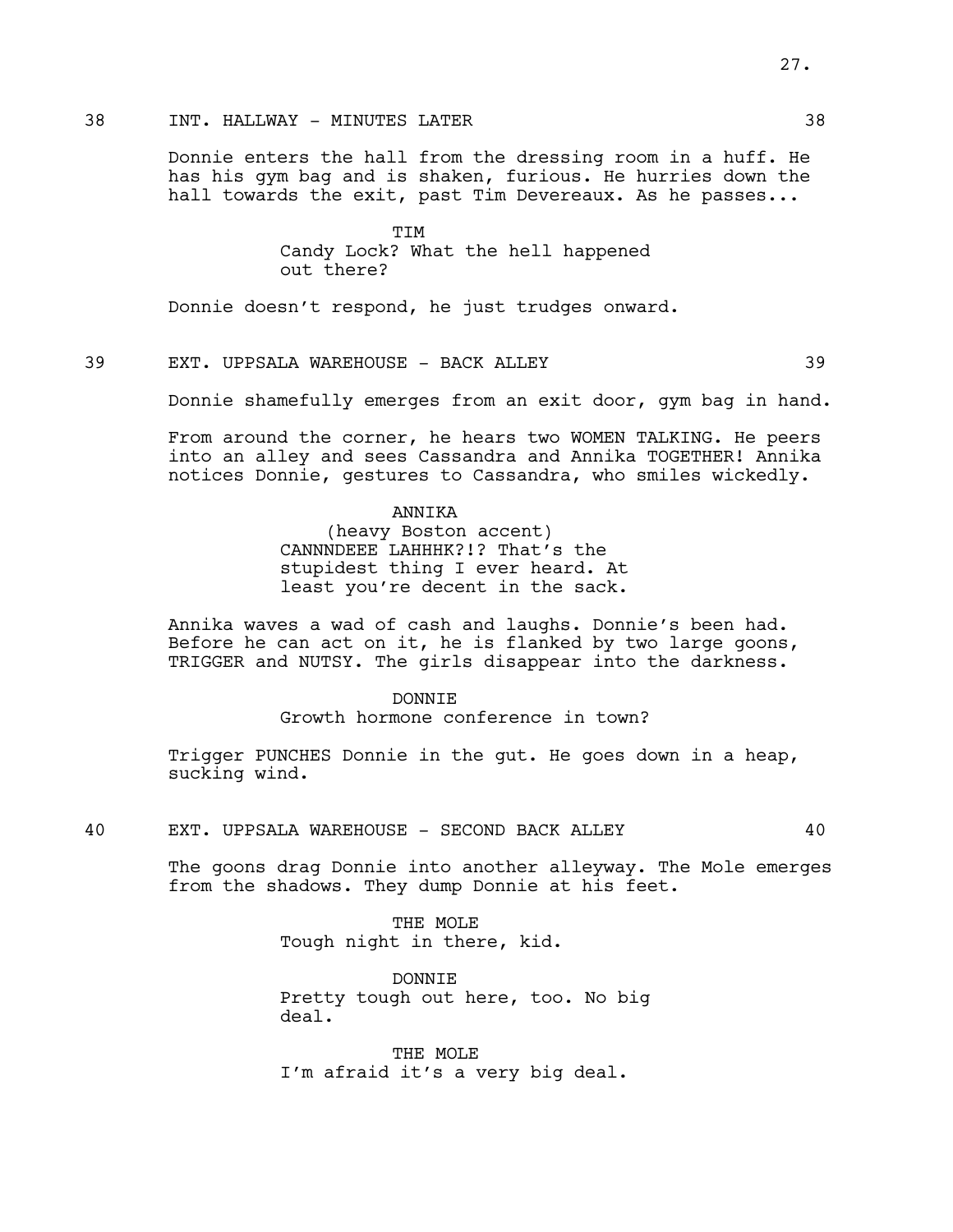DONNIE It's one match. I can bounce back. You know me. Luckiest guy on the planet.

THE MOLE Your luck just ran out my friend. I had a lot riding on you tonight. You lost the match. I lost fifty grand.

DONNIE You bet money on me?!?

THE MOLE I warned you not to fuck up. I bet on you. You lost. The 50Gs are on you. (to the goons) Help him understand.

Nutsy picks up Donnie from behind, holding his arms back.

TRIGGER This is gonna hurt you more than it's gonna hurt me.

Trigger throws a punch into THE CAMERA. CUT TO BLACK. We hear A VICIOUS BEATING.

TITLE CARD: Los Angeles, California. Ten years later...

41 EXT. LOS ANGELES COURTYARD - DAY 41

On the steps of a courtyard in Los Angeles.

The Assistant Deputy Mayor of Los Angeles, JACOB FITZ (40s) is speaking to a VERY small crowd of CONSTITUENTS. To his left, we recognize Marty McKeever, now in her mid-twenties, all grown up and working as Fitz's sign-language interpreter.

Marty is happy with her station in life... just happy enough.

We see a banner behind Fitz reading "Los Angeles Association for Avocado Advocacy."

To his right is PEDRO (52), an avocado farmer who looks like he just took a break from work to be here.

Fitz holds up an avocado as Hamlet would Yorick's skull.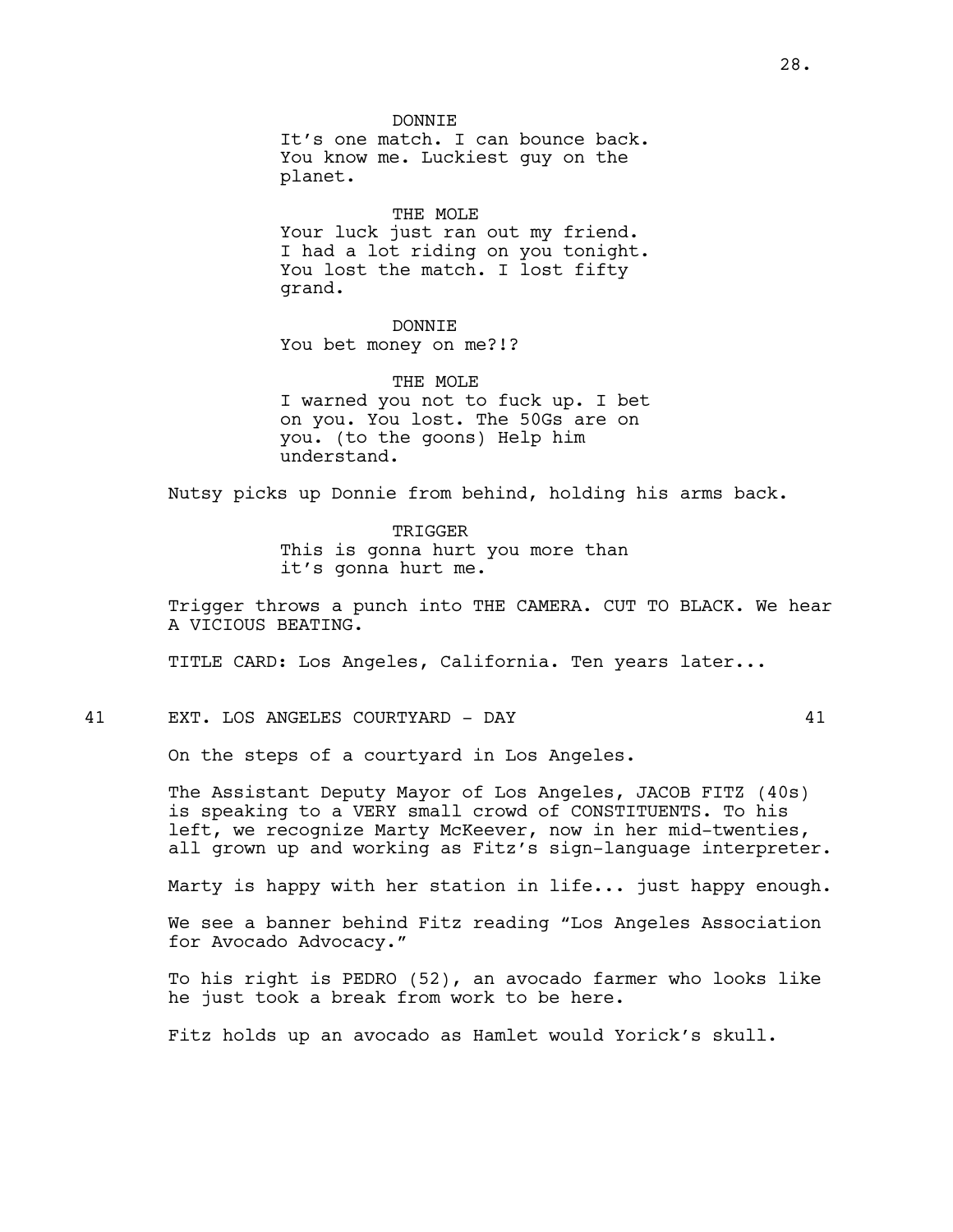JACOB FITZ The avocado. Treasured by the native people of Latin America for 1,800 years, this remarkable fruit was once used as a sexual stimulant by the Aztecs.

Awkward discomfort by the listeners. "Did he just say that?"

JACOB FITZ (CONT'D) In fact, the name itself comes from the Aztec word "ahuacatl" or "testicle."

The onlookers squirm. Marty struggles to do a modest reinterpretation of the inappropriate statement.

> JACOB FITZ (CONT'D) California embraced this delicacy in the early 1900s. Today, this little fruit with a big seed creates jobs, commerce... and guacamole. On behalf of all Los Angelenos, many thanks, or as avocado farmer Pedro here would say, "muchas gracias."

A few PATTERS of applause. The crowd disperses, as do Fitz and company. Pedro is left alone at the podium.

#### PEDRO

Que?

42 EXT. LOS ANGELES COURTYARD - SAME - MOMENTS LATER 42

Marty follows alongside Fitz, a walk-and-talk.

JACOB FITZ (hammering gesture) Ting ting ting! Nailed it.

#### MARTY

That was very...informative. There's so much I didn't know about avocados.

JACOB FITZ Faboosh, Marts. Means so much to hear that my speeches move people... AND BONUS, scored Councilwoman Bulcock's digits! (He flashes a scrap of paper. Then, to OFFSCREEN) Barry! Pay up!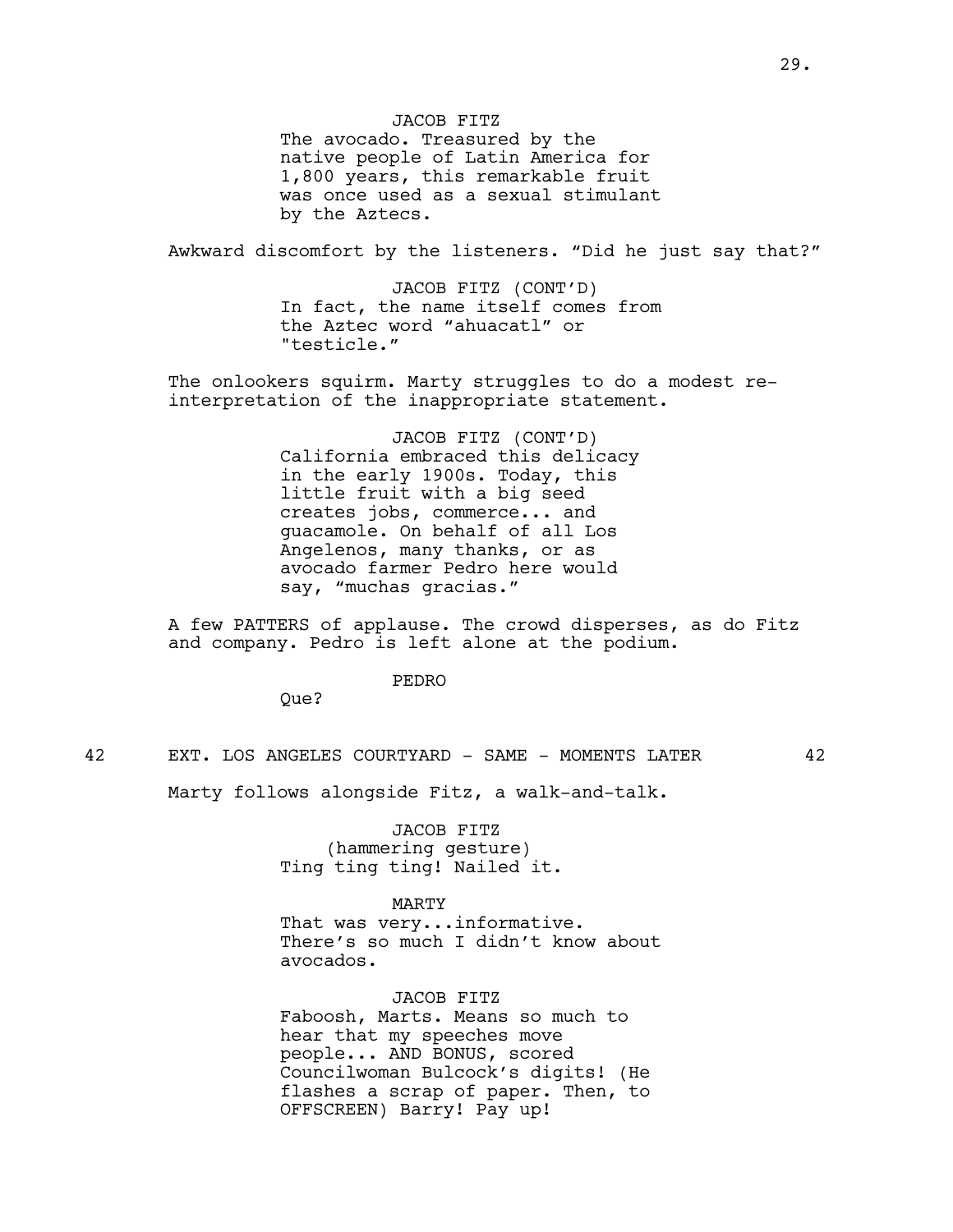Fitz holds out his hand without breaking his gaze with Marty. An aide, BARRY, hands him a \$20 bill.

> JACOB FITZ (CONT'D) Makin' a difference. It's what I do. (To BARRY) Shouldn't have tried to run with the big dogs! A-ruff ruff!

MARTY The way you inspire the community, you could really be Mayor someday.

JACOB FITZ Don't say that out loud! No thank you! That speech I just gave? My nephew wrote it. Except for the part about balls. Google.

MARTY I still feel like you're meant for greater things. You should find what you love and do it.

JACOB FITZ Until then, I'm happy to phone it in. Ya feel me? Sharing produce factoids with the deaf can't be YOUR life-long dream, right?

This hits Marty hard. She never looked at it that way. Jacob notices her reaction.

> JACOB FITZ (CONT'D) What I mean is, you are an important cog in this machine. There's so much I could say about you now. (Beat, to his handlers) We should head over to the New Chatsworth Galleria. That ribbon's not gonna cut itself. Barry's driving. Let's hit Del Taco first. We have the big scissors in the van, right?

BARRY Taking care of it now, sir.

Jacob hustles off, leaving Marty to contemplate.

In the distance, we see AN AIDE (30s) struggling to navigate a LARGE PAIR OF SCISSORS into the back of Jacob's van.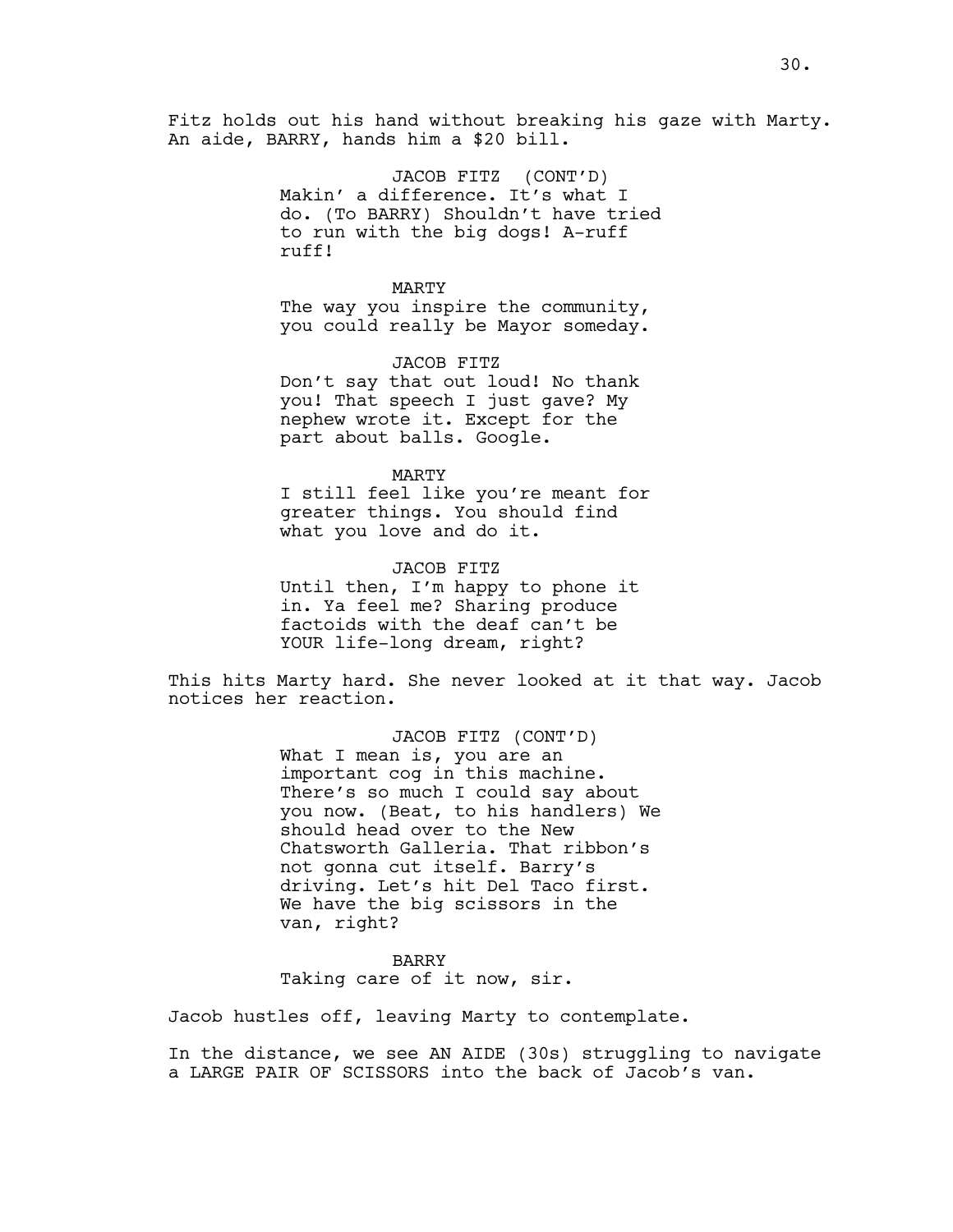A sunny day in the City of Angels. We are at a suburban park where families are picnicking, kids are playing.

DAVID SIMPSON sits on a park bench, constantly checking his smartphone. Growing impatient, he tries in vain to enjoy the nice day. He checks his phone again.

MARTY runs up to him, plopping onto the bench.

MARTY Sorry I'm late. Speech ran long.

DAVID We said 12:30.

MARTY I came as soon as I could.

Marty is clearly flustered, upset. David sees this.

DAVID I'll give ya a pass. Tough day?

MARTY I can't do this much longer.

DAVID A municipal job comes with a terrific benefits package.

MARTY

Maybe 10 people watched that silly avocado speech. This is *my life?*

DAVID You are making a difference. For the hard of hearing. But also for our future together.

A MIME, minding his own business, is performing in the park. He gets a little too close for Marty's comfort. She shifts on the bench uncomfortably.

> MARTY Can we just get lunch?

DAVID A quick one, yes. C'mon.

Marty lurches forward abruptly, visibly relieved to get away from the mime, who continues pulling an invisible rope. David has to catch up.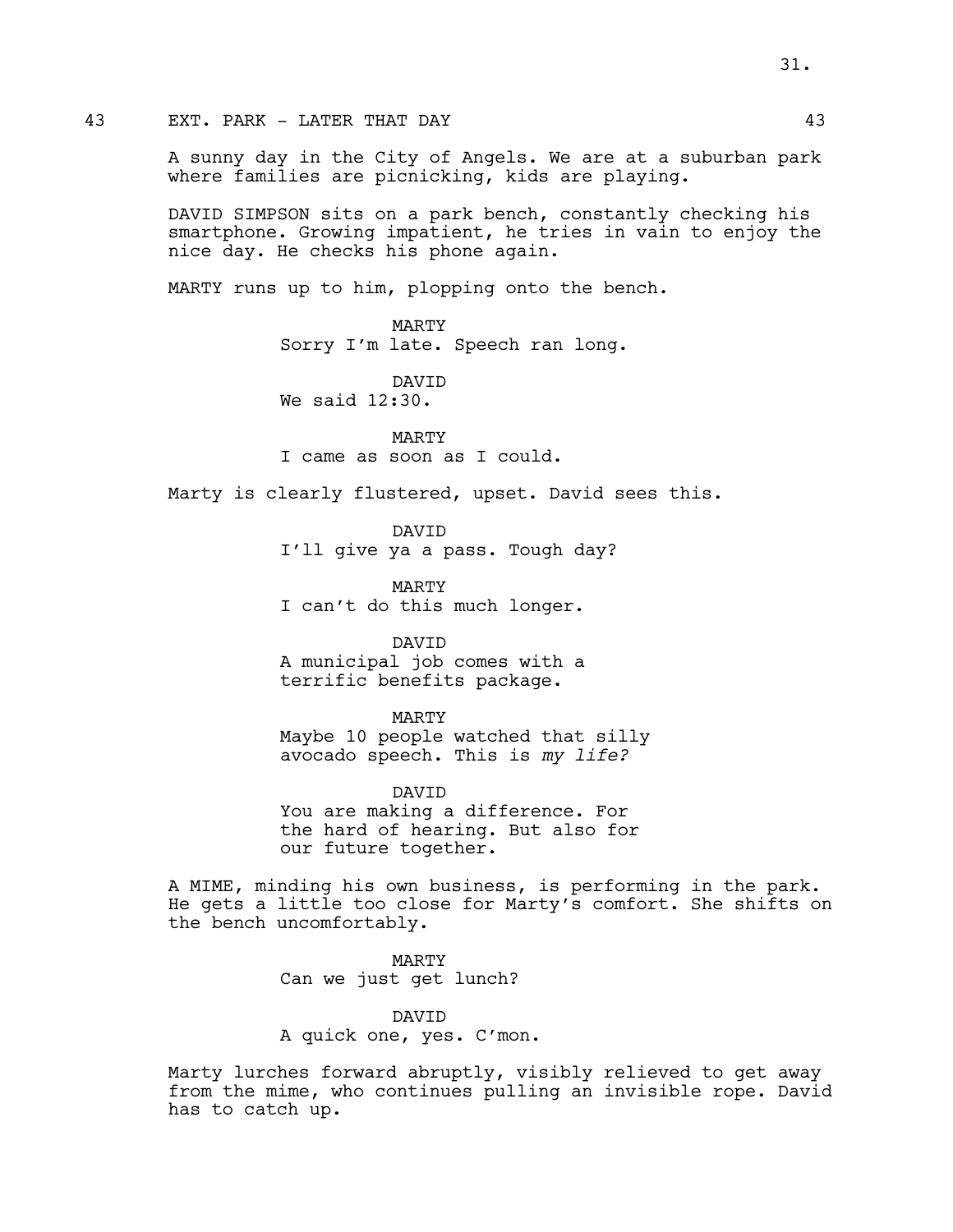CLOSE-UP behind a pair of shuffling tattered bedroom slippers and black socks walking with purpose.

BOOM UP revealing the back of an equally-tattered, heavilyfaded peach bathrobe. We see a large empty coffee can tucked under this person's arm. He approaches David and Marty.

> DAVID Not everyone can be a trailblazer.

It's DONNIE, unshaven, unkempt, and unsober with a dangling cigarette. Tipsy, he bumps shoulders with David.

> DAVID (CONT'D) Watch it, pal. How about using soap next time?

Donnie grumbles and keeps walking. Marty stops in her tracks, shaking off cobwebs. Then, wide-eyed.

> MARTY (under her breath) Oh my GOD.

> > DAVID

What?

MARTY Um... nothing. Just startled.

45 EXT. PARK - SAME 45

Donnie stops, peels the lid off and rests the can on the ground. Pulling down his boxers from under the robe, he sits atop the can and calmly flaps open a newspaper as he proceeds to defecate.

We pull back to reveal... DONNIE IS IN THE MIDDLE OF THE PARK. People are aghast, covering children's eyes, frozen in their tracks. Donnie is unfazed. He winks and makes fingerguns at an ATTRACTIVE WOMAN who is stunned as she hustles by.

46 EXT. PARK - SAME 46

Back with David and Marty.

They hear a commotion behind them and turn to see the disgusted crowd.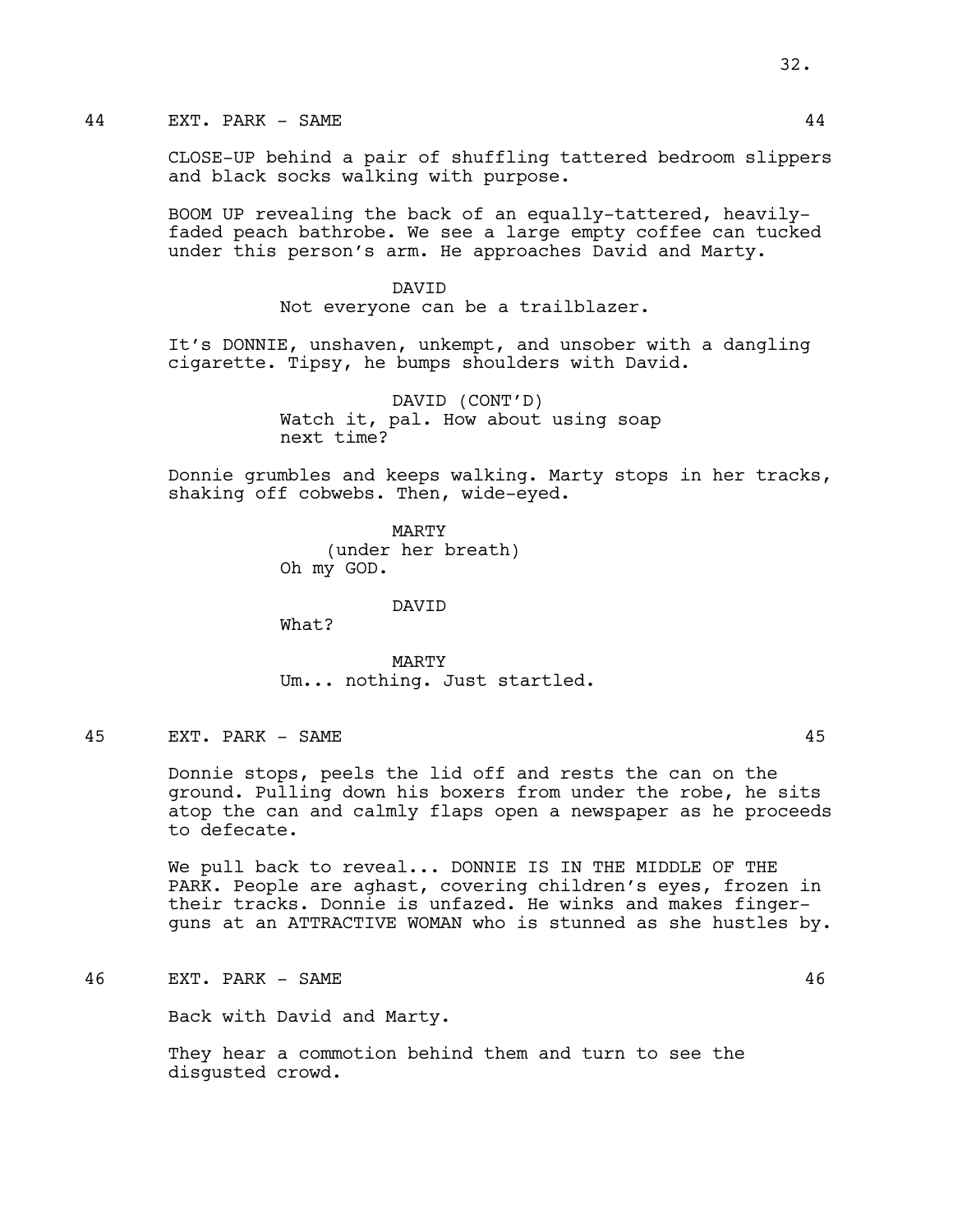# 47 EXT. PARK – SAME 47 and 47 and 47 and 47 and 47 and 47 and 47 and 47 and 47 and 47 and 47 and 47 and 47 and 47 and 47 and 47 and 47 and 47 and 47 and 47 and 47 and 47 and 47 and 47 and 47 and 47 and 47 and 47 and 47 and

TWO POLICEMEN approach Donnie. Their disapproving glares say everything. It takes Donnie a minute to comprehend.

> DONNIE (to officers) Oh. Jeez! No smoking in the park. My bad. Thank you for your civil service. Dismissed.

He extinguishes the cigarette... and continues to defecate and read the paper. The cops look at one-another in disbelief.

48 EXT. PARK - SAME 48

Let's get out of here.

DAVID

David takes Marty by the arm. She is frozen for a moment. It can't be. Reluctantly, she shakes it off and goes with David.

49 INT. POLICE STATION - MUGSHOT WALL - DAY 49

Donnie gets his picture taken, struggling to maintain his balance.

> DONNIE My right to privacy was violated!

OFFICER (O.S.) Turn to the right please.

DONNIE You're very lucky. To be getting this photo op and all.

OFFICER I'm sure I am. Turn to the *right*.

He turns. A FLASH.

DONNIE People used to pay top dollar for pictures of me.

OFFICER (O.S.) Of course they did. Turn front.

That stings. Donnie turns, takes a picture.

33.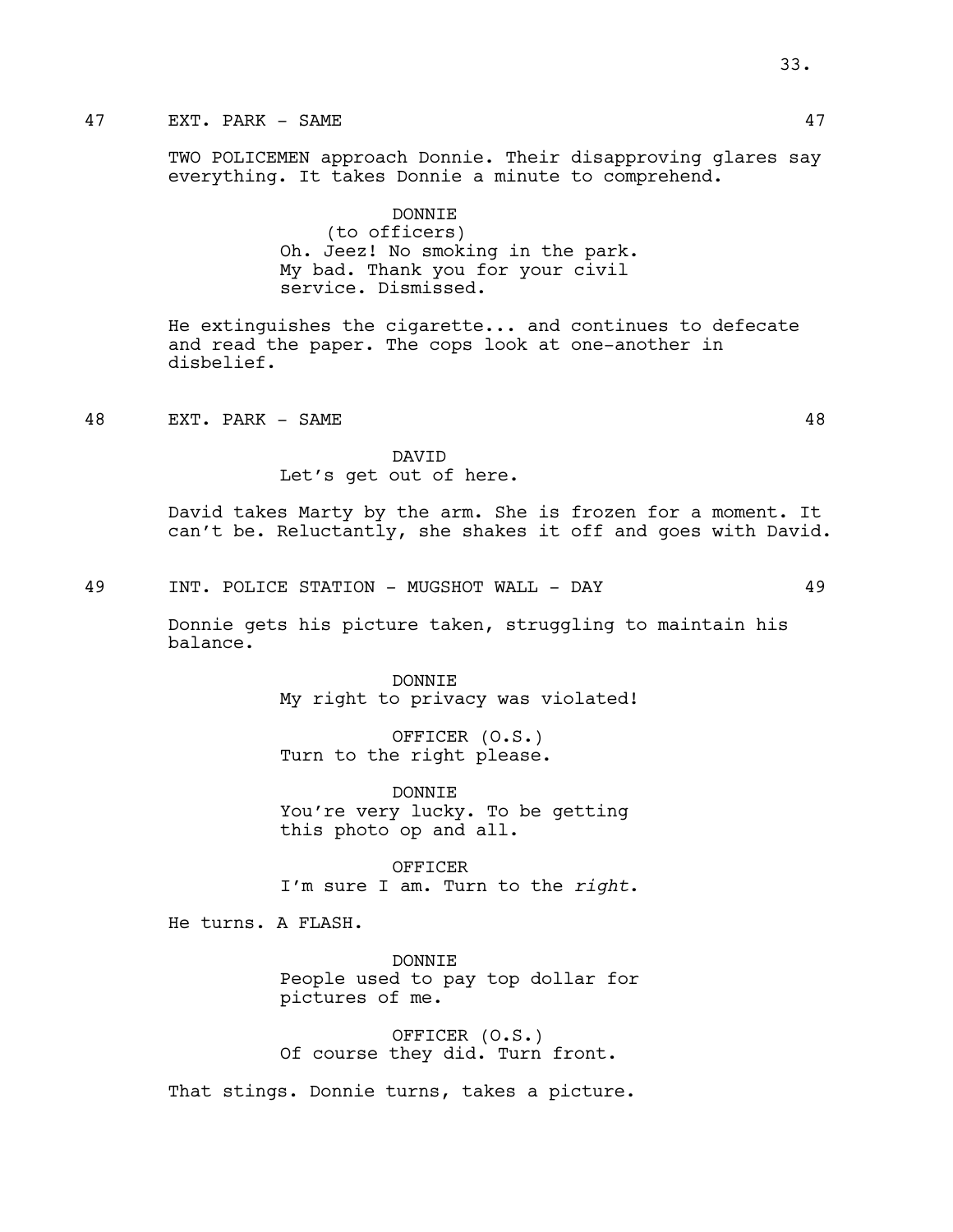He turns. A FLASH.

50 INT. MARTY'S APARTMENT - KITCHEN - NIGHT 50

It's later the same day.

David pours two glasses of wine and heads into the living room. Marty is on the couch. David hands her a glass and grabs the remote. He turns on the TV. The local news is on.

INSERT SHOT - TELEVISION

A NEWSCASTER and CO-ANCHOR launch from weather into the Broll stories of the day.

> NEWSCASTER In other news, police arrested a transient in McAdams Park today.

> > DAVID

Tell Fitz to do something about the drug problem in this city. Let's see if "Housewives" is on.

MARTY

Leave it.

INSERT SHOT - DONNIE'S MUG SHOT

Marty sees the picture of Donnie. She takes the remote and turns up the volume. David sits, silently annoyed.

> NEWSCASTER News 10 has exclusive video of this vagrant, who refused to identify himself to police, being arrested after, get this, "defecating" in a coffee can.

CO-ANCHOR Gives new meaning to "good to the last drop."

NEWSCASTER This video may be disturbing to our more sensitive viewers.

51 INSERT SHOT - TELEVISION 51

Amateur video from someone's cell phone showing Donnie wriggling as one of the two cops takes him away.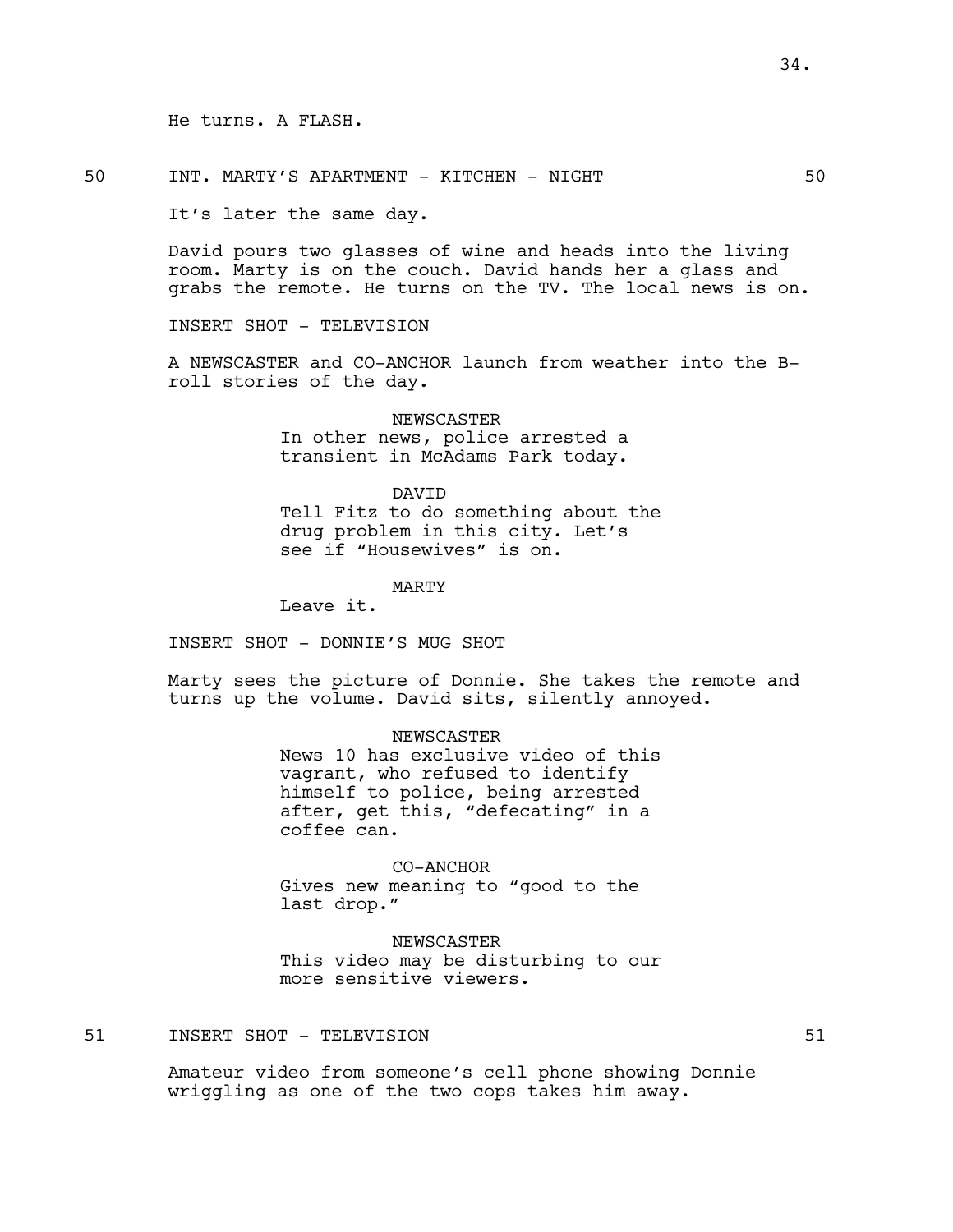The other has rubber gloves and is pekidly placing the can in a biohazard bag. It escapes his grasp and tumbles to the ground BURSTING OPEN. We hear ONLOOKERS MOANING in the background.

Donnie's mug shot fills the screen again.

## 52 INT. THE MOLE'S HOLE - BACK ROOM - NIGHT 52

The same broadcast, playing in a darkened back office, over the shoulder of a darkened silhouette. CIGAR SMOKE billows up. It's The Mole... and now he knows where Donnie's been all these years. Nutsy and Trigger are on a couch with their noses in their cell phones.

> THE MOLE I'll be a son of a bitch. (to Trigger and Nutsy) Find him. NOW.

53 INT. MARTY'S APARTMENT - MARTY'S BEDROOM - NIGHT 53

The door to the bathroom is ajar. We can hear David showering.

Marty is rifling through her closet. She finds a box... the same box she packed up ten years ago. She opens it and looks through all of her Donnie Miller paraphernalia.

> DAVID (from the shower) And if we roll that over, we can have a nice little nest egg put aside for when it's time to buy. Isn't that great? ...Marty?

Marty is distracted by her treasures.

She finds and unfurls the Donnie Miller T-shirt she wore as a child. We PUSH IN on Donnie's face, so young and on top of the world. David comes out wearing a robe and drying off.

> DAVID (CONT'D) Marty? Are you listening to me?

Marty, surprised, shoves the shirt back in the box and the box back in the closet.

> MARTY Huh? Yeah. Great.

DAVID What are you doing?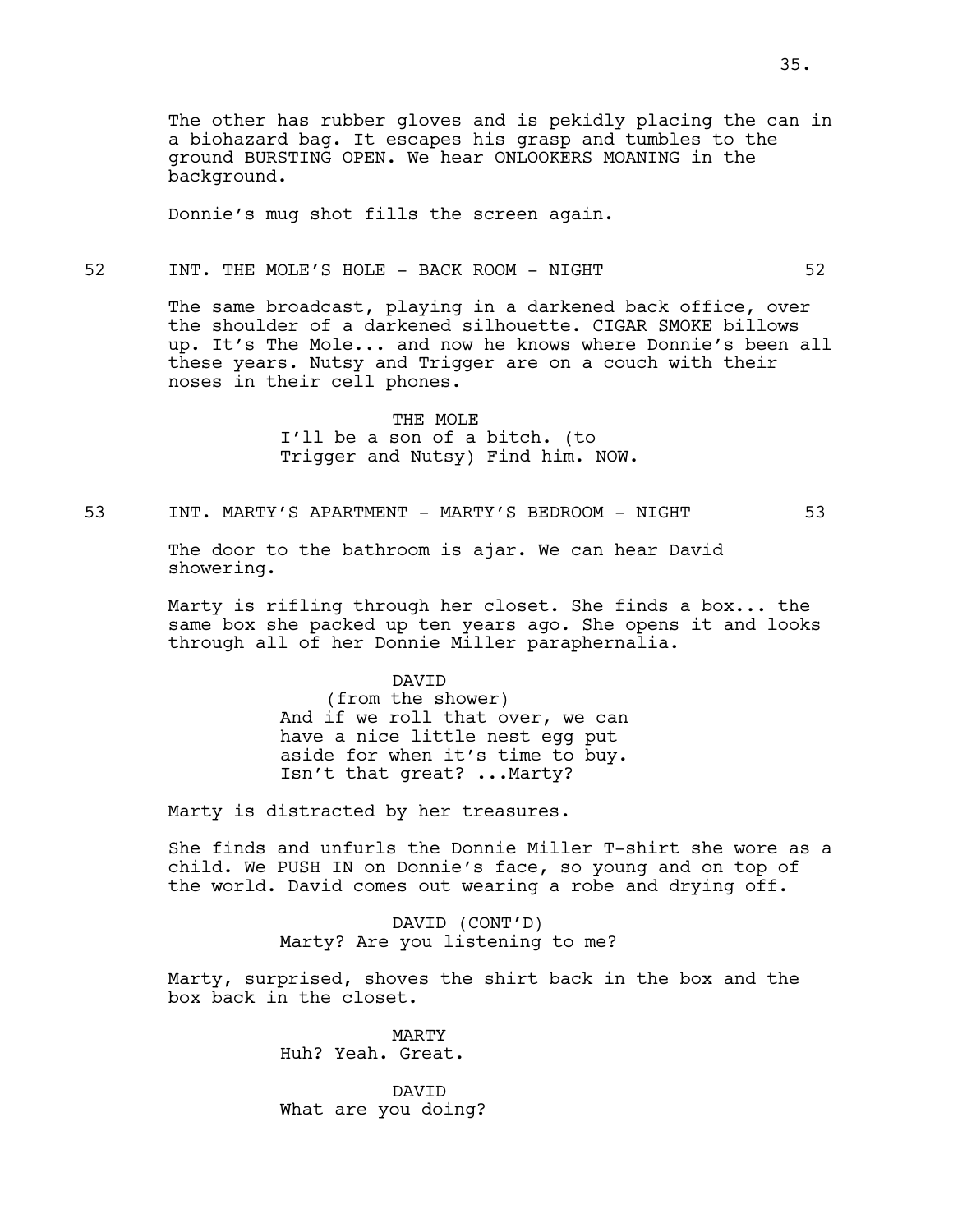MARTY Just a little organizing.

He kisses her forehead.

DAVID We'll attack that project this weekend. C'mon. Let's get ready for bed. I have an early morning.

They get into bed and turn off the lights. Marty lies with her back to David, eyes open.

> MARTY (under her breath) Thunderclap.

DAVID Marty, I said I have an early morning.

MARTY Sorry. Goodnight.

David is silent. Marty lies awake.

54 INT. POLICE STATION - JAIL CELL AREA - DAY 54

Donnie sits in his robe and slippers, cooling his heels, keeping to himself.

He's sharing a cell with two other gentlemen, INMATE #1 (60s) and INMATE  $#2$  (50s).

> INMATE #1 (to Donnie) Whatchoo in the cooler for, Ginger?

Donnie keeps to himself. Agitated.

INMATE #2 Guards say Ginger here was straight up poopin' in a coffee can in the middle of a park!

INMATE #1 What?!? What you doin' poopin' in a can? That's just crazy.

DONNIE I'll show ya crazy...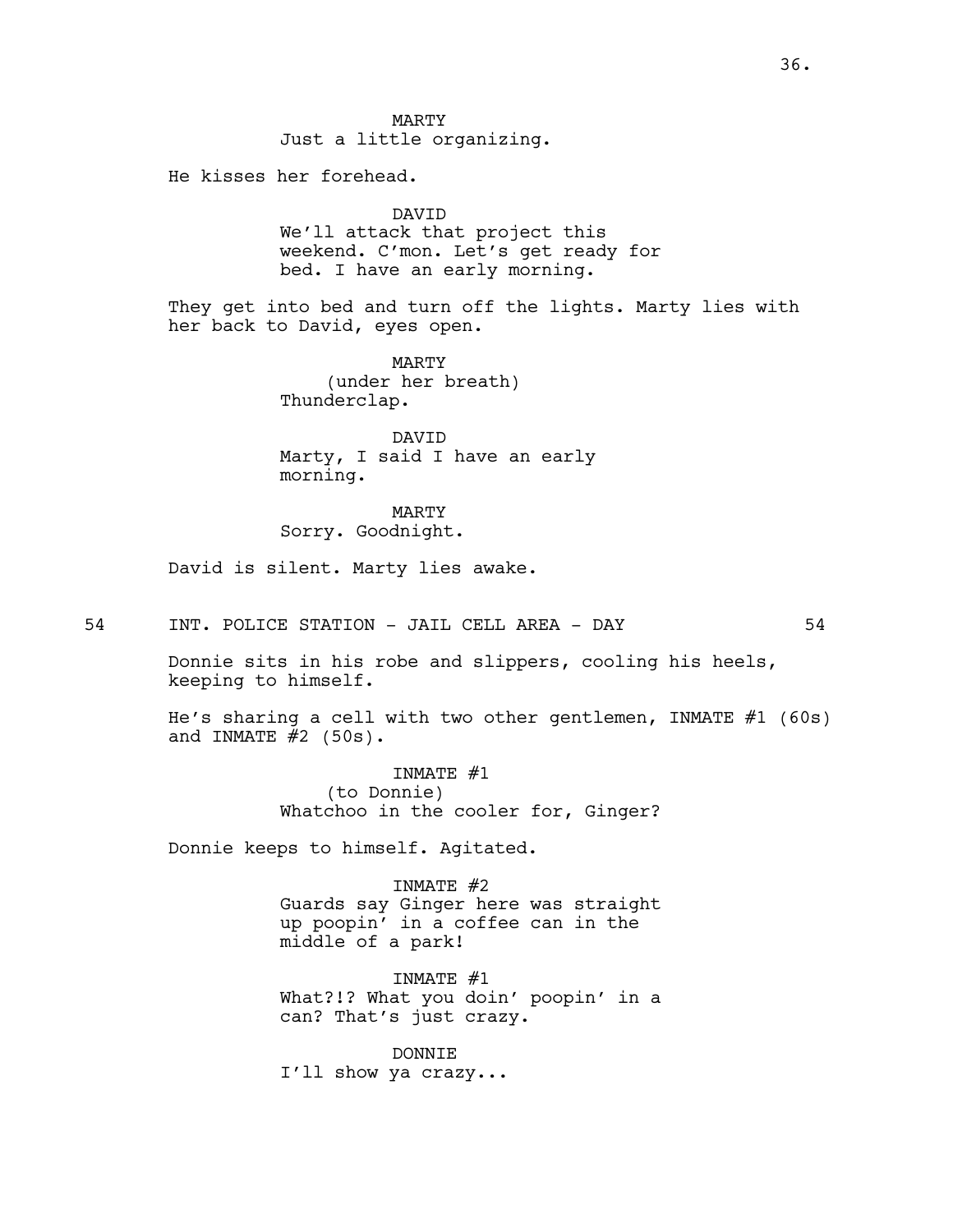JAIL GUARD (to Donnie) You have a visitor.

Donnie turns to see Marty. He has no idea who she is... but she's attractive and here to see him. Good enough.

> INMATE #1 OOOOOOHWEEEE! C'mere snowflake! Gimme a piece of that vanilla-bean ass.

INMATE #2 No way, that bitch is mine. C'mon over here, sweet-tittays!

DONNIE

Ignore them. They're morons. Do I know you???

MARTY Hi... Donnie. I can't believe this.

DONNIE My name's not Donnie.

MARTY Sorry. Mr. Miller, of course--

DONNIE

I don't know any Donnie Miller. You've got me mixed up with someone else.

JAIL GUARD Make it quick, Miller!

Donnie's busted.

MARTY

Donnie Miller. Born March 17th, 1979, to Norman and Audra Miller. Recruited by the WCF at 17, the youngest player in the history of the league. Went undefeated until your mysterious disappearance following the Uppsala Championships in 2004.

Donnie is stunned.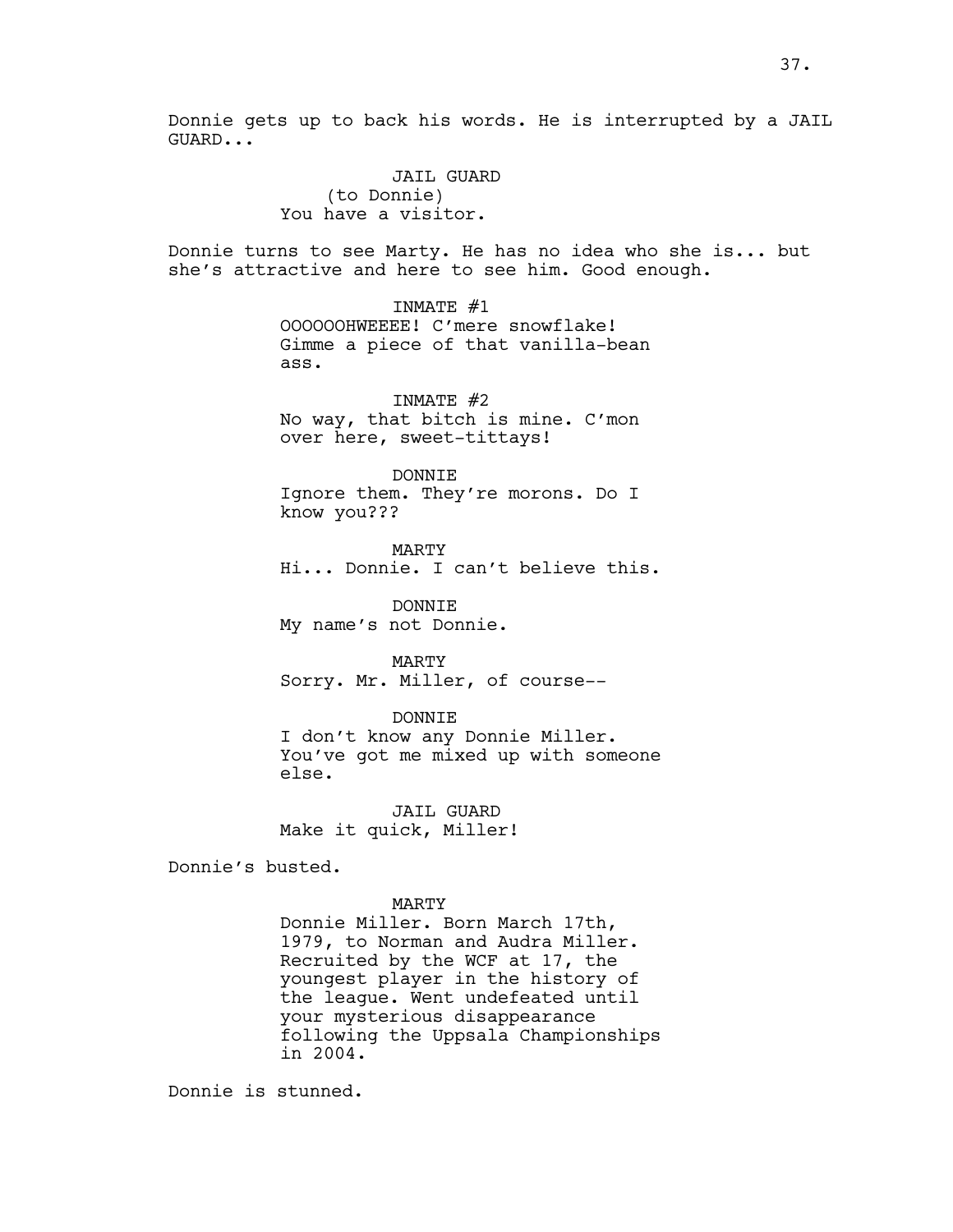You may be a little rough around the edges, but I'd know you anywhere. I'm your biggest fan. Marty McKeever. Such an honor to finally meet...

DONNIE

(interrupting) Now... I get it.

Marty is confused.

DONNIE (CONT'D) You may have seen the news, but don't worry, they hosed me down when I came in. Clean as a whistle. (Whistles)

#### MARTY

Wait--

DONNIE

Not sure if they have conjugal rooms here, but if you bail me out, we could fuck around in your car.

MARTY I am not having sex with you in my car!

DONNIE So we'll get a cab. Spot me cab fare?

MARTY You are seriously misunderstanding.

### DONNIE

Ohhhh. (Beat) In that case, 8x10 glossies'll run you \$35. You provide the glossies and the Sharpie. Cash only.

## MARTY

I am not here for sex or an autograph. I have a proposition.

DONNIE

A what position?

MARTY

I saw what happened in Sweden.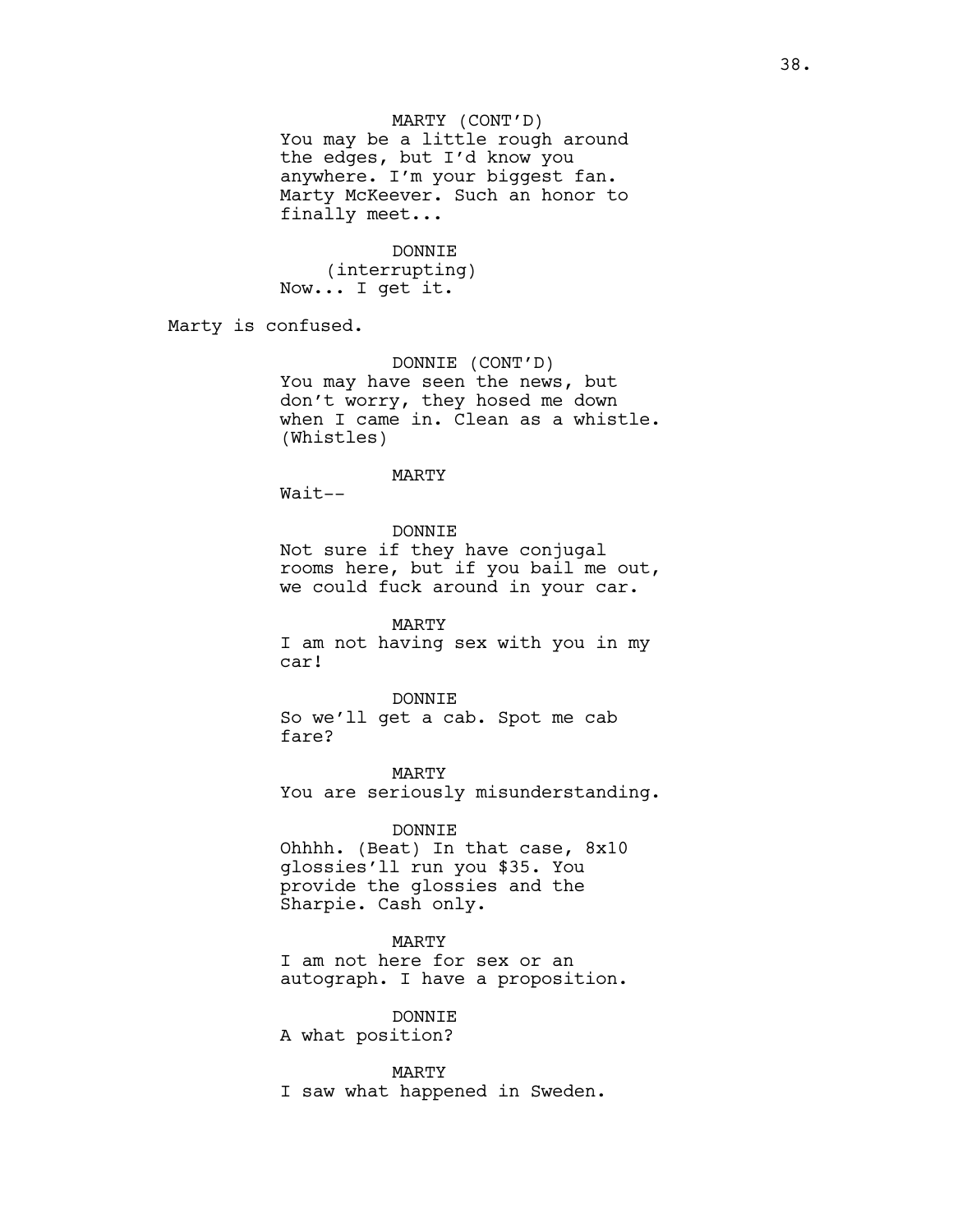Donnie's face drops. He turns instantly cold and moves away from Marty.

> MARTY (CONT'D) I was watching when she... it was awful what Cassandra did to you.

DONNIE I don't need your sympathy. I need you to leave. GUARD!!!

MARTY Donnie. It's time for you to make a comeback! The sport needs you.

DONNTE. *Nobody* needs me. I got nothing.

MARTY (a deep breath) You have a *partner*.

A beat. Donnie looks puzzled, then it dawns on him what she is suggesting. He starts laughing, almost uncontrollably.

> DONNIE Go find a pigeon with a broken wing or a lost dog or something. Just get me out of here.

MARTY Not until you agree to be my partner.

DONNIE Even if I was gonna stage a comeback, which I'm *not*, what makes you think I'm gonna do it with you?

MARTY California Penal Code 148b1. Chapter 14.17. Section 344.

DONNIE

Huh?

MARTY Public defecation is a misdemeanor punishable by a fine of \$1,000 and/or six months in jail. Resisting arrest is also a misdemeanor punishable by a fine of \$1,000 and/or 1 year in jail. (MORE)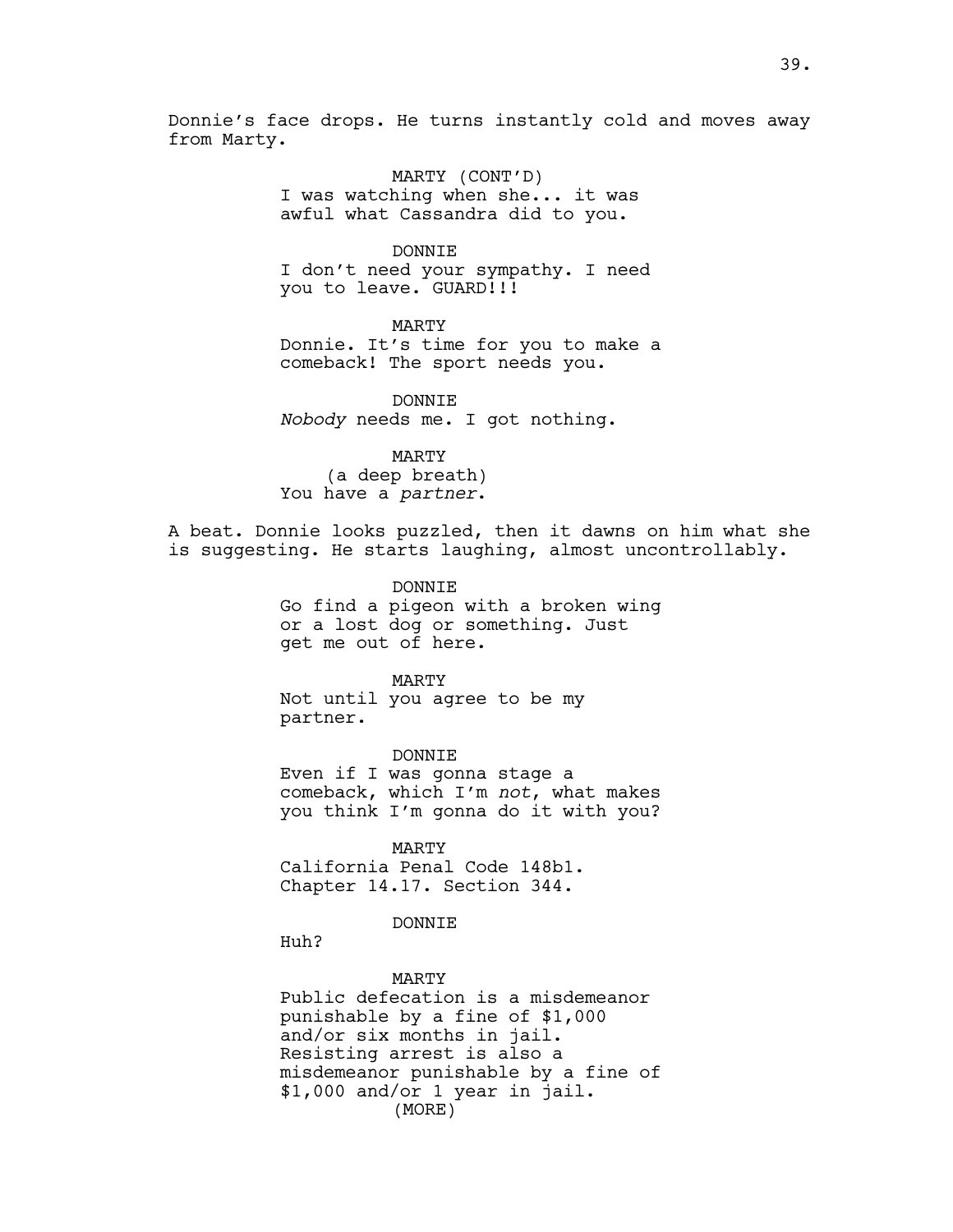I'm betting you do not have \$2,000. I do. See where I am going with this? MARTY (CONT'D)

He does. She has a point.

INMATE  $#2$  (O.S.) I see where you are goin' with it, baby!

Marty gives him a wry, "checkmate" look.

55 INT. TRIGGER AND NUTSY'S CAR - SAME 55

Trigger and Nutsy sit in front of the police station, waiting for Donnie to emerge. Nutsy sits behind the wheel, while Trigger is absolutely making love to some very sloppy take out. With each SLURP, Nutsy grows visibly more irritated. Trigger begins loudly SUCKING the grease off his fingers. Trigger dives in for another monumental bite. Nutsy turns and stares at him in disgust.

> TRIGGER (mouth full) What?

NUTSY Have a *little* dignity, would you?

TRIGGER

Want some?

Nutsy is grossed out and turns back to the police station.

TRIGGER (CONT'D) I'm hypoglycemic.

NUTSY You're disgusting.

TRIGGER Your judgement is hurtful, you know.

Nutsy scoffs.

TRIGGER (CONT'D) Fine. I know *somebody* who won't be getting any of my shake.

In the distance, Donnie and Marty exit the police station.

NUTSY

It's him.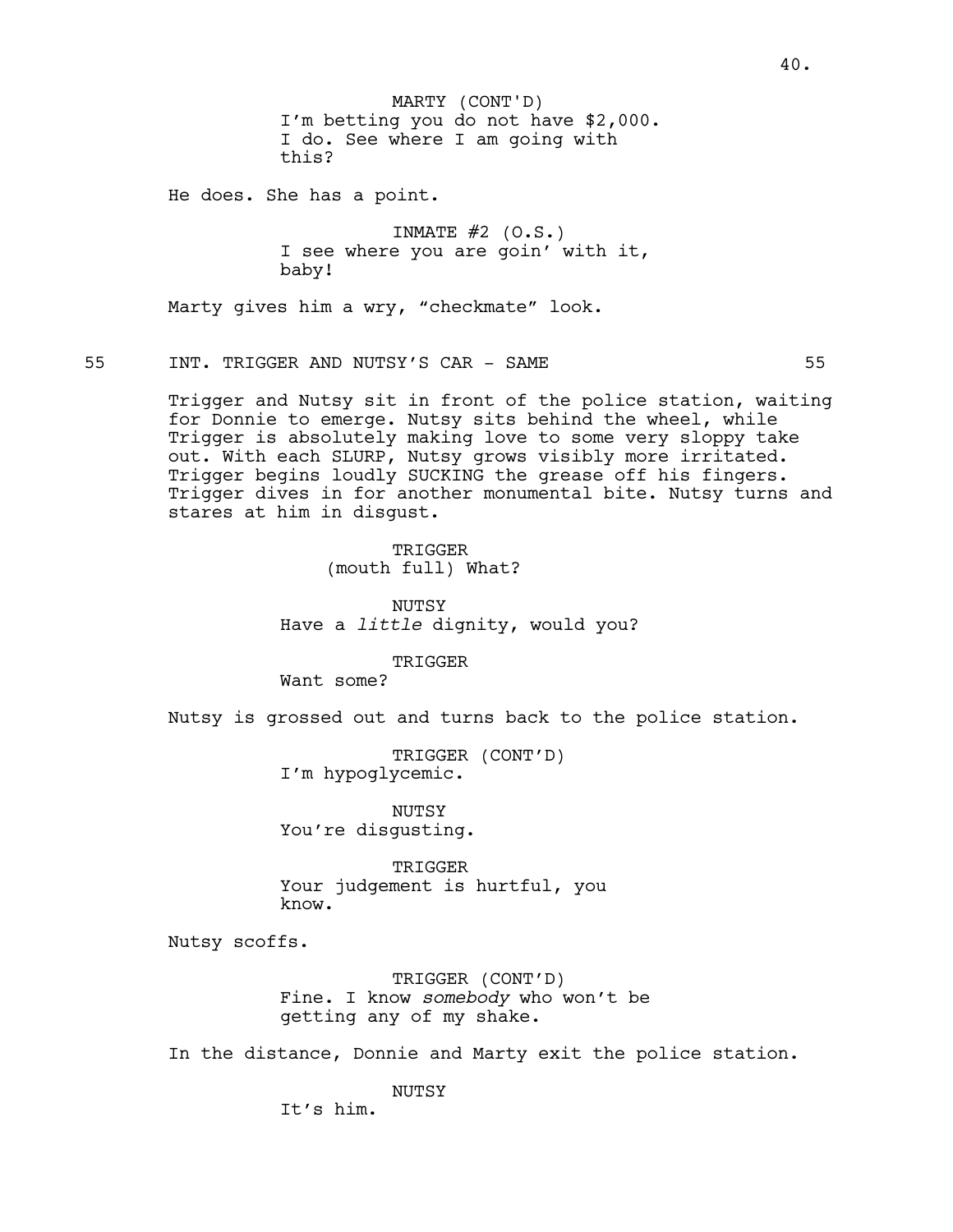# 56 EXT. POLICE STATION - SAME 56 SERVICE STATION - SAME

Donnie and Marty in front of the police station.

MARTY So, here's what I was thinking...

DONNIE Does any part of this thinking involve sex?

MARTY No. It does not.

Donnie walks away.

MARTY (CONT'D) Hey! We're partners. You promised!

DONNIE (laughing) I sure did. Thanks for springing me.

MARTY You owe me two thousand dollars!

DONNIE (Over his shoulder, walking away) Get in line. I'm retired.

Marty disappointedly watches her former hero scuffle off without looking back.

57 INT. TRIGGER AND NUTSY'S CAR - SAME 57

Trigger and Nutsy, running surveillance from across the street, watch Donnie walk away. Nutsy starts the engine.

NUTSY

Let's go.

Trigger offers his shake.

TRIGGER Ok, a teensy sip.

Nutsy ignores him and pulls away.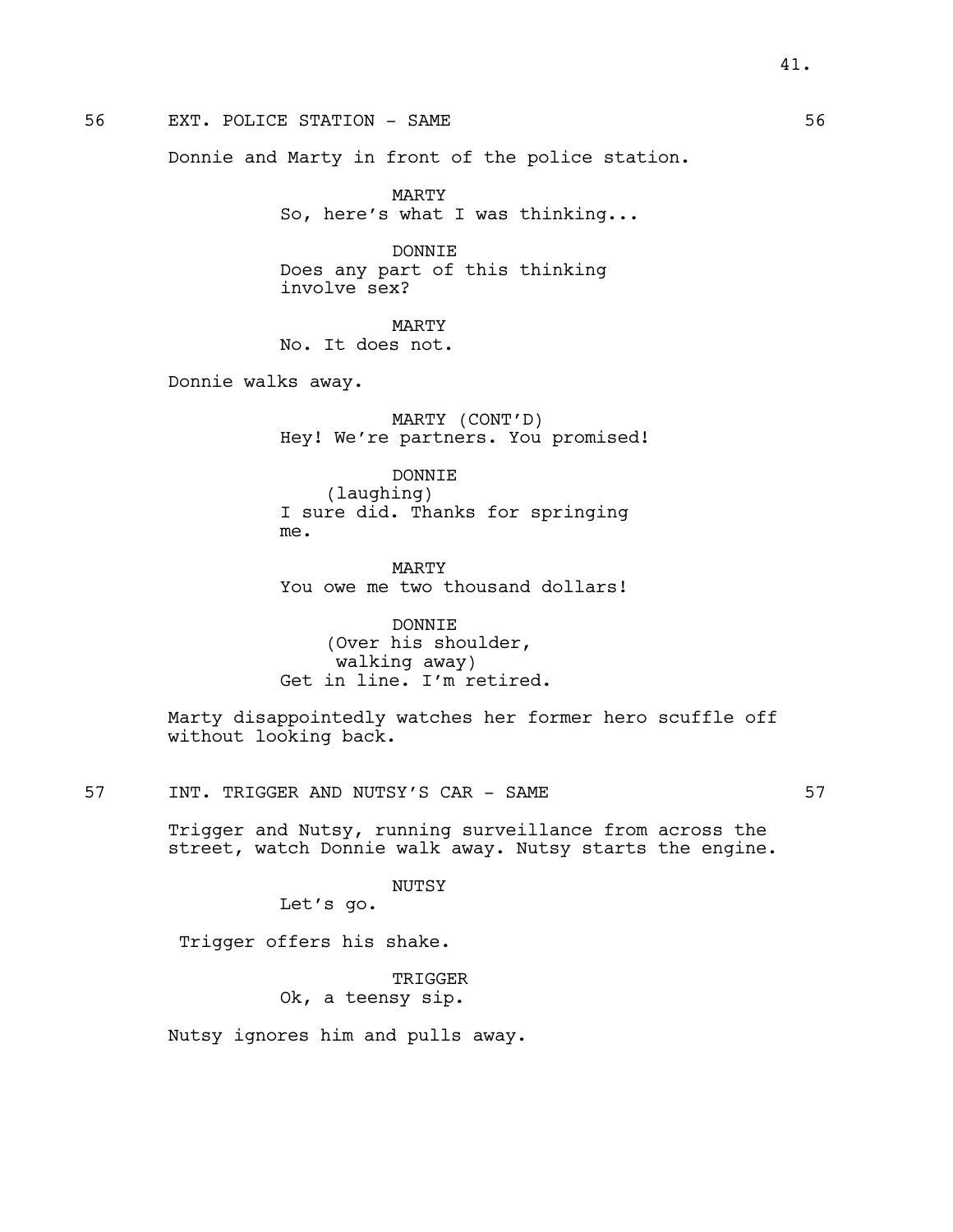## 58 INT. DONNIE'S APARTMENT - NIGHT 58

A low-rent, single apartment in Los Angeles.

Donnie enters through his creaking door. Makeshift curtains blackout the windows. Trash, laundry, alcohol bottles and takeout boxes litter the room. On a table, mail and papers stamped "FINAL NOTICE" and "PAST DUE."

He CLICKS the light switch. Doesn't work, the bill hasn't been paid. He pulls the curtains apart to bring in some natural light, tripping through debris as he goes.

He brushes more trash off of his couch and plops down wearily with a glimmer of regret in how he treated Marty.

## 59 INT. MARTY'S APARTMENT - KITCHEN - NIGHT 59

The kitchen is abuzz with cooking activity. David is putting together the perfect dinner, a flurry of stirring and chopping. Marty enters the apartment, worn from the disappointing day.

## MARTY

David--

### DAVID

I let myself in. Get ready for the meal of your lifetime. Striped bass with a hint of lemon and mint, saffron rice and oven-roasted brussel sprouts. Here. Taste.

He spoon-feeds her a taste of the rice.

MARTY (deflated) Mmm... great.

DAVID Or I could heat up some Hot Pockets.

MARTY Sorry. Long day.

DAVID What is it? Talk to me.

MARTY (a beat) Remember the guy in the park yesterday?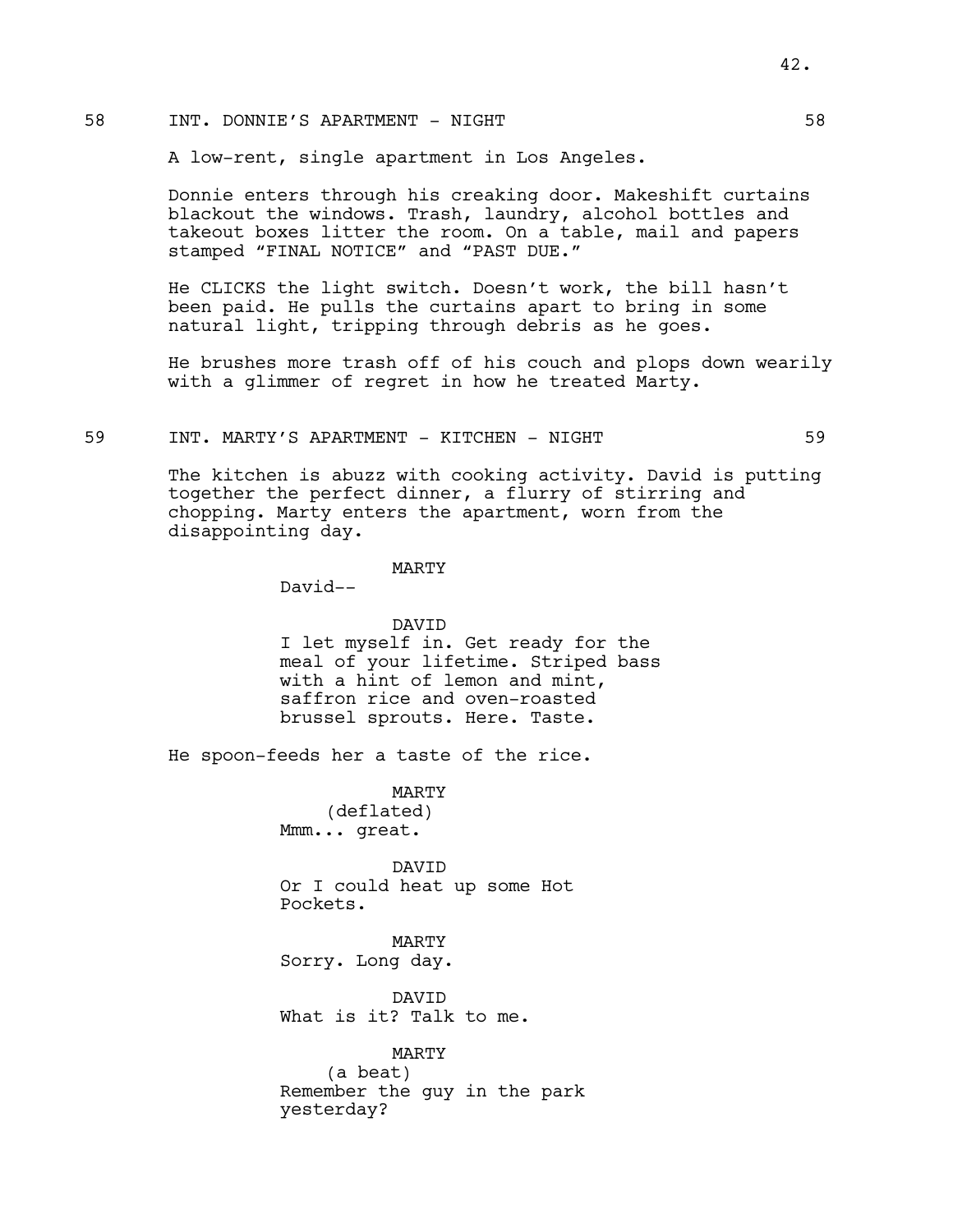DAVID Wha-- The pooping hobo?

MARTY His name is Donnie Miller.

DAVID You know him?!?

MARTY

He used to be the greatest professional charades player in the world.

DAVID

I'm sorry... I thought you said the greatest *professional charades player* in the world.

MARTY

It's a real thing. As a child, I dreamed of going pro myself. And Donnie Miller was my idol.

DAVID This is the first time you've ever mentioned this.

# MARTY

(blurting) Well... I couldn't stand to see him like that, so... I bailed him out of jail.

DAVID You what?!? How much?

MARTY

\$2,000.

#### DAVID

*You spent two grand bailing out a homeless guy who shits in coffee cans?!?* 

MARTY

OK, when you put it like that, it sounds really bad...

## DAVID

He's a deadbeat!

MARTY Even more reason to help him out!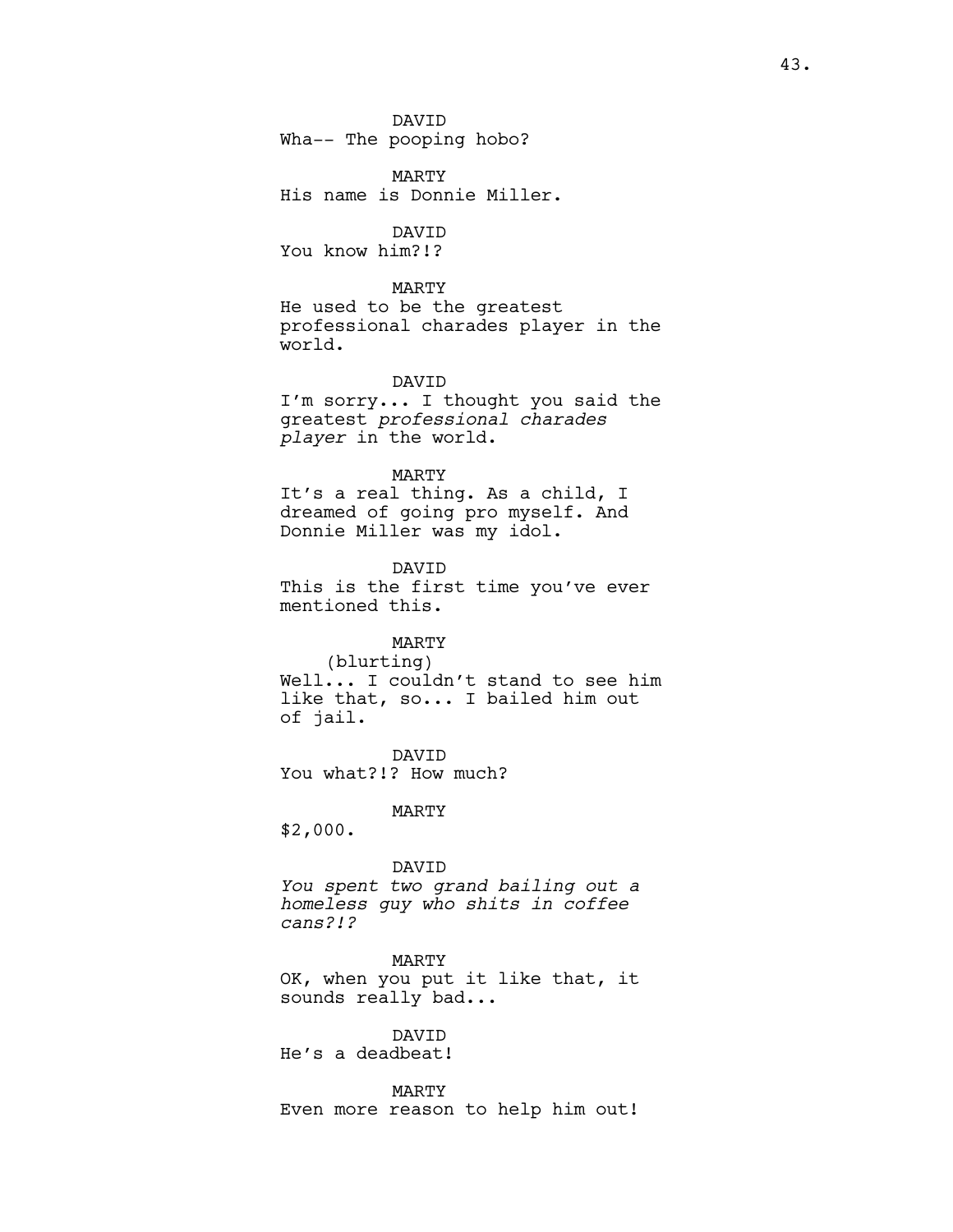David sees that this argument is only going to get worse. He chooses to move on.

## DAVID

It's fine... FINE. I guess your heart was in the right place. This dinner was supposed to be a celebration.

## MARTY

A celebration?

## DAVID

Looks like that promotion at work might come through. I'd be second only to Mr. Maloney and in line to take over when he retires.

### MARTY

Oh, David, that's so wonderful!!! (Beat) I should have talked to you first. I'm so sorry. You're right. We're in this together.

Marty reaches out to David and gives him a hug. David relaxes a touch. They share a moment. Then, earnestly...

### DAVID

Listen, you have to leave this charades thing alone, OK? If Mr. Maloney gets wind of that nonsense, I'll be passed over in a heartbeat.

## MARTY

It's not nonsense! Charades is the sport of kings.

DAVID That's horse racing.

### MARTY

Donnie was a hero and an inspiration to me!

### DAVID

Hero? He took your money, he's back on the street. You helped him and he couldn't care less, am I right?

He has a point...

DAVID (CONT'D) WE have a big future together. Please. Forget about Donnie Miller.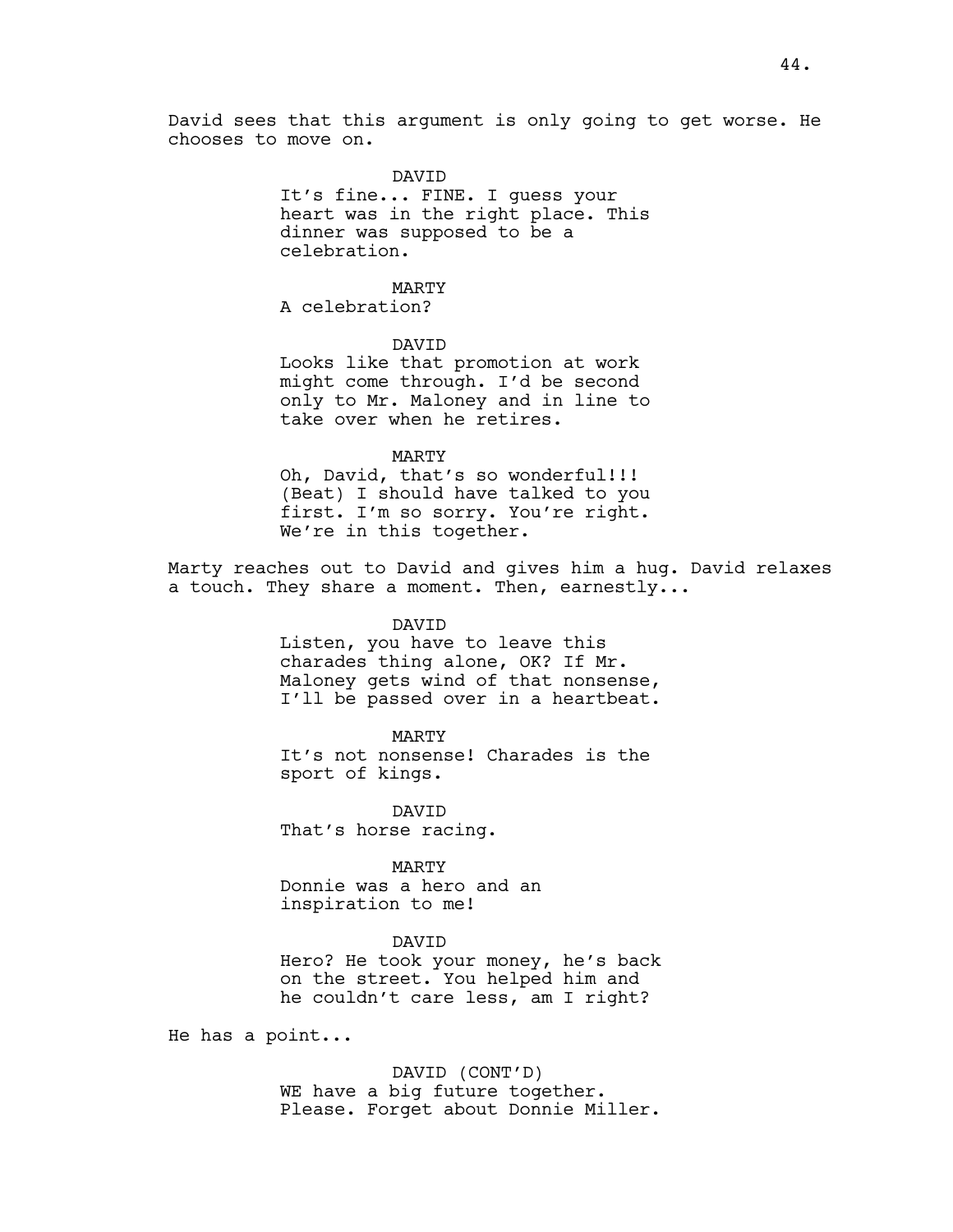Marty has no response. She cannot decide if he's right or if she is hurt by his words. He goes back to cooking.

Marty loses this battle. She sits at the set dining room table, takes a tall glass of pinot grigio, and swallows it down in one gulp. Sigh.

### 60 INT. MARTY'S APARTMENT - LIVING AREA - NIGHT 60

It's later in the evening. Marty is rummaging through the box of memorabilia. David is out cold on the couch. The TV is on.

She comes upon a monstrosity of a worn SCRAPBOOK with the name DONNIE MILLER emblazoned on the cover.

Marty starts thumbing through the book, smiling at the swell of memories. There are pictures of her in her youth, in various charades uniforms. We see articles, newspaper blurbs, and photos of Donnie throughout his career.

Marty closes the book, puts it back in the box and ponders her next move.

61 INT. HEI YA'S CHINESE RESTAURANT - BACK ENTRANCE - NIGHT 61

A Chinese restaurant in downtown Los Angeles.

Donnie enters, looking like he's trying to avoid detection. He slinks by an open office door. In it sits PRAKASH KHAN (40s, Indian descent), bookish and calm, studiously poring over his laptop. Donnie thinks he's made it scot-free. Prakash never looks up.

PRAKASH

Miller!

Busted.

DONNIE Prakash, I know I'm late again. I'm

sorry. My cat Stugots is sick and--

PRAKASH

Cats, they are like our children. Their pain is our pain. We feel for them, like family. Still, you must be overjoyed that he's so ill.

DONNIE

Huh?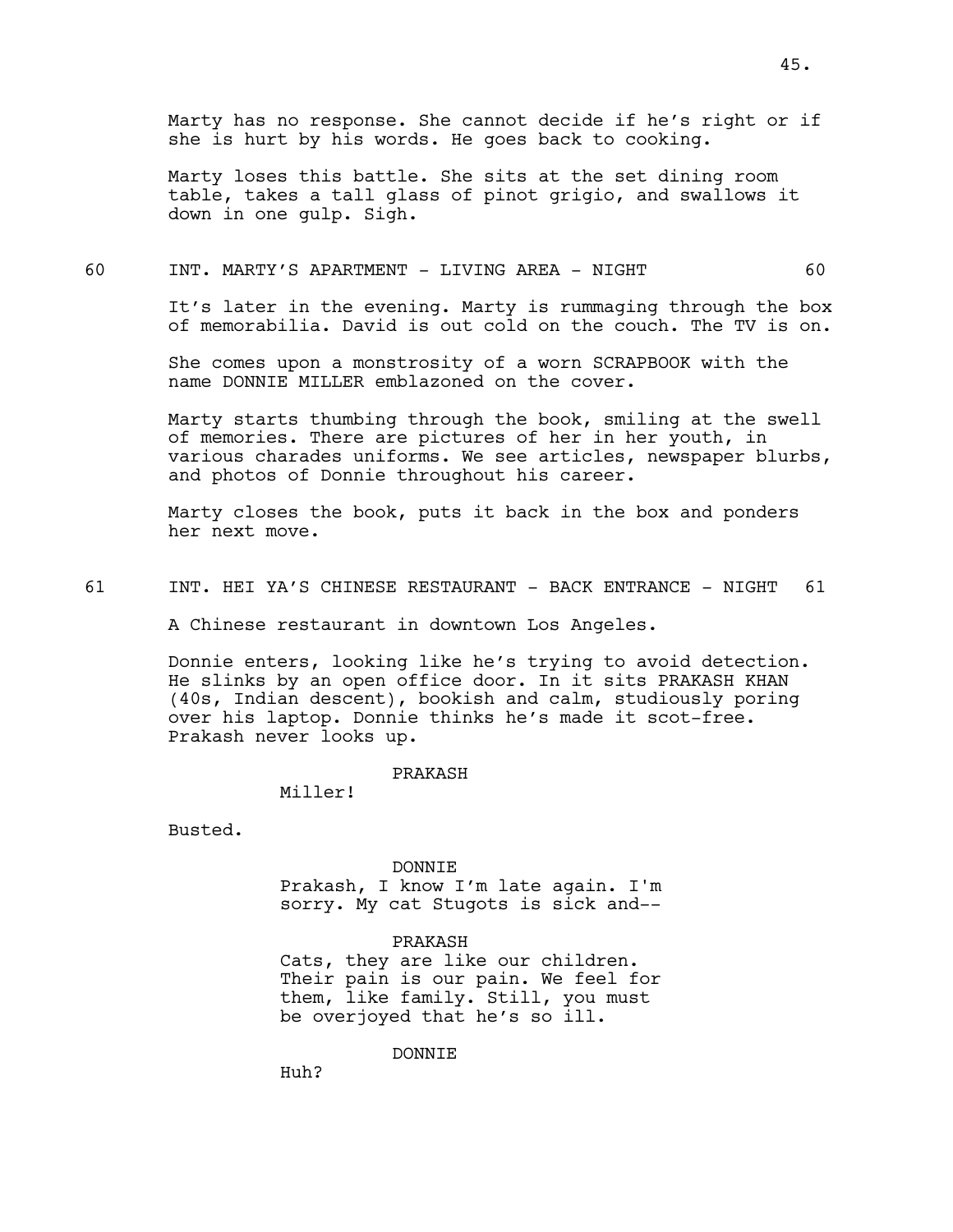Two weeks ago you were late because your cat died. It's a miracle. Such blessings.

Busted again.

## PRAKASH (CONT'D)

I am not without sympathy. I know from the news that you were indeed in jail last week. Dr. Phil says that actions like these are simply cries for help. Are you crying for help?

DONNIE

Just trying to make a living.

### PRAKASH

Dr. Phil says that talking about your problems is sometimes the most important thing you can do. Please. I want you to know you can talk to me. This is a safe space.

DONNIE

Thanks Prakash.

PRAKASH You are very welcome. And, Donnie?

### DONNIE

Yes?

PRAKASH If you are late again, I will crush your genitals in the trash compactor.

Donnie winces.

# DONNIE Did Dr. Phil say that?

62 INT. HEI YA'S CHINESE RESTAURANT - SINK AREA - NIGHT 62

Donnie puts on his hair net and dives into the dirty dishes. He is miserable, but it pays the bills.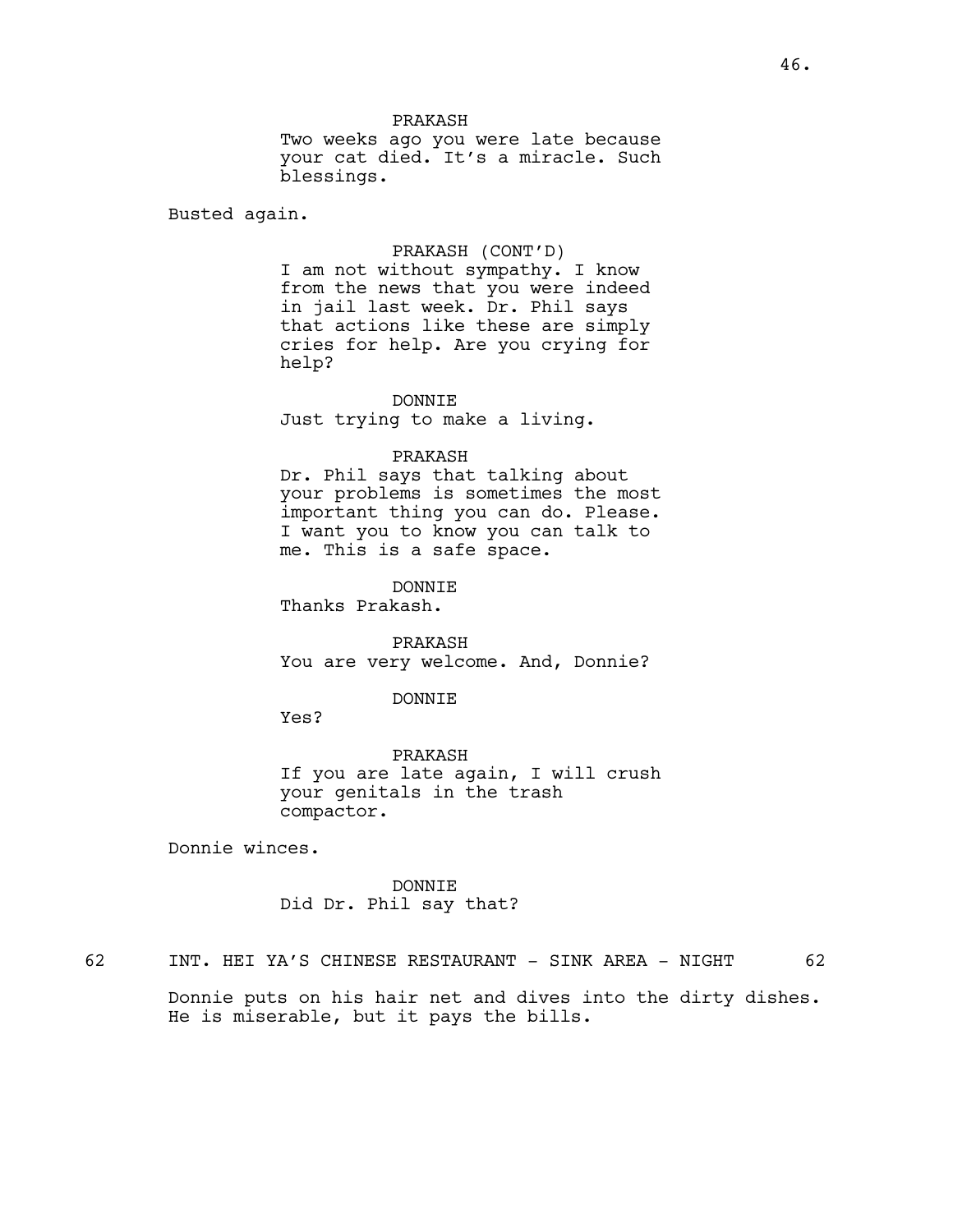# 63 EXT. DONNIE'S APARTMENT - LATER THAT NIGHT 63

Donnie approaches his apartment door, still wearing his work clothes and hairnet. He sees it's ajar. Pausing for a moment, he slowly opens the door. It's pitch black. Suddenly he is PULLED into the apartment by an unseen hand! He is slammed against the wall. He tries to wriggle free, but he is pinned.

SNICKT! A cigarette lighter illuminates The Mole. He steps into the shaft of light from the open door, silhouetted, puffing a cigar.

> THE MOLE You're a hard person to find, kid.

DONNIE Mr. Molanski. I-I-I-

THE MOLE You look like shit.

DONNIE (still pinned) Hey, have you lost weight?

THE MOLE Always a bullshit artist.

He tosses the lighter to Donnie.

THE MOLE (CONT'D) I think this belongs to you.

It's Donnie's lighter! He's speechless.

THE MOLE (CONT'D) Saw you on the news. Feel good to be in the limelight again?

DONNIE

Well, you know what they say, any press is good press, right?

The Mole glances at Trigger, who tightens the grip on Donnie's neck, cinching his windpipe. Donnie is cut off. The Mole approaches Donnie. Trigger relaxes his grip.

> THE MOLE I am not a patient man. And waiting ten years to get paid tries my patience. \$50K... with interest... that's \$100,000.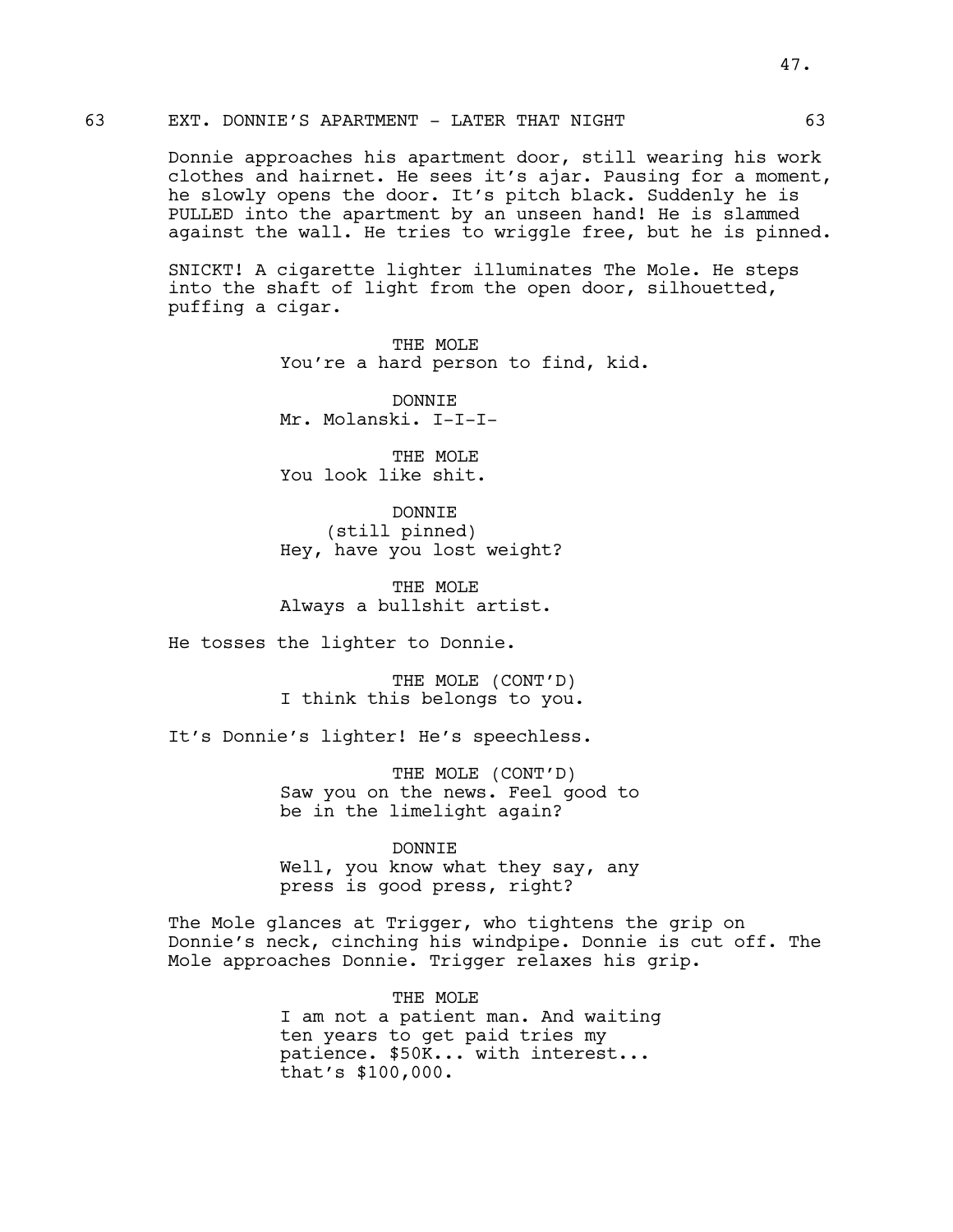# THE MOLE Not my problem. Get it. Soon.

He grabs a large bottle of cheap vodka from Donnie's kitchen counter and hurls it into the kitchen sink. It SHATTERS! He flicks his cigar in after it. Suddenly the sink BURSTS INTO FLAMES! The goons release Donnie on The Mole's signal and everyone exits. He rushes to the sink and turns on the water. The pipes knock and bang as water struggles to come from the faucet. Nothing.

### DONNTE.

C'mon! C'mon!

He grabs an extinguisher and puts the fire out. Stillness. He slinks down against the refrigerator door, holding his head.

FADE OUT.

We hear a LOUD, INTERMITTENT BUZZER.

FADE UP FROM BLACK.

64 INT. DONNIE'S APARTMENT - NEXT MORNING. 64

An apartment BUZZER rings.

Sleeping on the floor next to his couch is Donnie, in his underwear, still wearing his hairnet. An empty bottle of vodka is among the clutter. He slowly comes to life.

### **DONNTE**

WHAT!?!?

Another BUZZ.

DONNIE (CONT'D) NO MENUS! NO QUIERO CARTAS! (beat) Alright! Alright! ALRIGHT!

He pulls off the hairnet, grabs a pair of pants from a pile, smells them and puts them on. He passes an old pizza box, considers it, and grabs a piece. Eating, he opens the door...

65 EXT. DONNIE'S APARTMENT HALLWAY - DAY 65

Donnie squints at the sunlight. It's Marty.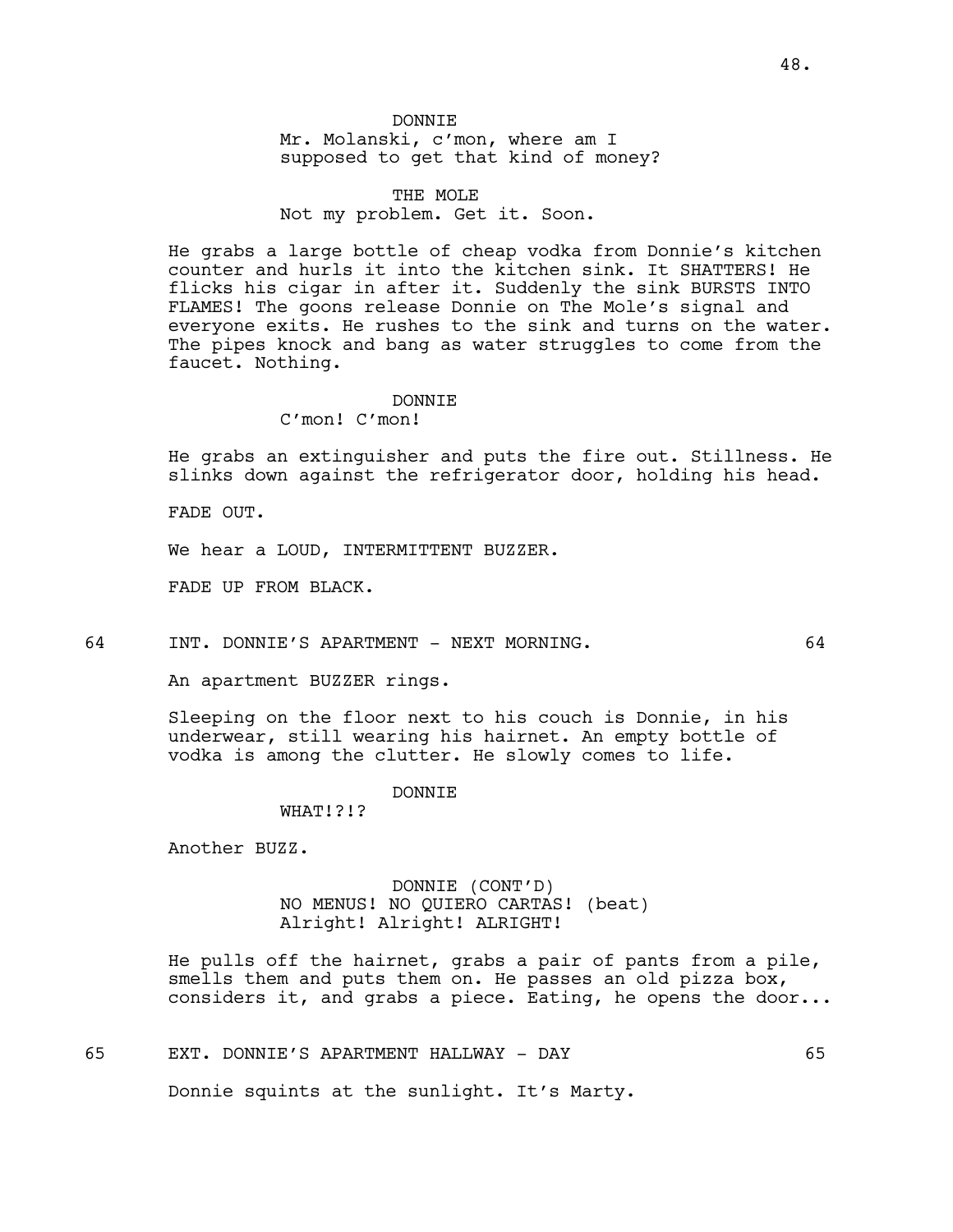DONNIE For someone who doesn't want to get me in the sack, you sure stalk with the best of 'em.

MARTY What happened to your face?

DONNIE (taking a bite of pizza) Nothin'.

MARTY About your comeback--

DONNTE. There's no comeback. I'm done slingin' signs.

He moves to shut the door. She blocks with her foot.

MARTY You have a gift. Watching you play is like watching Rembrandt paint, or Hendrix play guitar, or Carrot Top with a trunk of props. Everyone has bad luck. But we don't all have what YOU have.

He goes to shut the door again.

MARTY (CONT'D) Wait! There's a big event in a few weeks in downtown Los Angeles. You can't be happy living like this!

Donnie looks back at his squalor and then back at Marty with a "it's good enough for me" shrug.

> MARTY (CONT'D) We can train and we can win. The game needs you. Please.

#### DONNIE

Good luck.

He shuts the door. Marty is disappointed, but not dissuaded.

66 INT. MALONEYCORP OFFICES - DAY 66

A high-end office building for Maloneycorp, a leading hedgefund.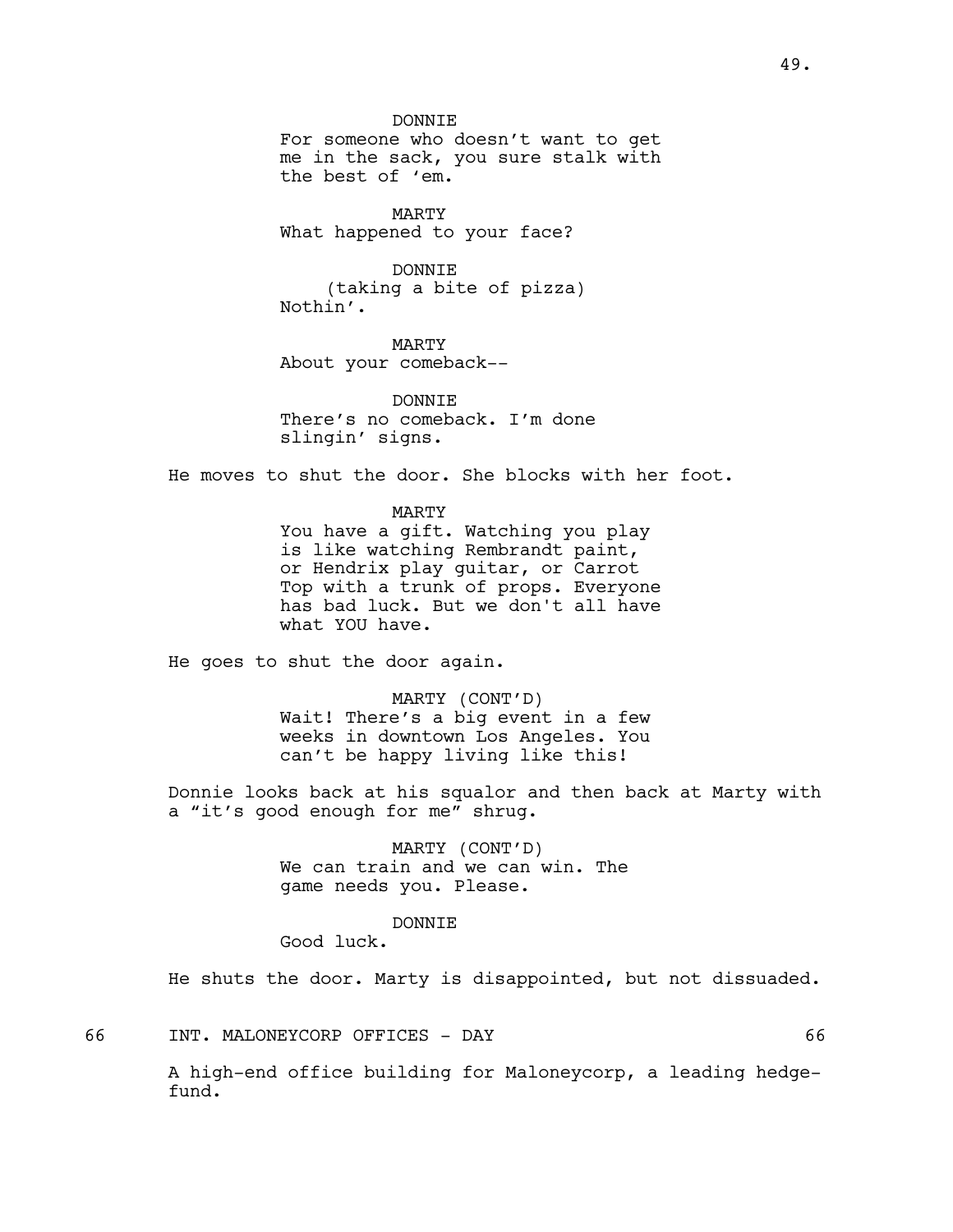David is sitting at his desk, arduously pecking away at his computer. On his desk are the stereotypical clacking silver balls. A blemish catches his eye. He grabs a small cloth and meticulously cleans them like they're the royal jewels.

Unnoticed, his boss, MR. MALONEY (late 40s) is standing in his doorway admiring his work ethic.

> MR. MALONEY Glad to see you tending to your balls.

DAVID Huh? I was just--

MR. MALONEY I rub mine at least once a day.

Awkward.

MR. MALONEY (CONT'D) Attention to detail. Organization. No nonsense. The mark of a Maloneycorp man.

DAVID I was just finishing the cost analyses.

MR. MALONEY Work ethic is important, but you have to stop and smell the roses. We need you around here, son.

David smiles. "Son." Maloney nods to a framed photo of a smiling David and Marty.

> MR. MALONEY (CONT'D) How is the little lady?

DAVID Oh, she's fine, thank you.

MR. MALONEY What's her name again?

DAVID

Marty.

MR. MALONEY These are strange times, huh? Girls with guys names, wearing pants, getting jobs. But don't pay any attention to this old man. Listen. (MORE)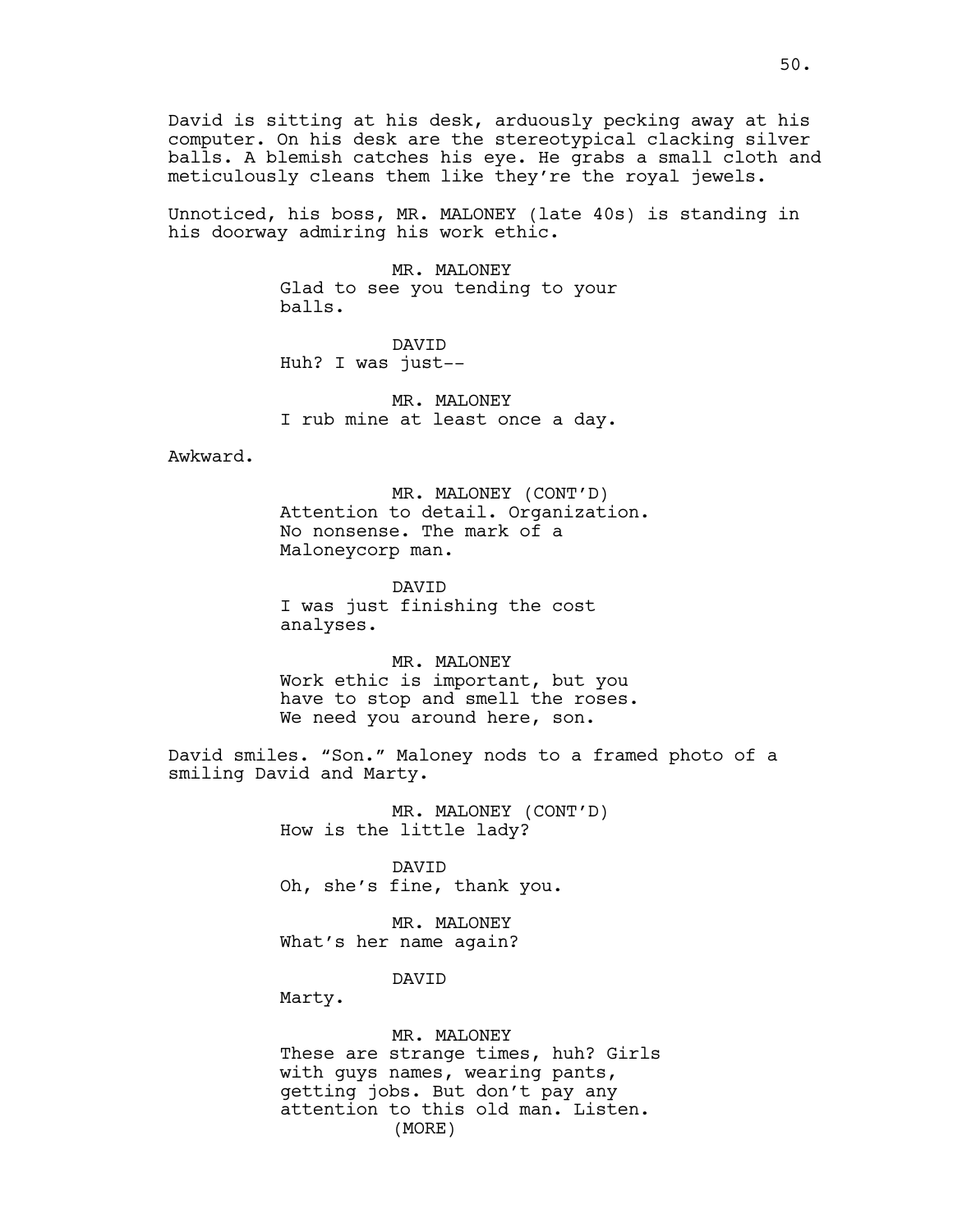Millie's fixin' to do some entertaining on Saturday night. We'd like you to join us. MR. MALONEY (CONT'D)

DAVID I'm honored, sir. We'll be there.

MR. MALONEY It is so nice to see two young people building a life based on solid, old-fashioned American traditions. Gives me hope.

David glances at the photo, worried that she'll never be the woman he wants her to be.

67 INT. LOS ANGELES GOVERNMENT OFFICES - JACOB FITZ'S OFFICE -67 DAY

A typical government office in downtown Los Angeles.

Jacob is packing up his office. Marty enters, shocked.

MARTY You wanted to see me... what's happening?!?

JACOB FITZ LIFE is happening! You're talking to the *former* Assistant Deputy Mayor.

Marty looks on, stunned and confused. Jacob approaches her, bursting with enthusiasm.

> MARTY You're resigning?

JACOB FITZ Don't worry. It's not the thing with the orphans. Dodged a bullet on that one, didn't we Barry?

Barry lets out a SOB from the corner.

JACOB FITZ (CONT'D) Poor Barry's been crying for an hour now. He's such a Nancy.

Marty's head is spinning.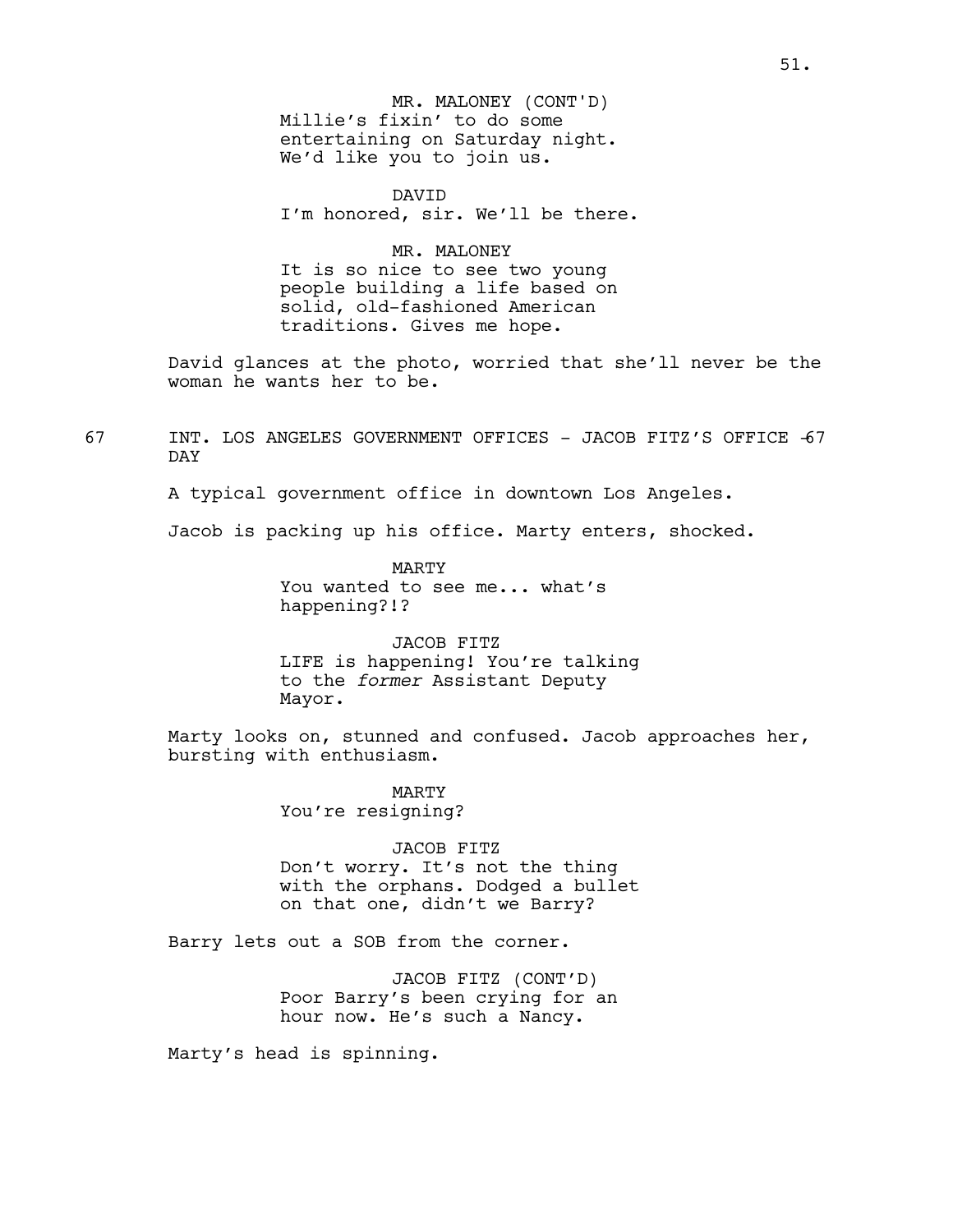JACOB FITZ (CONT'D) I got the call. I'm shaking off the dust of this safe, easy life and I'm headed to D.C.

## MARTY

Washington?

JACOB FITZ I'm going to be a lobbyist for BIG TOBACCO. Flavor country, here I come!

## MARTY

Oh.

JACOB FITZ Exotic junkets, wining and dining. Not to mention all the free smokes I could want.

MARTY But you don't smoke.

JACOB FITZ Never too late to start! Point is, you were right. Do what you love and do it before it's too late.

Even though Jacob's pursuits are twisted, this resonates with Marty.

> MARTY Good luck, I guess.

Jacob gives her a huge, awkwardly long hug. Marty rolls with it. Jacob releases and grabs a large box of things and hands it to Marty.

> MARTY (CONT'D) What's this? Hey, this is my stuff!

> JACOB FITZ By the way, you're fired. Had to let the whole team go. On your way out, can you grab some of my stuff too? I don't want my herniated disk to see its shadow!

Marty, stunned, finds herself at a crossroads. Fitz leaves.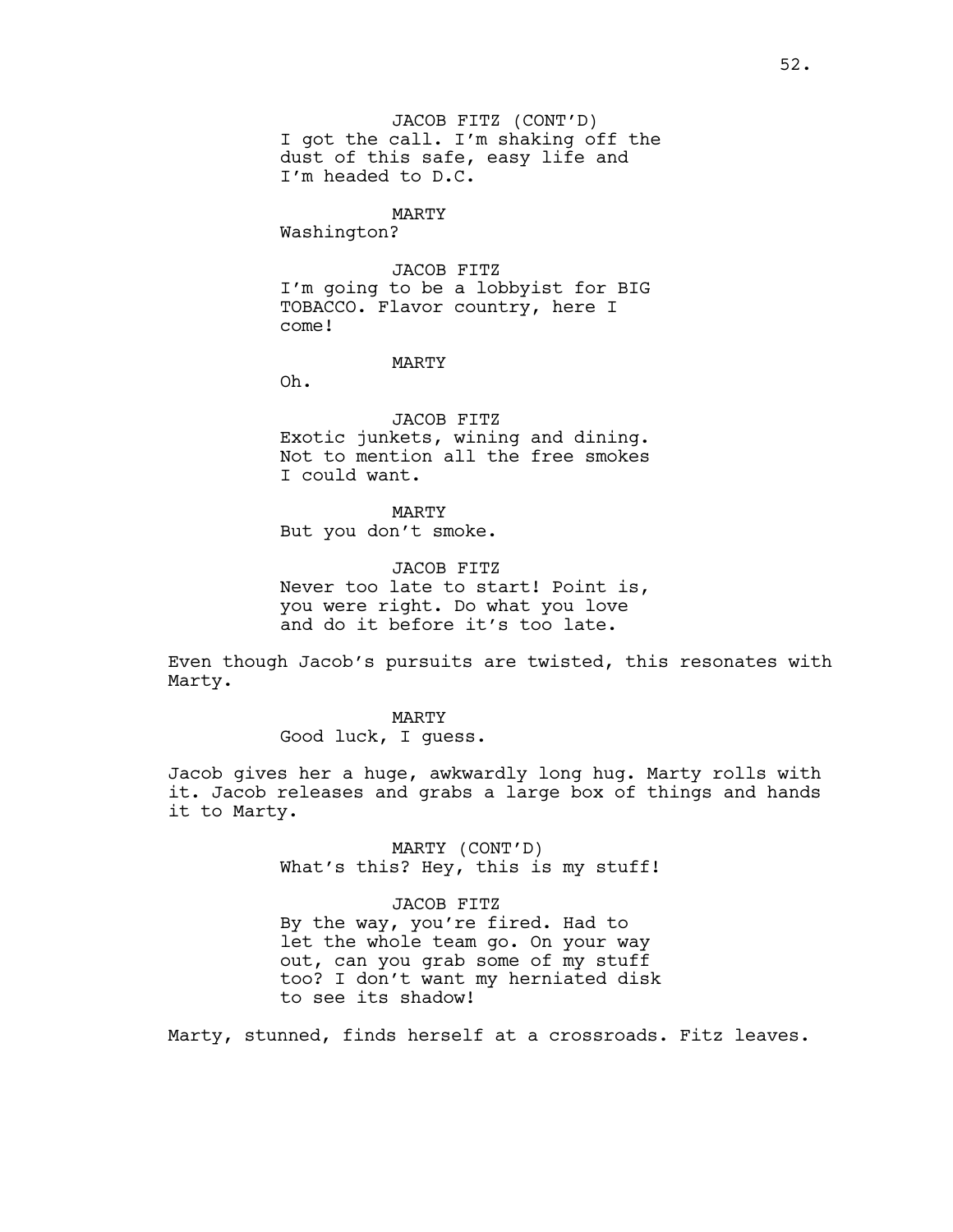JACOB FITZ (CONT'D) Oh, and tell me your brand. I'll send you a few dozen cartons. (to the room) Smoke 'em if you got 'em!

## 68 INT. HEI YA'S CHINESE RESTAURANT - SINK AREA - DAY 68

Service people and wait-staff are rushing through. Amidst the chaos is Donnie in a hair net, washing dishes.

The dishes pile higher. Donnie struggles to keep up. He looks up. It's Marty, standing in the doorway. Marty locks eyes with him, not speaking and determined. She steps back, giving herself room. Suddenly, she makes air quotes. She holds up seven fingers and executes a quick, elaborate charade. He watches, speechless and impressed by her abilities.

### DONNIE

Whoa.

She's a natural-- a genius, even. She finishes and looks at Donnie expectantly.

> DONNIE (CONT'D) "Revenge is a dish best served...

MARTY

DONNIE

Cold."

Donnie takes a long hard look at the dirty dishes, the chaos.

Cold."

DONNIE (CONT'D) It won't be easy. I dunno...

MARTY There's a cash prize of \$50,000.

DONNIE (abruptly) I'm in!

Marty is elated. She shrieks for joy and gives Donnie a big hug, almost knocking him down.

> MARTY When are you done with your shift?

> > DONNIE

Right now!

Donnie pushes over a pile of dirty dishes. They land with a CRASH!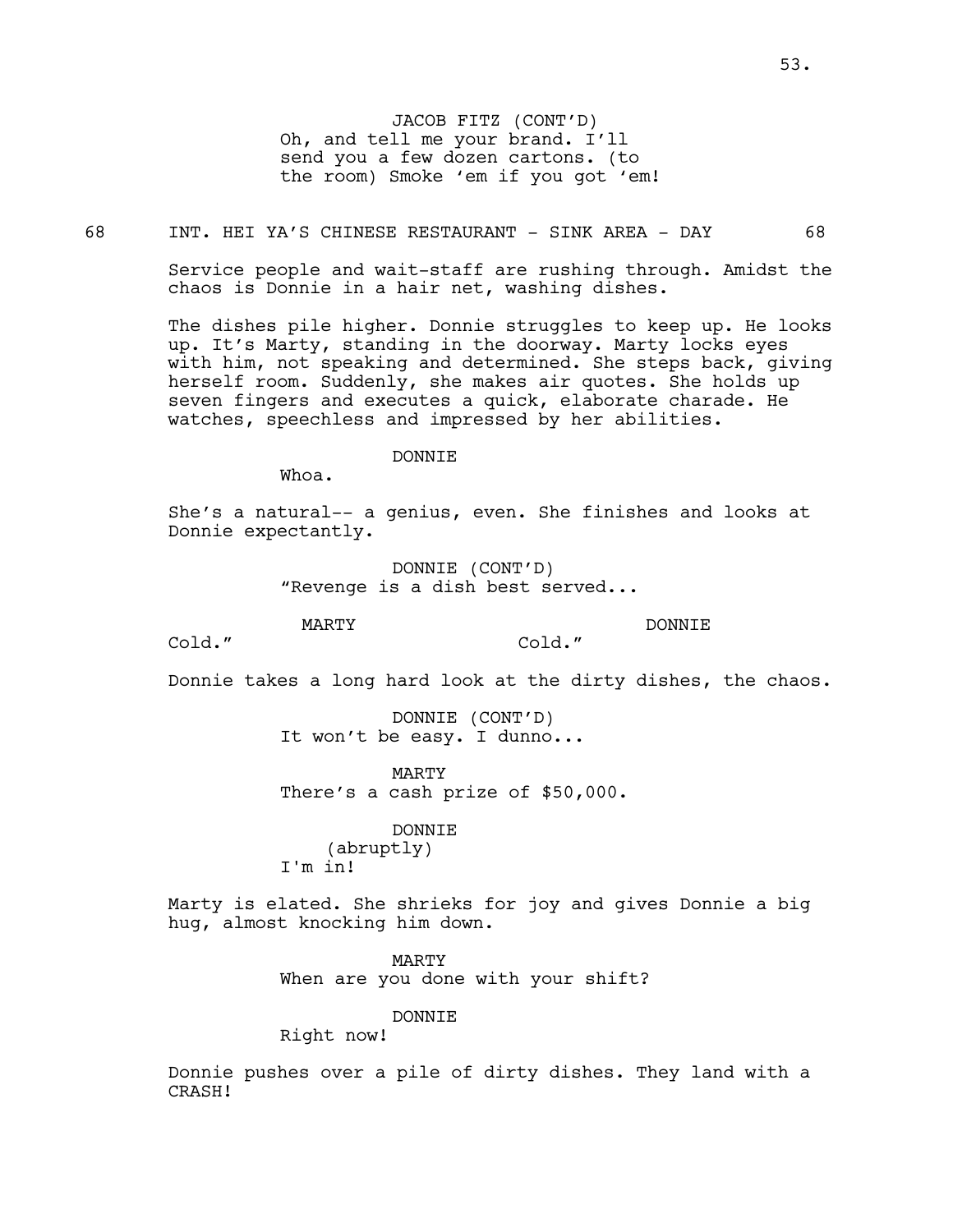54.

# DONNIE (CONT'D) Donnie Miller is back! THUNDERCLAP!

Prakash appears and starts screaming at Donnie.

PRAKASH What are you doing, you crazy bastard?!?

Donnie grabs Marty and they bolt from the restaurant.

69 EXT. PARK - MORNING - THE NEXT DAY 69

Donnie and Marty are in workout gear. It's time to train.

MARTY We're gonna start easy with a nice little jog.

DONNIE *We're* not running unless someone is chasing us.

Donnie lights a cigarette. Marty snatches it from his mouth.

MARTY You've been pickling and poisoning your innards for the last ten years, and you have to be showready in less than six weeks. Yes. *We're* running.

Marty takes off.

MARTY (CONT'D) It's only three miles.

DONNIE In a row?!?

Donnie unenthusiastically follows.

# 70 EXT. PARK - LATER THAT DAY 70

Donnie lags behind Marty, heaving to catch his breath as Marty encourages him and runs in place. Not taking no for an answer, she needles him until they jog again. He buckles and BARFS on the side of the road.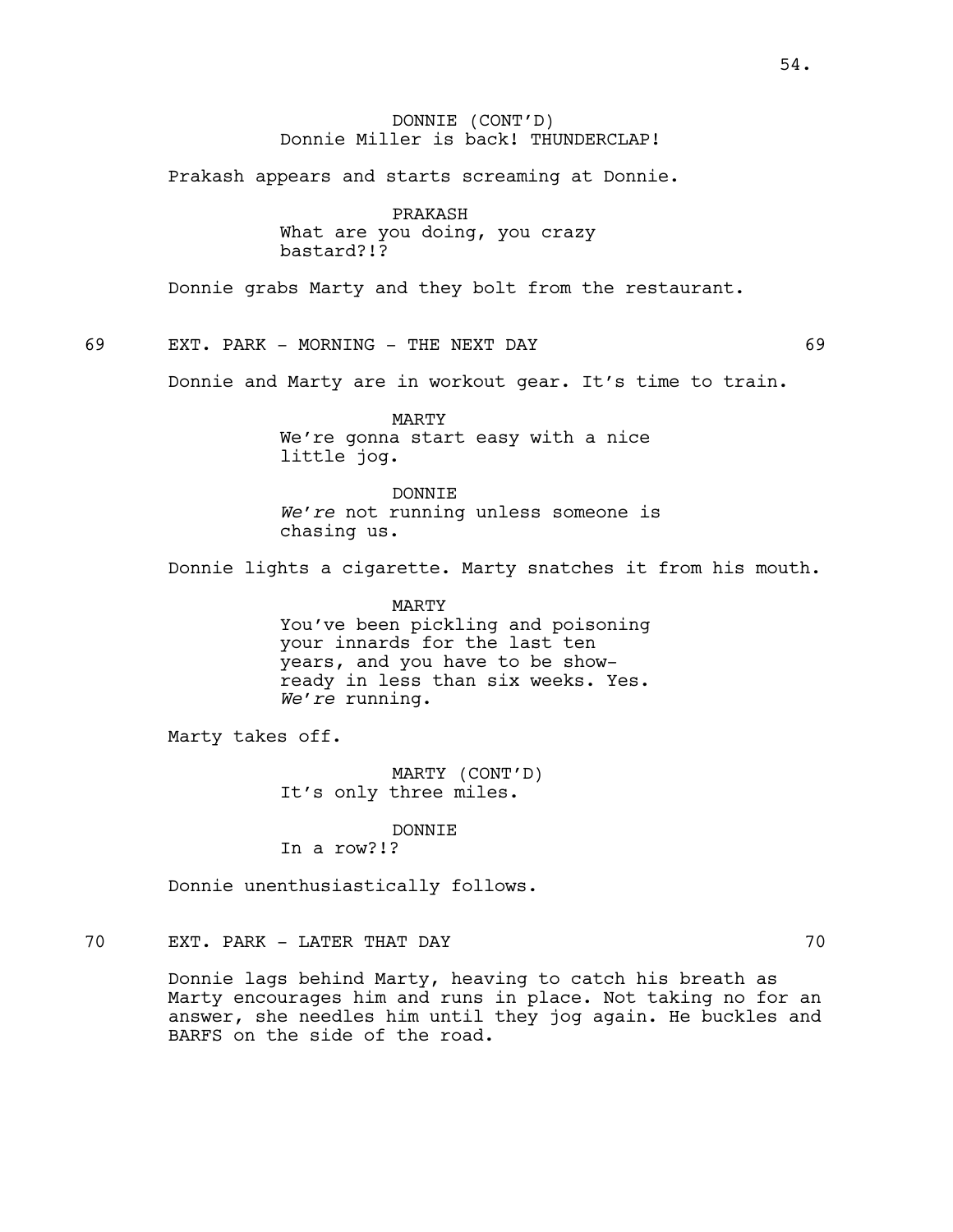# 71 EXT. SMOOTHIE BAR - DAY 71

Donnie takes out a cigarette as Marty exits the Smoothie bar. She takes the cigarette and throws it down, handing Donnie a plastic cup of green sludge. He chokes it down as Marty looks on in support. He gags and THROWS it all over the window of the establishment. Patrons inside recoil in horror.

## 72 EXT. PARK - DAY 72

Marty is holding Donnie's feet while he does sit-ups. When he rises to the seated position, Marty shouts a word to him. He has to sign it and do another sit-up.

73 INT. LIBRARY - DAY 73

A typical library in Los Angeles. Donnie and Marty stand next to a door marked "Reading Room."

#### MARTY

You've been away from the game a long time. We need an edge. One word. Research. The difference between prize money and a pat on the back is a matter of seconds.

#### DONNIE

Whatever, Poindexter. Did you even go to prom???

#### MARTY

Annabelle Günz was a nobody for years. She had form and style, but she couldn't break through. You know what made her a champion?

DONNIE Lemme guess... Research?

### MARTY

She read books, watched movies, she even studied the entire Encyclopedia Britannica set cover to cover.

DONNIE

Of course she did, have you ever seen her? She had a hare lip.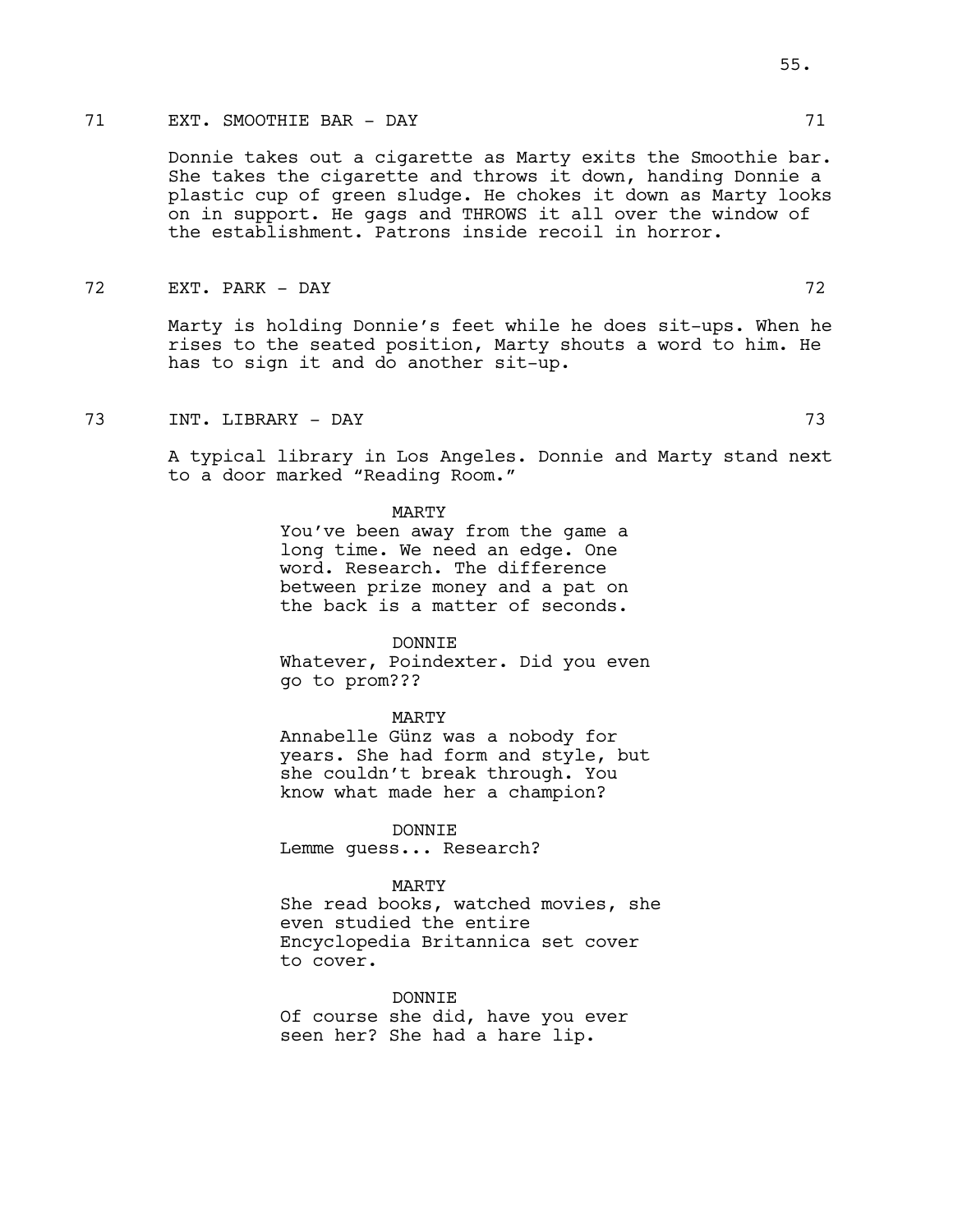MARTY

She was unstoppable. She knew *every single clue*. Her partner could barely keep up.

She has a point. They enter the reading room.

## 74 INT. LIBRARY - READING ROOM - DAY 74

The room is populated with a handful of other people. A STERN LIBRARIAN looks on. Donnie sits at the table looking uncomfortable, but trying to blend. Marty comes over with a stack of books. They slam on the table and kick up a small cloud of dust.

> MARTY (handing him a book) Start with this.

> > DONNIE

Which part.

MARTY All of it.

DONNIE Are you kidding?!?

LIBRARIAN (O.S.) (hushed tones) Quiet please!

The Librarian glares in their direction. Donnie opens the book like a petulant kid. Some time passes. Then, suddenly...

> DONNIE (whispering) Charades is about skill. Gut instinct. You can waste your time on this bullshit. I'm outta here.

MARTY If you leave now, I quit.

The librarian approaches, looking to settle the nonsense.

LIBRARIAN What, may I ask, is the problem here?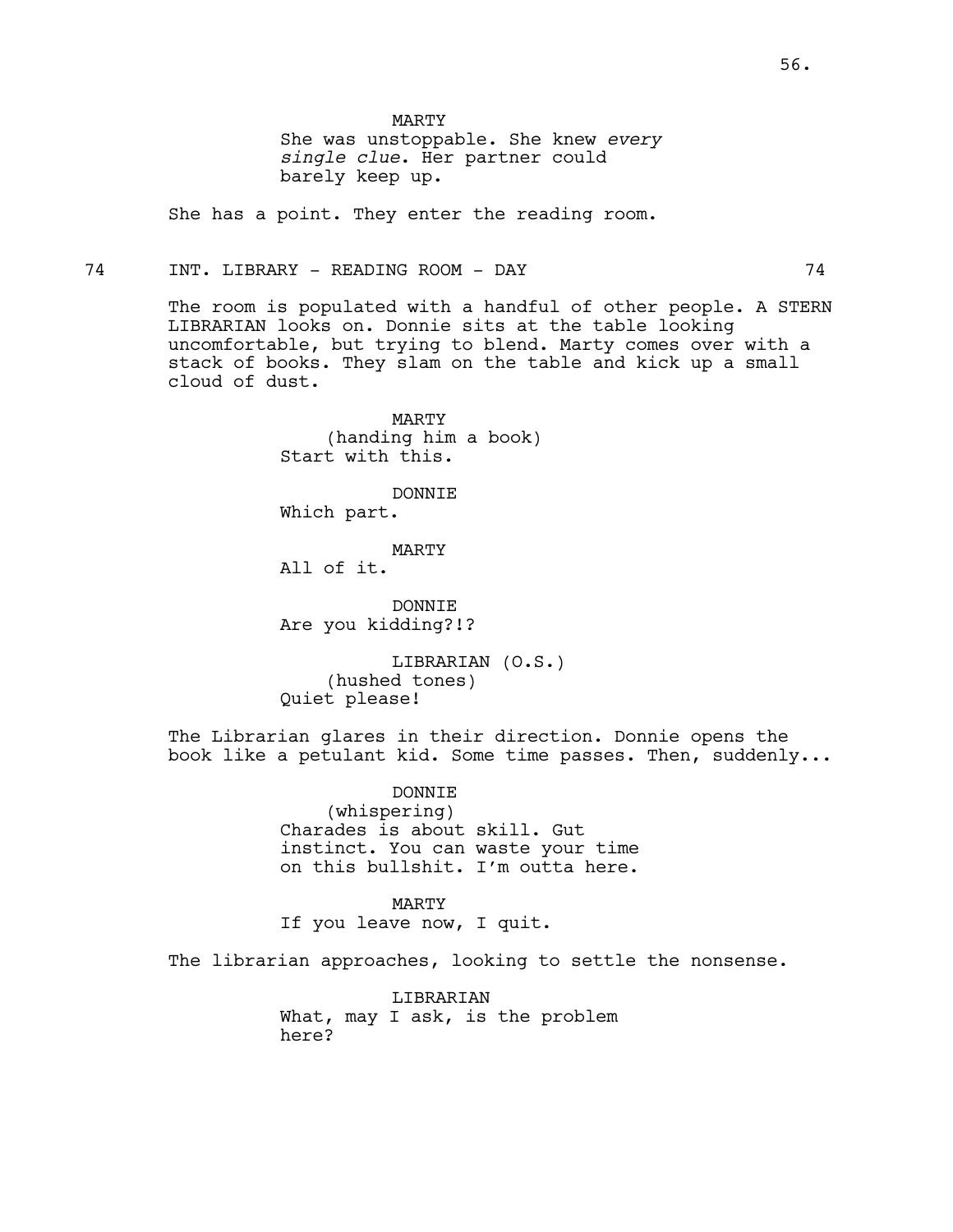DONNTE. (charading, subtitled) "You got in trouble." (Out loud) No problem at all.

LIBRARIAN If you do not respect the sanctity of our space I will have to ask you to leave.

MARTY (charading, subtitled) "Asshole." (Out loud) We're very sorry.

Marty sits and defiantly reads a book. Donnie turns and sits across from her. After a moment...

> DONNIE (whispering) Marty.

She ignores him.

DONNIE (CONT'D) (whispering louder) *Marty!*

Again, she ignores him.

DONNIE (CONT'D) (Cautiously, through gritted teeth) MARTY!

She looks up. The librarian looks in their direction again.

MARTY (charading, subtitled) Am I wasting my time?

DONNIE (charading, subtitled) No. I'll work harder. Promise.

A STUDENT looks up and watches the spectacle of Donnie and Marty. He can't figure out what is going on.

> DONNIE (CONT'D) (charading, subtitled) You offered me help when everyone else abandoned me. (Beat. Whispering.) I'm sorry. Really.

Marty considers.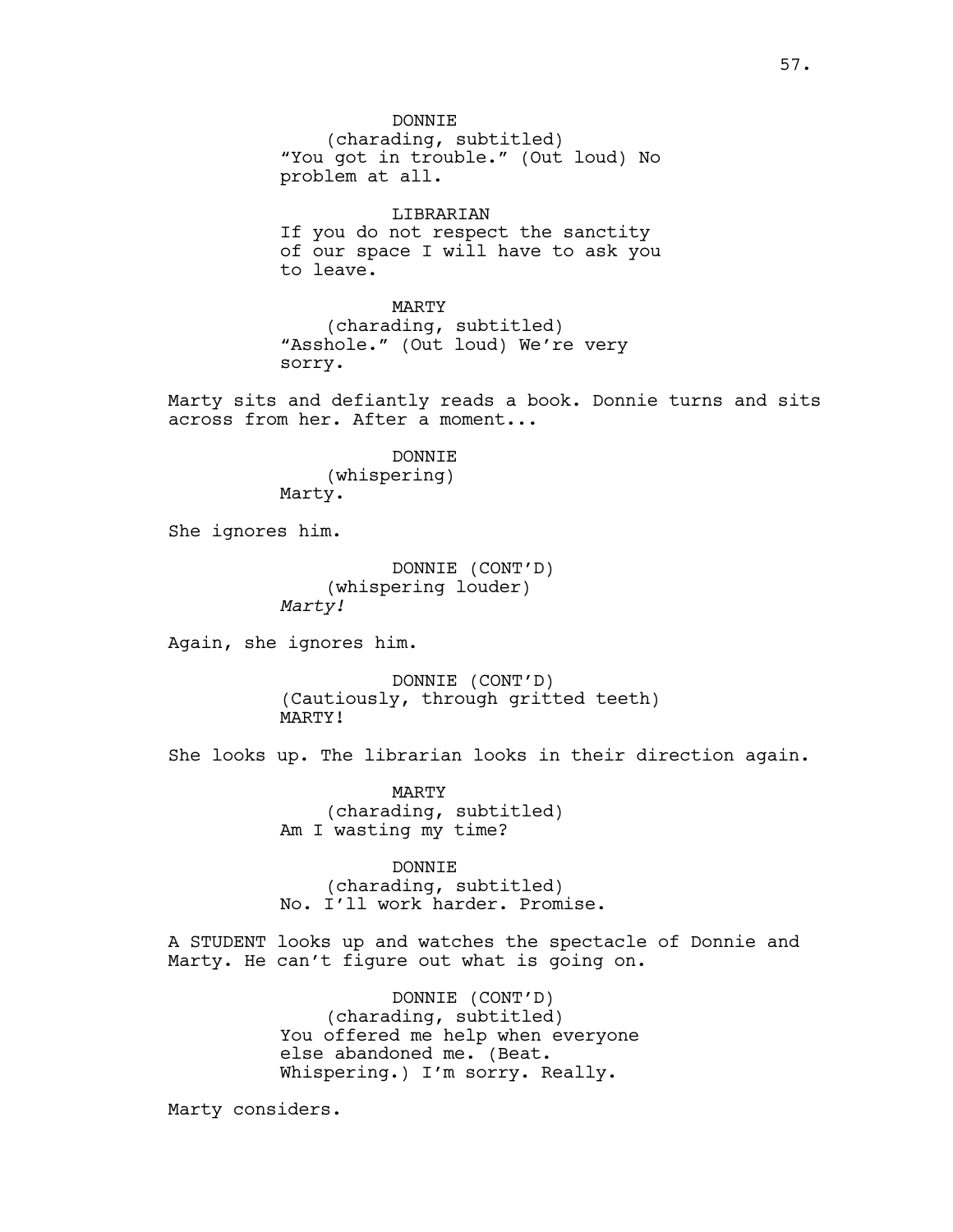DONNIE (CONT'D) (charading, subtitled) Is sleeping together still off the table?

MARTY (charading, subtitled) It was never on the table.

DONNIE (charading, subtitled) We could do it ON the table.

MARTY (speaking, loudly) I'm not having sex with you!!!

A chorus of "SHHHH!" Donnie gives Marty a look. She's been played! Donnie smiles victoriously.

75 INT. DONNIE'S APARTMENT - DAY 75

The door opens and Donnie and Marty stand in the doorway surveying the chaos that is Donnie's apartment. Marty approaches a pile of laundry, taking Donnie by the wrist. She scoops up and neatly folds the laundry and places it on a table, then looks at him as if to say "See? Easy."

Donnie looks at Marty differently. He sees something special in her. It's attractive.

76 EXT. PARK - DAY 76

Donnie and Marty jog together. Donnie's form has really improved and he keeps up effortlessly.

77 EXT. CLIFF - DAY 77

Donnie and Marty on top of a summit, views of Los Angeles below them. They do an elaborate movement sequence. They are in almost perfect sync as the sun sinks into the horizon.

# 78 EXT. CLIFF – DUSK – LATER 78

Donnie towels off, grabs some water. Marty sits on a rock and looks peacefully over the valley. Donnie approaches her, handing her a water bottle.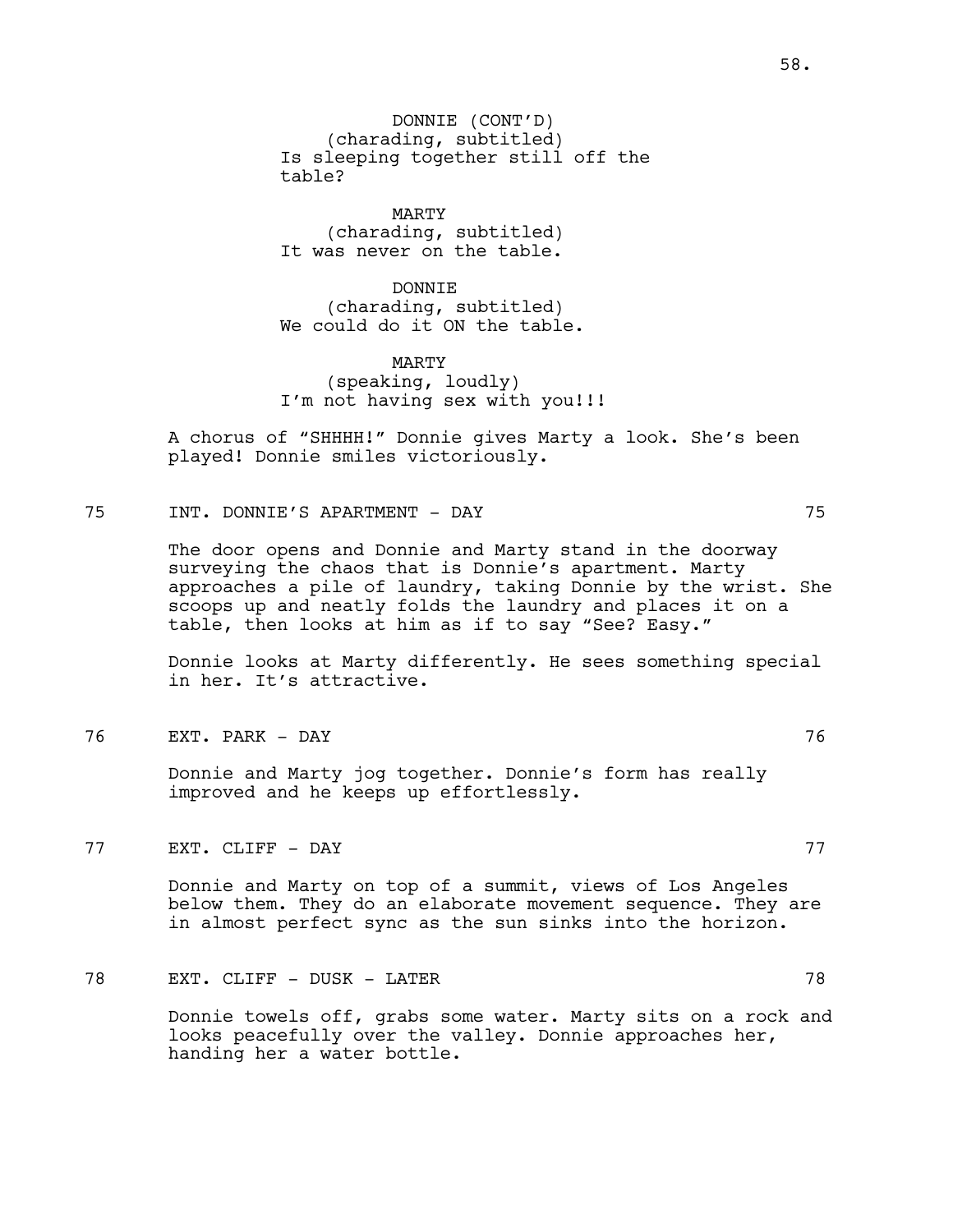MARTY

You're working your tail off. I'm impressed.

DONNIE Eye of the tiger and all that.

She regards him for a moment.

MARTY I need to ask you a question. During all this training, you haven't thrown any "sounds like" clues.

DONNIE That's not a question.

MARTY

Don. I'm serious. You know you can't play without them, yet you avoid them at all costs. Because of Uppsala?

He considers.

# 79 INT UPPSALA WAREHOUSE - TEN YEARS AGO. 29

FLASHBACK to the moment of the defeat. The crowd ECHOES and the images are blurry. In slow motion we see Donnie mouth "Candy Lock."

> DONNIE (V.O.) That moment is burnt into my brain. I've replayed it a thousand times. Cassandra set me up. I choked that night.

80 EXT. CLIFF - PRESENT DAY 80

DONNIE I haven't been able to rhyme since.

MARTY You'll get it back. It's just fear getting in your way.

## DONNIE

I don't know.

59.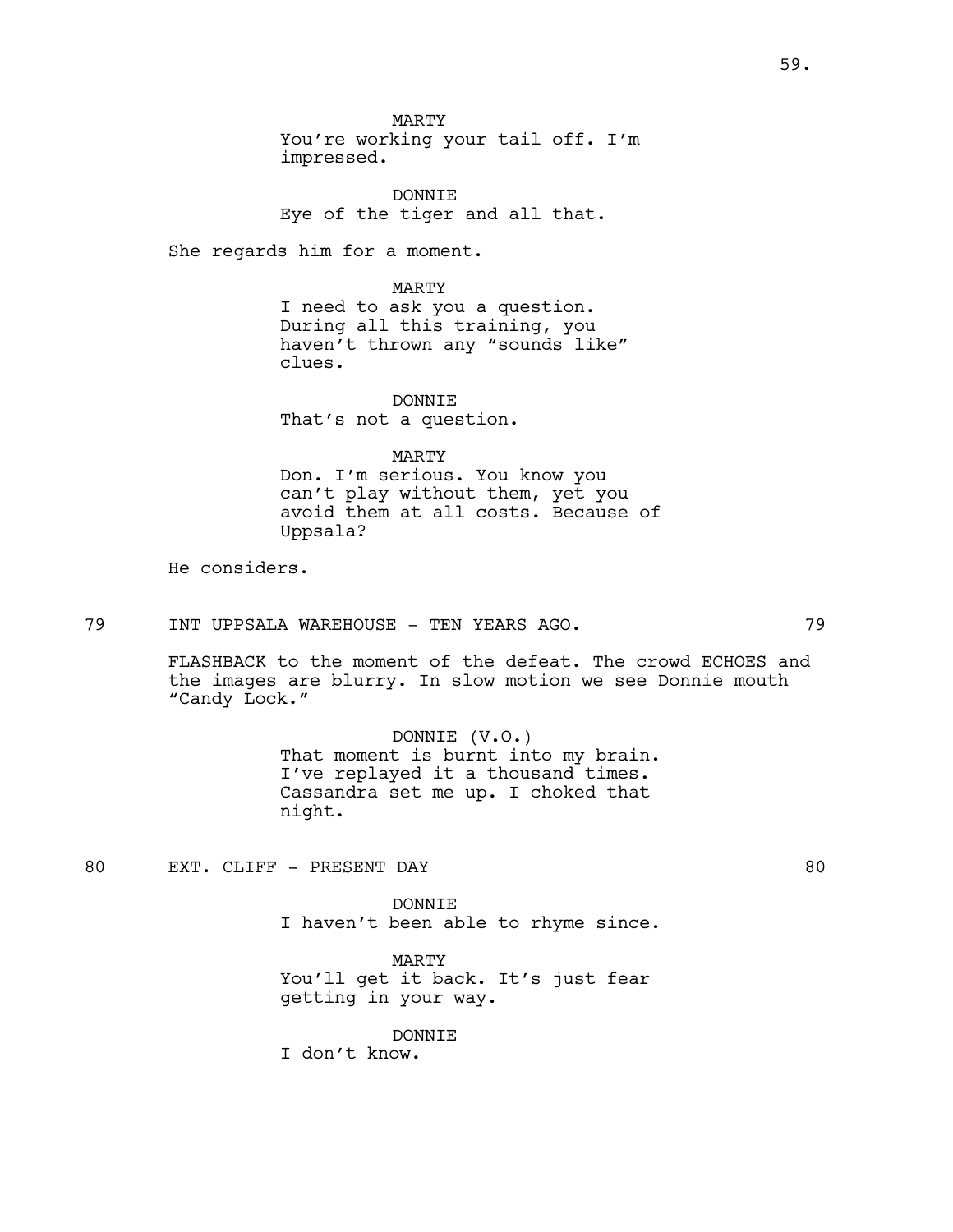MARTY

I wouldn't be here if I didn't believe it.

#### DONNIE

Thank you, Marty. Your faith in me means so much. I thought I'd never compete again.

# MARTY

I know the feeling.

# DONNIE

How'd you get into the game, anyway? You're a natural.

## MARTY

My Dad. He was shooting when I called my first clue. "John Quincy Adams." I was four.

### DONNIE

How the hell did you even know who that was?

MARTY I didn't. The clue just spoke to me. I know it sounds nuts.

## DONNTE.

Not at all. My father got me into the game, too. He was the best traffic cop in the LAPD. Taught me everything he knew.

Donnie demonstrates some of the hand signals.

# DONNIE (CONT'D) He was so excited for me to follow in his footsteps. But my passion was charades. He was crushed.

## MARTY

My father always encouraged me. He used to bring me here when I was a kid. We'd watch for shooting stars and make wishes. Of course, I always made the same wish: to compete in the WCF.

They share a moment.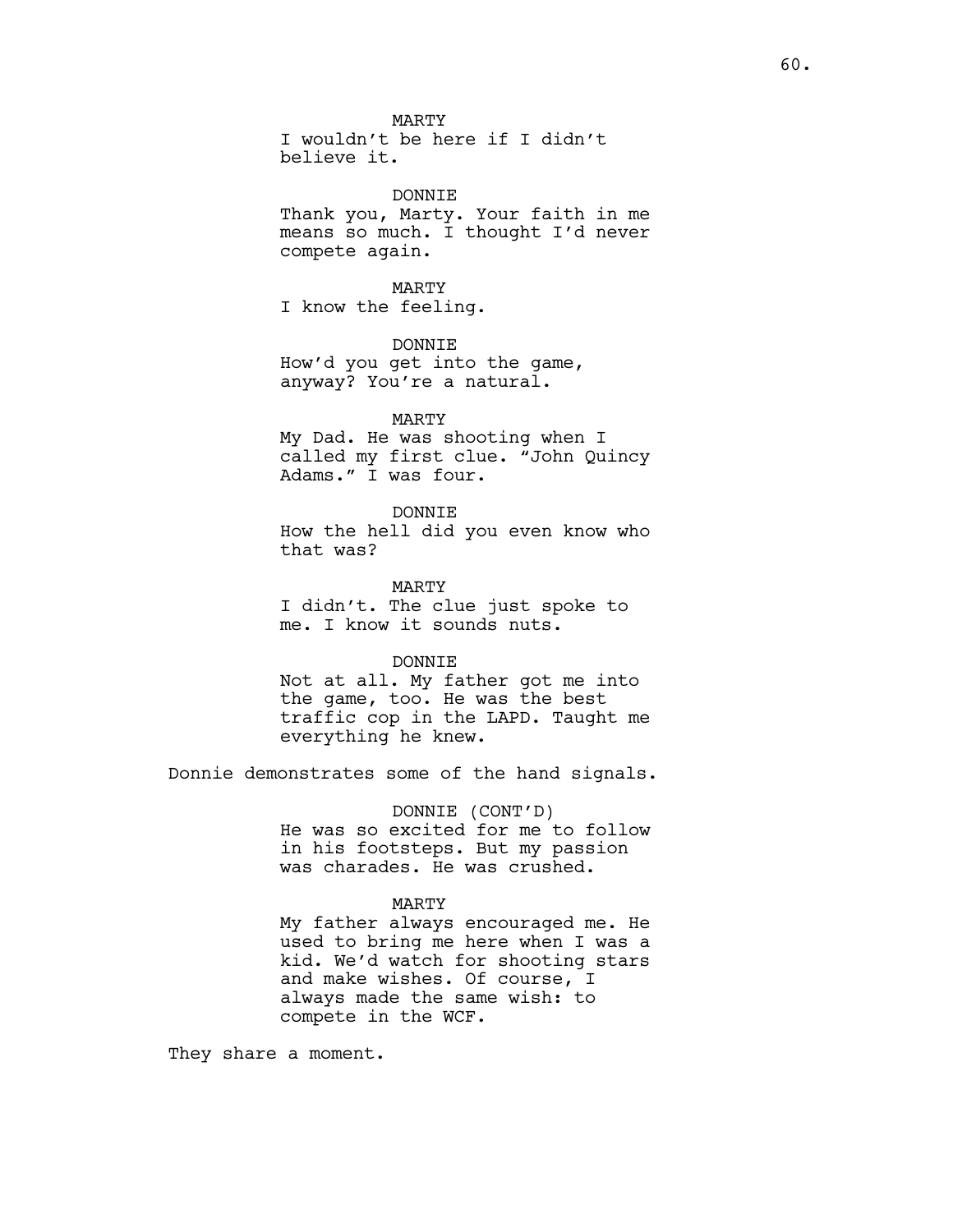MARTY (CONT'D) I still can't believe I'm your partner. You were my hero.

DONNIE (changing the subject) Tell me about your boyfriend.

MARTY

David. He's a hedge-fund manager.

DONNIE

The high-rolling banker and the rising sports star? Sounds like you're really livin' the dream.

MARTY

Sure.

DONNIE That's a ringing endorsement.

MARTY

David's wonderful, he just doesn't get charades. He thinks it's childish.

DONNIE

I've always felt like the people who really love us should encourage us to embrace our gifts.

MARTY

(struck) Yeah.

For just a moment, they look at each other differently. Marty snaps out of it.

> MARTY (CONT'D) It's getting dark. C'mon.

Donnie gathers his things. Marty regards Donnie for a moment, then follows.

# 81 EXT. DONNIE'S APARTMENT **81** and 81

Marty pulls up in front of Donnie's apartment. Donnie gathers his things and exits the car.

> MARTY Goodnight. See you tomorrow.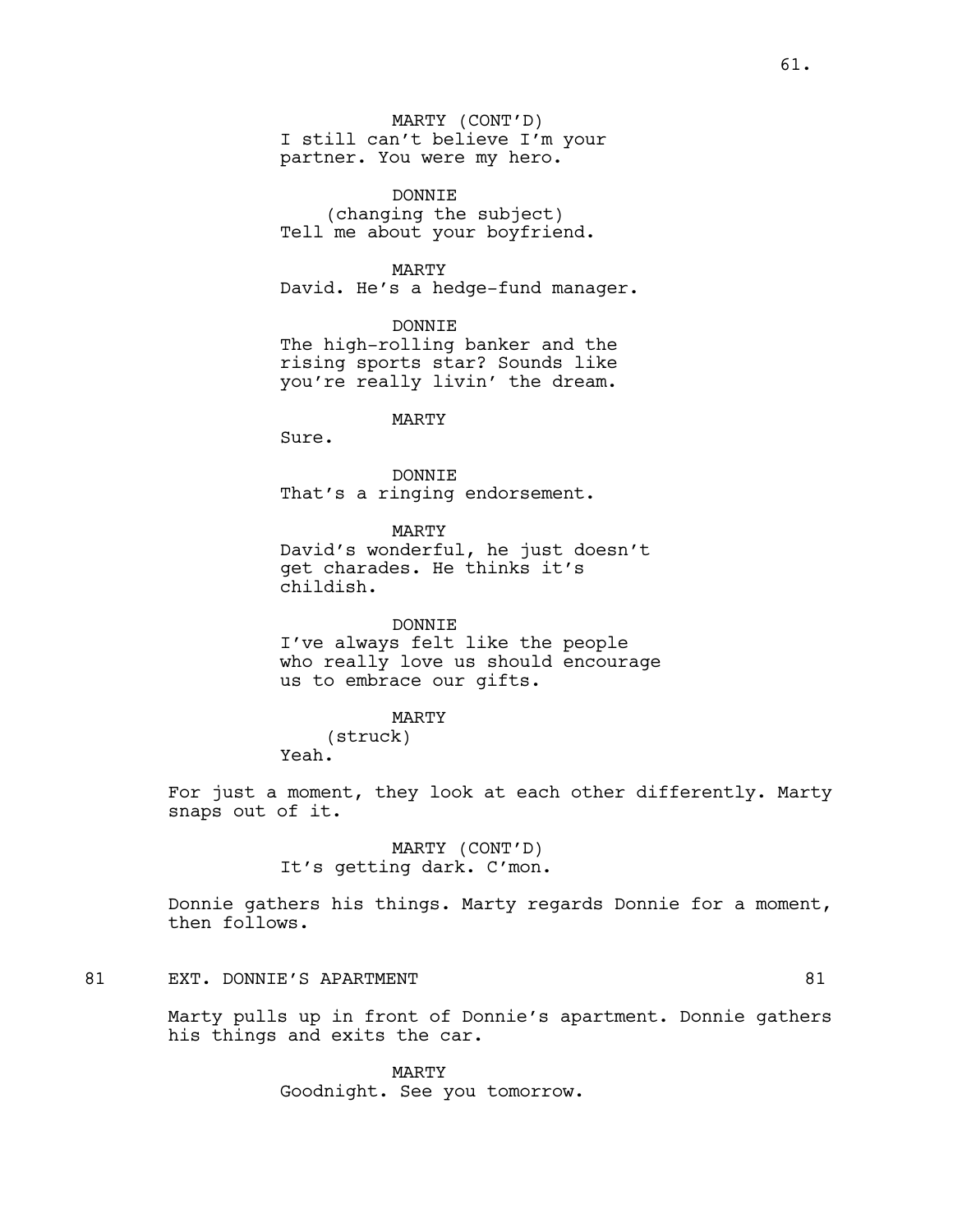## DONNIE Night. And thanks again. Really.

Marty smiles, touched, and pulls away. TWO HONKS.

Donnie approaches his door. He pulls out his keys, raises his head, and is face-to-face with a photo. It's a surveillancestyle close-up of him and Marty training. The photo is held to the door by a knife through Marty's head. Scrawled across the photo are the words "Pay up."

82 INT. MARTY'S APARTMENT - NIGHT 82

Marty enters briskly. David is waiting on the couch.

MARTY Sorry I am late! The yoga instructor kept us way later than I expected.

DAVID I tried to wait for you but I was famished. Sorry.

MARTY Not a problem.

She gives him a peck on the cheek.

MARTY (CONT'D) I'm gonna go freshen up.

INT MARTY'S APARTMENT - BEDROOM

Marty enters and closes the door behind her. She quietly celebrates to herself, with tears of joy welling up.

83 INT. DONNIE'S APARTMENT - BEDROOM - THE NEXT NIGHT 83

Donnie sits on the edge of his bed, anxious, holding the photo from the door. A CAR HORN BLARES, two short bursts.

HORN again, one long burst. After a beat, his cell phone RINGS. It's Marty. He goes over to the window and pulls the shade. We can see her car from the window. He answers.

> MARTY (O.S.) We're gonna be late. What gives?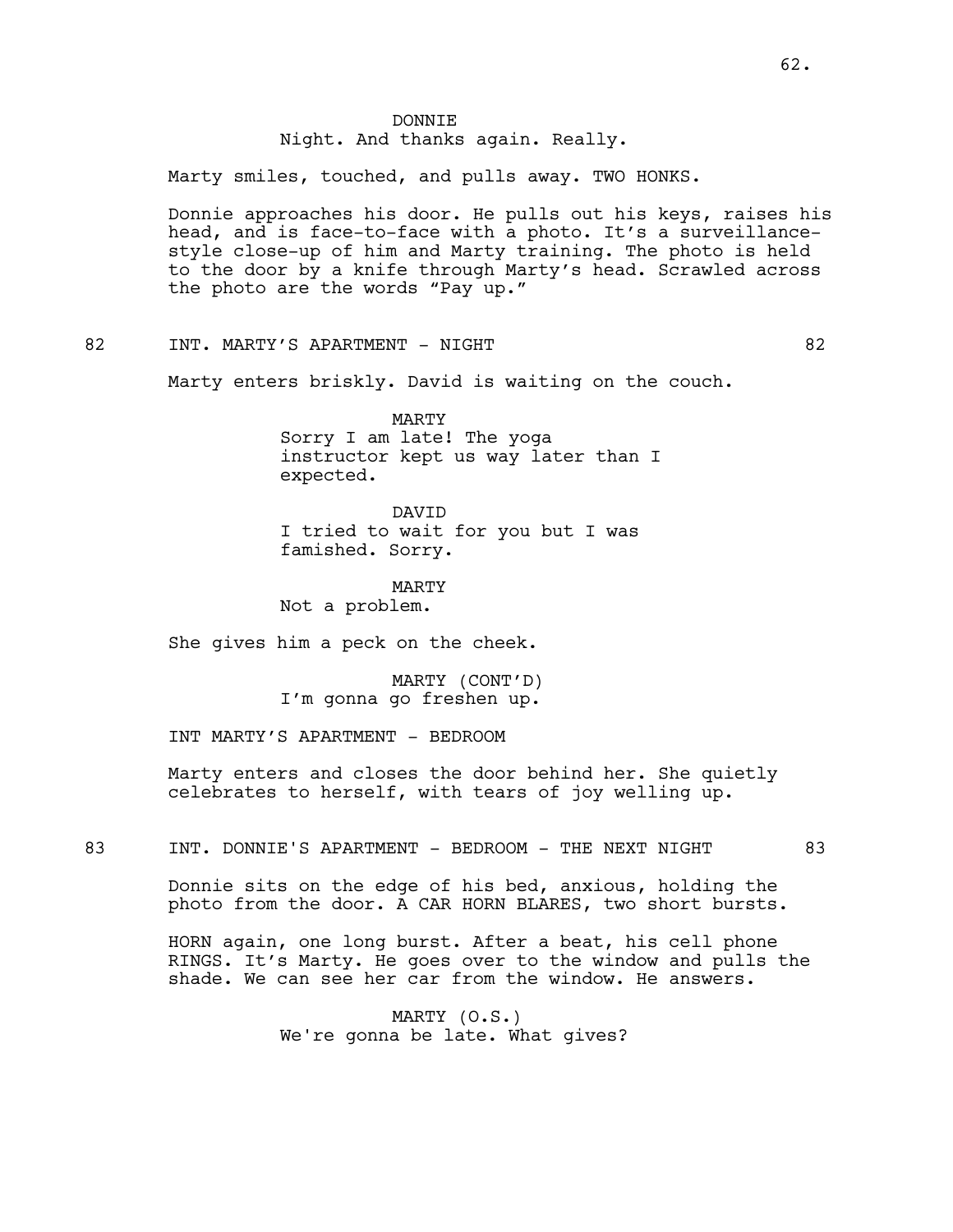**DONNTE** 

Look, Marty. I'm damaged goods. I don't want anything to happen to you.

MARTY What are you talking about?!?

DONNIE

There's too much at stake--

She steps out of her car and throws a simple sign. "I believe in you." (Subtitled) Donnie smiles. Marty turns to go.

> DONNIE (CONT'D) Wait. I have to tell you--

MARTY No time. C'mon. Let's go.

84 EXT. MOLE'S HOLE BAR ENTRANCE - NIGHT 84

A kinda dive-y, kinda biker bar in Victorville, California.

Marty's car pulls up. Donnie bursts out of the passenger side. Marty chases.

> DONNIE (elongated) Frame. (Beat) The Queen.

MARTY It doesn't rhyme.

DONNIE "Time Machine." "FRAME THE QUEEN." It rhymes. It *rhymes.* Doesn't it?

MARTY You're psyching yourself out. Breathe. We got this.

They approach the entrance.

DONNIE The Qualifier is *here*? Let me see the flyer.

She hands it to him.

MARTY

What?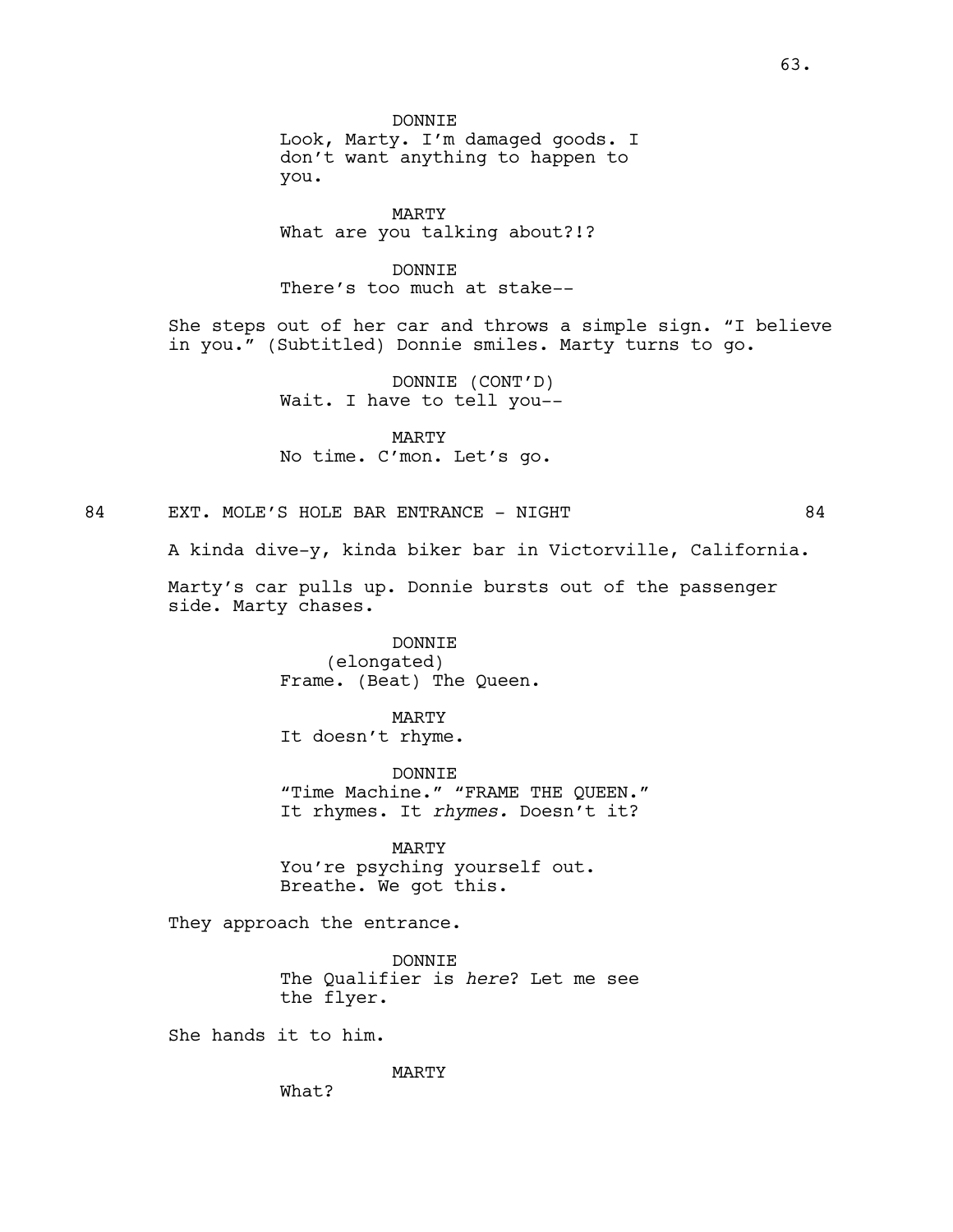DONNIE I was just expecting an arena or a warehouse or *something.* It's so... *small.*

They enter.

# 85 INT. MOLE'S HOLE BAR - NIGHT 85

Donnie and Marty enter. It's busy and loud, with a clientele that looks like a mash-up of a Hell's Angel biker and a figure skater. A pre-show warm-up rock band, PANTHERMIME plays on the performance stage. They are rocking HARD.

As they walk through, they pass Trigger and Nutsy sitting at a table with some mob-types. Donnie and Trigger make eye contact. Marty doesn't notice.

Pictures and trophies line the once prestigious walls. Marty is wide-eyed, like a kid in a candy store.

There's a long series of pictures, all featuring Cassandra and Vince in a similar pose. Each picture has a place, starting with UPPSALA, BEIJING, PARIS, ISTANBUL... then less exotic as time passes... BROOKLYN, ST. LOUIS, NUTLEY (New Jersey).

Standing at the end of the line of pictures, emulating their pose are the flesh-and-blood Cassandra and Vince. Donnie and Marty are startled.

### CASSANDRA

Didn't think you'd have the balls to show up at one of these again.

**DONNTE** Hello, Cass. (Before Vince can correct him) Andra. (to Marty) We should register.

### CASSANDRA

(to Marty) Wait a second, are you and "Dr. Seuss" here to compete? You know why we call him "Dr. Seuss," don't ya? HE CAN'T RHYME. He could not, would not in a box, he could not, would not with a fox.

Some of the immediate sycophantic crowd around them laughs.

MARTY Uppsala is ancient history.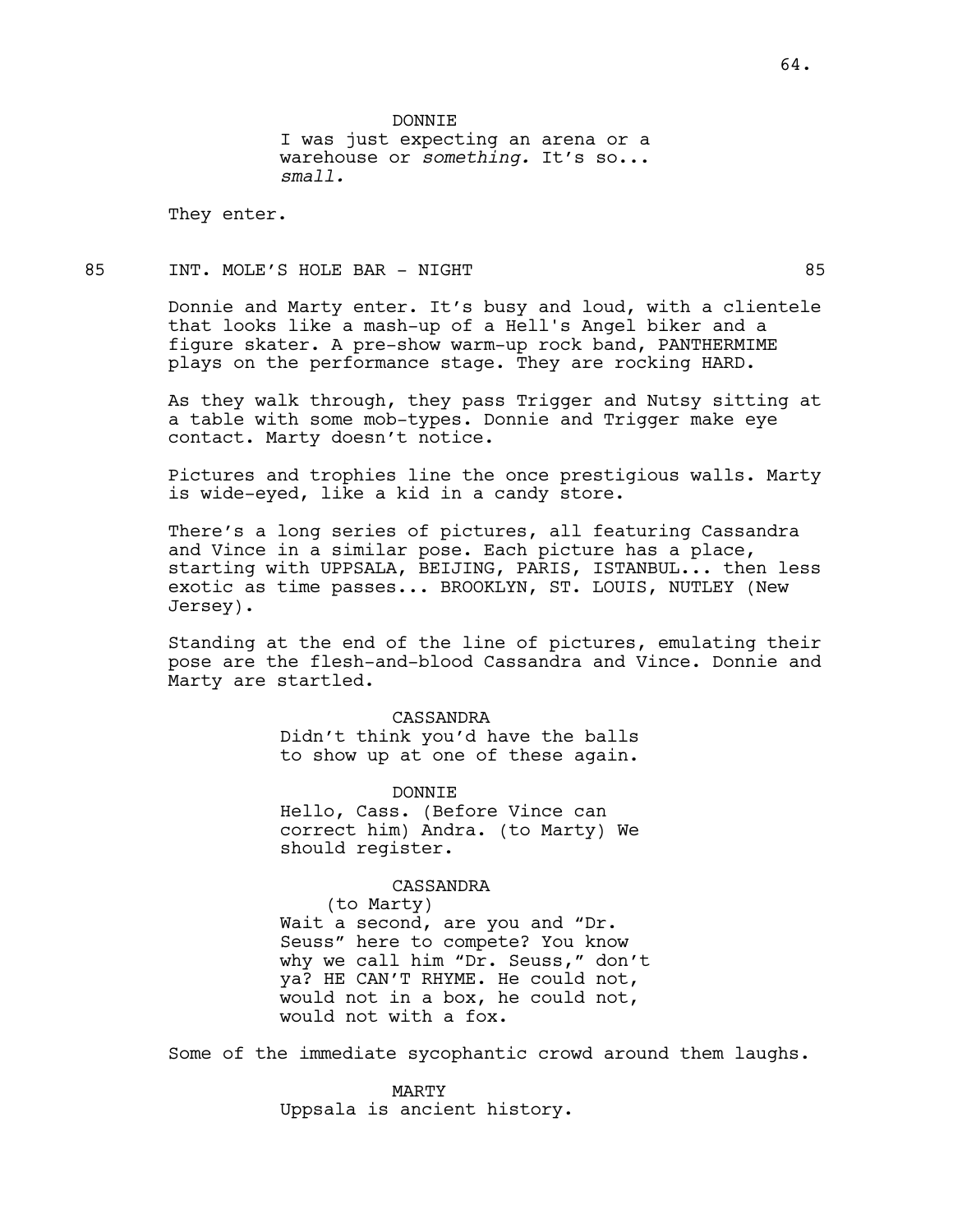Donnie goes nose to nose with Cassandra but thinks better of it and says nothing. He takes Marty by the arm and starts to walk away.

> CASSANDRA (CONT'D) Cat got your tongue? Or maybe you're practicing for Venice Beach.

Donnie stops in his tracks, fuming. MURMURS from the crowd.

DONNIE (turning) Don't.

### CASSANDRA

What? You don't want your little friend to know about your time walking against the wind?

MARTY What is she talking about?

DONNIE Nothing. Ignore her--

### CASSANDRA

After I crushed him... Donnie was forced to become one of the most detestable bottom-feeding scum the world has ever known.

MARTY

Not...

CASSANDRA That's right, blondie... ol' Thunderclap here became a street mime.

The crowd GASPS. One person stifles a gag.

CASSANDRA (CONT'D) Cross me again I'll send you right back to that invisible box.

MARTY (quietly) A mime?!?!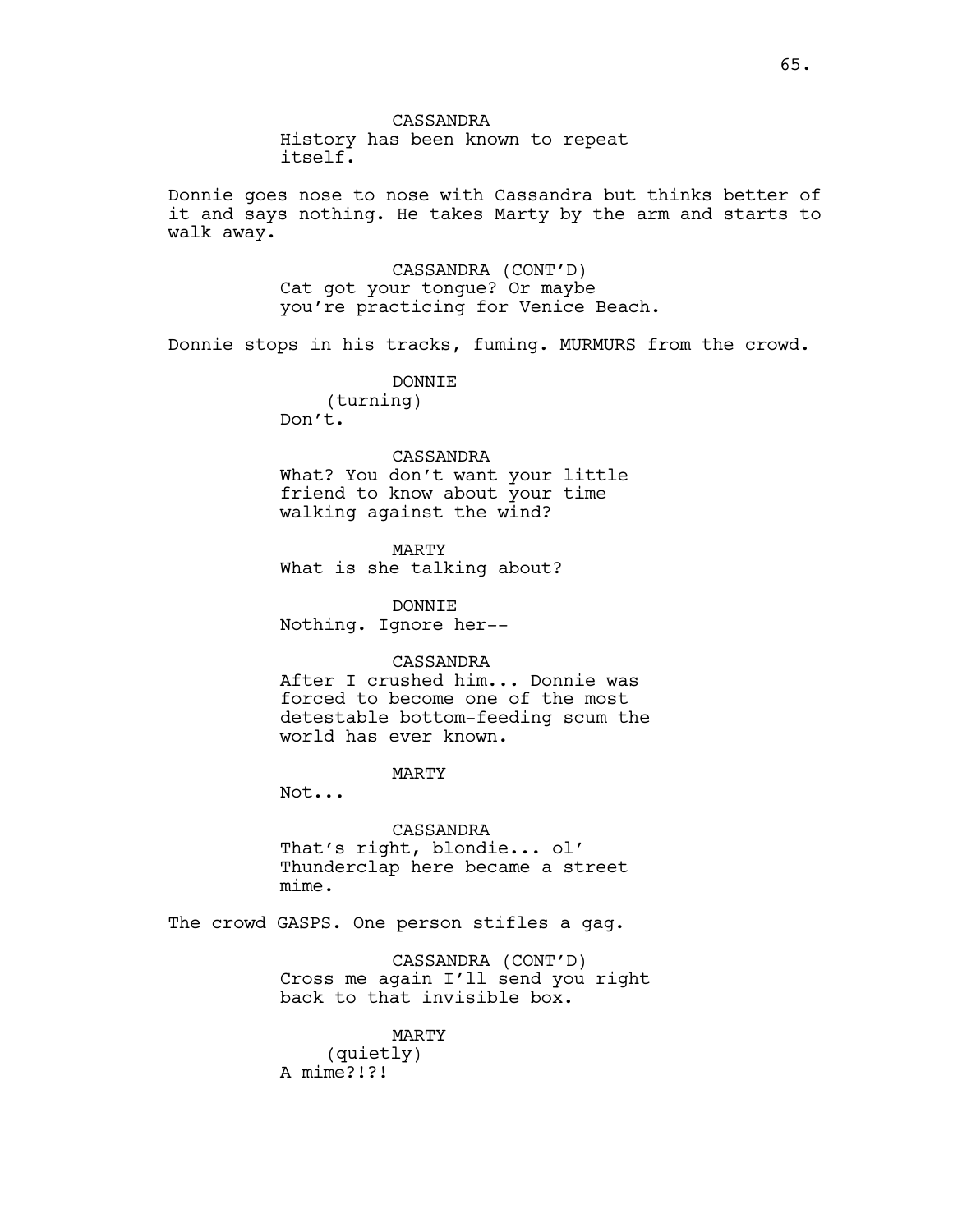DONNIE I needed the work. Let's go register.

Marty is unsure.

DONNIE (CONT'D) I should have told you. Those days are behind me. I swear.

Vince and Cassandra snort with laughter. Donnie glares at them, putting his arm around Marty and steering her towards registration. As they exit...

MARTY

I HATE mimes.

They approach a table and sign in. They return clipboards to the REGISTRATION ATTENDANT (35). The Mole appears behind them, catching them both off-guard.

> THE MOLE You have something for me?

DONNIE I'm working on it.

THE MOLE (close to Donnie) You show up at a person's home, it's customary to bring a gift.

He blows smoke in Donnie's face.

THE MOLE (CONT'D) Work a little harder.

The Mole notices Marty.

THE MOLE (CONT'D) Don't be rude, Don...

DONNIE Marty McKeever, this is--

MARTY (with enthusiasm) Rudolph "The Mole" Molanski... the pleasure's all mine.

THE MOLE What's a nice kid like you doing with a train wreck like this?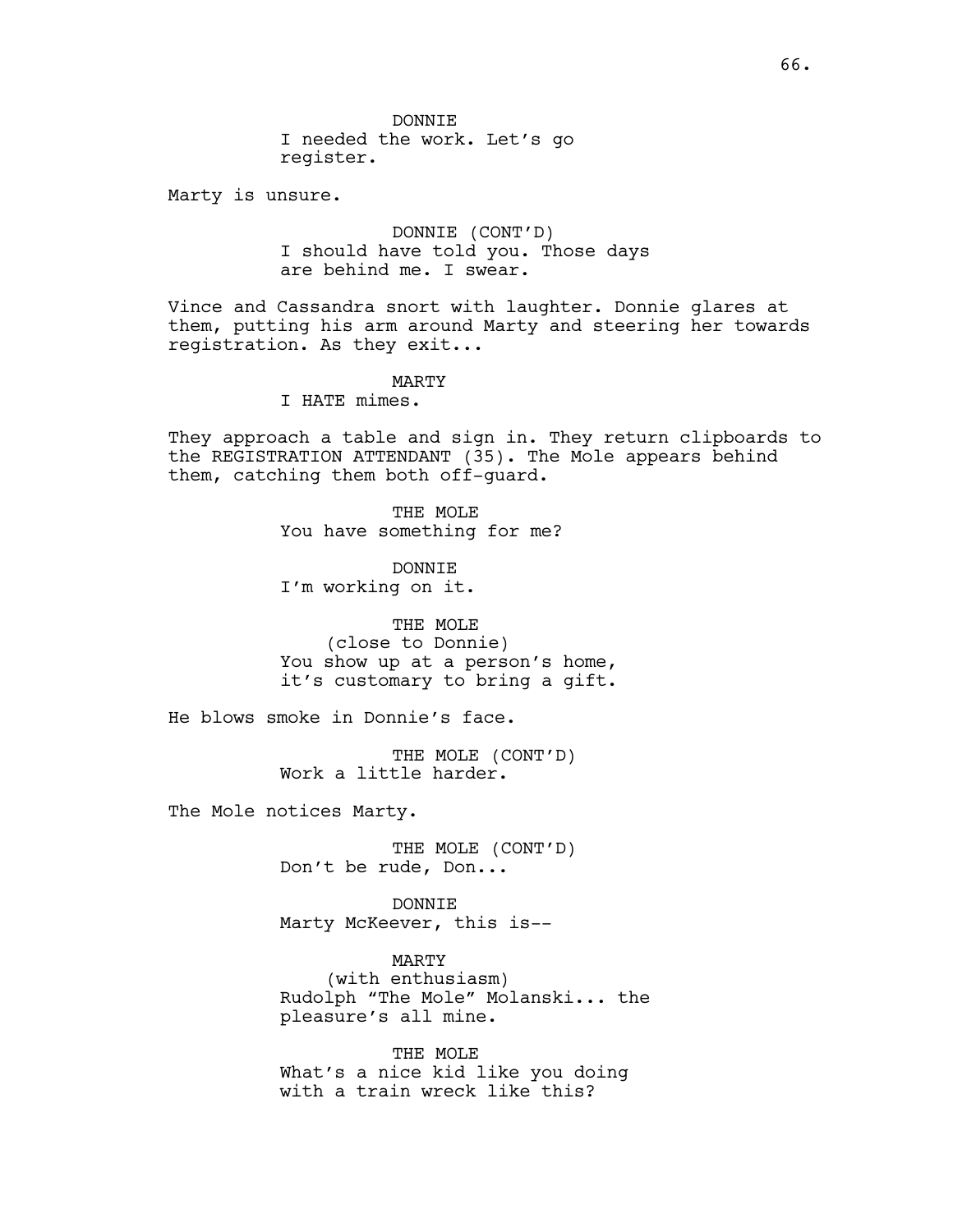DONNIE We're here to compete.

MOLE No shit?!?

MARTY That's right.

THE MOLE (to Marty) You have some brass balls, kid. Cassandra and Vince are ruthless competitors.

DONNTE. We'll be fine.

THE MOLE You better be. 50-Gs only covers the principal, not the interest.

The Mole walks away.

MARTY What did that mean?

DONNIE Nothing. Let's go.

86 INT. THE MOLE'S HOLE - STAGING AREA - NIGHT 86

There's an elevated stage with a bracketed chalkboard at the back. A pedestal with a clue box sits center stage. The event is about to begin.

THE MOLE takes the stage under spotlight. He takes the mic.

THE MOLE Those of you that know me know that my granddaddy started this sport.

He raises a shotglass.

THE MOLE (CONT'D) Salud, "Big Lou!"

He throws back the shot, the crowd cheers.

THE MOLE (CONT'D) He did it with nothin' but his passion; (MORE)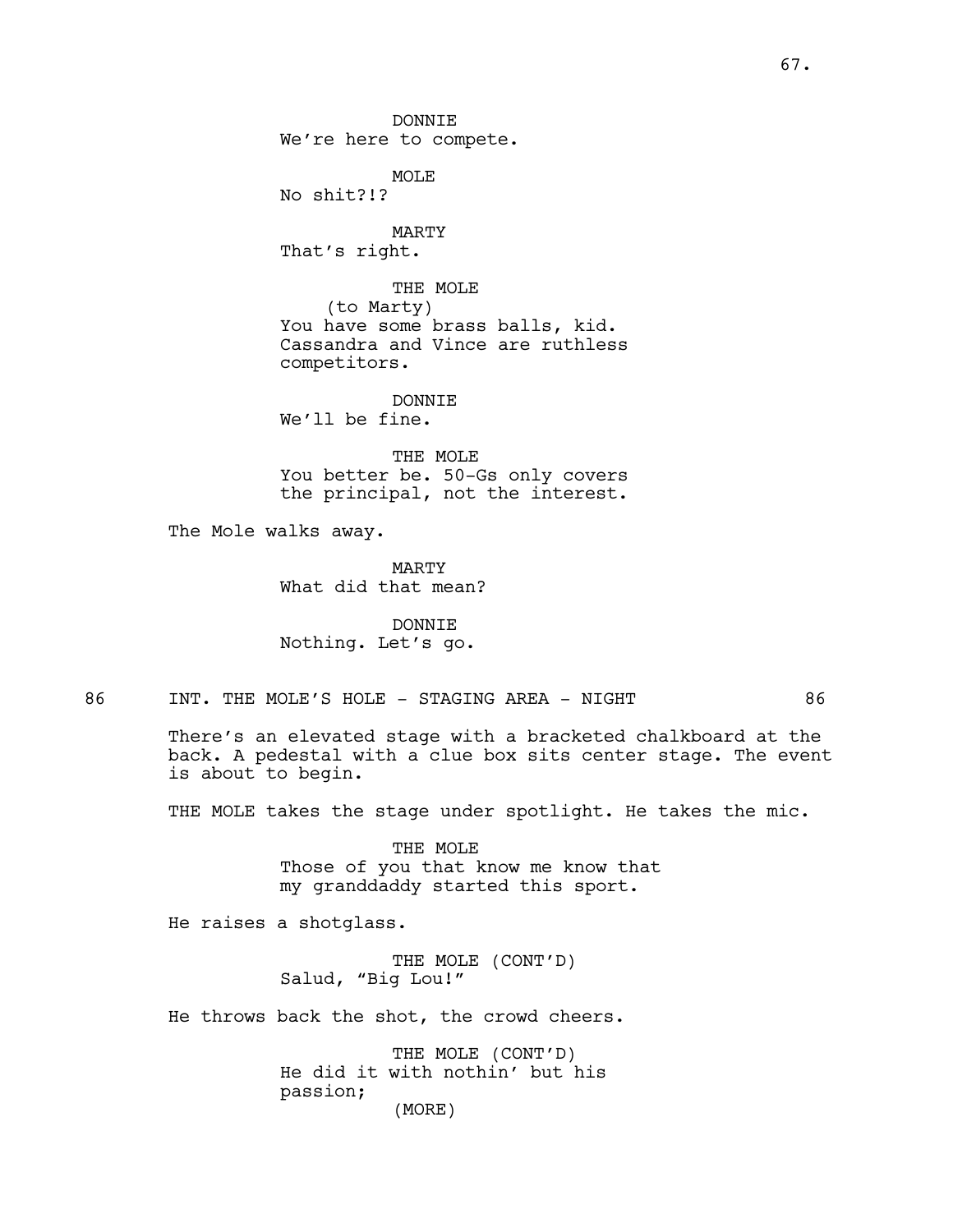## THE MOLE (CONT'D)

the simple love of silently making people guess clues on little pieces of paper. They said it would never catch on, but look what we have here! Five teams, one seat left for the big show in Los Angeles! You know the drill. 60 seconds on the clock and as many clues as you can guess. Good luck everyone!

# 87 INT. THE MOLE'S HOLE - BACKSTAGE - NIGHT 87

Marty and Donnie are getting ready. Marty is going over lastminute game strategy. Suddenly Donnie stops, hearing a voice from the past. Across the room, Tim Devereaux talks the ears off of a group of nonplussed stage hands.

TIM

...suddenly the room changed. Everything seemed to get quiet. Slow. The lights surged. Even the breeze in the room blew a little softer.

DONNIE (under his breath) I don't believe it.

MARTY

What?

Donnie turns to see Tim Devereaux. He has a walker and an oxygen mask. Donnie is aghast, but tries to cover it up.

> TIM So... don't let anyone tell you the Sweet Spot is a fairy tale. Tell 'em you heard straight from the Dynamo. Hey Miller!

DONNIE Surprised to see you here, Dynamo.

TIM (coughing) You look good kid.

DONNIE

You... too.

TIM

Thanks.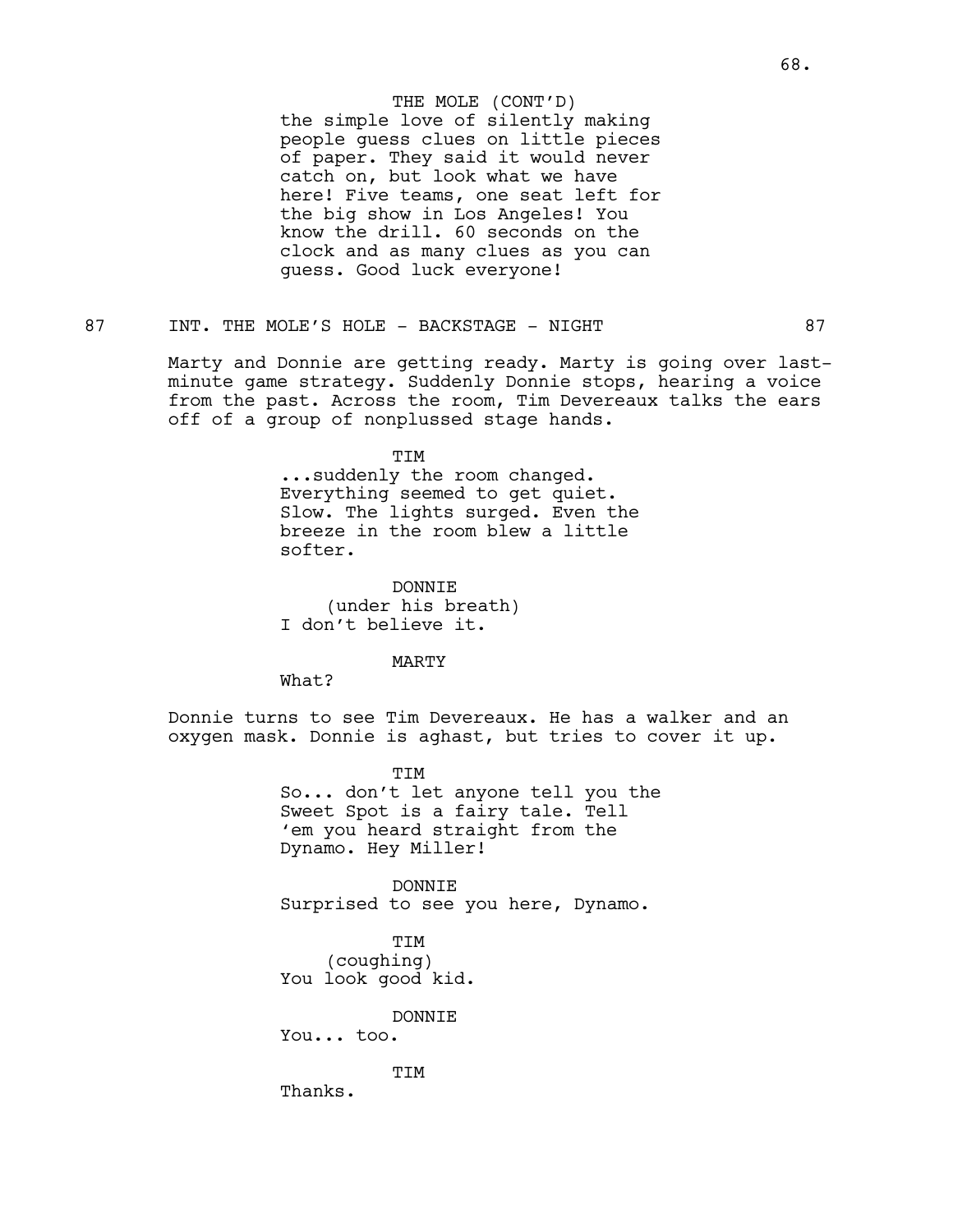DONNIE Sorry. Marty McKeever--

MARTY Mr. Devereaux... it's an honor!

### TIM

Call me Dynamo.

Tim has a sudden, disturbing coughing fit ending in an impossible-to-ignore moment of phlegm. An awkward silence...

### DONNIE

How ya been?

TIM Never better. They said I was done, but I'm gonna make 'em eat their words. The Dynamo is back, baby!

# DONNTE.

It's good to see some things never change.

A beat.

DONNIE (CONT'D) I'm sorry for not helping you back in Sweden. You know, with The Mole.

### TIM

No problem! I should thank you. I bet on Cassandra and killed. Paid it off that night!

Ouch.

TIM (CONT'D) What are you doing here?

# MARTY

He's competing.

TIM

Competing?!? Here? Tonight?

DONNIE Something like that...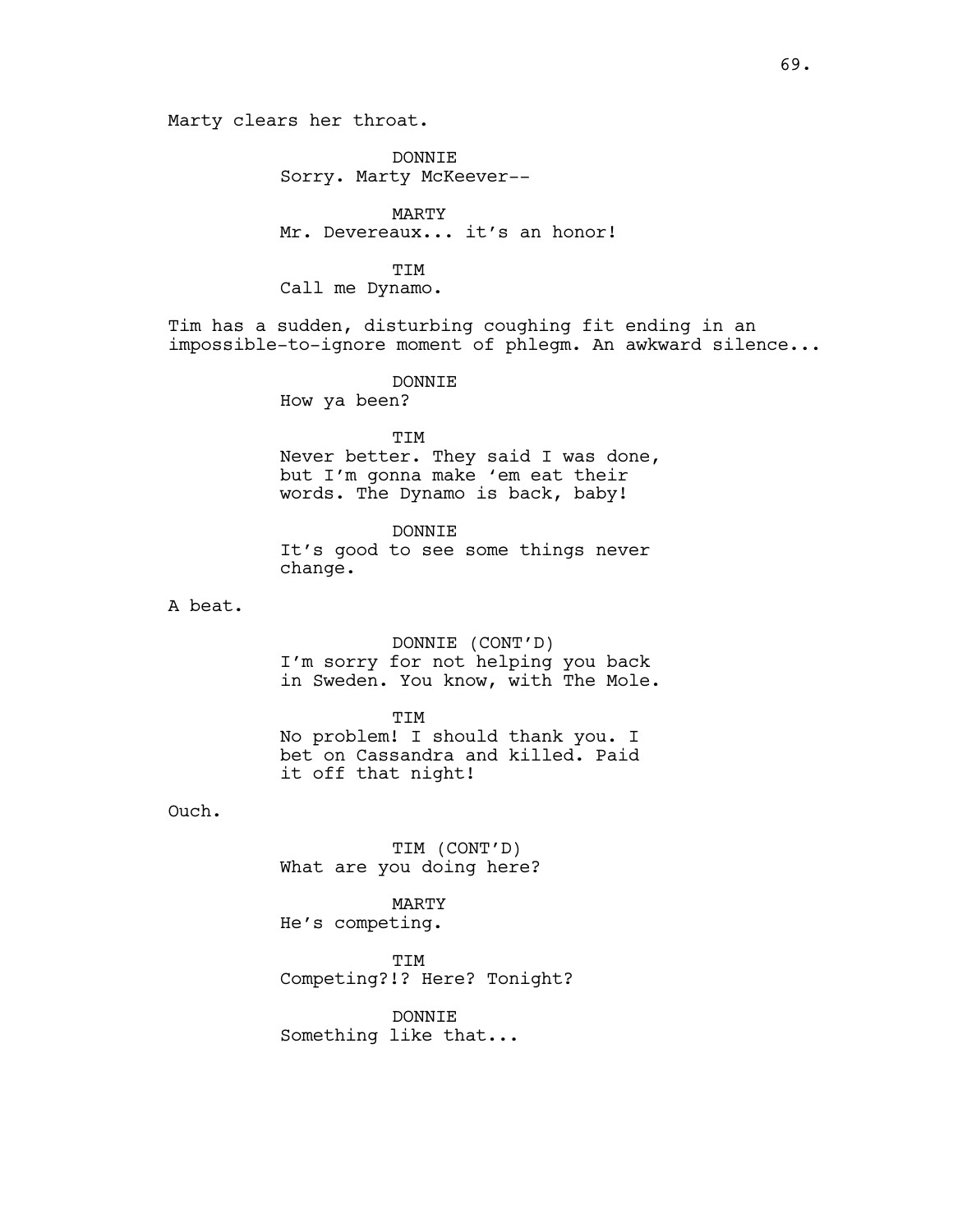**TTM** 

Sorry to shit on your strudel, but I'm gonna clean house tonight. All's fair, ya know...

Tim's partner, PATRICIA BISHOP (40s) approaches.

PATRICIA Tim, we're on.

TIM See ya on the battlefield, soldier.

Tim slowly ambles off. Donnie is uneasy.

88 INT. THE MOLE'S HOLE - STAGING AREA

The Mole is announcing from just offstage.

THE MOLE First up, Devereaux and Bishop!

The stage remains empty. Mic feedback.

THE MOLE (CONT'D) Devereaux and Bishop.

The stage is still empty... suddenly from off-stage is Tim, walking SLOWLY to center stage. The SQUEAK from the wheels of his walker and oxygen tank punctuate the awkward silence. Patricia follows.

> THE MOLE (CONT'D) You two ready?

TIM I'm sorry, wha?

PATRICIA He's asking if you are ready.

TIM

Wha?

THE MOLE Oh boy. Good luck you two! Get readdddy... SHOOT!

Tim pulls a clue. It takes him FOR-EVER to unfold it. He DROPS it and has to pick it up. There's an audible GROAN from the audience. He starts gesticulating. Patricia desperately guesses.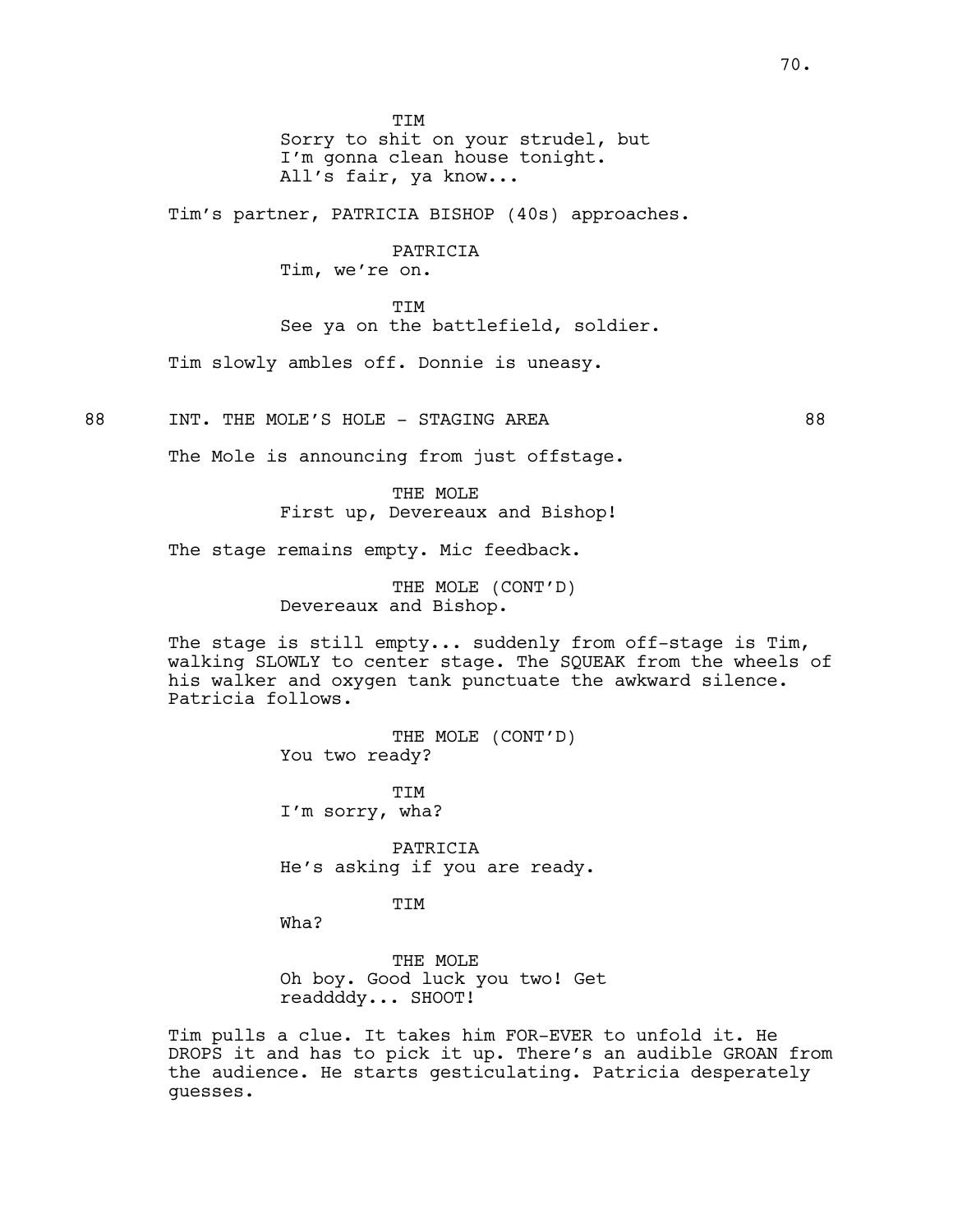71.

PATRICIA Starfish? Monsoon? Tandoori Oven? I don't know!

Tim stops, takes a hit of his oxygen tank, looks to the audience. He throws the clues down and SLOWLY wheels off stage, Patricia in tow.

89 INT. THE MOLE'S HOLE - BACKSTAGE 89

Tim wheels past Donnie... Donnie is stunned as Tim leaves.

MARTY C'mon, Donnie. Stay sharp.

DONNIE Right. Sharp. Got it.

# 90 INT. THE MOLE'S HOLE - STAGING AREA - NIGHT 90

SERIES OF SHOTS.

The next team, VASQUEZ and NANDO, on-stage. They score a respectable ELEVEN.

INSERT SHOT - Scoreboard reading the teams' names, we see an ELEVEN marked next to Vasquez and Nando. Beneath that we see Devereaux and Bishop with a ZERO.

The third team, HYUNG and CHASE, on-stage. They score a 21! They are THE team to beat!

INSERT SHOT - Scoreboard marking Hyung and Chase's score.

The fourth team, LEWIS and DORCHESTER, hit the stage. They score a FOURTEEN. They are out of the race.

INSERT SHOT - Scoreboard marking Lewis and Dorchester's score.

END SERIES.

## 91 INT. THE MOLE'S HOLE - BACKSTAGE 91

Donnie is flicking his lucky lighter open and closed, eyeing the scoreboard. Donnie notices Cassandra and Vince, frontseat spectators. Clearly a psyche-out. Marty notices too.

> MARTY Just focus on me out there.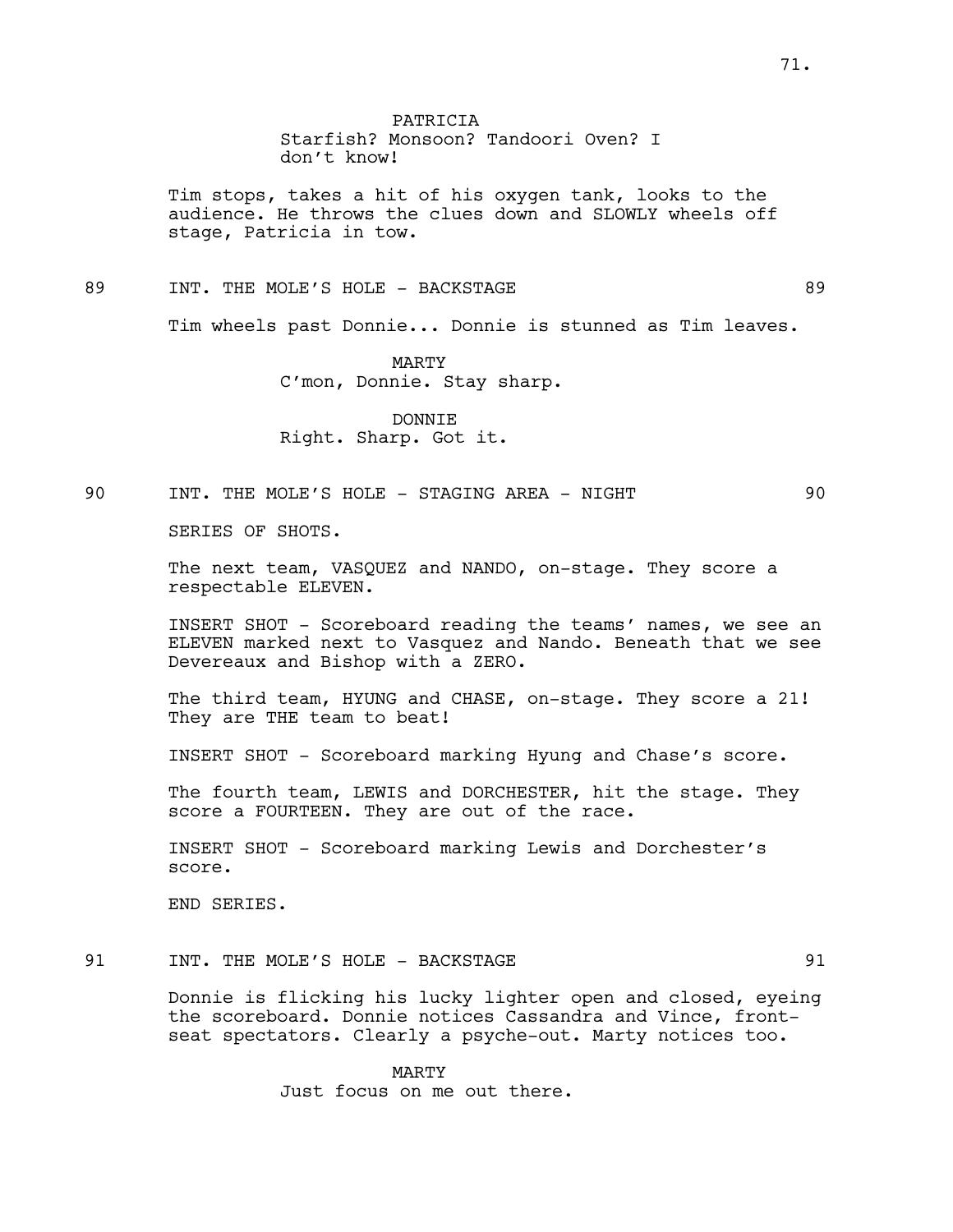#### DONNIE

Okay.

92 INT. THE MOLE'S HOLE - STAGING AREA - NIGHT 92

THE MOLE Quite an evening of gladiators! Topping it off with the humble return of the prodigal son! Donnie Miller! And newcomer Marty McKeever!

The crowd cheers, excited to see Donnie back. Donnie and Marty take the stage.

> THE MOLE (CONT'D) Alright you two. Good luck. You gotta hit a 22 to get into the L.A. Event. 60 seconds on the clock...

Marty looks at Donnie reassuringly. Donnie makes eye contact with Cassandra, who looks as if she is sizing up her next meal.

> THE MOLE (CONT'D) Get readdddy... SHOOT!

Donnie is shooting, Marty is calling. The first few clues land quick... looking good.

> MARTY Seashells! Bleeding heart liberals! Scientific calculator!

The points are racking up... 14, 15, 16. The timer is at 30 seconds. Donnie pulls a slip, feeling brave, tries a "sounds like."

> MARTY (CONT'D) Sounds like rutabaga? Sounds like martinizing? Sounds like Masterpiece theatre?

All wrong... Donnie is stumbling. The clock is ticking down! Change of plan... Donnie pulls a straight-up charade.

> MARTY (CONT'D) The Diary of Anne Frank!

CORRECT! Back on track. Clock is ticking down. 15 seconds. They have 17 right. They need five more!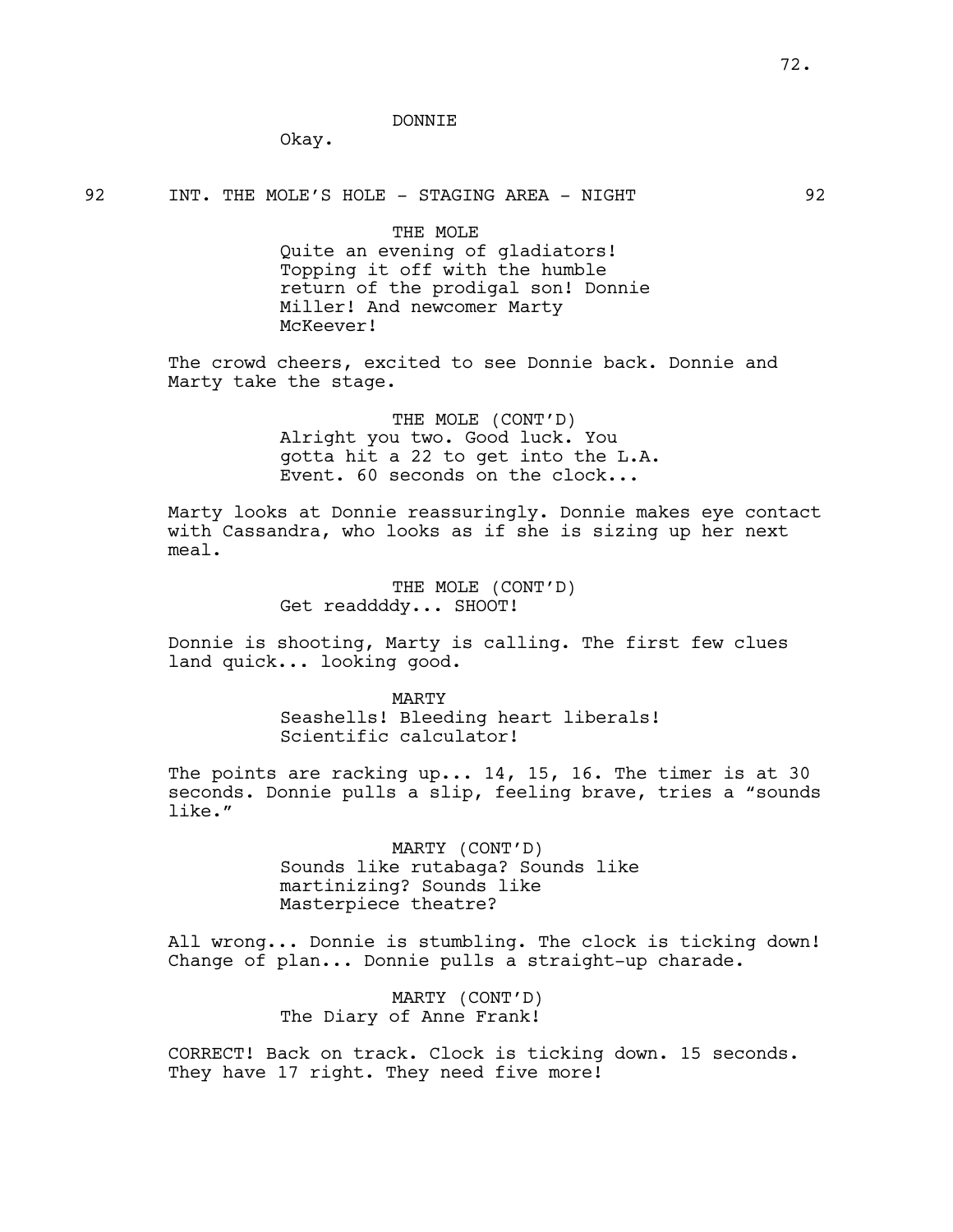MARTY (CONT'D) Ringtail lemur! Bone marrow! Wuthering Heights!

Two to go! 7 seconds!

MARTY (CONT'D) Pearl Harbor!

Clock's ticking down... 4... 3... 2...

MARTY (CONT'D) Meatball sub!!!! Meatball sub!!!

THEY DID IT!

THE MOLE I'll be a son-of-a-bitch! Miller and McKeever are going to Los Angeles!

DONNIE (to Cass) Who's stuck in a box *now!!*

Donnie and Marty embrace. Cassandra looks on, sizing up the situation.

93 INT. THE MOLE'S HOLE - BACKSTAGE - NIGHT 93

Donnie and Marty hit the backstage area, still relishing their victory.

> DONNIE Goddamn rhymes. Almost killed us out there.

MARTY Hey. Enjoy this! We WON.

DONNIE We did didn't we?

MARTY We should go celebrate--

Marty feels her cellphone vibrate. She reads the text.

MARTY (CONT'D) Shit. It's David.

DONNIE Invite him along.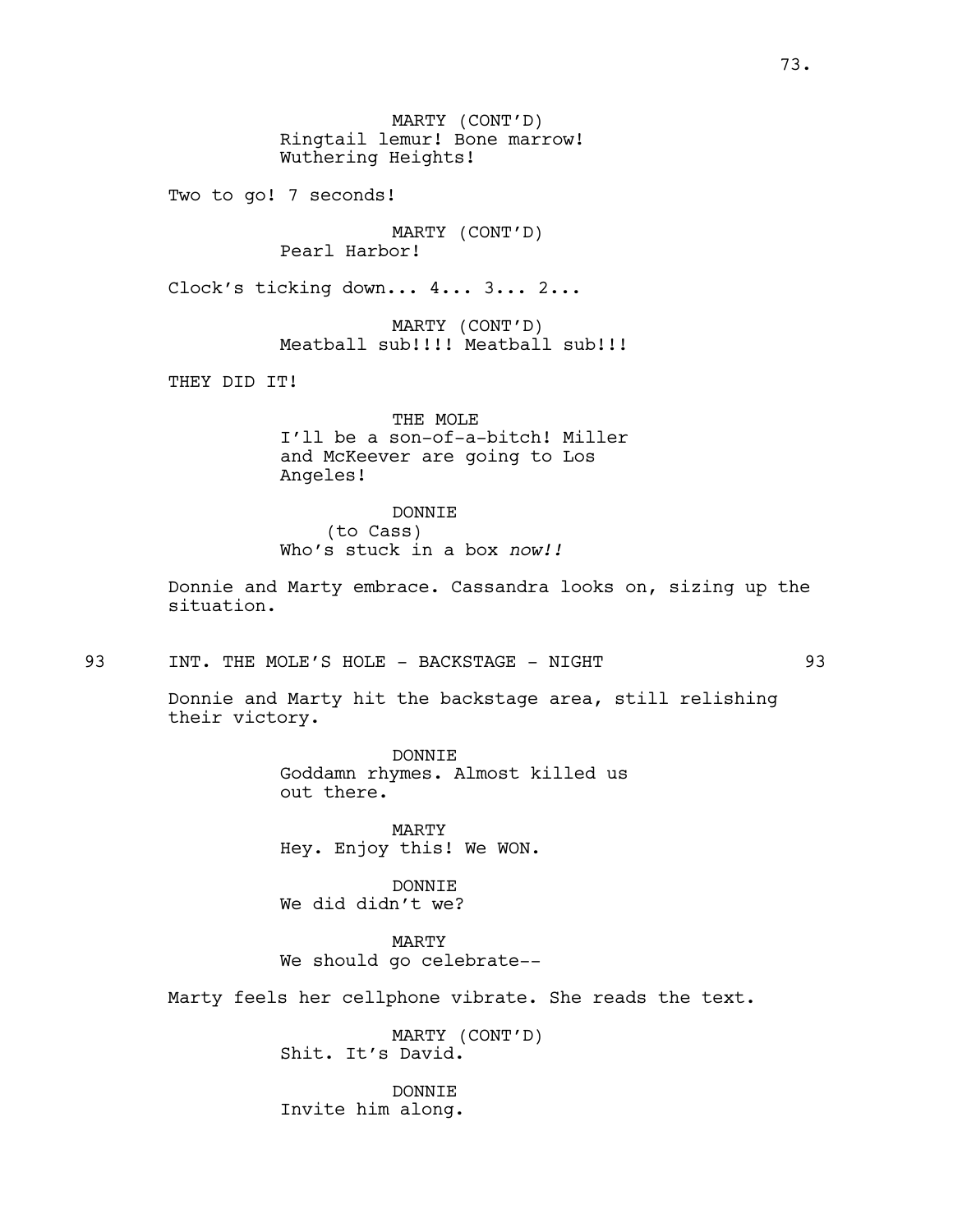MARTY Sorry. I gotta go. Rain check?

DONNIE No sweat. I'll grab a cab.

MARTY Tomorrow we start PREPPING FOR LOS ANGELES!

Marty hugs him and dashes off. Donnie lingers.

94 INT. THE MOLE'S HOLE - BACKSTAGE - A FEW MOMENTS LATER - 94 **NTGHT** 

> Donnie gathers up his belongings and basks in his moment. The Mole approaches him.

> > DONNIE I'll have your money, OK? Just--

THE MOLE Donnie, Donnie, Donnie... I'm tough, but I'm not heartless. That was impressive. I'll give you until after the L.A. Tournament. (Close) But not one day more.

He walks away.

THE MOLE (CONT'D) It's good to have you back.

95 EXT. ARENA - SAME 95

Donnie exits the stage door, heads for the street to hail a cab. Then, from behind him.

> CASSANDRA (O.S.) The Mole's right. That *was* impressive.

It's Cassandra.

DONNIE What's your angle?

CASSANDRA Can't a girl show a little admiration?

A cab pulls up.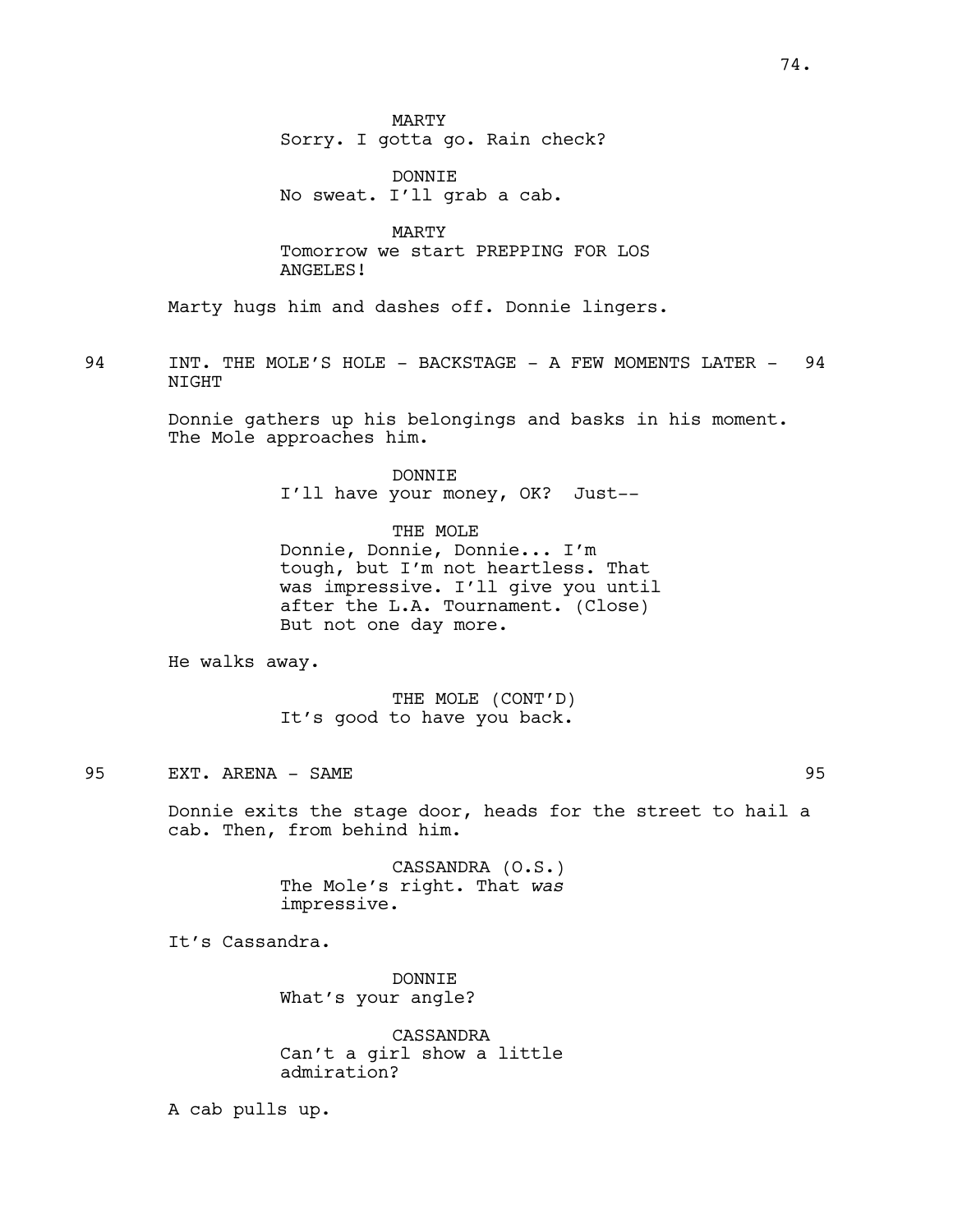### DONNIE (skeptically)

Thanks.

Donnie gets in and the cab pulls away. Cassandra's wheels are turning. Vince approaches. They watch the cab drive away.

96 INT. CAB - NIGHT 96

Donnie riding in the cab. Soaking in the events of the night.

### 97 INT. MARTY'S APARTMENT - NIGHT 97

Marty quietly unlocks the door and slinks into the apartment, attempting stealth. She closes the door, it CLICKS LOUDLY. She twinges. Backing into the apartment, she knocks over an umbrella stand. It lands with a CLANG. The umbrella stand is as noisy to reset as it fell down. She fixes it and surveys the room. Hmmm, maybe she'll make it... She rounds the corner, David's there, he's been watching her the whole time. She SHRIEKS. David walks over to her. He opens his hands, revealing slips of paper. Charades clues. Uh-oh.

> DAVID What are these?

MARTY Little... lists?

DAVID Are you asking or telling me?

MARTY Little lists.

David starts going through them.

DAVID "Root vegetables."

MARTY Shopping list.

DAVID "Machu Picchu."

MARTY Bucket list. Breathtaking in August, I'm told.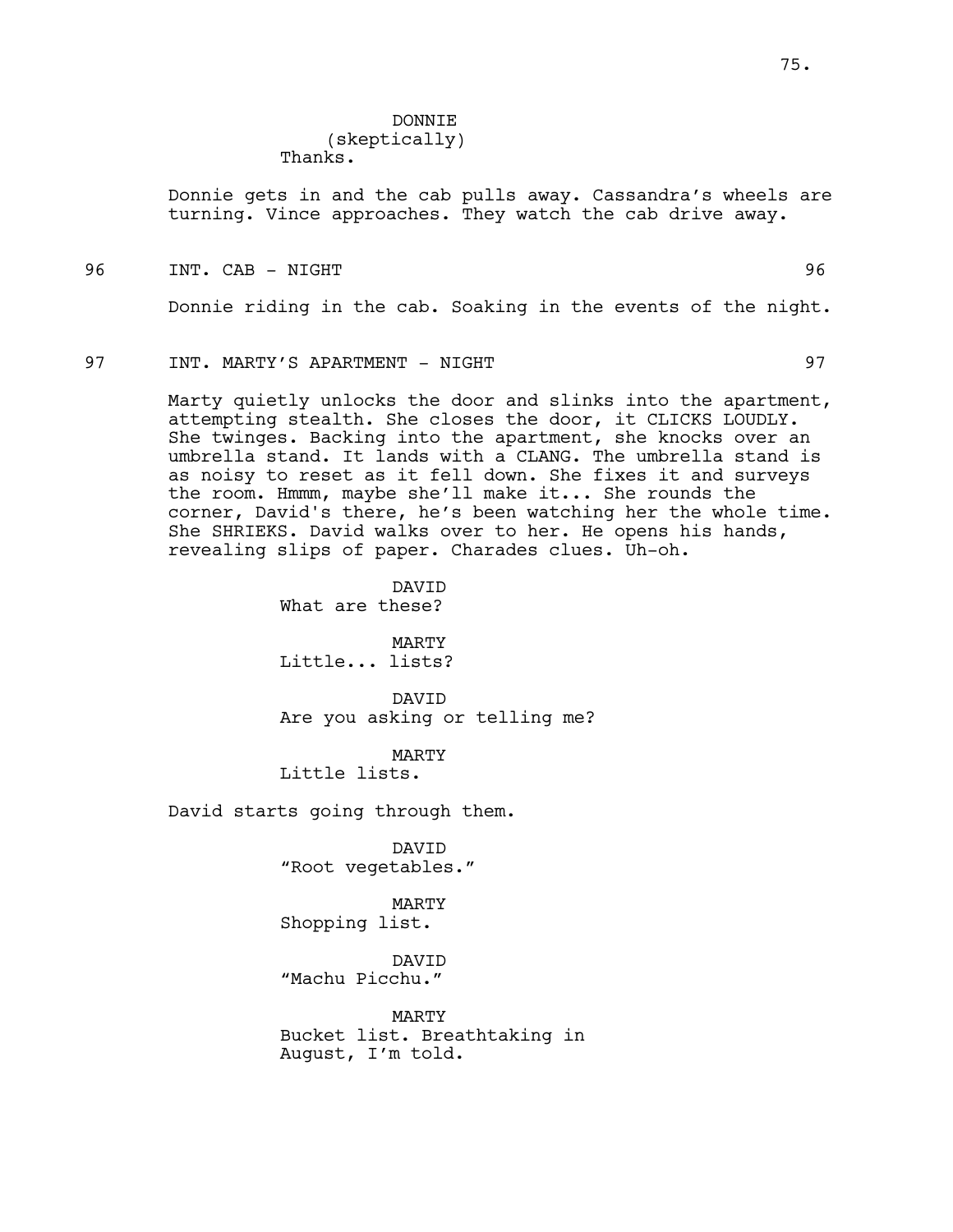DAVID Here's a good one. "Menage a Trois." MARTY Now *that's* a to DO list. For your birthday. There's this new girl at yoga, she dresses business-smart-- DAVID You've been *charading* behind my back. Marty's face says it all. He places the clues in Marty's hand. DAVID (CONT'D) There's a pillow and blanket on the couch. I need a night to cool off. MARTY David, please don't sleep on the couch. DAVID I'm not. MARTY Oh. David heads to bed without looking back. MARTY (CONT'D) But it's my apartment... No response. Marty humbly climbs onto her own couch. 98 EXT. DONNIE'S APARTMENT - NIGHT 98

> The cab pulls up at Donnie's house. He exits, pays the cabbie and glides up to his apartment.

# 99 INT. DONNIE'S APARTMENT - NIGHT 99

Donnie enters the room, it's dark. He TRIPS over some of his mess. He turns the lights on. He looks around the apartment. How has he been living like this for so long?

He glances to the one small clean spot of his apartment. The corner he and Marty cleaned together.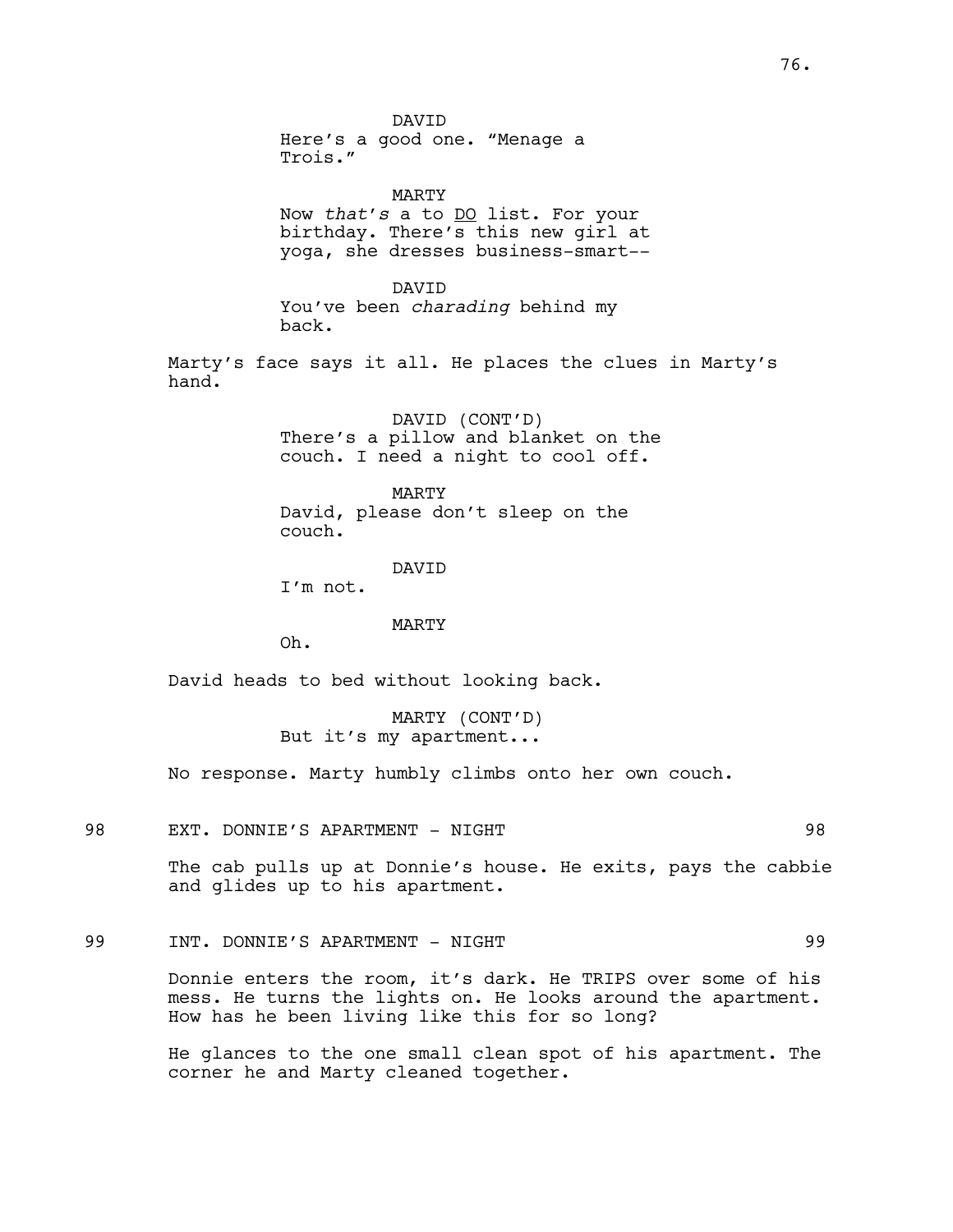He picks up the things that have toppled over. One thing at a time. Accelerating. To the point where he is actually cleaning!

INSERT CLEANING MONTAGE...to play as if Rocky Balboa were doing a cleaning montage.

-Donnie bulldozes garbage across the living room floor and into a bin.

-Donnie windexes obscenely dirty windows.

-Donnie guts the fridge. Scraping the mold with a spatula.

-Donnie scrubs a hair-infested toilet. He dry-heaves.

END MONTAGE

Donnie admires his work, thinking about how impressed Marty will be.

There's a KNOCK at the door. Donnie opens the door... IT'S CASSANDRA! She is calm and very attractive. He's caught offguard.

> CASSANDRA I come in peace. I know I have given you every reason to hate me.

DONNIE You have. And I do.

CASSANDRA I would like to bury the hatchet.

DONNIE Into my forehead?

CASSANDRA

There was a time when it was good, Donnie. We were SO... GOOD. I want to feel that way again.

She approaches him, rubbing up on him.

DONNIE

Not interested.

Grinding into him. She feels "something."

CASSANDRA I think you're *a little* interested.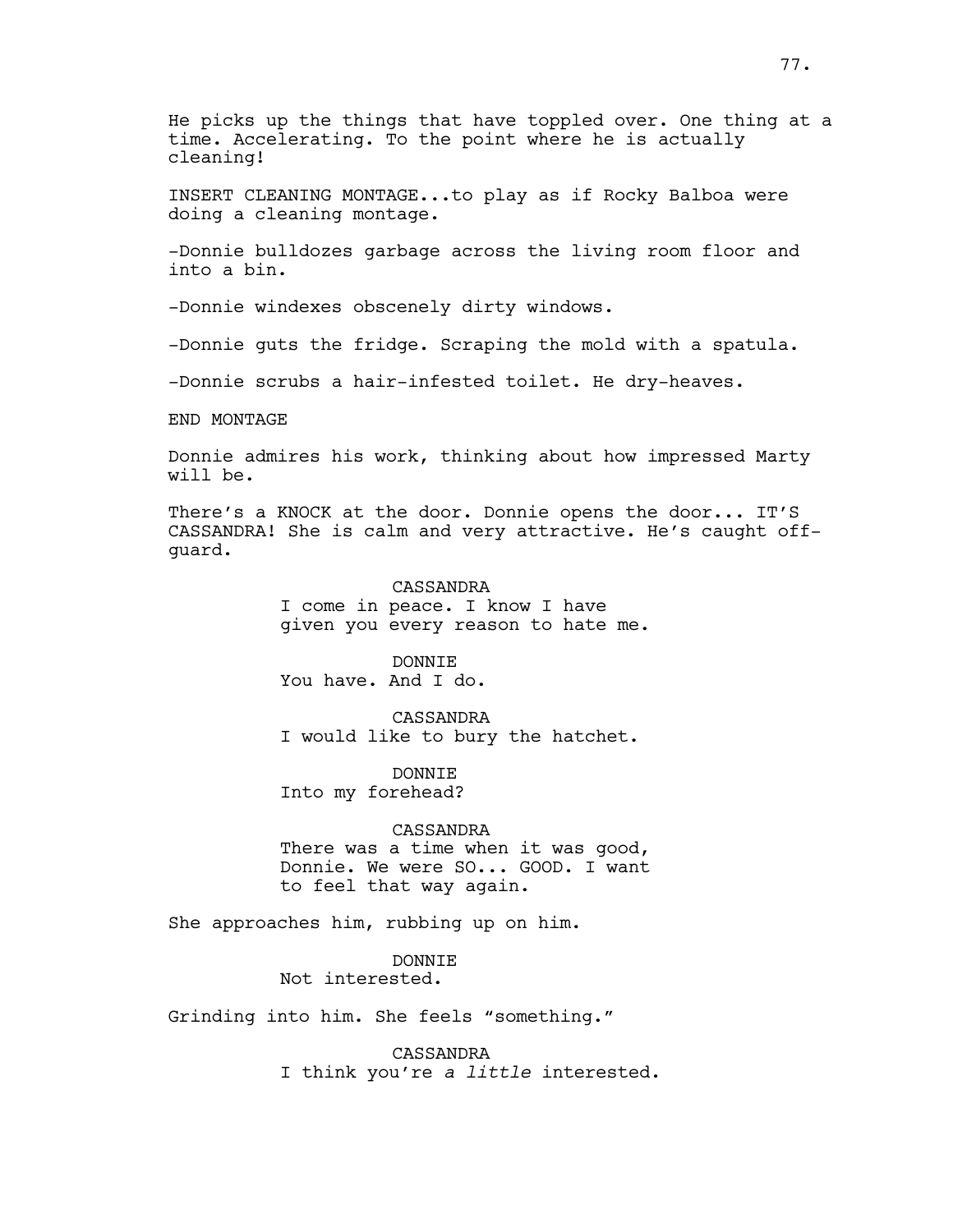DONNIE I didn't say I wasn't conflicted.

CASSANDRA Is it because of that dimwit blonde? I can keep a secret.

DONNIE (pushes her away) I don't mix business and pleasure. YOU taught me that. Partners. That's it.

CASSANDRA Good thing *we're* no longer partners.

Cassandra charges and attacks Donnie, kissing him fiercely. He resists at first but gives in quickly. They thrash through the clean house, messing it up again, including Marty's stack of clean laundry. It's a full-on sex fight.

FADE TO BLACK.

100 EXT. DONNIE'S APARTMENT - THE NEXT MORNING 100

Marty pulls up in her car. She gathers her things, two coffees and a box of pastries. This is gonna be a good day, especially after how she left things with David last night.

# 101 INT. DONNIE'S APARTMENT - HALLWAY 101

Marty navigates, hands full, to Donnie's front door. She fumbles and finally negotiates everything properly... goes to knock. Before her hand can hit the door...

Cassandra OPENS THE DOOR like the cat that ate the canary.

CASSANDRA Oh look, the B-team is here. It may take him a while to get goin'. He's a little worn out.

Cassandra is playing mind games... and it's working. Marty is disappointed... and a little jealous.

102 INT. DONNIE'S APARTMENT - BEDROOM - MORNING 102

Donnie's naked and out cold. Marty walks in. She KICKS his bed.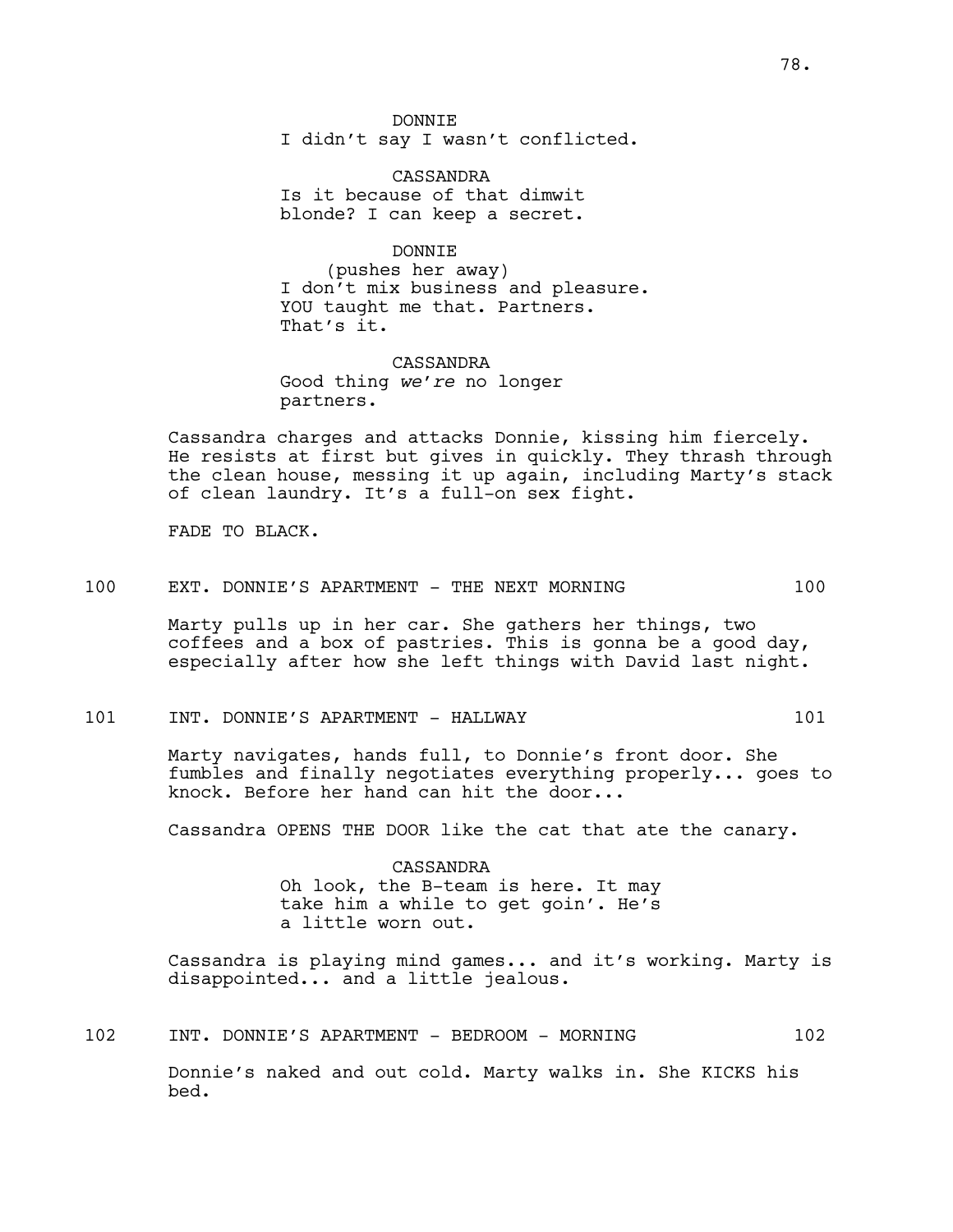MARTY You slept with her!?!

Donnie wakes with a start. He's embarrassed.

DONNIE

She came over to clear the air. (Picking up lingerie) Wearing *this.*

MARTY All of our training. All the hard work. You throw it away on a booty call?!?! I can't believe you.

DONNIE

Marty!

She places the coffee and pastries down and heads out into the living room and for the front door. Wrapping himself in bedding, Donnie chases after her.

> DONNIE (CONT'D) C'mon wait!

103 EXT. DONNIE'S APARTMENT - DAY 103

She gets in her car and takes off. Donnie runs from the building wrapped in sheets.

> DONNIE WAIT!!! Let me explain!

He throws down the bedding in frustration. Unfortunately, he's naked... in the street.

> DONNIE (CONT'D) Marty come back!

He's yelling after her... but she's long gone. He's just standing in the alley, yelling and naked. For an awkwardly long time. An OLD WOMAN, onlooking, stares and shakes her head.

104 INT. MARTY AND DAVID'S APARTMENT - LATER THAT DAY 104

Marty's alone in the apartment. She nurses a beer and thinks about the disappointing events of the day.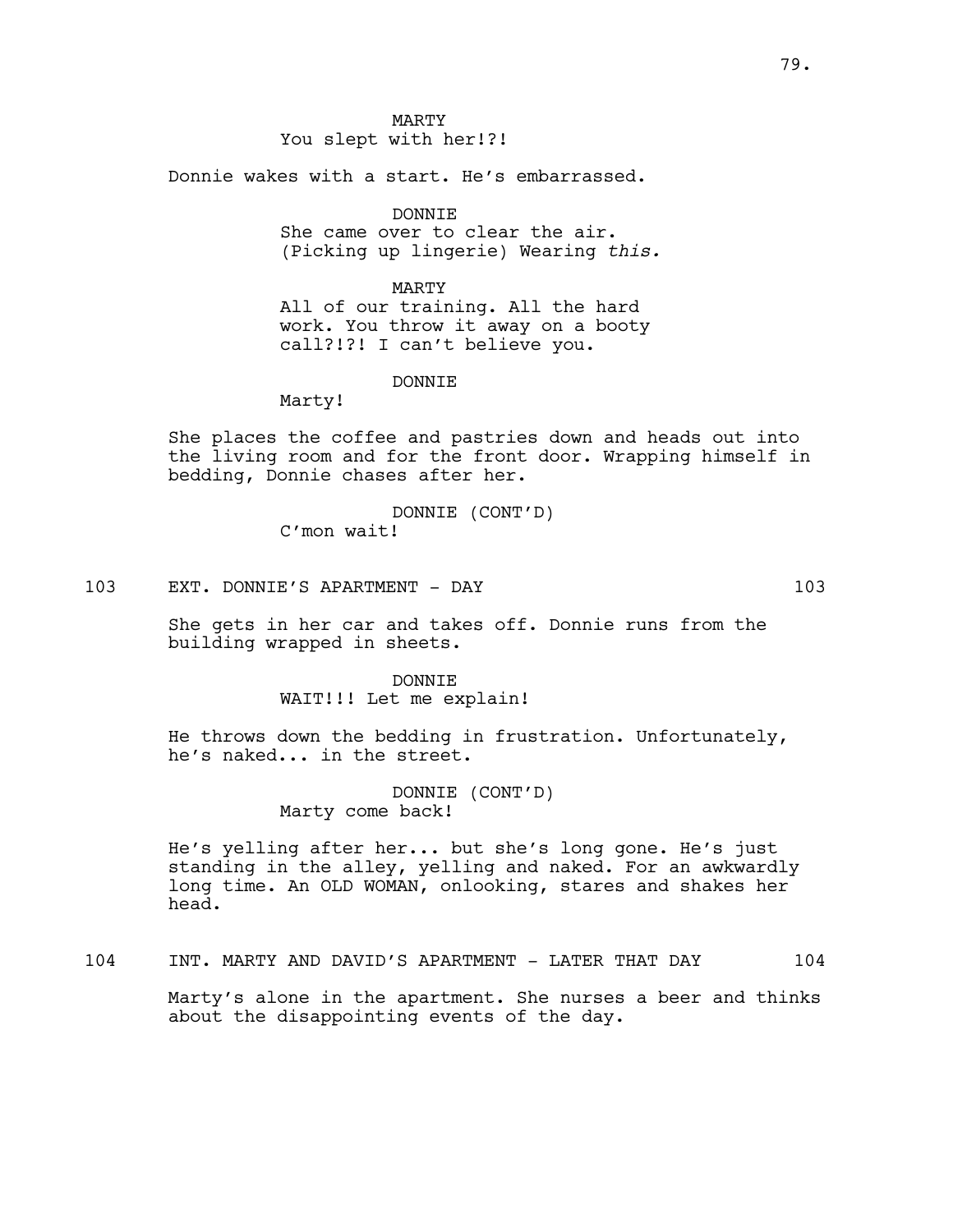# 105 INT. DONNIE'S APARTMENT - LATER THAT DAY 105

Donnie takes the pastries and coffees and throws them out. He tells himself it was a stupid idea anyway.

# 106 INT. MARTY'S CAR - NIGHT 106

Marty is driving and David is riding shotgun. Something about Marty is different. A spark has been quashed.

> DAVID Sorry about the other night. I was harsh.

MARTY You were right.

DAVID I figured you might not want to come tonight.

MARTY You don't have to worry about the whole charades thing anymore. I'm done.

DAVID I'm so glad to hear you say that. I couldn't believe you were taking that nonsense seriously.

We can see Marty's soul wanting to protest... but this is the "new" charades-free Marty. She's going to grin and bear it.

> DAVID (CONT'D) I mean a grown adult doing charades... FOR A LIVING?!? Mindboggling.

MARTY Yeah... mind-boggling.

# 107 INT. HEI YA'S CHINESE RESTAURANT - MANAGER'S OFFICE - NIGHT07

Prakash is at his desk listening to Chinese Rosetta Stoneesque language tapes, butchering as he recites.

## PRAKASH

How are you today? *Ni Zenme yang?*

Donnie appears in the doorway, meekly, catching Prakash offguard.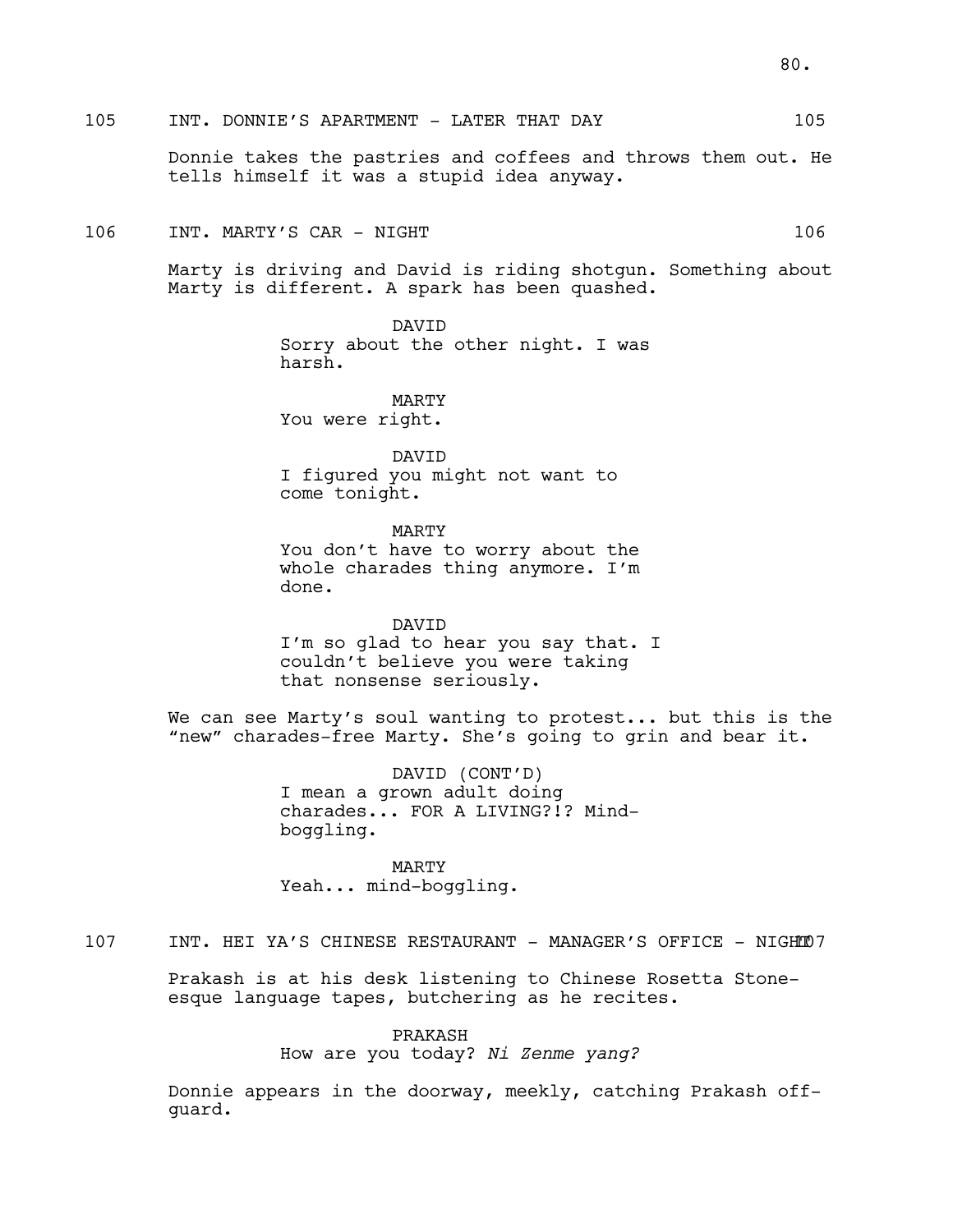PRAKASH (CONT'D) Oh. Donnie Miller is here! Have you come to break more of my things?

DONNIE

No, sir.

PRAKASH Oh, it's "sir" now?

DONNIE

I know I embarrassed you in front of your customers. I apologize. I wanted to know... if there was any way... I could come back.

PRAKASH Why should I even consider giving you your job back?

DONNIE Because it's a shitty job that no one wants.

PRAKASH It IS a shitty job and I can't get anybody for the price I was paying you. Get to work.

# 108 INT. MARTY'S CAR - NIGHT - CONTINUOUS 108

Marty and David continuing their conversation...

DAVID This promotion will be a gamechanger for us. House in Malibu? Fancy parties? Ocean view? Done. Done. Done.

Marty nods. This is everything "old" Marty would hate.

## 109 INT. HEI YA'S CHINESE RESTAURANT - SINK AREA 109

Donnie steps into the sink area. Back to the grind. A huge stack of dirty dishes waits. A defeated sigh. He pulls out his hair-net.

| 110 | INT. THE MALONEY'S HOUSE - LIVING ROOM          |  | 110 |  |
|-----|-------------------------------------------------|--|-----|--|
|     | A beautiful, conservative house in Los Angeles. |  |     |  |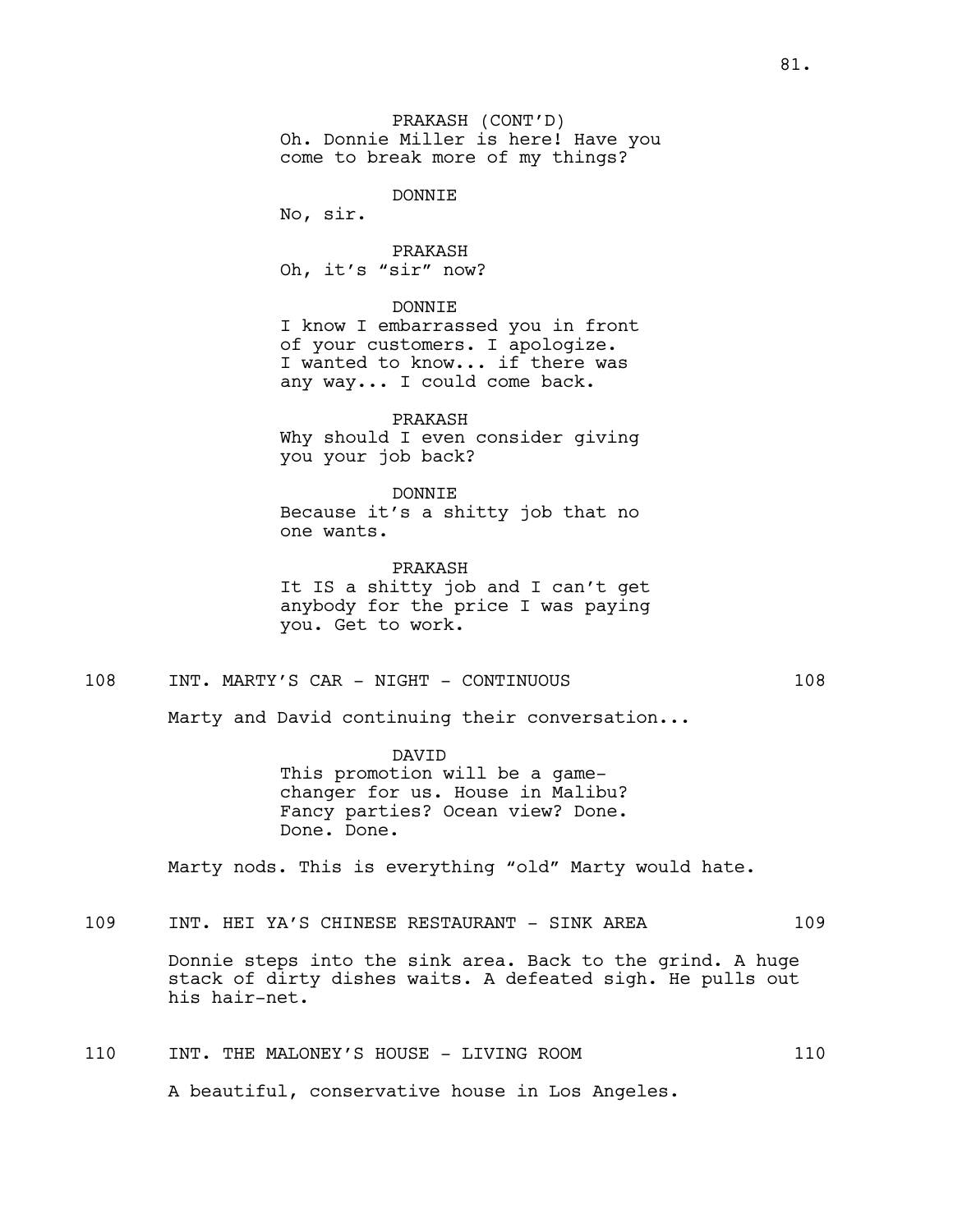The cocktail party is in full swing. There's a handful of people there. They drink wine, eat cheese, make small talk.

Marty turns on the faux charm even though she hates it. Millie and Mr. Maloney lead her and David around.

> MILLIE (to David) Bill didn't tell me that your girlfriend was so pretty!

DAVID I am a lucky guy.

MR. MALONEY Marty, mind if I pull this big lug away for a few? The fellas need to talk shop.

MILLIE (taking Marty's arm) You boys go have your little

MARTY (forcing a smile) Sounds great!

meeting. We'll mingle.

111 INT. HEI YA'S CHINESE RESTAURANT - SINK AREA - CONTINUOUS 111

Donnie is laboring away at the tower of dishes. He is making a hero's effort. Another stack comes in. More steam. Ugh.

112 INT. THE MALONEY HOUSE - LIVING ROOM AREA - NIGHT 112

Millie is working the room with Marty at her side. Marty is following her like a Stepford Wives robot, crostini and winecharmed goblet in hand.

Millie glances over and sees a handful of PARTYGOERS. Seems like the party is starting to lose a little steam...

> MILLIE Let's spice things up! Who's up for a party game? Any ideas? Marty?

The crowd responds enthusiastically. Marty panics.

MARTY Perhaps Pictionary?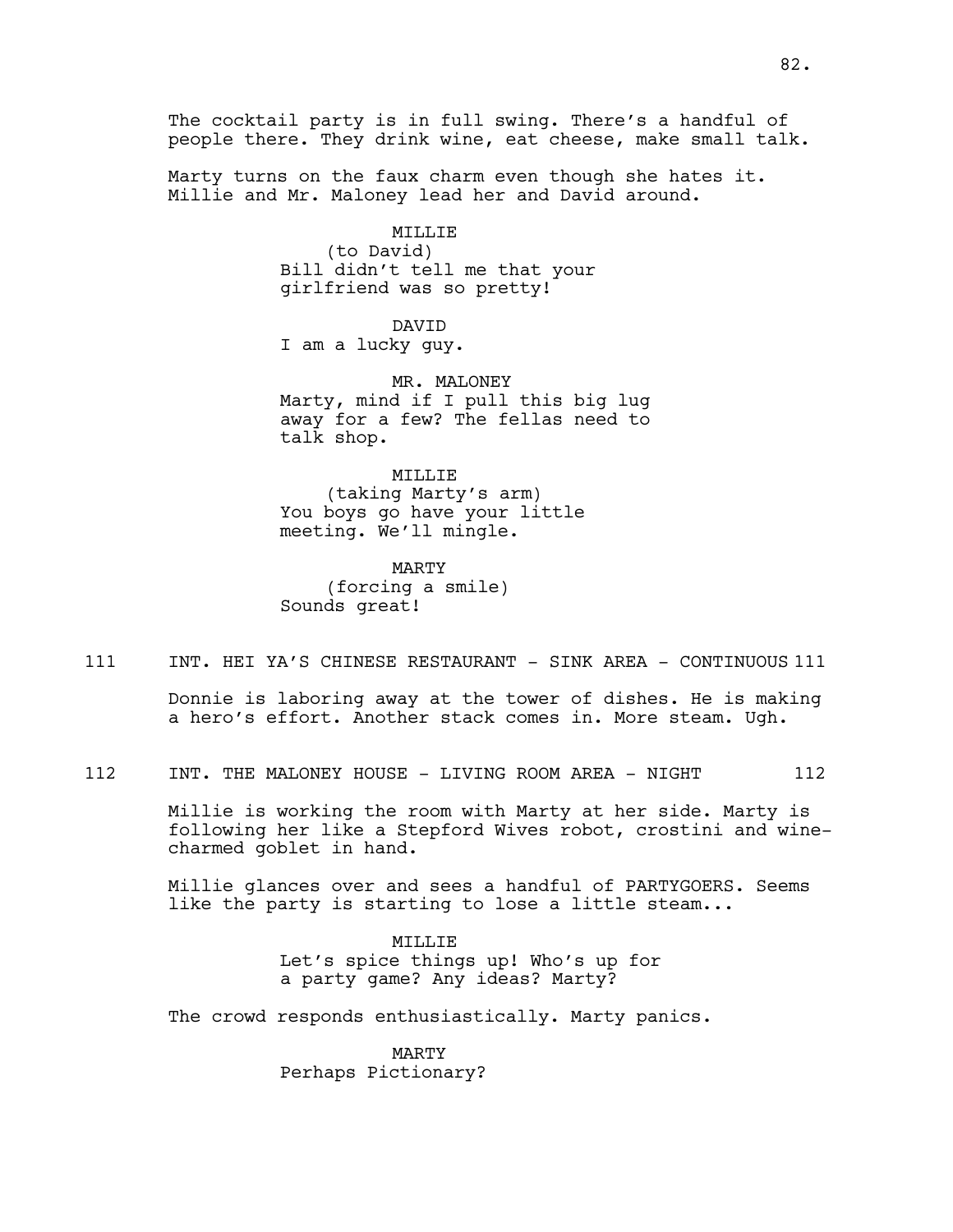**MTT.T.TE** 

Oh, come on!

MARTY

Gin Rummy?

MILLIE It's not a retirement home. What could we play? Something exciting!

113 INT. MR. MALONEY'S HOUSE - STUDY - NIGHT 113

Mr. Maloney pours a glass of scotch for David and himself. David notices it's very good scotch. They settle in.

> MR. MALONEY You know I'm a straight shooter. Maloneycorp has a bright future and I need a new VP, someone visionary. Bonner is retiring and I'm looking at you. What'dya say?

DAVID I'm honored! I can't thank you enough.

MR. MALONEY Good man. To the future.

They clink glasses and sip.

114 INT. HEI YA'S CHINESE RESTAURANT - SINK AREA - CONTINUOUS 114

Donnie continues to scrub. Dishes piling in on him...

115 INT. MR. MALONEY'S HOUSE - LIVING ROOM - NIGHT 115

Mr. Maloney and David enter the room. A rapt crowd has formed. As they break through, David is in UTTER SHOCK. Marty is in full-blown charades mode. She doesn't see David as she fluidly rips through motions. As she finishes, she sees David and abruptly ends. An enthusiastic PARTYGOER chimes in.

> PARTYGOER "That which does not kill us makes us stronger!" How did I guess that? (to Marty) You are a phenomenon!

The crowd ROARS. Millie is overjoyed.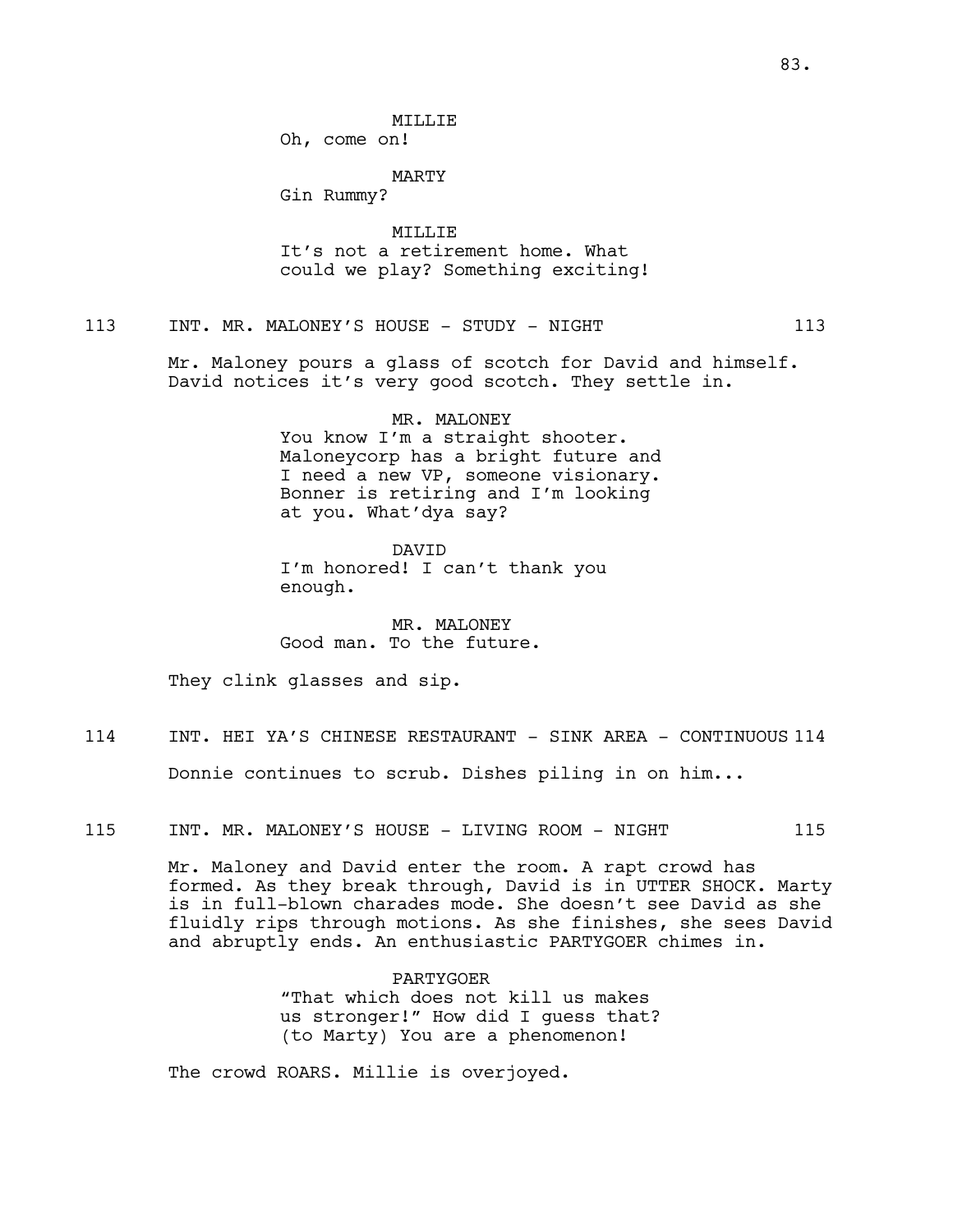Bill, you *must* come and see Marty play charades. She's amazing!

David is not happy with Marty.

DAVID We need to go.

MILLIE But the tapas!

116 INT. HEI YA'S CHINESE RESTAURANT - SINK AREA - CONTINUOUS 116

Donnie continues to drown in dishes, steam, and suds. In the background we can see Prakash walking back and forth wearing headphones, continuing to massacre the Chinese language.

# PRAKASH

Let's go to the market. *Rang wo men qu schiang.* Let's go to the market. *Rang wo men qu schiang.*

Donnie struggles. This is NOT what he is supposed to be doing. It builds up in him... building... building...

> DONNIE I'm not meant to be here!

He takes off his apron and hairnet.

PRAKASH Where do you think you're going?

DONNIE To follow my destiny!

He looks at the tower of dishes, glances at Prakash.

PRAKASH Don't you do it, Donnie Miller!

After a momentary standoff, he shrugs as if to say "no choice." He PUSHES THEM ALL DOWN!

> DONNIE THUNDERCLAP!!!!

PRAKASH Son of a bitch!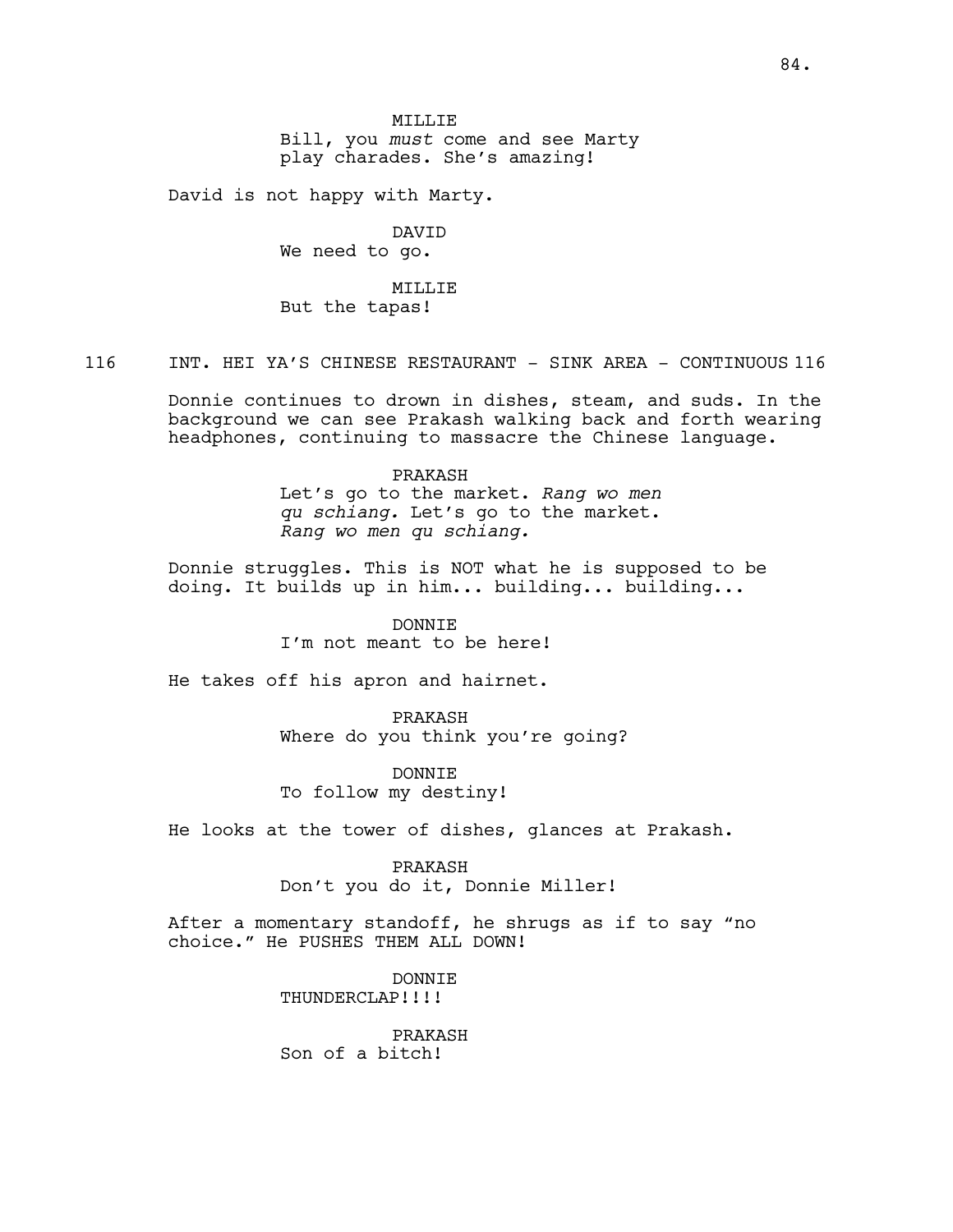He bolts, leaving Prakash alone in the devastation, shaking his head.

117 EXT. MR. MALONEY'S HOUSE - NIGHT 117

David turns and says good night to the Maloneys as Marty heads down the walk to the car. David jogs to catch up and pulls her arm to stop.

> DAVID You told me you were done with charades!

MARTY Oh, David. Thank you.

David looks at her confused.

MARTY (CONT'D) You helped me see who I really am for the first time. I know you don't understand, but charades is what I am supposed to do.

DAVID

But, I did everything right. I was going to propose as soon as I got the new office. We're on track for a perfect life.

MARTY *Your* perfect life. I am so sorry. You deserve someone who wants all of this.

She looks at him a moment.

MARTY (CONT'D) I have to go.

Marty dashes to her car and gets in. She has to find Donnie and get things back on track!

David is left alone in the street, defeated.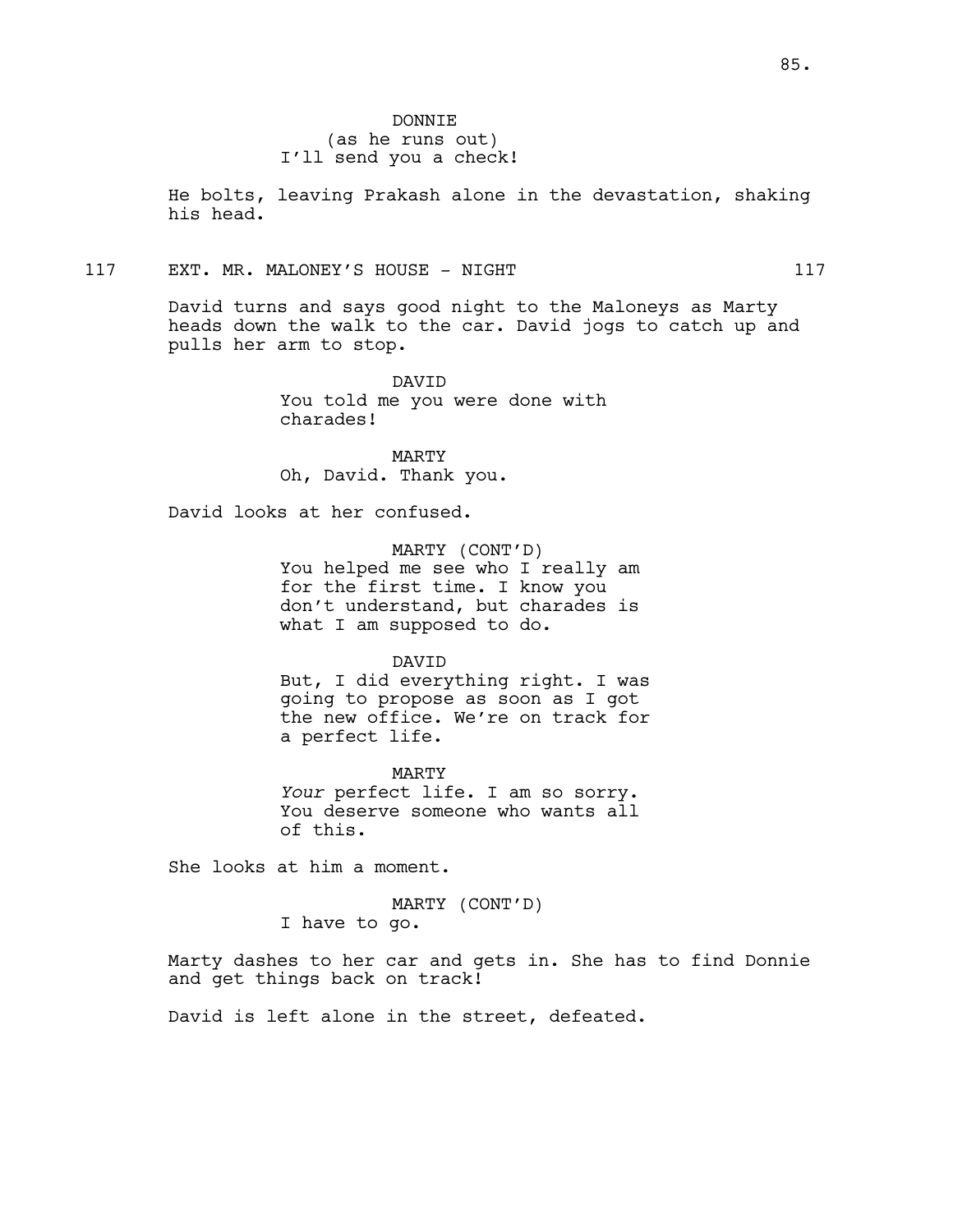## 118 INT. MARTY'S CAR - NIGHT 118 118

Marty driving towards home to pick things up and figure her life out by the time she finds Donnie.

# 119 INT. DONNIE'S CAR - NIGHT 119 119

Donnie driving toward Marty. He's gotta fix this.

## 120 INT. MARTY'S APARTMENT - LIVING AREA - NIGHT 120

Marty enters and starts rummaging. She finds what she is looking for, grabs it, and heads for the door.

### 121 EXT. MARTY'S APARTMENT-- LATER THAT NIGHT 121

Marty leaves her apartment and heads for her car. She pulls away moments before Donnie pulls up. He makes a mad dash for Marty's apartment. He BUZZES AND BUZZES the doorbell, but nothing. Looks around... no car. He's flummoxed. Then suddenly he gets an idea and sprints back for his car.

### 122 EXT. CLIFF - LATER THAT NIGHT 122

Donnie comes bounding up the path. He is sweating and out of breath. He stops in his tracks when he sees Marty sitting alone, looking out over the illuminated valley and clear night sky.

#### 123 EXT. CLIFF - SAME 123

Close on Marty as Donnie approaches gingerly from behind. He squats next to her. She stares straight ahead.

> DONNIE Thank God you're here. (beat) About Cassandra... I never should have- she played me... again. I was dumb

> and weak. We can't give up now. This is so much bigger than the two of us, something magical. I was such a douche to you. You're the greatest thing that ever happened to me.

MARTY I left David. Tonight.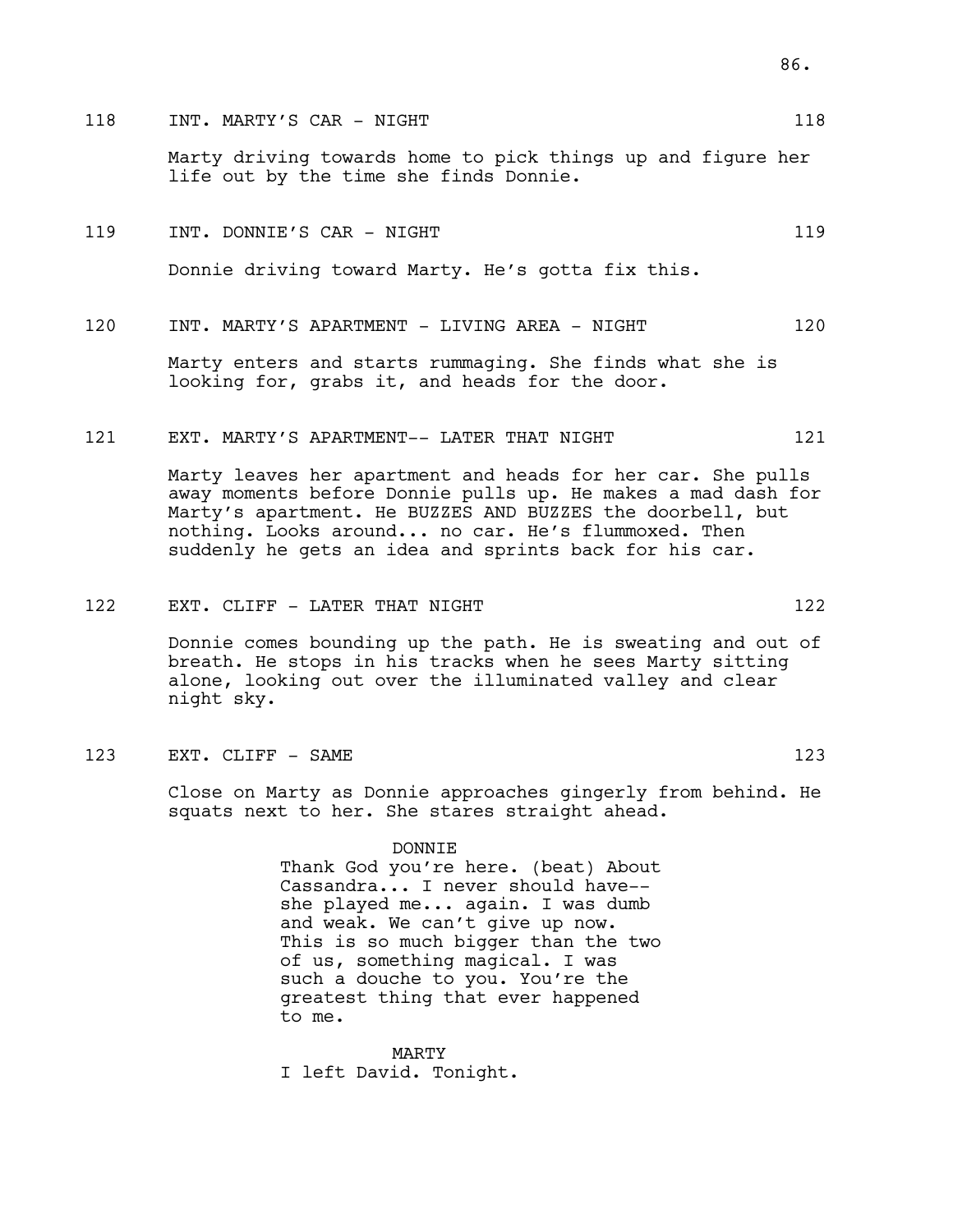DONNIE Are you alright?

MARTY I am. He was never going to understand my dream and I could never give it up.

DONNIE

You sure?

MARTY It's something I should have realized a long time ago.

DONNIE (a beat) I still can't rhyme.

MARTY

You will.

DONNIE (touched) So... are we a team again?

MARTY You bet your ass we are.

She hugs him enthusiastically, then...

MARTY (CONT'D) I stopped home before coming here. I was hoping to show you this.

She unfurls her Donnie Miller T-shirt. He's deeply touched. They share a moment. Then... a shooting star burns overhead.

> DONNIE Make a wish.

MARTY Only one thing I'd wish for.

They high-five, interlocking fingers.

DONNIE/MARTY (together) THUNDERCLAP!!!!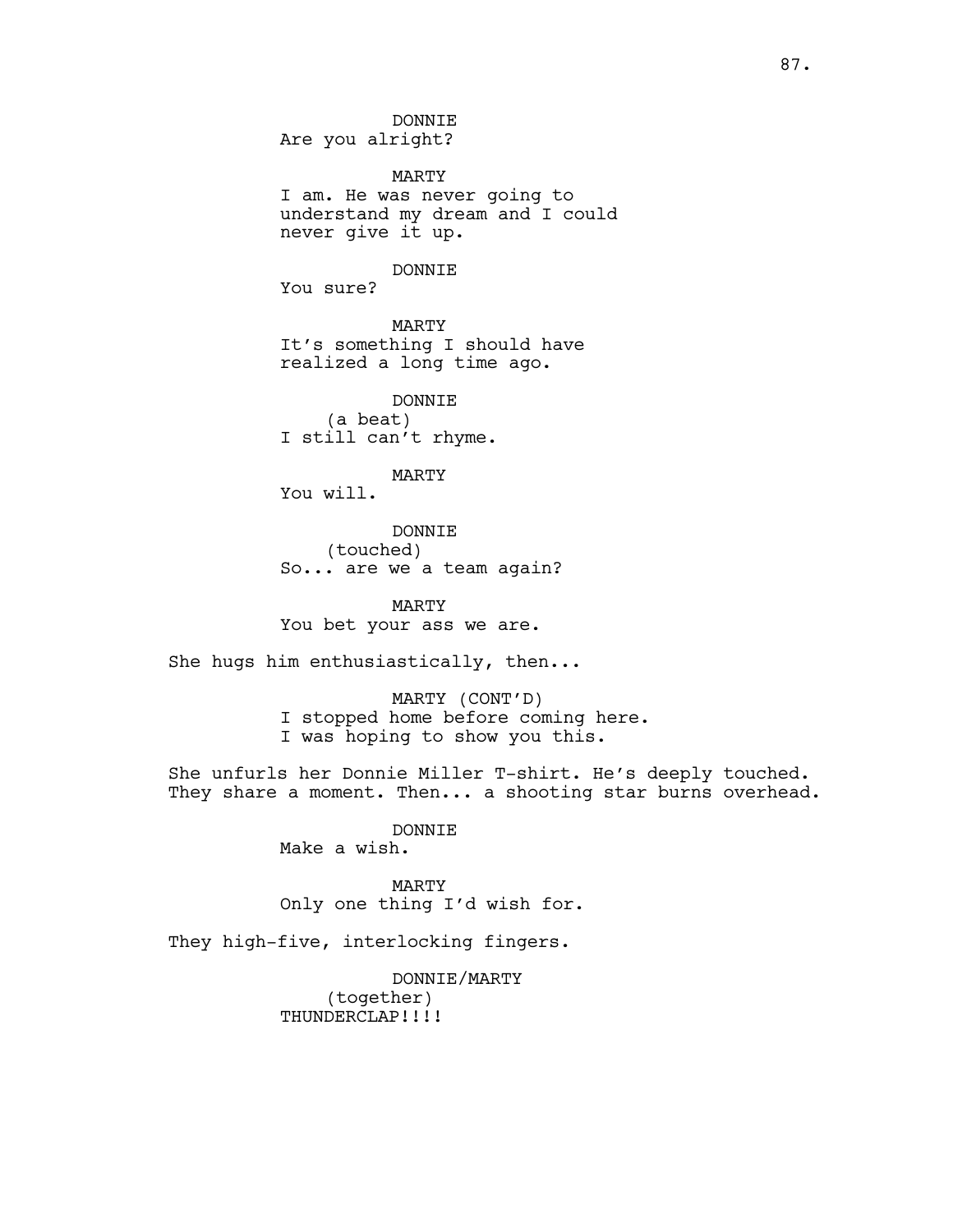## 124 EXT. LOS ANGELES WAREHOUSE - PARKING AREA - NIGHT 124

A downtown Los Angeles warehouse converted into a charades stadium, not unlike Uppsala, but noticeably not as grand. Still, spectators and combatants are excitedly trickling in. There's a buzz from within. It's as if we have come full circle.

Marty's car pulls up and parks. She and Donnie get out of the car with gym bags in tow, heading towards destiny.

125 INT. LOS ANGELES WAREHOUSE - COMPETITOR SIGN-IN - NIGHT 125

The inside of the venue is alive. It's immediately apparent that Cassandra truly has become top dog in this sport. Fans carry signs and wear Cassandra/Vince themed T-shirts.

Donnie and Marty enter, creating a buzz as people point and gawk. They head to a table with a sign marked COMPETITOR SIGN-IN.

Sitting at the table is the WCF liaison, MERLE BLUTKIN (20s). He is decked out head-to-toe in Cassandra superfan gear, almost to the point of cross-dressing.

DONNIE

Hi. I'm Don--

MERLE

I know who you are.

DONNIE Okkkkay. We clinched the last seat at the qualifiers.

Merle stares blankly.

DONNIE (CONT'D) We're here to sign in.

MERLE Why? You won't win.

DONNIE That's a matter of opinion.

MERL<sub>E</sub> It's a matter of FACT. Have you seen the odds the bookies are making? 2000 to 1.

DONNIE We'd just like to register, please.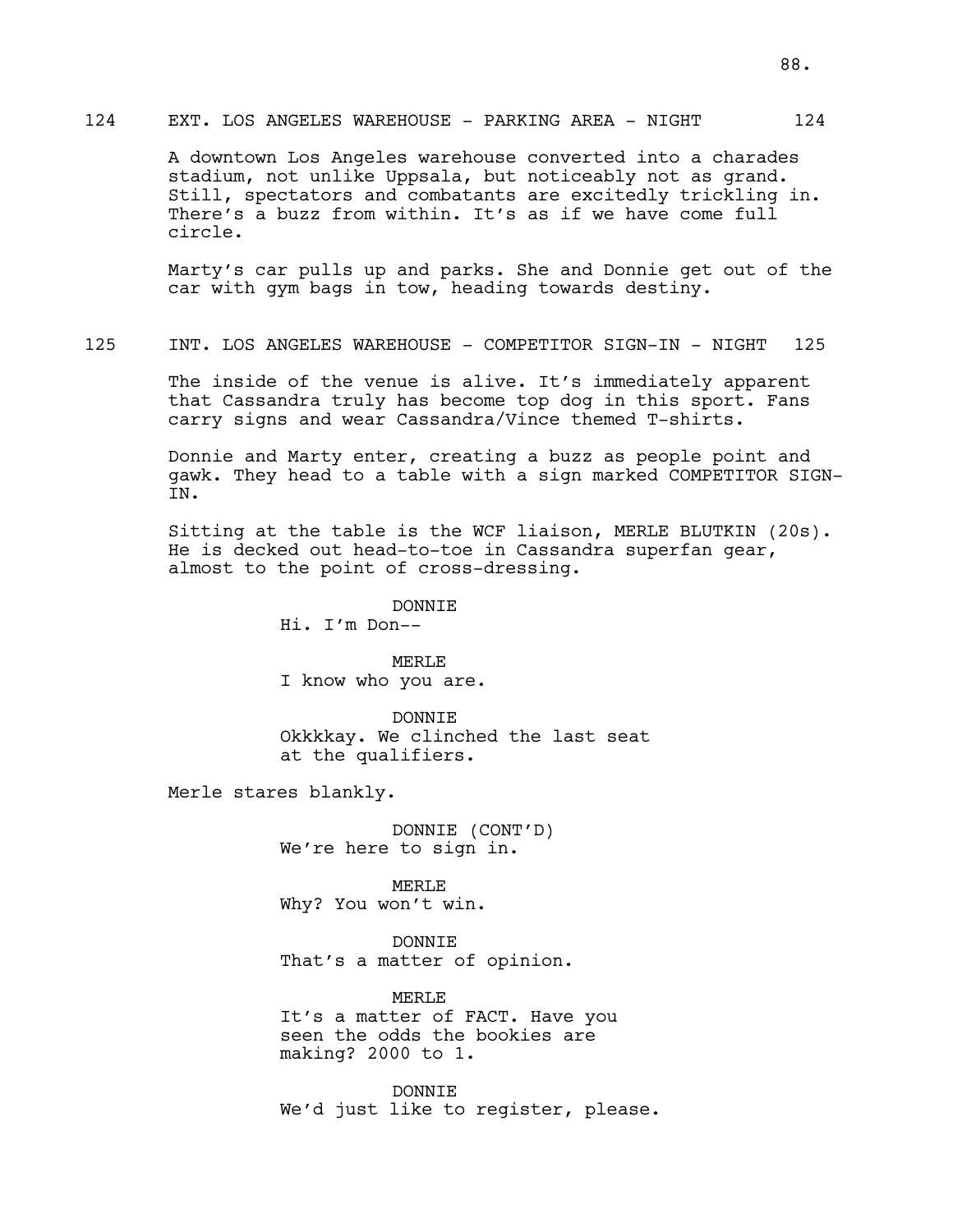MERLE.

I mean... *Cassandra* is competing tonight. She is UN-STOPPA-BLE.

Donnie and Marty look at each other. This is getting creepy.

### MERLE (CONT'D)

Her body speak is *mesmerizing.* When she shoots, victory is her *slave-*

#### DONNIE

Can we PLEASE have our registration forms?

#### MERL<sub>E</sub>

In Chicago, she played with a 103 degree fever and swept the competition. She was rushed to the hospital, but not before she *dominated!* Did ya know that?

DONNIE Pretty please. With sugar on top.

MERLE.

Once when she was signing autographs, I got close enough and she actually *touched* my *hand*. (Clutching his hand preciously) I got some of her sweat on me. (He smells his hand deeply)

#### MARTY

Listen you demented gnome, give us our forms or I will jam one of those Cassandra posters up your ass and light it on fire!

Donnie looks at her with surprise. Wow.

Merle sheepishly hands them the papers.

# 126 INT. LOS ANGELES WAREHOUSE - DONNIE'S DRESSING ROOM - NIGHT126

Donnie getting dressed for the big night. Wow, this is it. The moment of truth.

He pulls his lighter out of his pocket. Reflects.

The door opens behind him. A shadow darkens his doorway.

TRIGGER (O.S.) How you feelin', Donnie?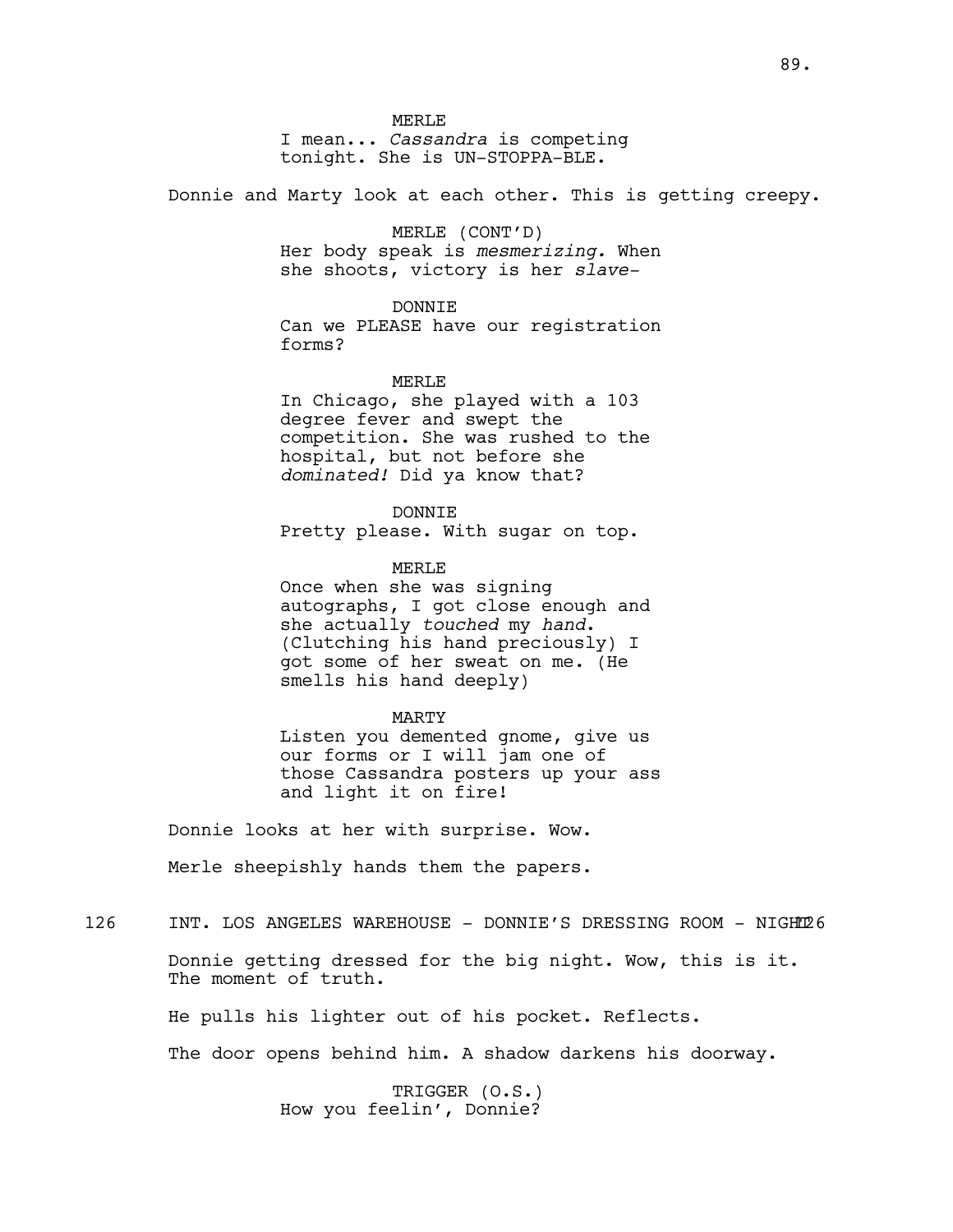Oh shit.

#### 127 INT. LOS ANGELES WAREHOUSE - MARTY'S DRESSING ROOM - NIGHT127

Marty is doing the same. She takes a moment to soak it all in. She's made it! From her bag she pulls out one of the pictures of herself as an awkward teen charadist in her Donnie Miller shirt. She affixes it to the mirror.

In the mirror we see Nutsy over her shoulder. He startles her.

> MARTY You can't come in here!

128 INT. BOILER ROOM - NIGHT 128 128

Donnie is seated in a chair. Marty is forcefully thrown into the chair next to him. Nutsy joins Trigger and The Mole, who are standing before them.

> MARTY What's going on? What is this about? Mr. Molanski, I don't understand--

## THE MOLE

(to Marty) Allow me to enlighten you. Your partner here owes me a sizable sum of money, and I have gathered you

both here to gently remind him that payment's due tomorrow.

DONNIE I told you I'd get you your money. Just leave her--

THE MOLE Damn right I'll get my money. (To Marty) Don here owes me for an old gambling debt.

MARTY You gambled on charades?!?

DONNIE I *never* gambled on charades!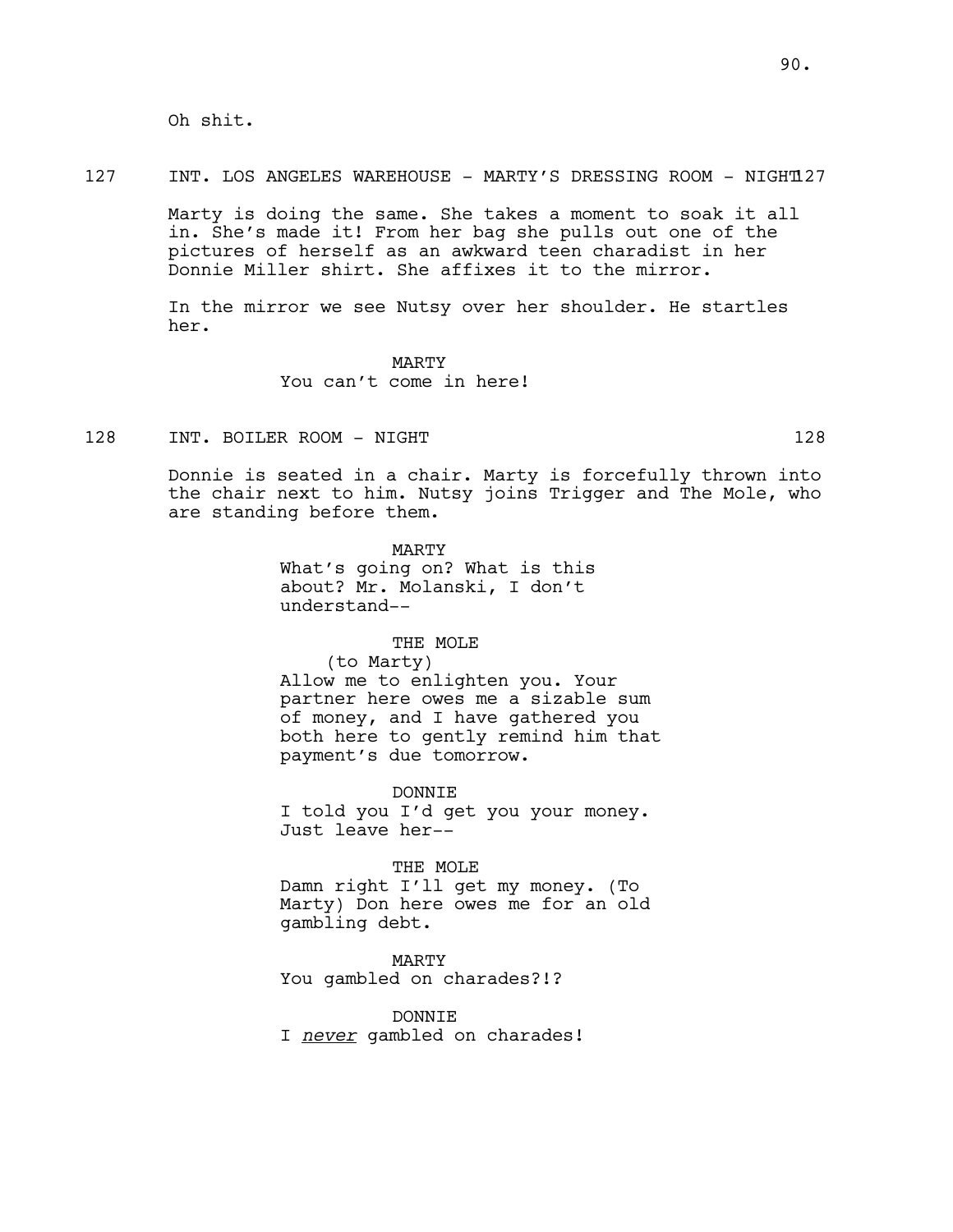### THE MOLE

*I* gamble on charades. On the "legendary" Donnie Miller, back in Sweden ten years ago. You guys win tonight... have your comeback. I get paid no matter what. Then you just pay me the other \$50K in interest and we are as right as rain. You don't pay? Blondie here is responsible for the balance!

Nutsy fires up a blow torch, ominously approaches Marty.

DONNIE

Mr. Molanski, *I'm* good for it. This is crazy! You gotta--

### THE MOLE

I waited ten years for this cash. I gave you an extension outta the kindness of my heart. You pay up tomorrow, or--

Nutsy is getting dangerously close to Marty.

DONNIE Mr. Molanski, please!!!

MARTY

DONNIE!!!

THE MOLE STOP! Stop! Back off. Who am I kidding?!? This isn't my style. Nutsy, put it away.

Nutsy drops the blow torch and is overcome with emotion, relieved. Trigger holds him tight, comforting him. Donnie and Marty share a confused look.

> THE MOLE (CONT'D) The last ten years hasn't exactly been good for charades. We're not turning them away at the door. I'm in trouble, Don. The sport's in trouble. We're leveraged up to our eyeballs. Tonight's prize money is all we got left.

> > MARTY

What?!?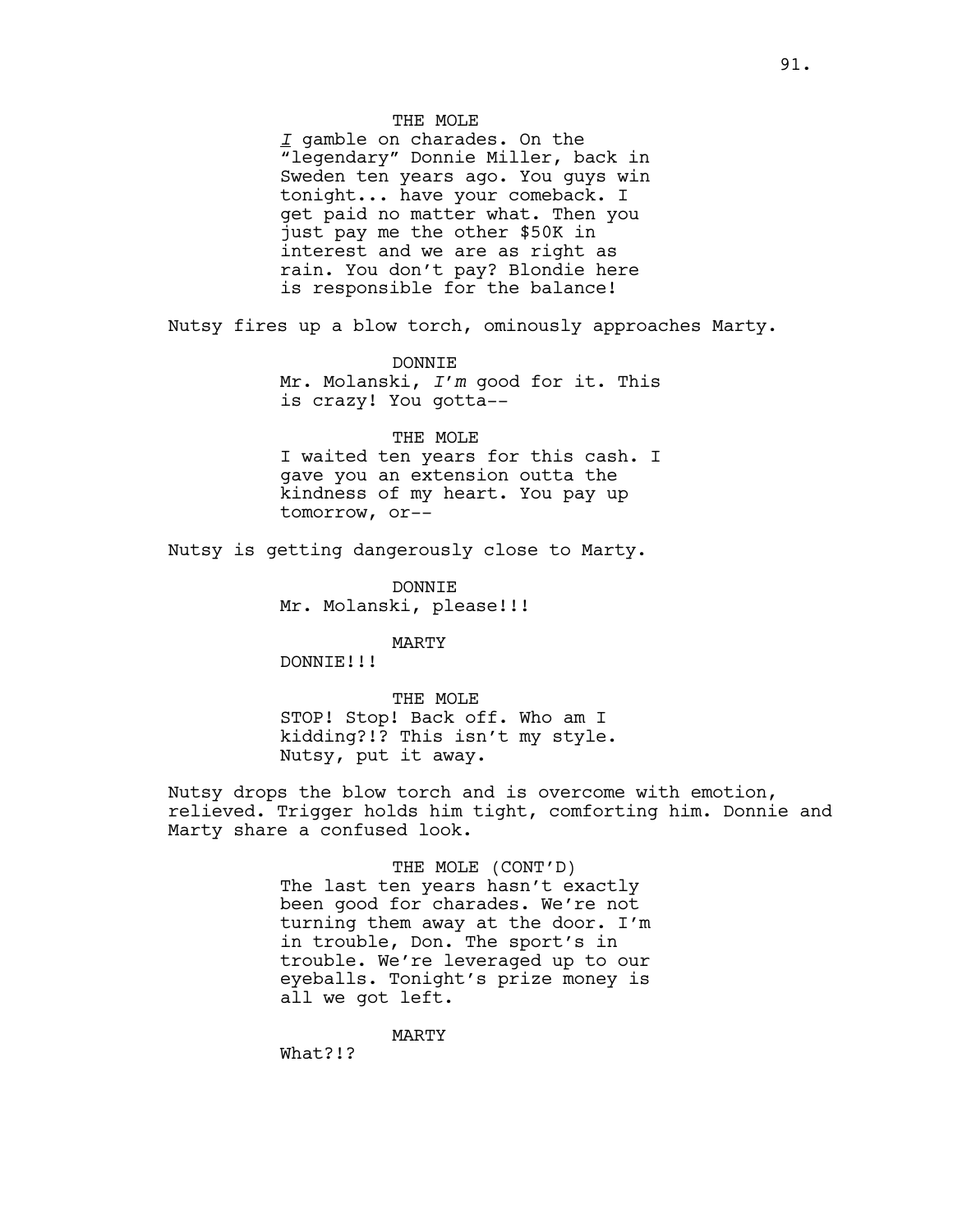THE MOLE

That's right, sweetheart. No more charades. The league'll go belly up. Dead as a fuckin' doornail, as it were. No legacy. No nuthin'. Professional charades will be a thing of the past.

It's the first time we are seeing The Mole come out from behind his persona. Donnie considers this, exchanges a concerned look with Marty.

> DONNIE The WCF is everything to me. I lost sight of that for a while, but Marty brought me back around. You'll get your money. You have my word.

THE MOLE You mean that?

DONNIE You bet your ass I do. Next time though... just ask for help.

THE MOLE (to Marty) Sorry. I have an image to uphold. Never let 'em see you sweat. We cool?

MARTY (doing her best "mobster") Fuggedaboutit...

THE MOLE (grinning) I love this kid. She's a keeper. Now git outta here! You got a match to win. And a legacy to save.

DONNTE.

Yessir.

Donnie and Marty leave excitedly. Trigger is still comforting Nutsy.

> THE MOLE Oh for Christ sakes.

TRIGGER He's very sensitive.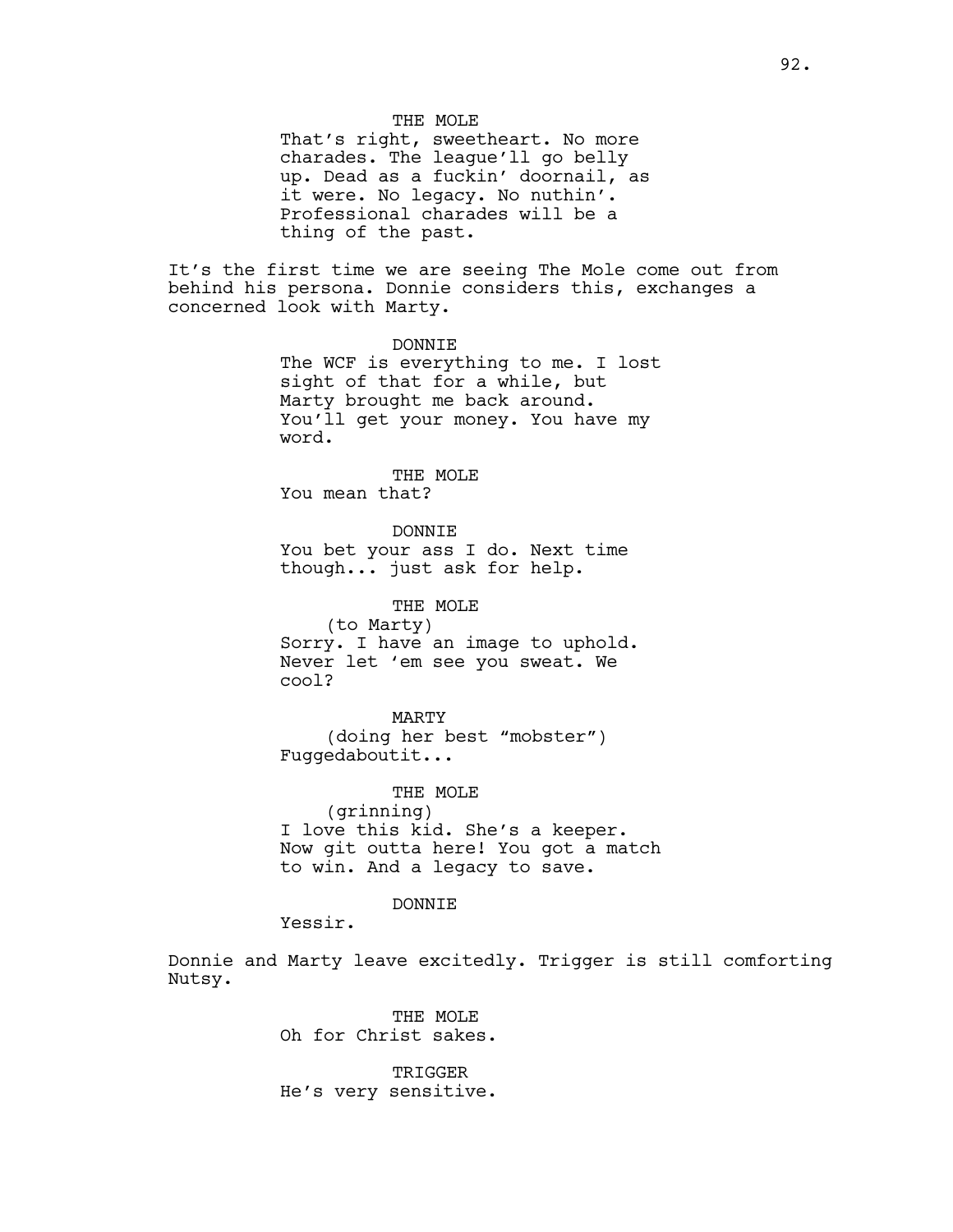# 129 INT. ARENA HALLWAY - NIGHT 129

Donnie and Marty in the hallway, having just been released by The Mole.

> MARTY What are we gonna do? I don't have that kind of money!

# DONNTE.

I have an idea.

A passing superfan in a wild costume walks past. Donnie grabs her by the arm, stopping her.

> DONNIE (CONT'D) I'll pay you a hundred dollars for your costume. (to Marty) Give me a hundred dollars!

Marty fishes into her purse, not knowing where this is going. She hands him the money. They make the exchange. Donnie gives Marty the costume. She looks at him. "What the hell am I supposed to do with this?"

130 INT. LOS ANGELES WAREHOUSE - COMMENTATORS' TABLE - NIGHT 130

At "ringside" are our color commentators, welcoming us once again to the show.

> HATTH Coming atcha live from the city of broken dreams! The World Charades Federation is in Los Angeles! As always, I am joined by the "Milwaukee Mongoose," Shane Brennan.

#### BRENNAN

Lee, tonight is a watershed event in our sport. We witness the return of the charades journeyman, Donnie Miller, joined by newcomer and former fan, Marty McKeever. They face the Goliath that is Cassandra Lange and Vince Carson. There. Will. Be. Blood. Here. In. Los. Ange. Eles.

93.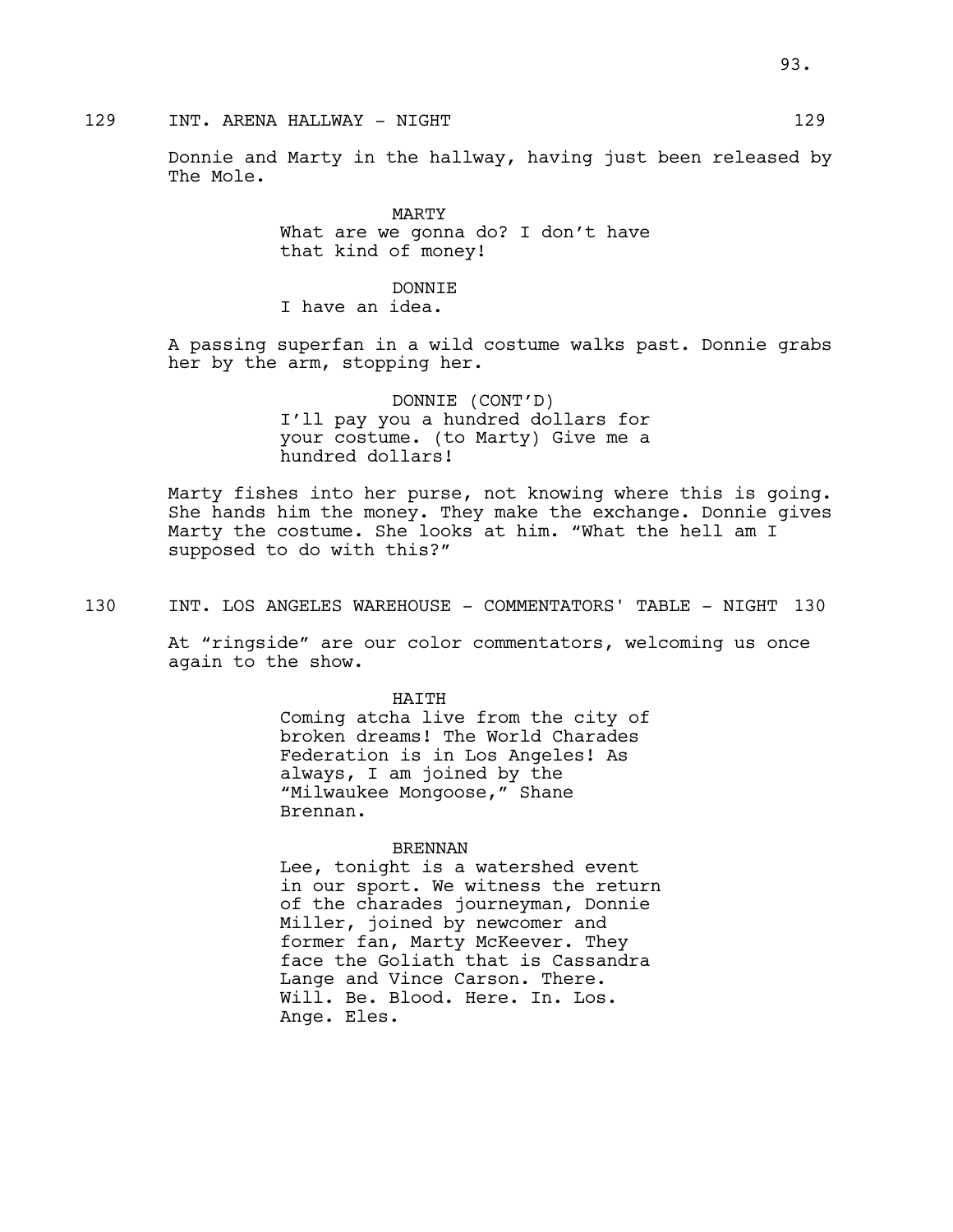## HATTH

(awkward) In a reversal of fortune, it is Cassandra Lange who is our champion and Donnie Miller the underdog. Once teammates, once lovers, now combatants.

### BRENNAN

I hope you're settled in for a riveting night of charades. We could see history tonight. Anything could happen.

#### HAITH

Tonight we are brought to you by "Angelo's Gentlemen's Club" in beautiful Rancho Cucamonga. Mention this ad for a half-price lap dance. Monday nights only.

131 INT. LOS ANGELES WAREHOUSE - DONNIE'S DRESSING ROOM - NIGHT131

Donnie is just about ready. He holds the lighter, mid-ritual. Suddenly, Cassandra walks in!

> CASSANDRA Dressing rooms are apparently very symbolic for us. Endings and beginnings.

DONNIE I'll see you on stage.

CASSANDRA You want something to really get you up for the match, I can help.

DONNIE Not interested.

CASSANDRA C'mon... we've got a few minutes. And, oopsie, I forgot to wear panties!

132 INT. LOS ANGELES WAREHOUSE - OUTSIDE DONNIE'S DRESSING ROOM2-NIGHT - INTERCUT

> Marty approaches, surprised to see Vince standing outside the door, acting as a sentry. Vince stops her.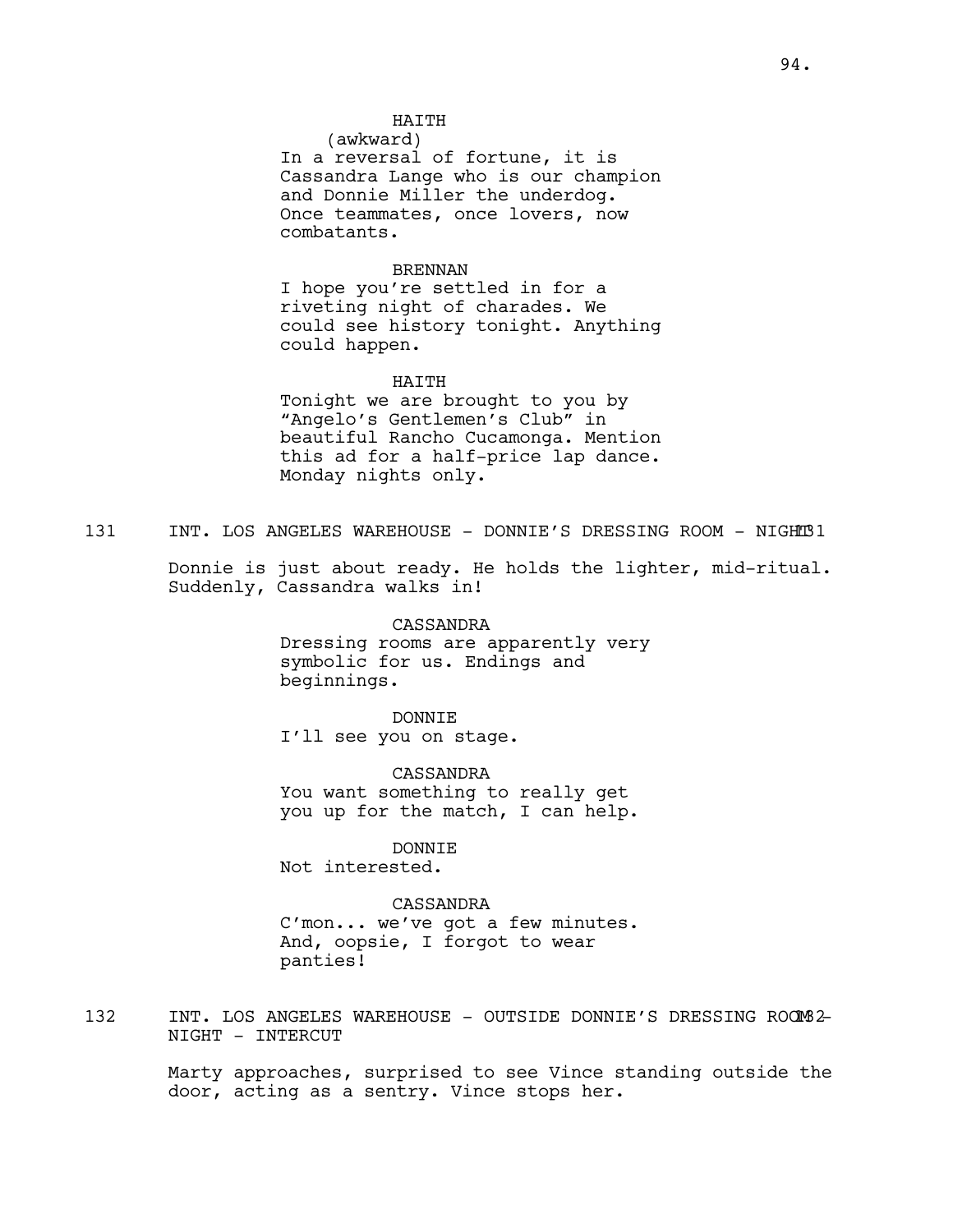**VINCE** Cassandra needs a second to talk to Donald.

MARTY Step aside, meathead.

VINCE Have I ever called you a name? (Beat) The answer is no. That you would choose to just blindly start hurling insults at me is unkind.

Marty, being Marty, actually feels bad.

VINCE (CONT'D) And on top of that, I'm a vegetarian.

133 INT. LOS ANGELES WAREHOUSE - DONNIE'S DRESSING ROOM - NIGHT33

Cass starts grinding up on Donnie.

DONNIE Cut the crap. It's pathetic.

### CASSANDRA

Pathetic?!? Pathetic is spending your career chasing the goddamn Sweet Spot. It's a fairy tale!

#### DONNIE

This is why we didn't work. You have no faith.

### CASSANDRA

We didn't work because you're DONNIE FUCKING MILLER! Your ego has its own gravitational pull. There was never room for me. That's no team.

## DONNIE

I don't have time for this shit, I have a match to win.

### CASSANDRA

(ominously) That's my arena out there. I'm gonna enjoy breaking you again. Because when it comes down to it, you can't rhyme! I took that from you.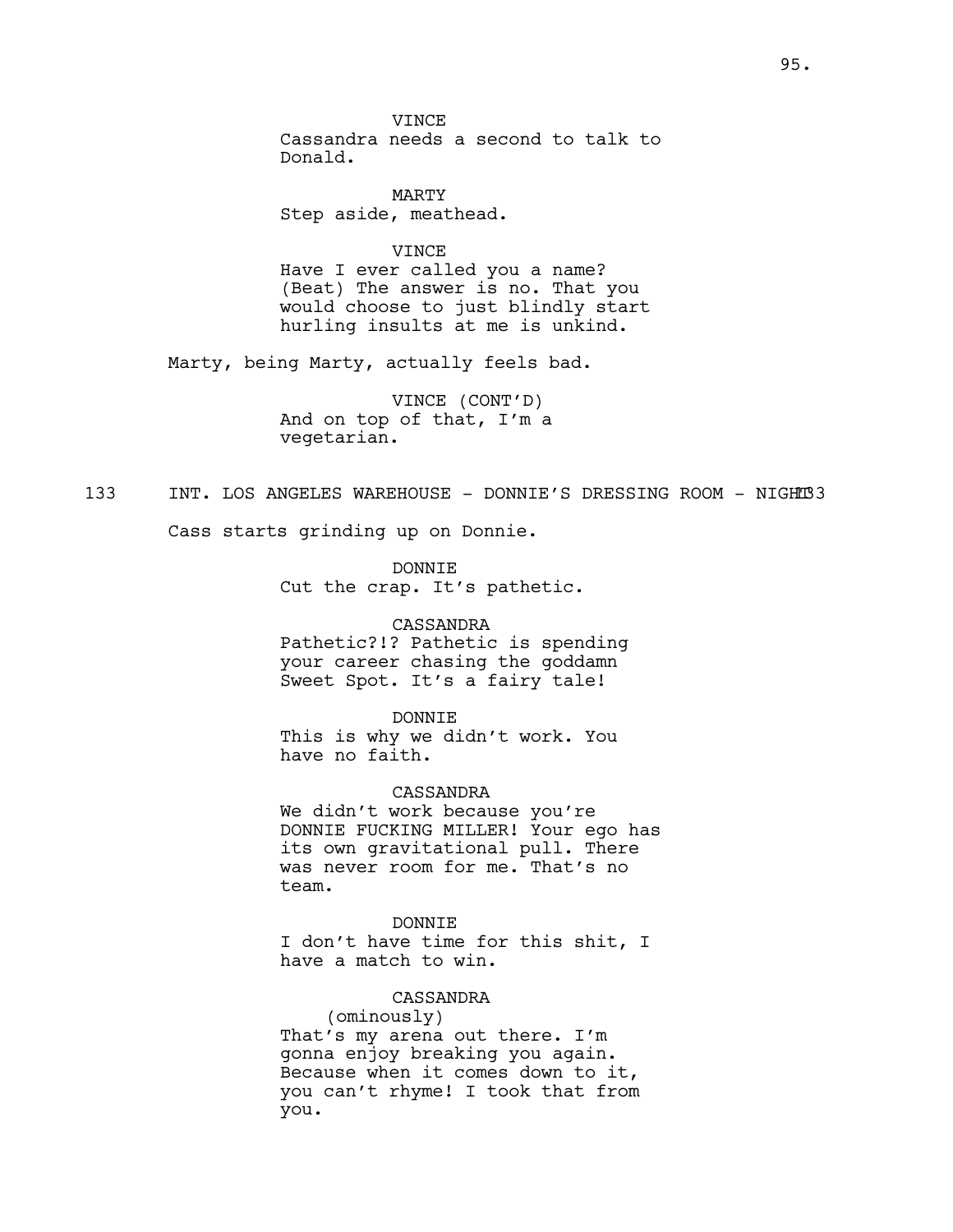Donnie is silent. What if she's right?

134 INT. LOS ANGELES WAREHOUSE - OUTSIDE DONNIE'S DRESSING ROOM 4-NIGHT

> MARTY I'm sorry. I mean it. I just know what your partner is capable of and I am taking it out on you.

> > VINCE

If you mean awesomeliness, then yes. She is capable of that.

MARTY That's not a word, and no, that's not what I mean.

Suddenly, the door opens. Cassandra sees Marty and revels in "getting caught" the second time.

## CASSANDRA

See you soon.

Cassandra blows her a kiss and leaves with Vince. Donnie exits the dressing room, concerned with what Marty will think.

> DONNIE Nothing happened. She tried, but I shut her down. You gotta believe me.

MARTY It's okay. I do.

DONNIE (he smiles) Is it done?

### MARTY

Done.

Marty hands Donnie a slip of paper. He tucks it in his pocket. They head to stage.

135 INT. LOS ANGELES WAREHOUSE - COMMENTATORS' TABLE - NIGHT 135 Our commentators with their useful exposition.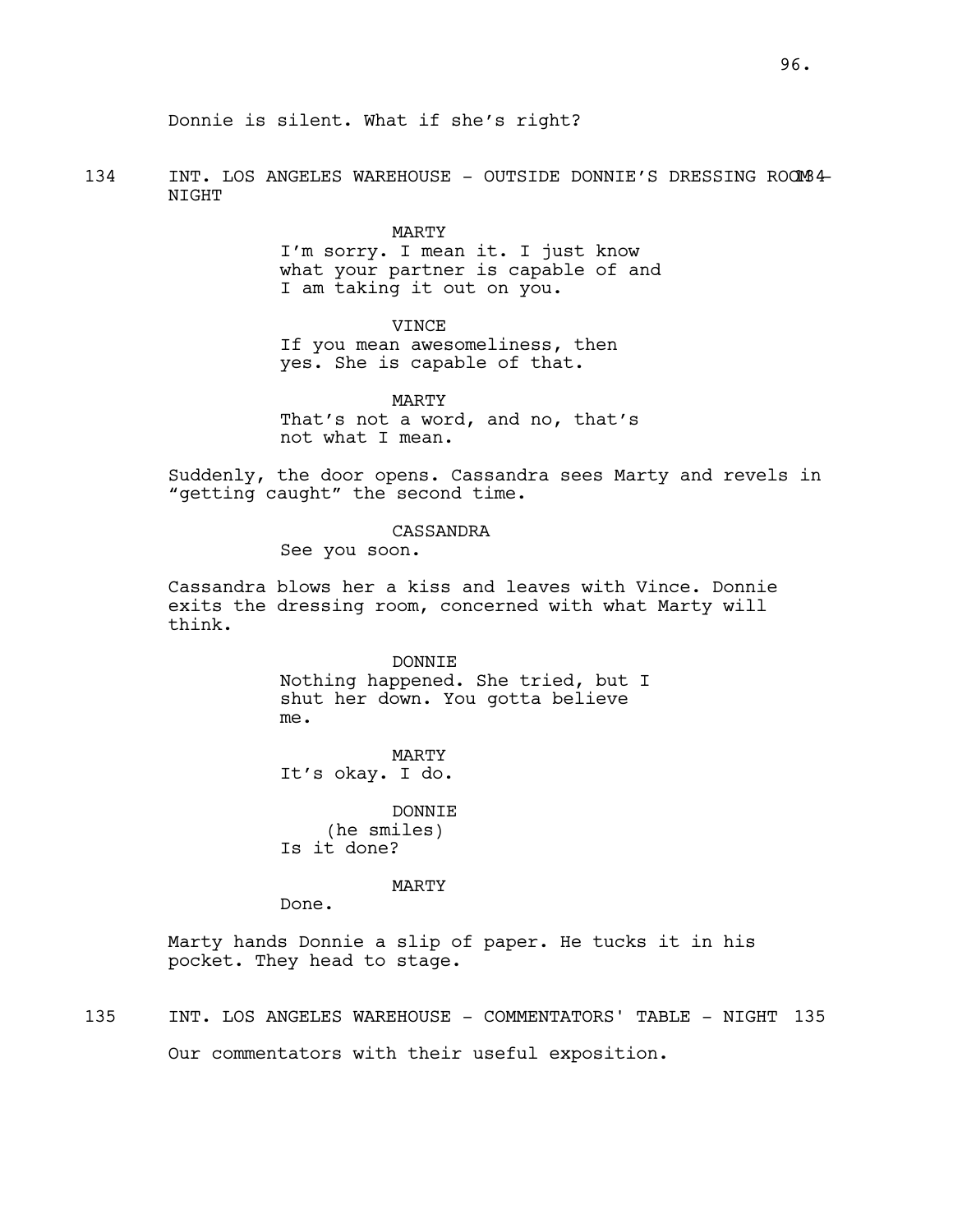#### BRENNAN

Tonight is a standard sixteen-team, four-heat tournament. Half the teams are eliminated in each heat, until we're down to the finals.

HAITH

That's right, Shane. Teams have a sixty-second clock for as many clues as they can pull, shoot, and call.

136 INT. LOS ANGELES WAREHOUSE - CORRIDORS - NIGHT 136

Donnie and Marty make their way down the corridor. SLO-MO-ING it for all it is worth. They hit their places. We hear the MUSIC and the CROWD. This is it. The moment of truth.

#### MARTY

Before we go on stage, I want to tell you something.

### DONNIE

Let me guess. This is the part where you tell me that through our training and now that you are officially single, you've discovered deep feelings for me. You want to promise me that win or lose, we will always be together. Then you pull in and we kiss a long, deep kiss, with tongues. In the background we will hear the faint swell of an electric guitar...

MARTY No. I was going to say we literally

can't afford to lose. So don't blow it.

DONNIE (embarrassed) Right. That was my second guess.

#### MARTY

I'm sure.

## 137 INT. LOS ANGELES WAREHOUSE - COMPETITOR RING 137

The crowd is in full-swing. It's a big night for this little misunderstood sport.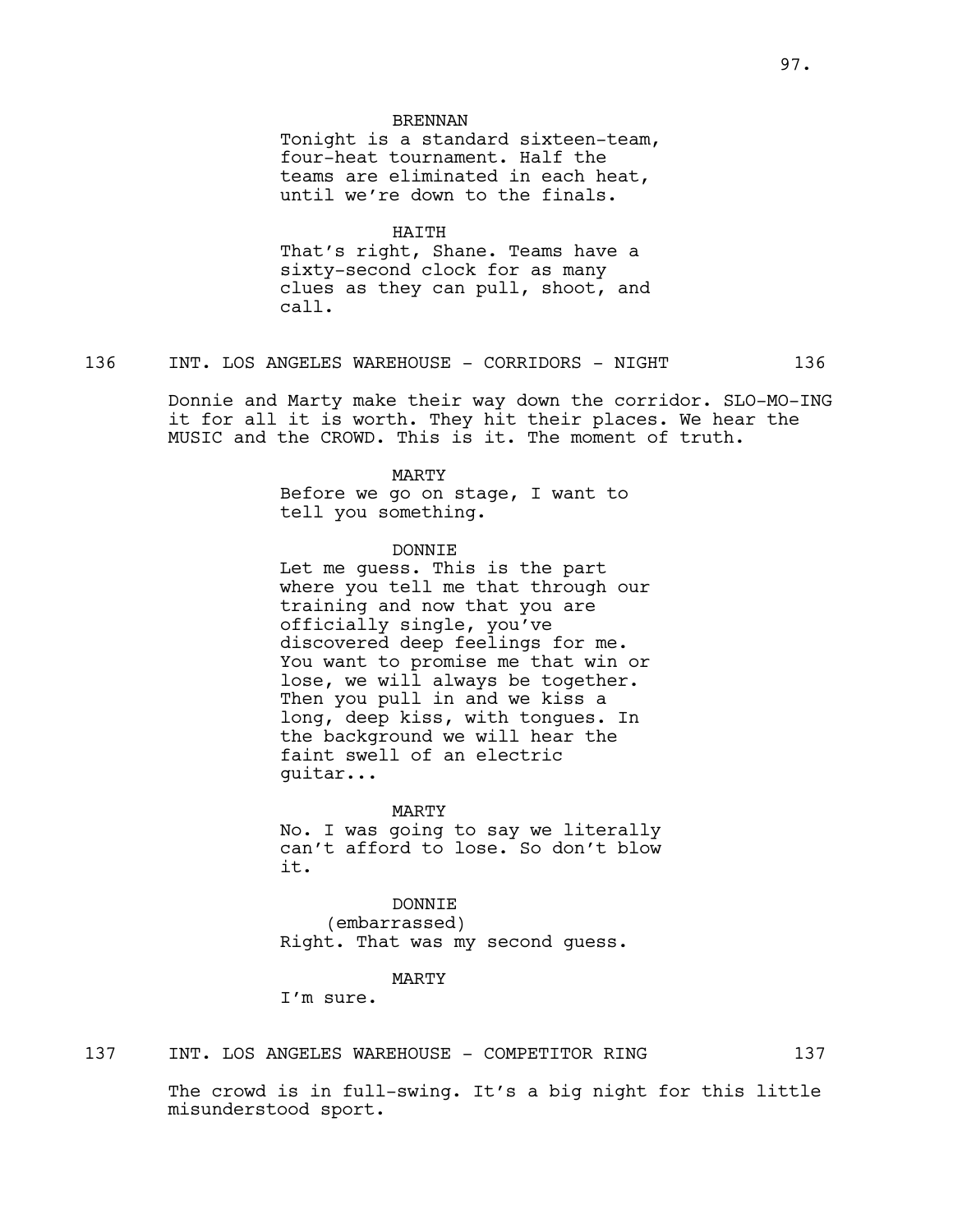The Mole steps into the ring a la Michael Buffer. The crowd warmly acknowledges him. He soaks it in.

> THE MOLE Ladieeeeeeees and gentlemen! We have a very special night ahead of us. Grand prize of \$50,000. That's a lotta lettuce! I expect a good clean fight. C'mon down!

The arena starts to blare music as the teams make their way down. Each team has their entrance.

Cassandra and Vince enter. The fans love her and she thrives on it. As they make their way, a fervent MILLER FAN waves a Donnie sign a little too close to Cassandra. She grabs it and tears it to shreds. They arrive, ready for battle.

Last team to enter, Donnie and Marty! They come out to a "Chariots of Fire" inspired song (like the song from our opening credits). Donnie is not the rock star he once was. He's not looking for panty-tossers, he's looking for redemption.

Donnie and Marty enter the ring making occasional eye contact with Cassandra and Vince.

The 16 teams stand in the ring. The Mole is front and center.

THE MOLE (CONT'D) Three eliminations and the finals. As always, a tie results in a "Golden Box" showdown. Allllright, 60 seconds on the clock! Get readddddy... and SHOOT!

The 16 teams begin. It's a flurry of motion as competitors are charading in the ring four teams at a time. The competition is fierce. One UNFORTUNATE CHARADIST is charading so hard that he actually BREAKS HIS LEG! Medics carry him away SCREAMING as his leg hangs limply off to the side.

Cassandra and Vince are up. They burn through the first heat. Cassandra is calling, Vince is shooting.

> CASSANDRA Baby aspirin! Bonsai tree! Swiss Army knife! Cream of Chicken Soup! Tyrannosaurus Rex! Ballet slipper!

They easily make their way to the next round. They celebrate.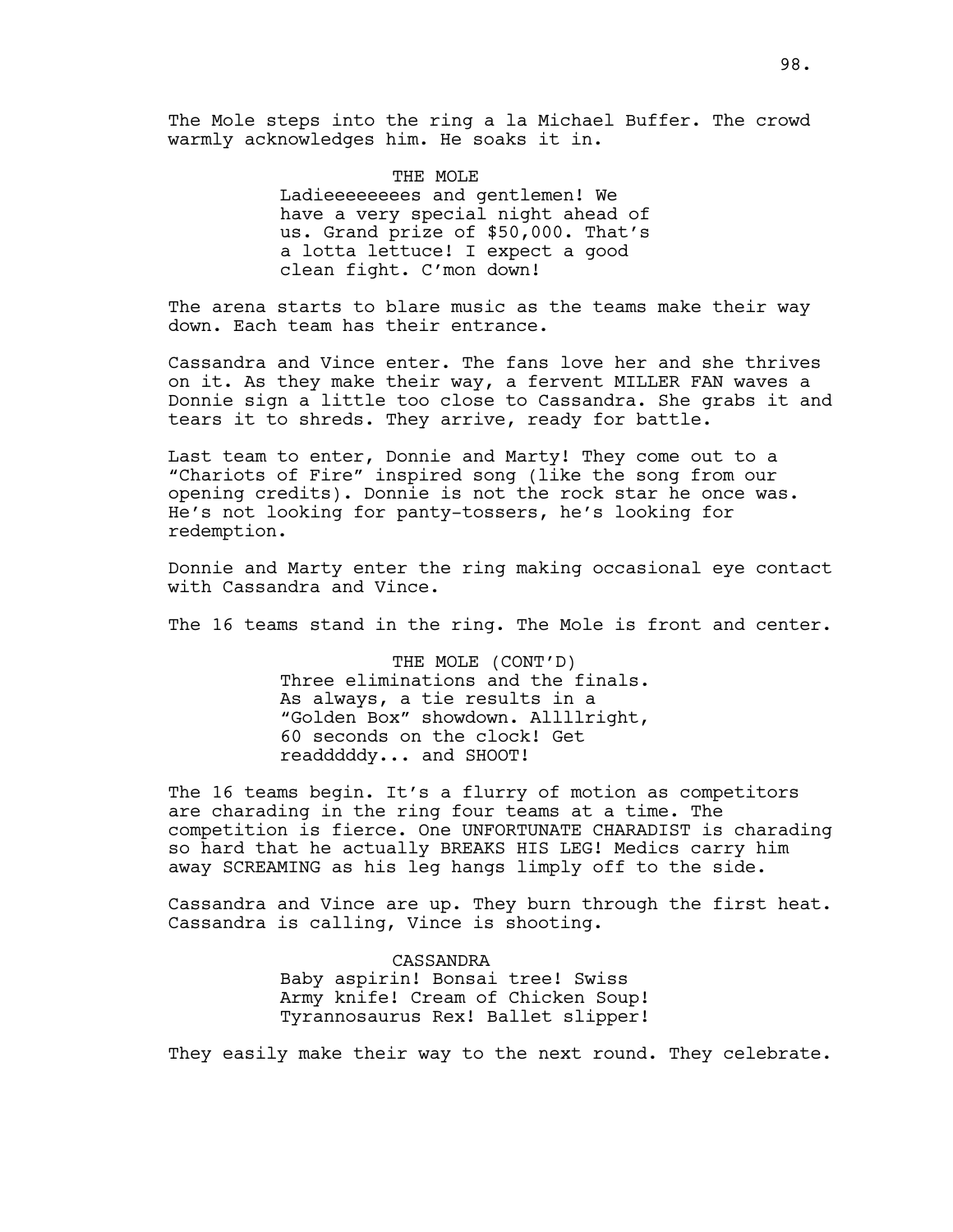THE MOLE See you in the next heat, competitors.

Donnie and Marty hit the stage. Marty shoots, Donnie calls.

DONNIE Kung Pao Chicken! Palm tree! 1968 Rolls Royce! Bar stool! Maui sunset!

Donnie and Marty pull a victory as well.

THE MOLE Well done! Advance to the next round.

The remaining teams compete. 8 are in, 8 are out. End of the first heat. The Mole RINGS a boxing ring BELL.

> THE MOLE (CONT'D) Good job competitors! When we come back, we'll begin the eight-team heat!

The teams disperse from the ring.

HAITH (O.S.) Solid showing by Donnie Miller and Marty McKeever out there. It appears the prodigal son may very well have returned!

BRENNAN (O.S.) Agreed Brandon, but take note that Cassandra Lange and Vince Carson dominated that heat without even raising their pulse rate.

138 INT. LOS ANGELES WAREHOUSE - LOCKERS/RESTROOM AREA - NIGHT138

A dank men's room with graffiti and bad lighting. Donnie's at the sink, pondering.

Donnie splashes his face with cold water. He closes his eyes. He's trying to shake his rhyming funk.

> DONNIE (to himself) Soccer ball... sounds like "Platter Mile." NO! Don Quixote... sounds like "Man Key Lime Pie." NO! (MORE)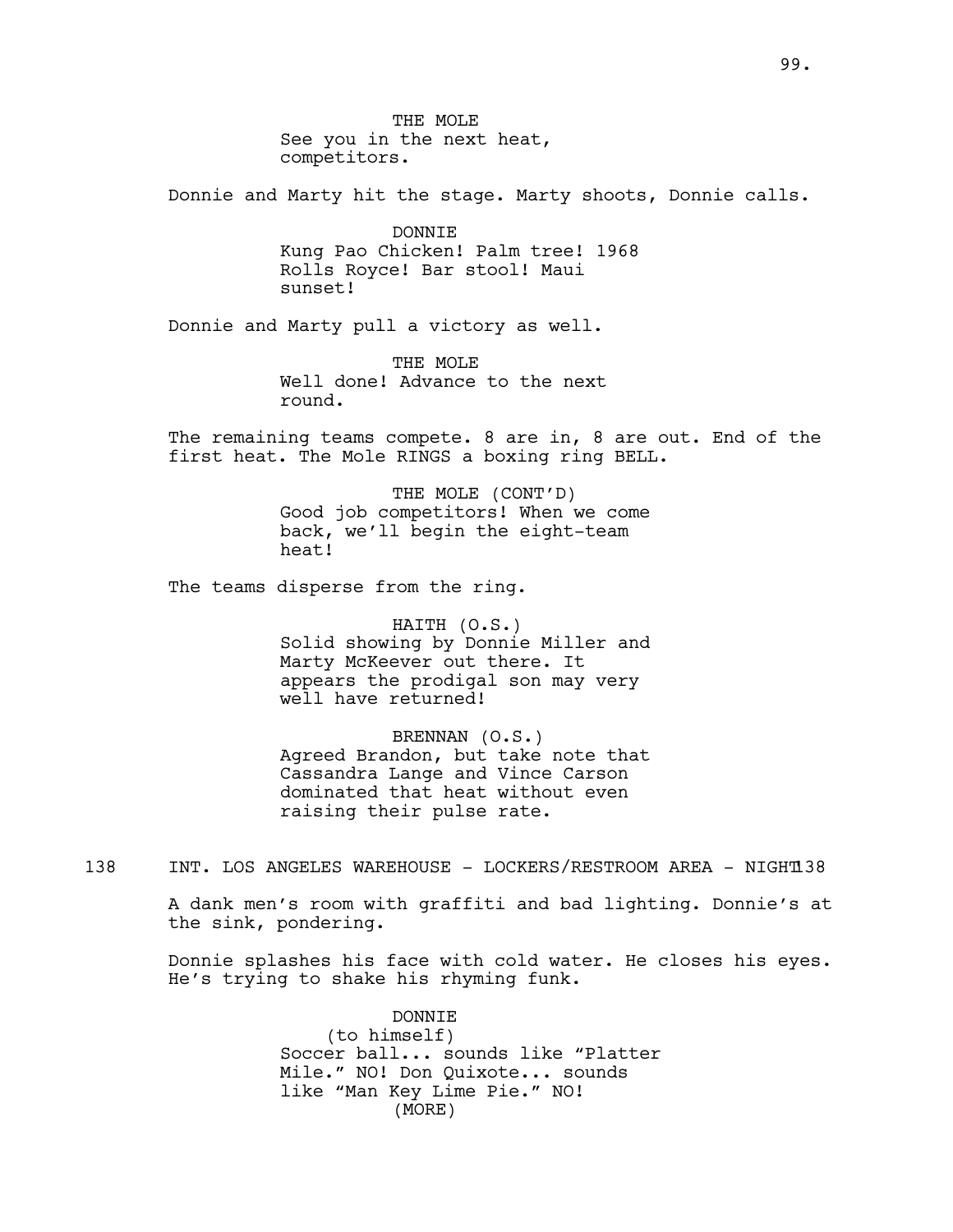Yankee Stadium... sounds like "Wedding Santa." FUCK! DONNIE (CONT'D)

He hears a FLUSH. He opens his eyes. Vince walks out of the stall. He's been there the whole time. Donnie had no idea and is caught off-guard.

> VINCE Wow, it's worse than I thought.

DONNIE Back off, bottom-feeder.

**VINCE** You wanna talk about it? We're alone in here. A bared soul will stay within these walls.

Donnie GRABS Vince, slams him up against the wall.

VINCE (CONT'D) This is a scary way to open up.

DONNIE What's your deal?!?

VINCE A good long hug'll cure ya. Squeeze the rind until all the angry comes out.

Donnie releases him and storms out, leaving Vince disappointed.

> VINCE (CONT'D) Okay, then. Rain check!

139 INT. LOS ANGELES WAREHOUSE - CORRIDORS - NIGHT 139

Marty's waiting for Donnie. He appears, still flummoxed and red-faced.

> MARTY What's wrong?

DONNIE Nothing. Let's get back out there.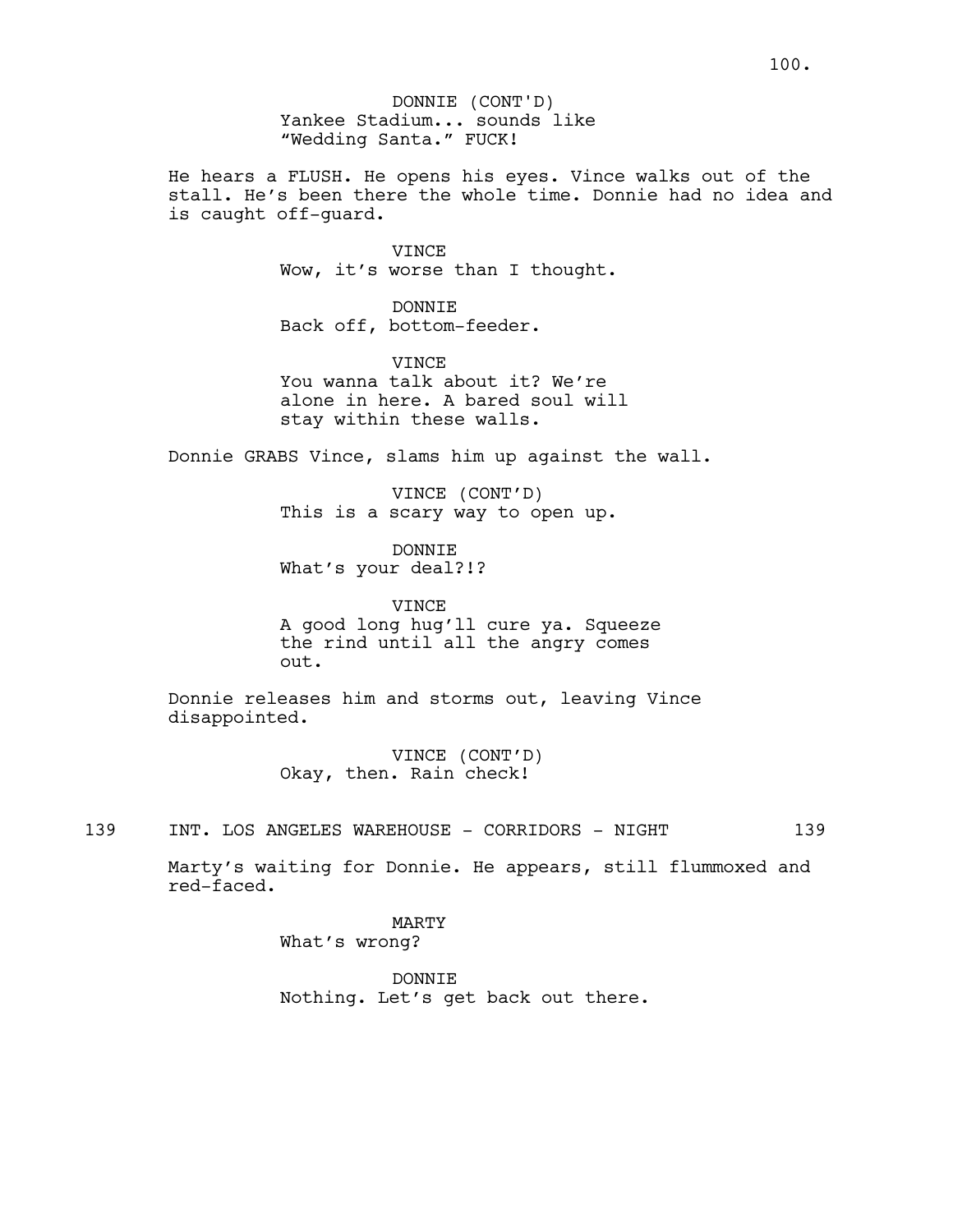# 140 INT. LOS ANGELES WAREHOUSE - STAGING AREA - NIGHT 140

The remaining eight teams are now in the ring area. Up first are Donnie and Marty. Marty calls, Donnie shoots. It's less smooth than before. Donnie is distracted.

> MARTY Uh... Naked City? No... Baked Ziti! Cruise ship... er... Cruise Control! Horchata! Gefilte fish! Lime, no, Lemon tree!

HAITH (O.S.) Uh oh, Shane... looks like holes are starting to show in the Miller/McKeever team armor. Donnie may have a little more cha-*rust* then he originally let on.

BRENNAN (O.S.) You know Cassandra Lange is looking to sink her fangs right into that weak spot. She has ice in her veins.

HAITH (O.S.) She'll slaughter as many gazelles as it takes to be number one.

A shaky finish. Marty's concerned as the threads are starting to show. Cassandra and Vince hit the stage and burn through again. Cassandra shoots and Vince calls.

VINCE

Angora sweater! Fish and Chips! Corpus Christi! Yellow Post-It Note! Coral snake!

Vince and Cassandra dominate again! The remaining teams finish up.

> THE MOLE That's the end of the eight team heat! Looks like the final four's gonna be... Lange and Carson! Rodriguez and Ochoa! Wu and Chen! And...by a hair, Miller and McKeever! We'll be back with the four-way showdown!

141 INT. LOS ANGELES WAREHOUSE - COMMENTATORS' TABLE 141 Brennan and Haith break things down for us.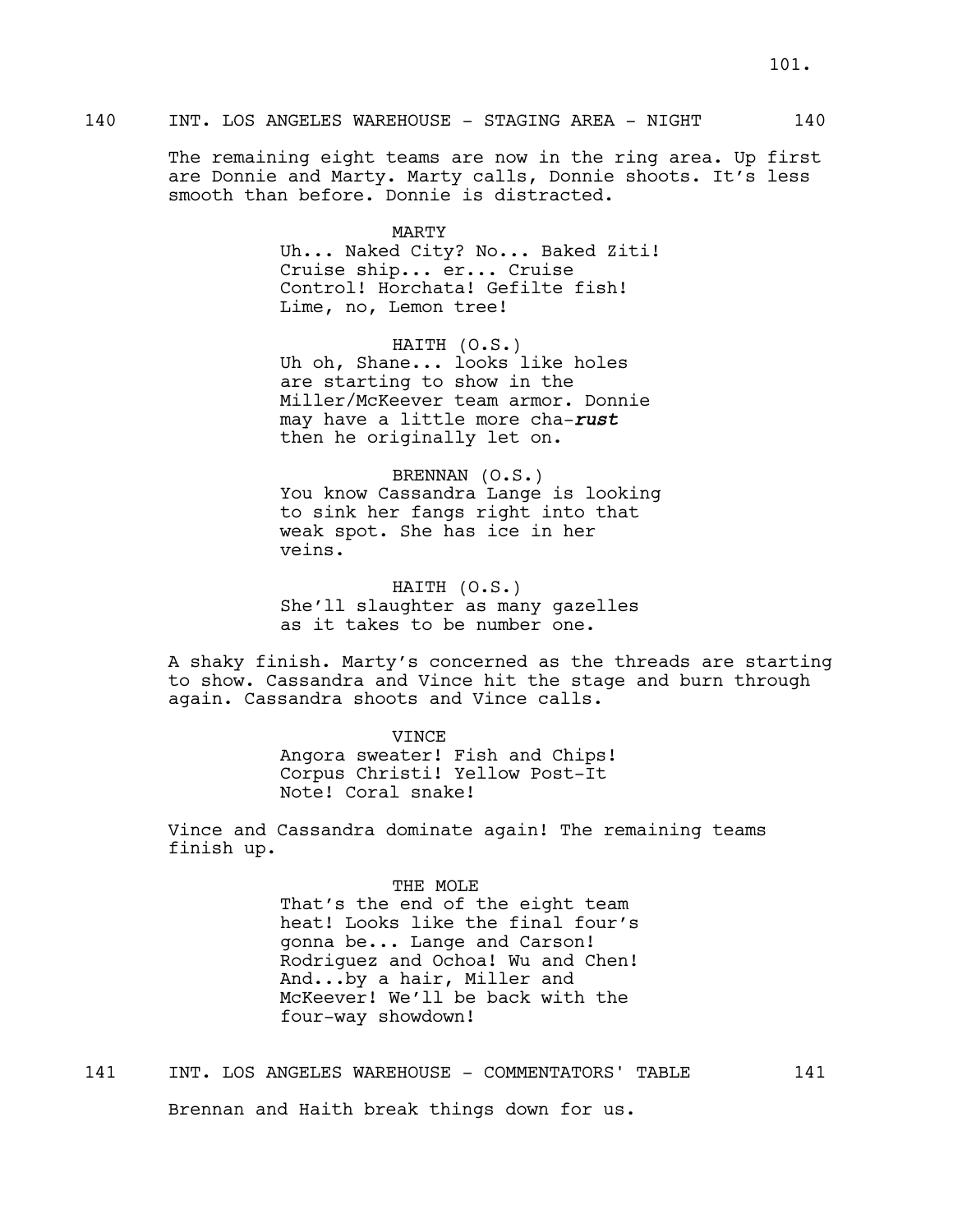We are down to our final four teams. Shane, what's the battlefield look like out there?

#### BRENNAN

Brandon, if you asked me that question before the last heat, I would have suggested some hot underdog action by Donnie Miller and his partner Marty McKeever. That last match was a whole different batch of tea leaves. Look for a Lange/Carson victory, as expected.

#### HAITH

Miller is smelling like Sweden. He better pull it together. Let's go back to The Mole.

142 INT. LOS ANGELES WAREHOUSE - STAGING AREA 142

Back to the action. The Mole is on the mic. The four teams are in the ring. The crowd is going wild.

### THE MOLE

Let's get the final four underway!

The first two teams compete. Rodriguez and Ochoa score a 23, Wu and Chen get a 25. Cassandra and Vince are up... again crushing it. Cassandra calls Vince shoots.

> CASSANDRA Five-layer lasagna! For Whom the Bell Tolls! Helicopter co-pilot! Mexican free-tailed bat! Tailored Italian suit!

Cassandra and Vince score a 39. The crowd goes ballistic!

HAITH (O.S.) What an effort from Lange and Carson! Breaking the record in a fourth heat match! The record was 33, recorded in 1988 by the team of Wendell and Sims. Look out!

BRENNAN (O.S.) Sheer charade brutality.

Donnie and Marty are up. They are feeling all the eyes in the room. Marty shoots, Donnie calls. The buzzer BUZZES.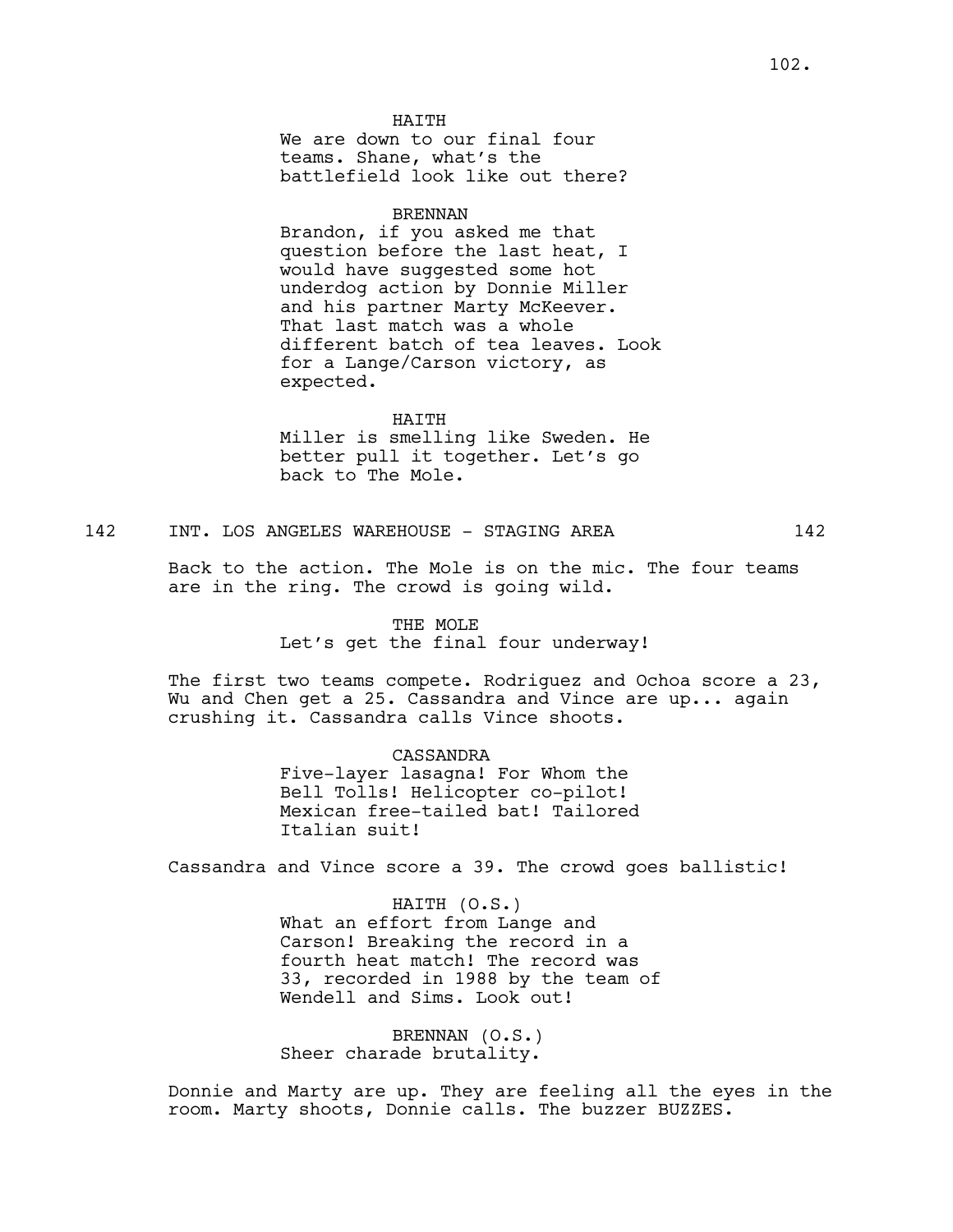DONNIE

Heartbreak Hotel! T-bone steak with a side of potatoes! Irish bagpipes! No? Uh... uh... Scottish bagpipes! Stalactites... no... Stalagmites!

Donnie seems to be getting caught up. Marty starts throwing "sounds like" clues...

> DONNIE (CONT'D) Sounds like petticoat? No... sounds like puddle can? No... sounds like party horn? I can't...

Marty changes up...

DONNIE (CONT'D) Colonel Penal... NO! Penal Colony!

The clock is ticking down... Donnie and Marty have a score of 24. They need at least 26 to beat second place and face off against Cassandra and Vince. Donnie's struggling.

> DONNIE (CONT'D) Uhhh... uhhh.... Molecular Biology!

Score is 25. They need one more! Clock is ticking down 10...9...8...7...

> DONNIE (CONT'D) American cheese? American flag? Argh!

...6...5...4..3...

DONNIE (CONT'D) The AMERICAN POLITICAL SYSTEM!

He got it! At the BUZZER! They are in the finals! The crowd is loving this, and Marty is excited... until she sees Donnie, who is all but spent at this point.

> BRENNAN (O.S.) Miller pulling it out at the buzzer! Unfortunately, they have to get past Lange and Carson in the finals.

> HAITH (O.S.) It may just be impossible for Miller and McKeever. Let's get back to the Mole.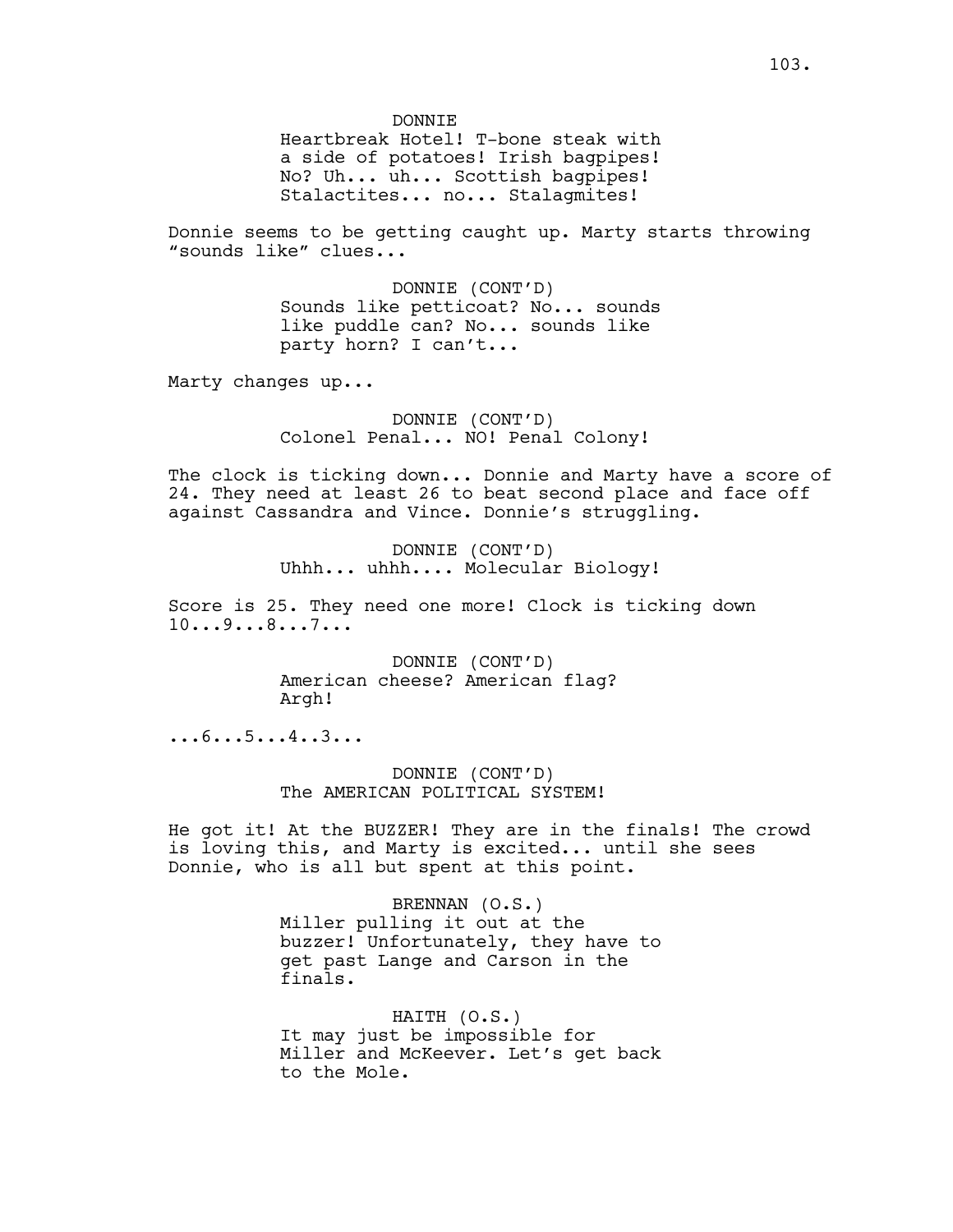THE MOLE Ladies and gentlemen we have your final combatants. Defending champions Cassandra Lange and Vince Carson!

The crowd cheers... but a little less than before. Hmmm, is there a turn in the tide? Cassandra soaks up the attention. It is her lifeforce. Vince flexes, bouncing his pectorals.

> THE MOLE (CONT'D) Their opponents... the newcomer... hailing from Southern California... Marty McKeever!

Bigger crowd reaction for Marty. She waves. Charades royalty in the making.

> THE MOLE (CONT'D) And of course, the phoenix rising from the ashes... straight outta retirement... DON-NIE MILLER!

Biggest crowd reaction. It gives Donnie some renewed humility and determination. Cassandra hates this.

> THE MOLE (CONT'D) Sixty seconds on the clock. As much as you can call and shoot in a minute.

Cassandra grabs the Mole's mic.

CASSANDRA I'd like to dedicate our next win to Donnie and Marty. Congratulations on your upcoming second retirement. I hear they're a couple mimes short on the Santa Monica pier!

THE MOLE I don't care how many tournaments you've won. NO ONE... touches my mic. We clear?

## CASSANDRA

Yes sir.

Marty laughs at Cassandra for having been put in her place.

CASSANDRA (CONT'D) You got something to say, Goldilocks?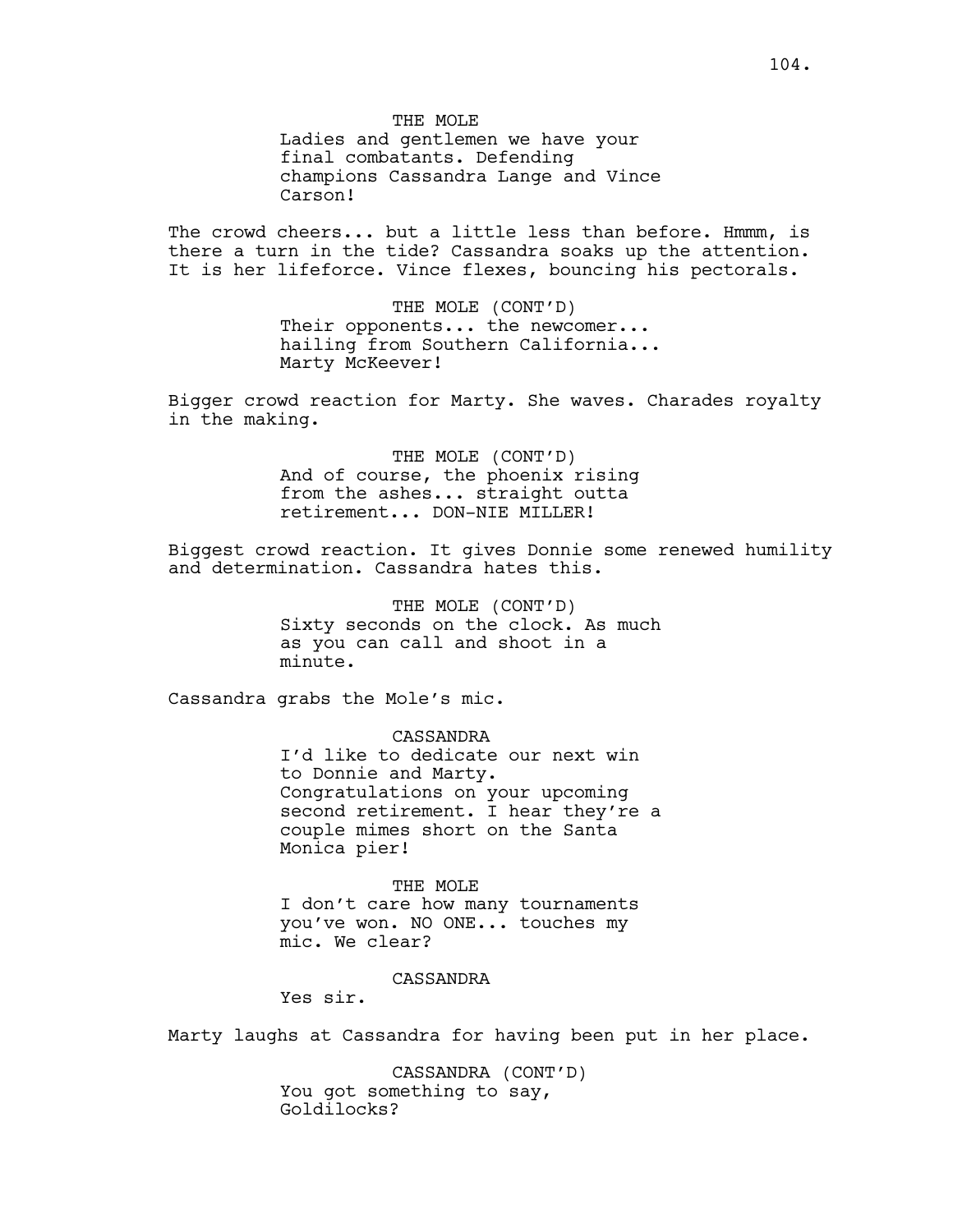Marty tugs her ear and does a fast and intricate charade of driving a truck and kicking a field goal.

> VINCE (guessing) Sounds like... trucking punt?

A collective GASP.

Cassandra's eyes widen and she throws a sign more elaborate than the last.

> MARTY (guessing) Sounds like birdie witch? I'll show your fat ass who's a dirty bitch!!

The gloves are off. The crowd BELLOWS. The girls lunge at each other as the Mole steps in to break it up.

> THE MOLE ENOUGH! Next one of you that steps out of line is ejected. Back to your corners!

Stepping away from the chaos, Donnie grabs Marty and pulls her aside.

> DONNIE You're playing right into her hands. This is how she wins.

MARTY I have her right where I want her.

They reset, putting their game faces on, trying to focus.

MARTY (CONT'D) I am not becoming a fucking mime!

THE MOLE If we can all keep our claws in, let's get back to the match. Defending champs go first. Carson calls. Lange shoots.

Cassandra and Vince begin. Clues are a little tougher now and the match seems more labored.

> VINCE Often on the Mountain in the Old Oak's Shadow! The 2005 Minnesota Vikings! Rockabilly, the Devil's Music!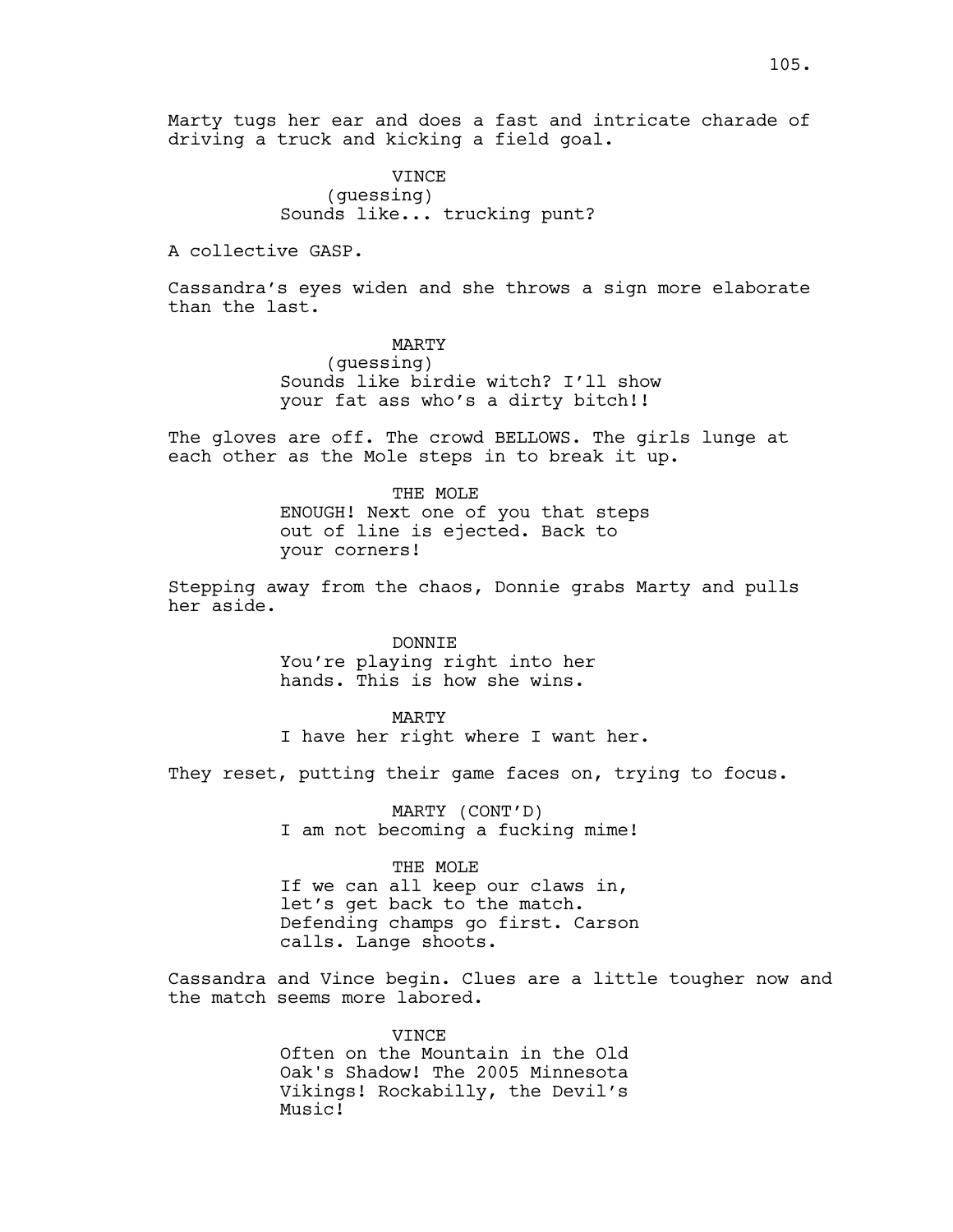Winded, Cassandra and Vince get 15 points. That was actually a challenge.

> THE MOLE How about that? Miller and McKeever, you're up. McKeever, you call. Miller shoots.

Clock starts...

MARTY Standing rib roast! Rainfall in New Jersey! La Cosa Nostra! The Rime of the Ancient Mariner! German limericks!

Donnie takes a moment, feeling brave. Suddenly HE TUGS HIS EAR! IT'S A "SOUNDS LIKE" CLUE!!! This is a big moment punctuated by music.

> MARTY (CONT'D) Sounds like... sounds like Go Cannonbomb... O' TANNENBAUM!

BUZZ! THE SCORE IS TIED!!! 15-15. The crowd goes wild!

HAITH (O.S.) It's a tie! Donnie pulled a SOUNDS LIKE for the tie! They said he was done for good, but it looks like he's back, folks! Donnie Miller is back!

Donnie and Marty celebrate and embrace. Cassandra curses under her breath.

> THE MOLE This is one of our proudest traditions. As you all know, in our sport, there's only one way to break a tie. (Blowing a kiss to the sky) This one's for you, Pappy. Bring out... THE GOLDEN BOX!

MURMURS ripple through the crowd. Eager patrons force their way to stage-front. The Golden Box is brought forward in full majesty. It's the Ark of the Covenant of the charades world. Trigger and Nutsy usher it in. They both produce keys. The Mole produces a third. The three insert the keys into the three locks on the box and turn simultaneously. A faint mist emanates from inside followed by the sound of a VACUUM SEAL.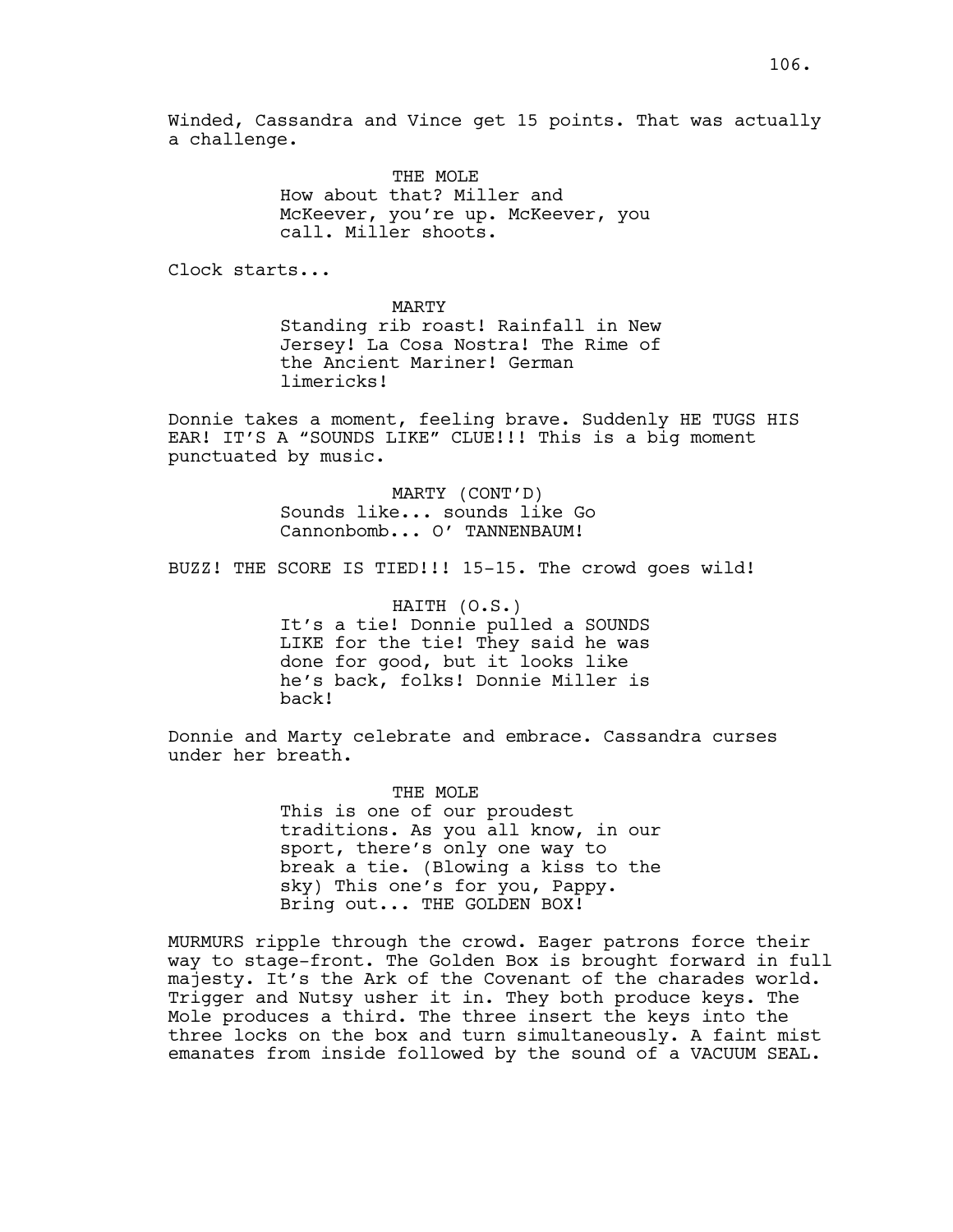THE MOLE (CONT'D) I admire you for what you are about to attempt. Many have tried and failed. These are the hardest clues the game has ever known. Few have EVER guessed a clue from that unholy box. As you know, draw from the Golden box and lose... and you walk away from the sport FOR-EVER.

Donnie and Marty and Cassandra and Vince convene in the ring for the big showdown. The Golden Box is front and center.

> THE MOLE (CONT'D) Defending champions first. Who shoots, who calls?

CASSANDRA I'll shoot. Vince calls it.

VINCE

We got this.

CASSANDRA Damn right we do!

Cassandra and Vince assume the position. Clock starts. Cassandra pulls the first clue. It's not as rapid-fire as before. It's more labored.

> **VINCE** Uh... uh... Caramelized Onions! Uh... the Peloponnesian War!

The crowd is in awe.

VINCE (CONT'D) Uh... sixteen sunflowers in a meadow in Montana! Uh... The Atomic Number of Tungsten is 74! Uh... uh...

BUZZ! TIME'S UP!

Cassandra and Vince score 4 points. The two of them look worked over. This has proven to be their greatest challenge and they are showing every bit of it.

> CASSANDRA (to Donnie) You don't have a prayer.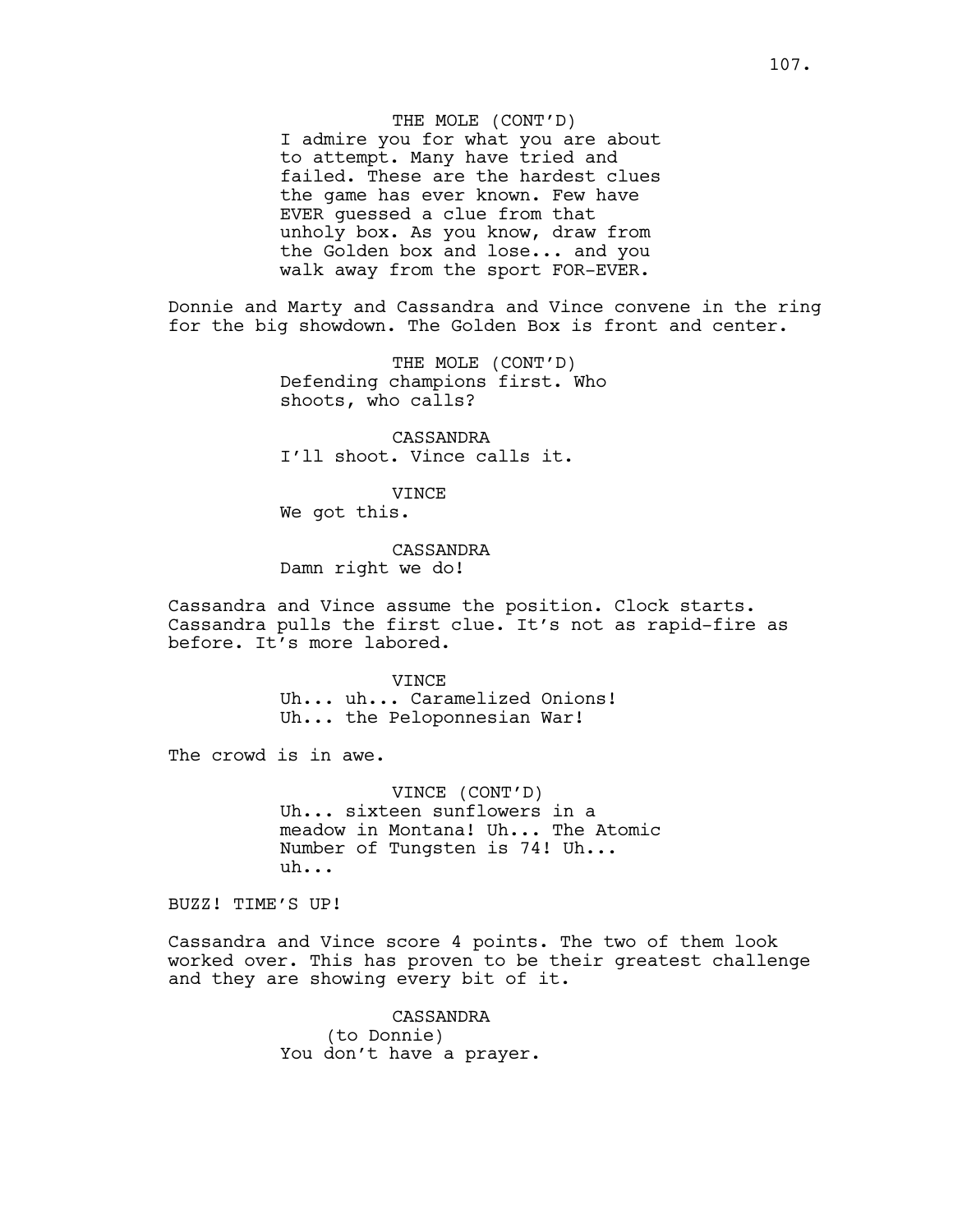108.

DONNIE

(to Cassandra) I can't believe I slept with you again. After we destroy you guys I'm going home and soaking in a tub of penicillin.

VINCE

(to Cassandra) You performed COITUS... with him?

DONNIE (to Vince) Don't worry, dipshit. It was just to fuck with my head. She's all yours. Aren't you lucky?

VINCE (to Donnie) After everything we intimately shared alone in the Men's room. Wasn't that meaningful to you at all?

Marty gives a look to Donnie.

DONNIE Not what it sounds like.

VINCE

(to Cassandra) And you! What about psyche-outs and mind-games? You had to resort to... COITUS?!?

CASSANDRA Jesus, stop saying that. Nobody calls it that.

THE MOLE Enough! Who shoots? Who calls?

DONNIE

Marty shoo--

MARTY Donnie shoots.

Pulling her aside.

DONNIE What?!? Are you crazy? I can't shoot this round!!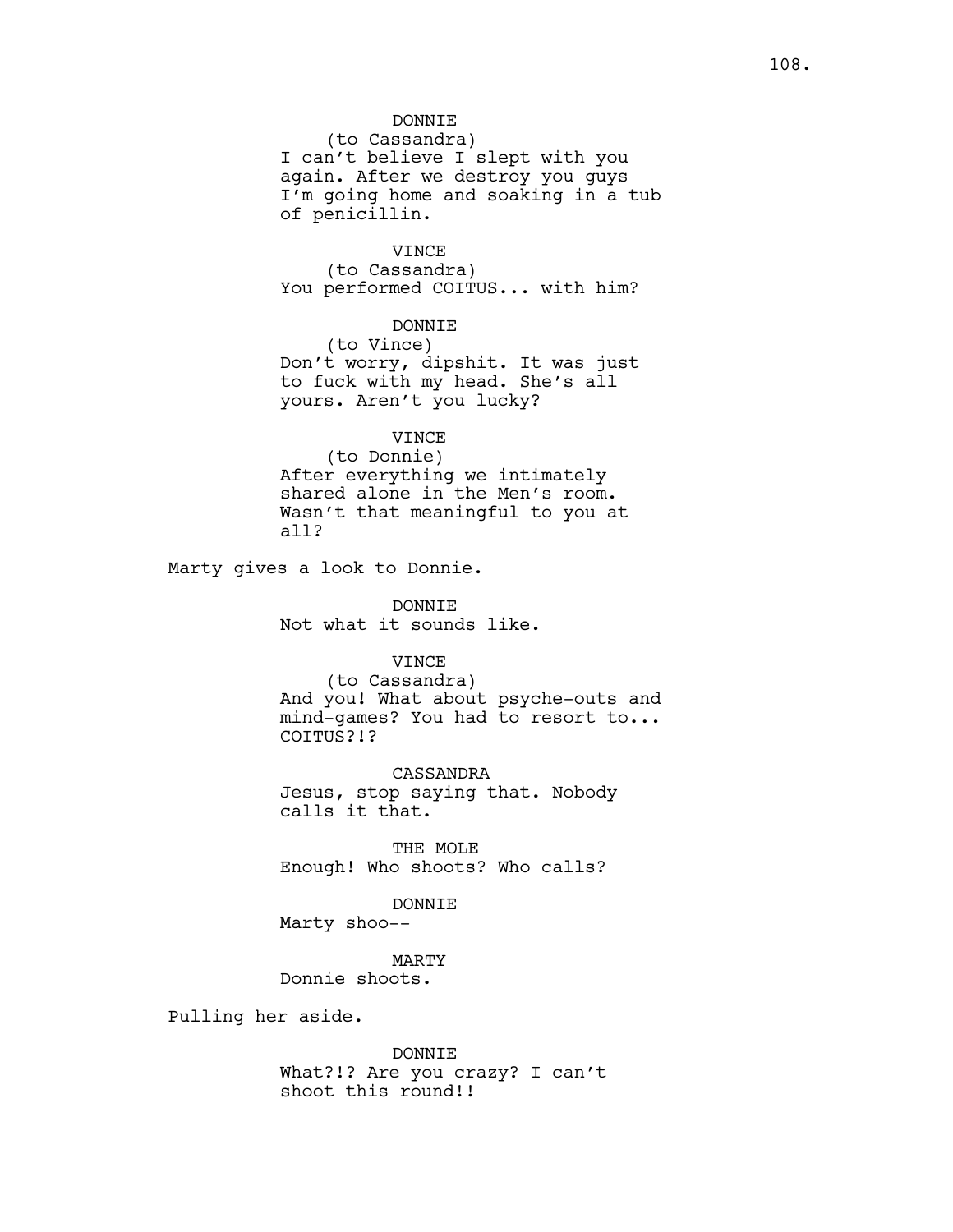MARTY

You have to.

DONNIE It's the *golden box!!*

MARTY

Donnie, I would not have sought you out and gone on this crazy ride if I didn't believe in you. You're a champion. You HAVE to do this.

It's Donnie's "hero's moment." Marty's words give him strength. She believes in him. He cannot let her down. He looks into the crowd, he sees fans cheering him. She's right.

> DONNIE (to the Mole) I'll shoot.

THE MOLE This is for all the cabbage, boys and girls. McKeever's calling and Miller shoots.

The Mole pulls his mic down for a sec and leans in to Donnie.

THE MOLE (CONT'D) Make it count, Don.

He takes out the lighter to rub it for a little luck. Marty takes it from him and throws it into the crowd. We hear a distant CLANK and "OW!"

> DONNIE What are you doing?!?

MARTY *You* are all you need.

He nods and steps up to the shoot position. He breathes deeply, shaking the energy from his fingers. Exhaling, he looks to Marty, who gives him a reassuring nod. He nods back.

Time slows down. Sounds are echoed, amplified. Donnie closes his eyes. The stadium lights surge. We can hear Donnie's pulse... it slows to a calm. Something is strange in his demeanor, his gait. He soaks in it for a beat. A stillness washes over him. He floats his hand over the Golden Box.

> THE MOLE (back on mic) Get readdddy... SHOOT!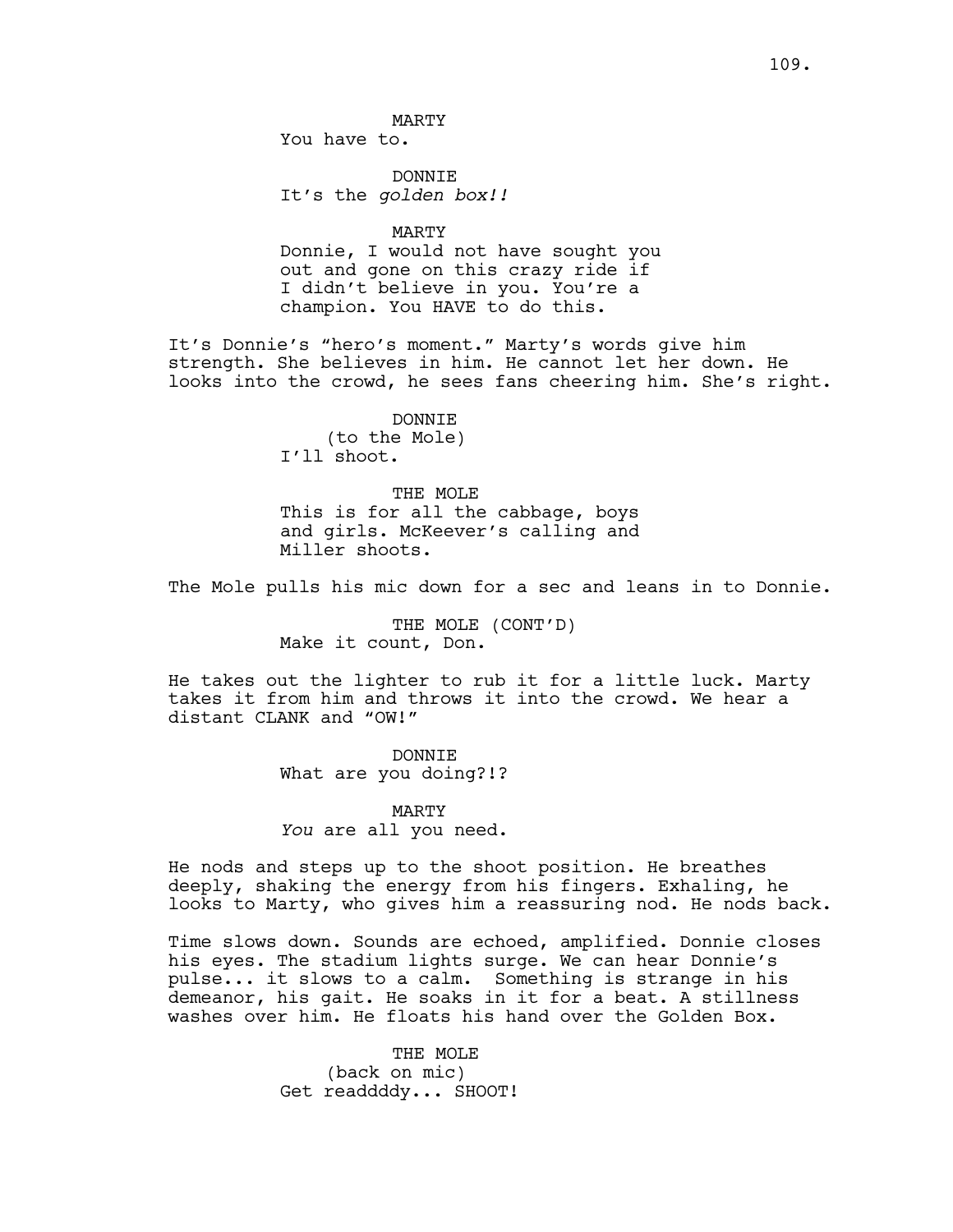As The Mole utters these words, something strange happens in the room. The lights surge. Time slows down. A light breeze begins to blow. The camera finds the grinning face of The Mole and proceeds to Vince, Marty, people in the crowd. The camera finds a stunned Tim Devereaux backstage, who removes the oxygen mask from his face.

#### TTM

## The Sweet Spot!

The last face the camera finds is Cassandra.

## CASSANDRA

Fuck.

Suddenly, time picks up and Donnie's eyes explode open with a kinetic energy we have never seen. A fluidity in movement begins. His moves are rapid, yet graceful. A flurry of signs, matrix-like, flows from Donnie. As Marty nails the clues, he incorporates a grab of the next hint into the movement.

#### MARTY

The Rain in Spain Falls Mainly on the Plane! Urban decay! Electrons moving outside of a nucleus! Dead languages! The Anthropic Principle! Two eggs over easy with room temperature orange juice and burnt toast! Vericose veins! Bulldog's hair follicle! Twenty-year-old single barrel Scotch! Burnt Sienna crayon! Coriander! Cuttlefish! E Pluribus Unum! Idaho baked potato! Sri Lanka! Intergalactic asteroids!

Donnie pulls one more clue. He looks over to Marty and smiles. He looks dead into Cassandra's eyes and smiles... wickedly so. She looks as if a cannon is being aimed at her.

Donnie moves into an absolute blur of motion. This is the knockout punch of it all!

He throws one last graceful, yet simple sign, a book...

MARTY (CONT'D) BOOK TITLE! Hollow Earth: The Long And Curious History Of Imagining Strange Lands, Fantastical Creatures, Advanced Civilizations And Marvelous Machines Below The Earth's Surface.

THE MOLE TIME! WINNER!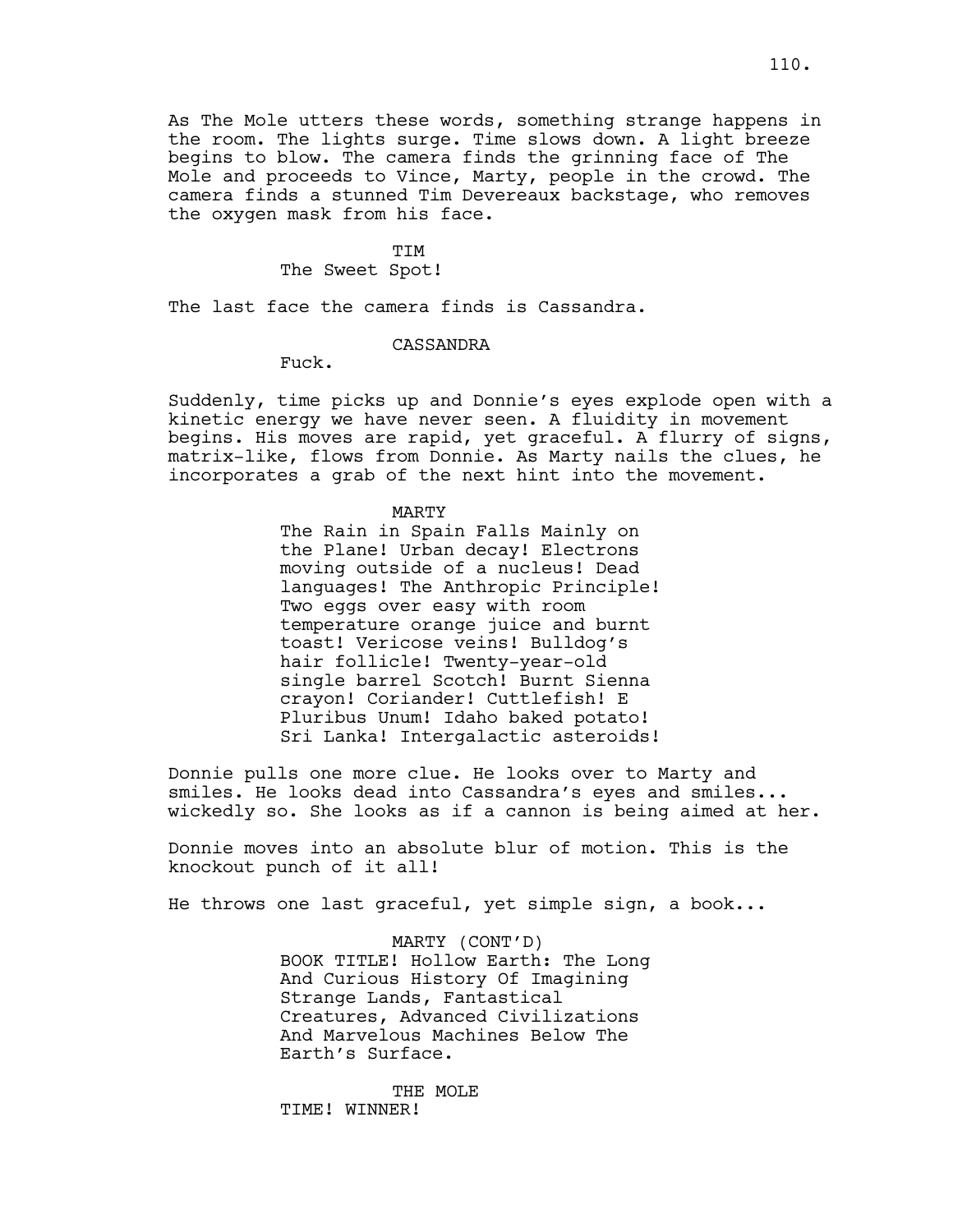The crowd erupts as The Mole comes onto stage with a silver briefcase, beaming with pride. He hands the case to Donnie. Cassandra is absolutely losing it! She looks to Vince!

# VINCE Your Chi is rancid.

He walks away. She rolls her eyes. Marty approaches her.

MARTY I guess this is what happens when you let the toddlers out of the kiddie pool...

The fans start to enter the ring to join the celebration. They brush by Cassandra as if she is a stranger. They circle Donnie and Marty, who are celebrating their big win in the ring.

> HAITH (O.S.) Wow! What a victory! McKeever and Miller decimate Lange and Carson 17- 4!!! A "Golden Box" record! We have witnessed the stuff of legend in the city of angels.

Donnie embraces Marty, joy exuding out of both of them. The Mole goes up to Donnie and embraces him.

> THE MOLE Welcome back to the top, kid! We missed ya!

Donnie hands The Mole a ticket stub.

THE MOLE (CONT'D) What's this?

DONNIE It's a claim ticket. Before the match, I had Marty place a wager that we would take the match. There's my debt, and then some. Ten Years. With interest. You can always bet on Donnie Miller.

The Mole gives Donnie a huge hug, then takes Donnie's and Marty's hand and raises it in VICTORY! The crowd goes wild.

> MARTY The Sweet Spot. You did it! How?!?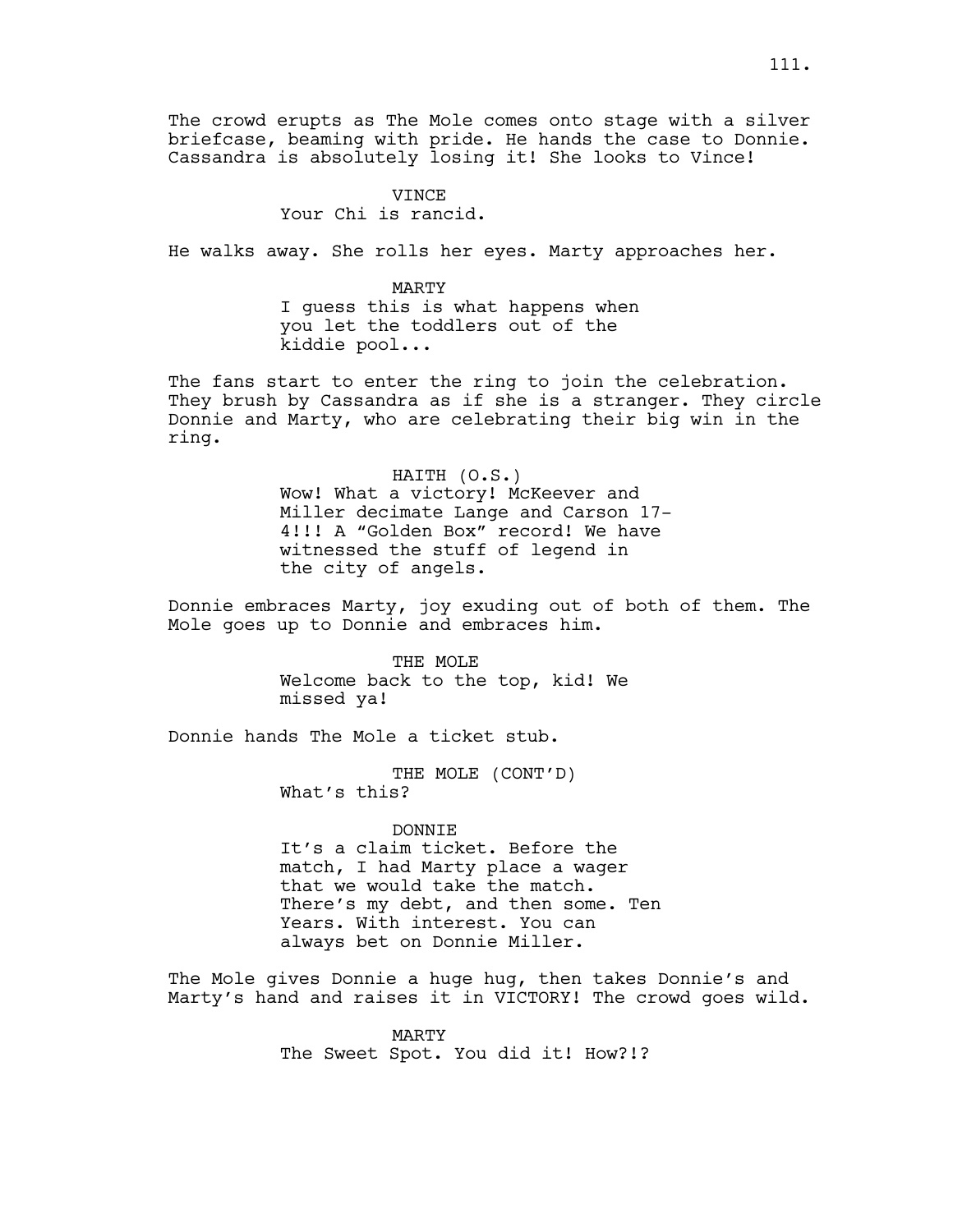#### DONNIE

I thought I needed that silly lighter. Then I realized something. It was YOU. Your faith in me. You were what I needed to believe. I can't thank you enough. I don't know if I can ever repay you.

#### MARTY

I'm sure I can think of something.

Marty rushes in and KISSES Donnie. Long and passionate. The crowd eats it up. Somewhere, we hear an ELECTRIC GUITAR RIFF.

> MARTY (CONT'D) (intimately) Thunderclap.

Merle has come to ringside and is the only Cassandra fan left in the room.

## MERLE. No! (chanting & clapping) Cassandra! Cassandra! Cassandra! C'mon!

He sees that absolutely nobody is bringing up the chant.

VINCE (O.S.) She's not worthy of your worship, brother.

Merle turns to see Vince and is caught off-guard. *Is he talking to me???* He's enraptured.

> MERLE. Hell-lo there.

Donnie and Marty break. The crowd roars. They throw their hands up one last time in victory.

143 INT. DAVID'S OFFICE - DAY 143

TWO CO-WORKERS of David's are in a cubicle watching the video, rapt. David approaches, now the number two at Maloneycorp. The co-workers attempt to hide it, but David stops them in time to watch Donnie and Marty kiss. He swells as if he's truly happy for her...

> DAVID God, I hate charades.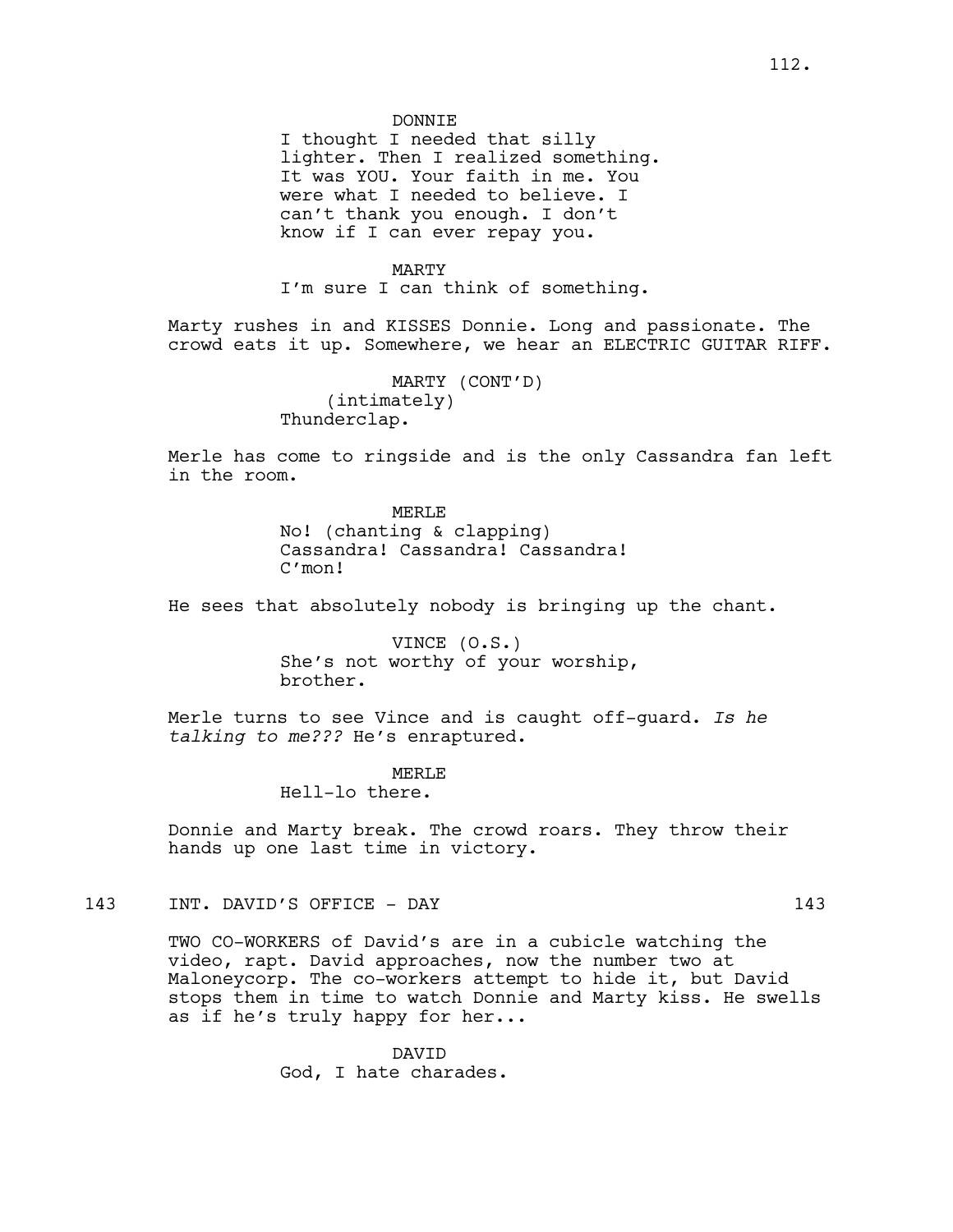## 144 INT. LIVING ROOM – SAME 144

A TEENAGER surfing the net, clicks with curiosity and is instantly sucked in. She calls her BOYFRIEND over, and he watches with growing interest. He takes out his smartphone and shares the video.

A montage begins, the "sweet spot" clip has gone viral and is quickly becoming a social media phenomenon. Various shots of people watching, sharing.

145 EXT. ARENA - DAY 145

Donnie and Marty, now celebrities at the peak of fame and fortune, exit the stage door to a horde of adoring fans. They share a moment and then magnanimously greet their public. We return to the documentary style from the opening of the film.

NARRATOR(V.O.)

Donnie Miller and Marty McKeever went on to reign supreme in the World Charades Federation. Together they ushered in a new golden era in competitive charades, reigning as the undisputed Queen and King of Sling.

146 INT. HEI YA'S CHINESE RESTAURANT - DAY 146

Prakash being interviewed by the WCF in the restaurant.

PRAKASH I like to think it was here he honed his abilities. Of course, I was always generous, giving him all of the shifts he wanted. It was the least I could do to support his dream. In fact, I just got this in the mail the other day.

Prakash pulls a check for \$5,000 from his pocket. It's from Donnie. In the memo section it says "Thunderclap!"

> PRAKASH (CONT'D) See that. (Pointing to the memo) That's a little joke we shared. (To himself) Thunderclap.

113.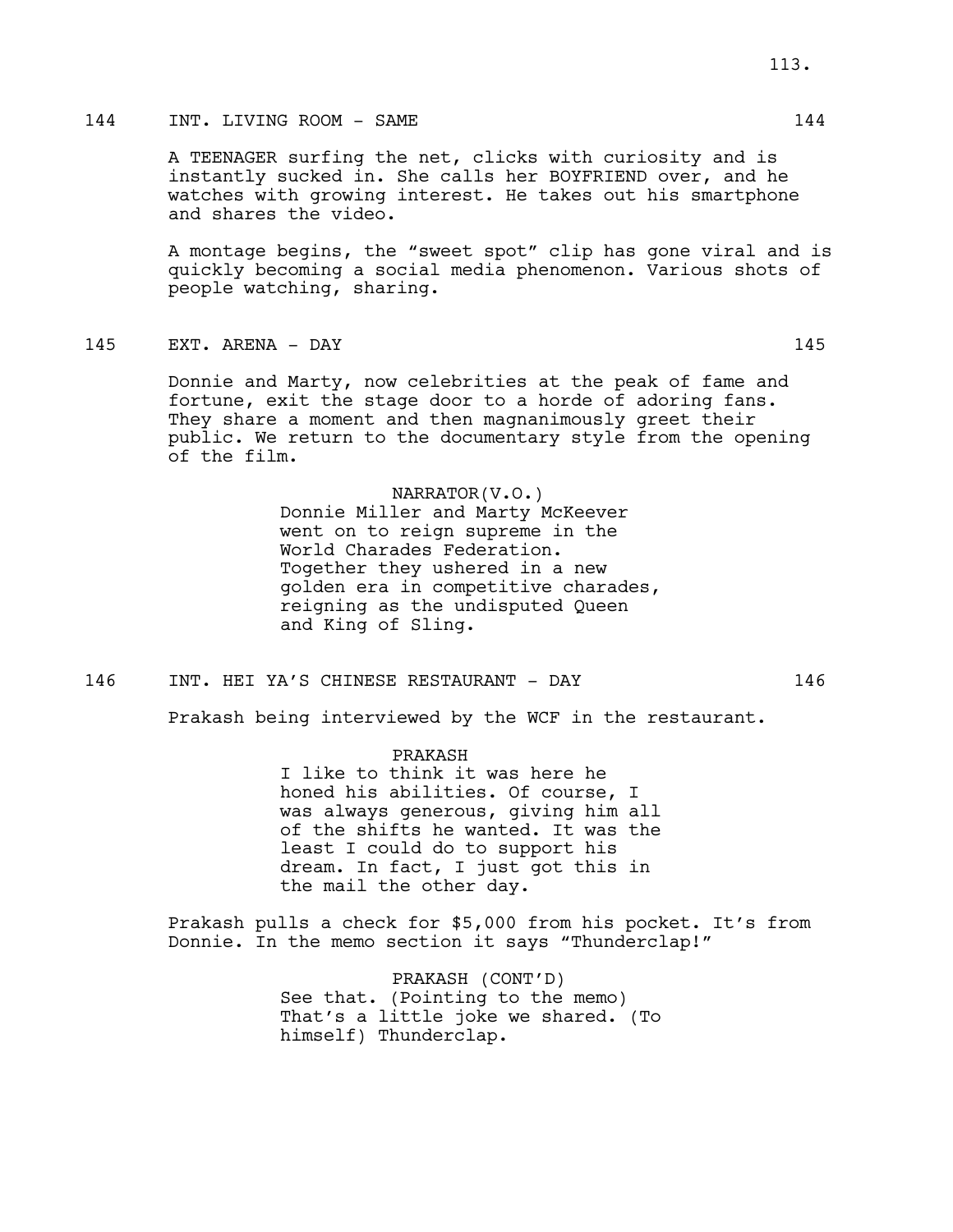## 147 EXT. MOLE'S HOLE - RENOVATED - DAY 147

The Mole looks different. Times are good again and he's dressed to match. The camera PULLS BACK to reveal Donnie and Marty on either side of him and a large red ribbon hanging in front of them. A GLEAMING neon sign above them reads "The Mole's Hole."

JACOB FITZ (O.S.)

Marty!

Marty whirls to see Jacob Fitz! He's smoking a cigarette and looking like smoking has already taken a toll on him.

> MARTY (hugging Jacob) Hi! What are you doing here?

JACOB FITZ I came to congratulate you on following your dreams... and to bring you these.

Barry appears beside Jacob... holding the large pair of ribbon-cutting scissors.

> JACOB FITZ (CONT'D) Looks like you could use 'em...

Holding the large pair of scissors, together Donnie, Marty and The Mole cut the ribbon. Flashbulbs and the voices of eager press erupt.

NARRATOR

The WCF gained the tremendous prestige it long deserved. Charades was restored to its rightful place among the world's proudest athletic traditions.

148 INT. OLYMPIC ARENA - DAY 148

Donnie and Marty sharing the center platform at an Olympic medal ceremony, gold medals around their necks, waving to the arena of adoring fans. Flashbulbs and flowers fly.

CUT TO BLACK. END CREDITS.